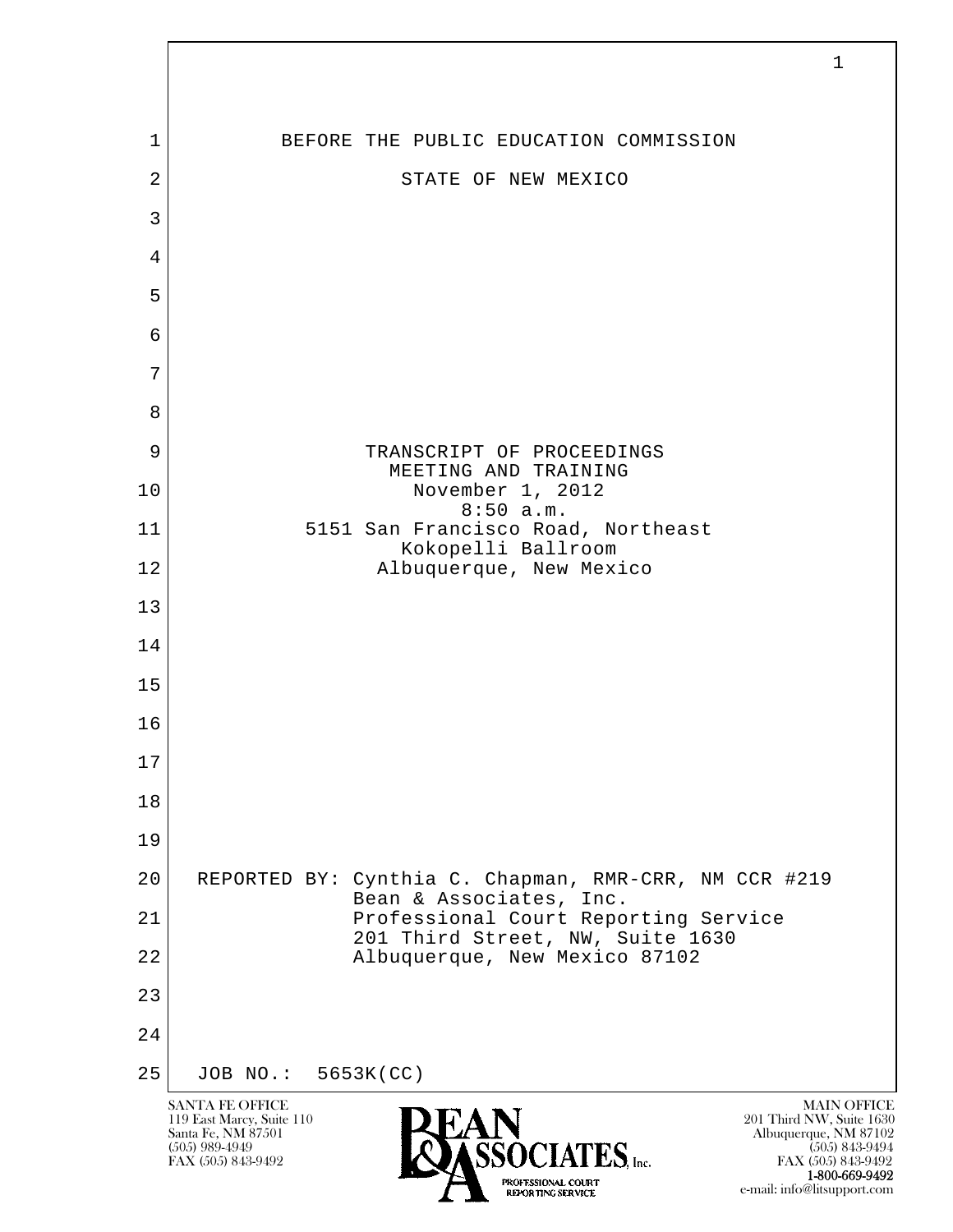| $\mathbf 1$     | A P P E A R A N C E S                                                                    |
|-----------------|------------------------------------------------------------------------------------------|
| $\overline{2}$  | COMMISSIONERS:                                                                           |
| 3               | MS. M. ANDREW GARRISON, Chair<br>MS. CAROLYN SHEARMAN, Vice Chair                        |
| $\overline{4}$  | MR. EUGENE GANT, Secretary<br>MS. CARLA LOPEZ                                            |
| 5               | MR. VINCE BERGMAN<br>MR. JEFF CARR                                                       |
| 6               | MR. MICHAEL CANFIELD<br>MR. GILBERT PERALTA                                              |
| $7\overline{ }$ | MS. MILLIE POGNA                                                                         |
| 8               | STAFF:                                                                                   |
| 9               | MS. KELLY CALLAHAN, Director, Charter School Division<br>MS. BEVERLY FRIEDMAN, NMPED PIO |
| 10 <sub>o</sub> | MS. SHELLY CHERRIN                                                                       |
| 11              |                                                                                          |
| 12              |                                                                                          |
| 13              |                                                                                          |
| 14              |                                                                                          |
| 15              |                                                                                          |
| 16              |                                                                                          |
| 17              |                                                                                          |
| 18              |                                                                                          |
| 19              |                                                                                          |
| 20              |                                                                                          |
| 21              |                                                                                          |
| 22              |                                                                                          |
| 23              |                                                                                          |
| 24              |                                                                                          |
| 25              |                                                                                          |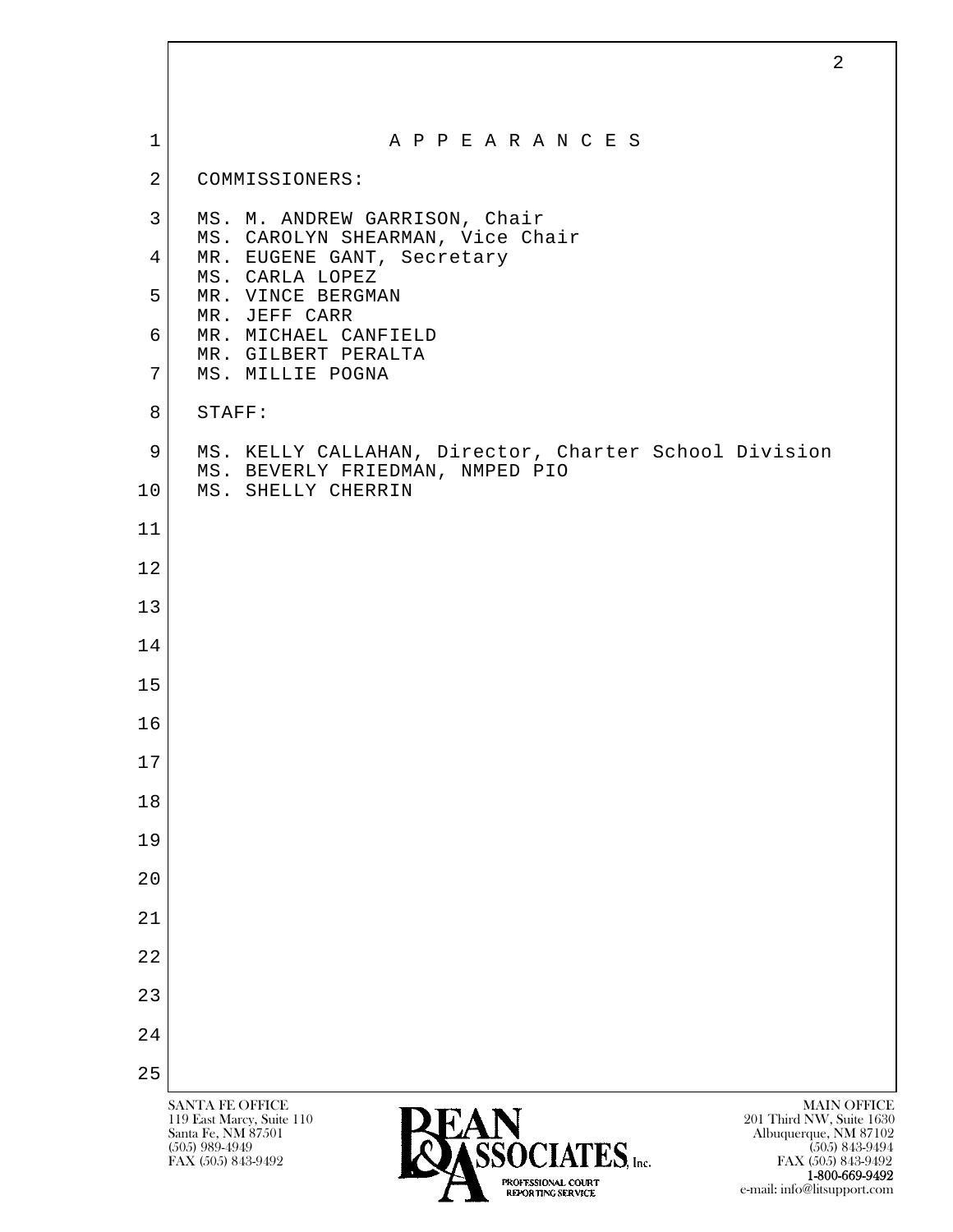| $\mathbf 1$    |       | INDEX TO PROCEEDINGS                                                          |          |
|----------------|-------|-------------------------------------------------------------------------------|----------|
| $\overline{2}$ |       |                                                                               | PAGE     |
| 3              | 1.    | CALL TO ORDER<br>By Chairman Garrison                                         | 4        |
| 4              | $2$ . | ROLL CALL                                                                     |          |
| 5              |       | By Vice Chair Shearman                                                        | 4        |
| 6              | 3.    | PLEDGE OF ALLEGIANCE and<br>SALUTE TO THE NEW MEXICO FLAG                     | 4        |
| 7              |       |                                                                               |          |
| 8              |       | STATEMENT OF ASPIRATION<br>By Commissioner Carr                               | 4        |
| 9              | 4.    | APPROVAL OF AGENDA                                                            | 7        |
| 10             | 5.    | APPROVAL OF MINUTES                                                           | 7        |
| 11             | б.    | OPEN FORUM                                                                    | 7        |
| 12             | 7.    | PED SECRETARY-DESIGNATE REPORT                                                | 138      |
| 13             | 8.    | VOTE ON CHARTER SCHOOL AMENDMENTS                                             |          |
| 14             |       | Media Arts Collaborative Charter<br>а.<br>School                              | 8        |
| 15             |       | East Mountain High School<br>b.                                               | 13       |
| 16             | 9.    | VOTE ON PRELIMINARY CONTRACT APPROVAL<br>FOR HEALTH LEADERSHIP HIGH SCHOOL    | 27       |
| 17             |       |                                                                               |          |
| 18             |       | 10. VOTE ON APPROVAL OF BOARD OF FINANCE FOR<br>HEALTH LEADERSHIP HIGH SCHOOL | 39       |
| 19             |       | 11. PED CHARTER SCHOOL DIVISION REPORT                                        | 40       |
| 20             |       | 12. PEC COMMENTS                                                              |          |
| 21             |       | a. 2013 PEC Calendar of Meetings<br>b. Commissioner Report on NASBE           | 69<br>72 |
|                |       | c. Commissioner Report on NACSA                                               | 85       |
| 22             |       | d. Comments from Commissioners                                                | 89       |
| 23             |       | 13. RENEWAL APPLICATION REVIEW TRAINING                                       | 111      |
| 24             |       | 14. ADJOURN                                                                   | 173      |
| 25             |       | REPORTER'S CERTIFICATE                                                        | 174      |



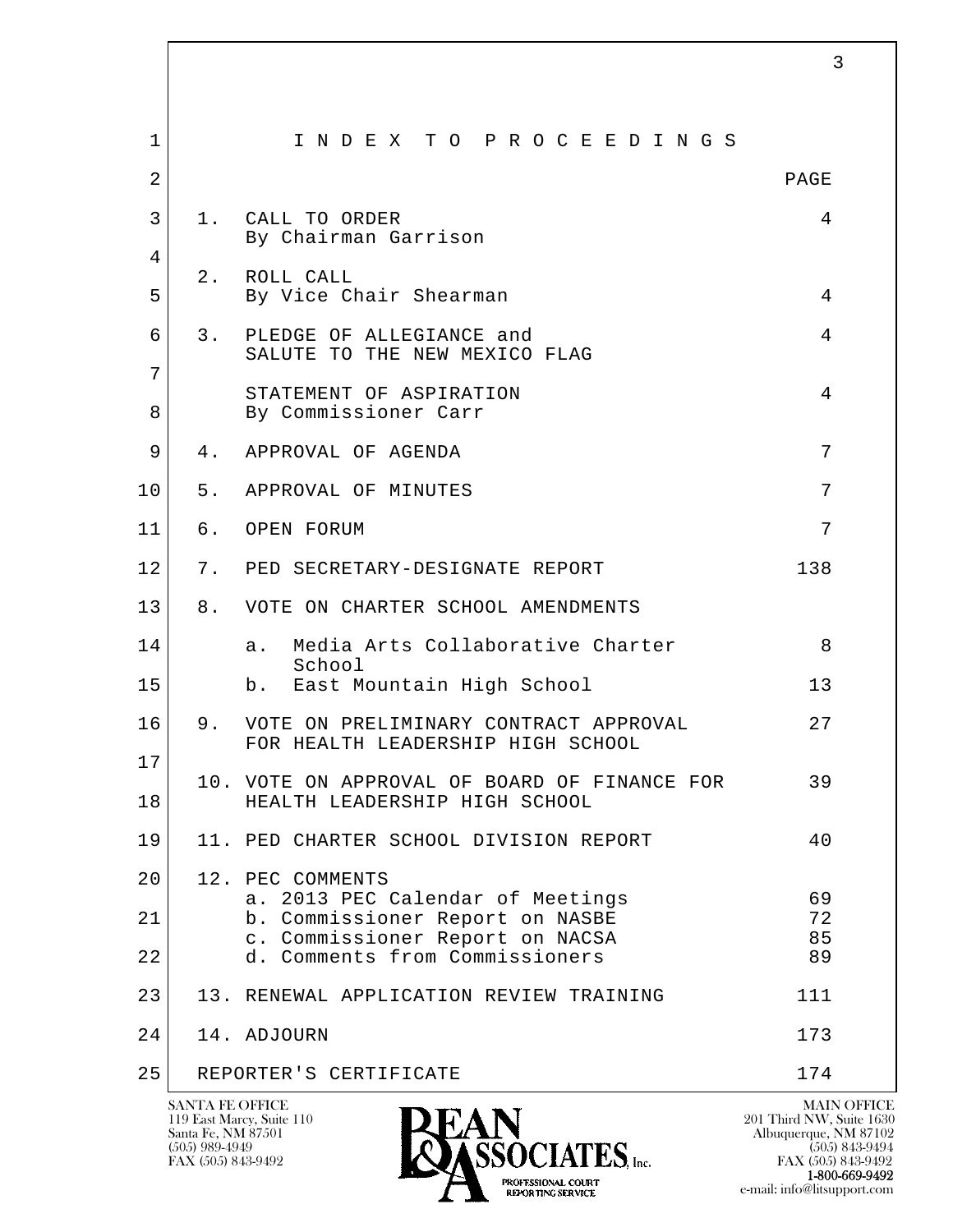l  $\overline{\phantom{a}}$  1 (November 1, 2012, 8:50 a.m.) 2 THE CHAIR: Good morning, everyone. Good 3 morning. We're going to begin the Public Education 4 Commission meeting and training of November 1, 2012, 5 here in Albuquerque. And our first order of 6 business is roll call. And in absence of Secretary 7 Gant, Vice Chair Shearman will take roll. 8 (Roll call conducted.) 9 THE CHAIR: We have a quorum. We will go 10 to Item No. 3, and we will join Commissioner Millie 11 Pogna with the Pledge of Allegiance; then follow up 12 with Commissioner Carla Lopez with the Salute to the 13 | New Mexico Flag. Please stand, everyone. 14 (Pledge of Allegiance and Salute 15 to New Mexico Flag.) 16 THE CHAIR: Commissioner Jeff Carr will 17 give us a Statement of Aspiration to begin our 18 meeting. 19 COMMISSIONER CARR: This morning, I would 20 like us to remember the hurricane victims this 21 morning. And I'd like you to remember my mother, 22 who's in the hospital right now struggling with 23 pneumonia and coming near to death several times. 24 And she was a -- she riveted bombs during World 25 War II at a Boeing plant in St. Louis.

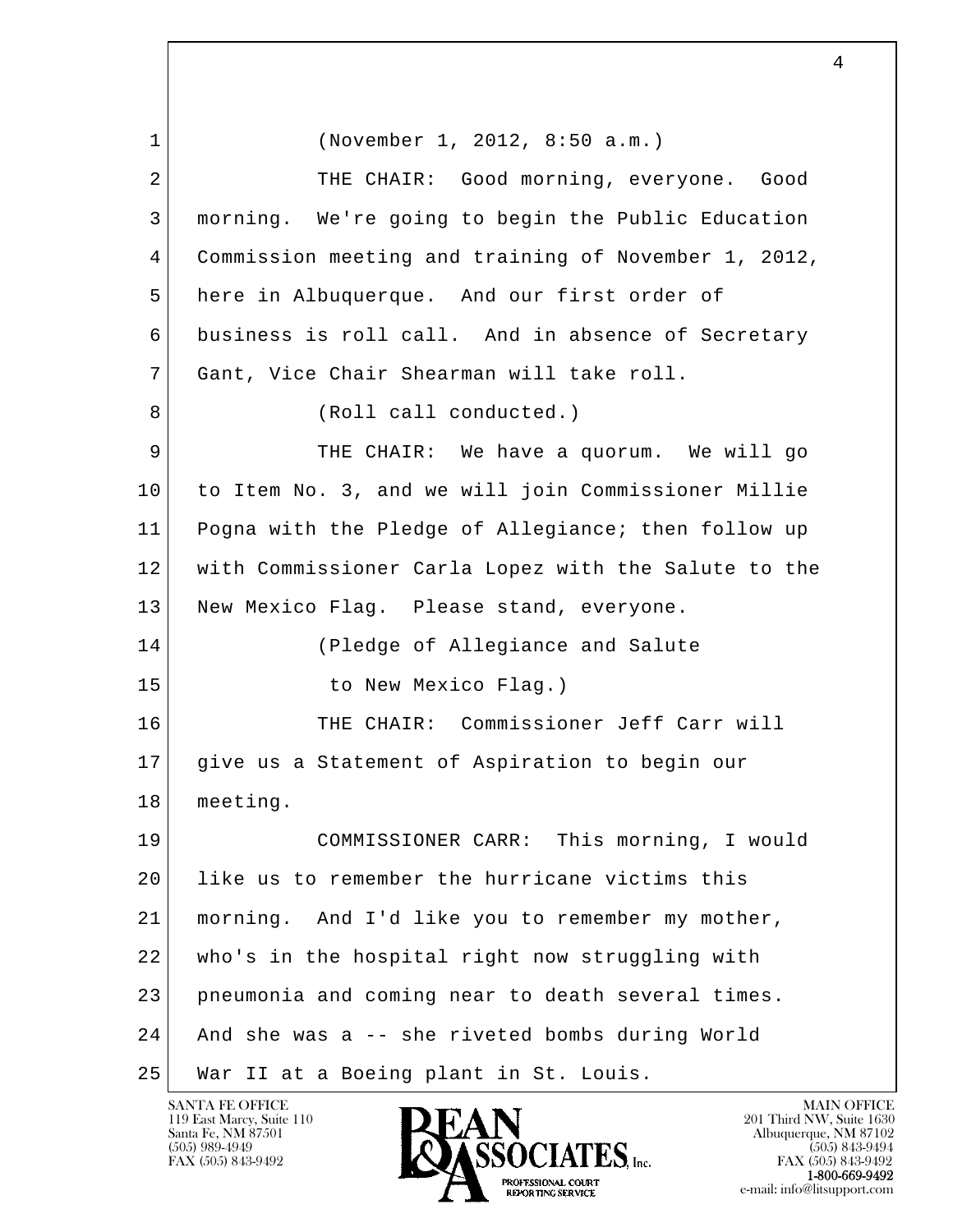l  $\overline{\phantom{a}}$ 1 Here's what I plan. I -- and this is a 2 poem without an author, and simply starts with "Yes,  $3$  but...  $\cdot$  " 4 "Yes, but... 5 "...I teach in a four-wall box of drab 6 proportions, but choose to make it a place that 7 feels like home. 8 | T...I see too many students to know them 9 as they need to be known, but refuse to let that 10 render them faceless in my mind. 11 T...I am overcome with the transmission of 12 a canon I can scarcely recall myself, but will not 13 represent learning as a burden to the young. 14 | T...I suffer from a poverty of time, and 15 so will use what I have to best advantage those I 16 teach. 17 T...I am an echo of the way school has 18 been since forever, but will not agree to perpetuate 19 the echo another generation. 20 "...I am told I am a good teacher, as the 21 test scores I generate, but I will not allow my 22 students to see themselves as data. 23 "...I work in isolation, and I am all the 24 more determined to connect my students with the 25 world.

119 East Marcy, Suite 110<br>Santa Fe, NM 87501

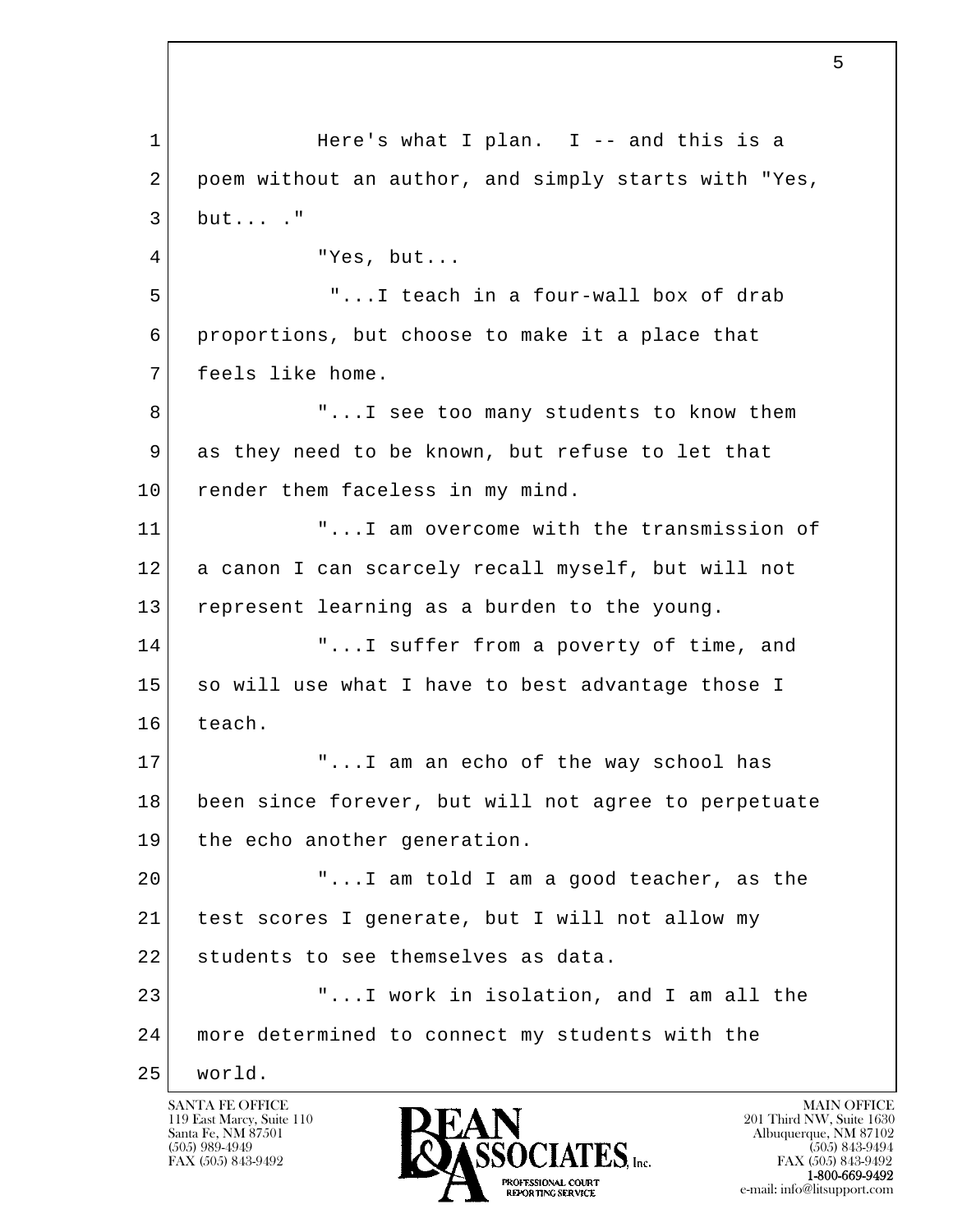l  $\overline{\phantom{a}}$ 1 | T...I am small in the chain of power, but 2 I have the power to change young lives. 3 "...there are many reasons to succumb and 4 30 reasons five times a day to succeed. 5 "...most decisions about my job are 6 removed from me except the ones that matter most." 7 THE CHAIR: Thank you, Commissioner Carr. 8 Next item is the -- is No. 4, Approval of 9 the Agenda. And the Chair would like to recommend 10 that we move Item No. 7, the Public Education 11 Department Secretary Designate Report, which will be 12 given by Public Education Commission Deputy 13 Secretary Paul Aguilar -- I would like to move that 14 for after lunch. Paul Aguilar will not make it 15 until 1:00. And so we'll move that, and the Chair 16 will place it accordingly with his arrival. 17 The Chair will entertain a motion. 18 COMMISSIONER BERGMAN: Mr. Chair, I move 19 that the Public Education Commission approve the 20 November 1, 2012, agenda with the following change 21 as you just made. 22 COMMISSIONER SHEARMAN: Second. 23 THE CHAIR: Thank you. We have a second 24 by Commissioner Shearman. All those in favor, say 25 "Aye."

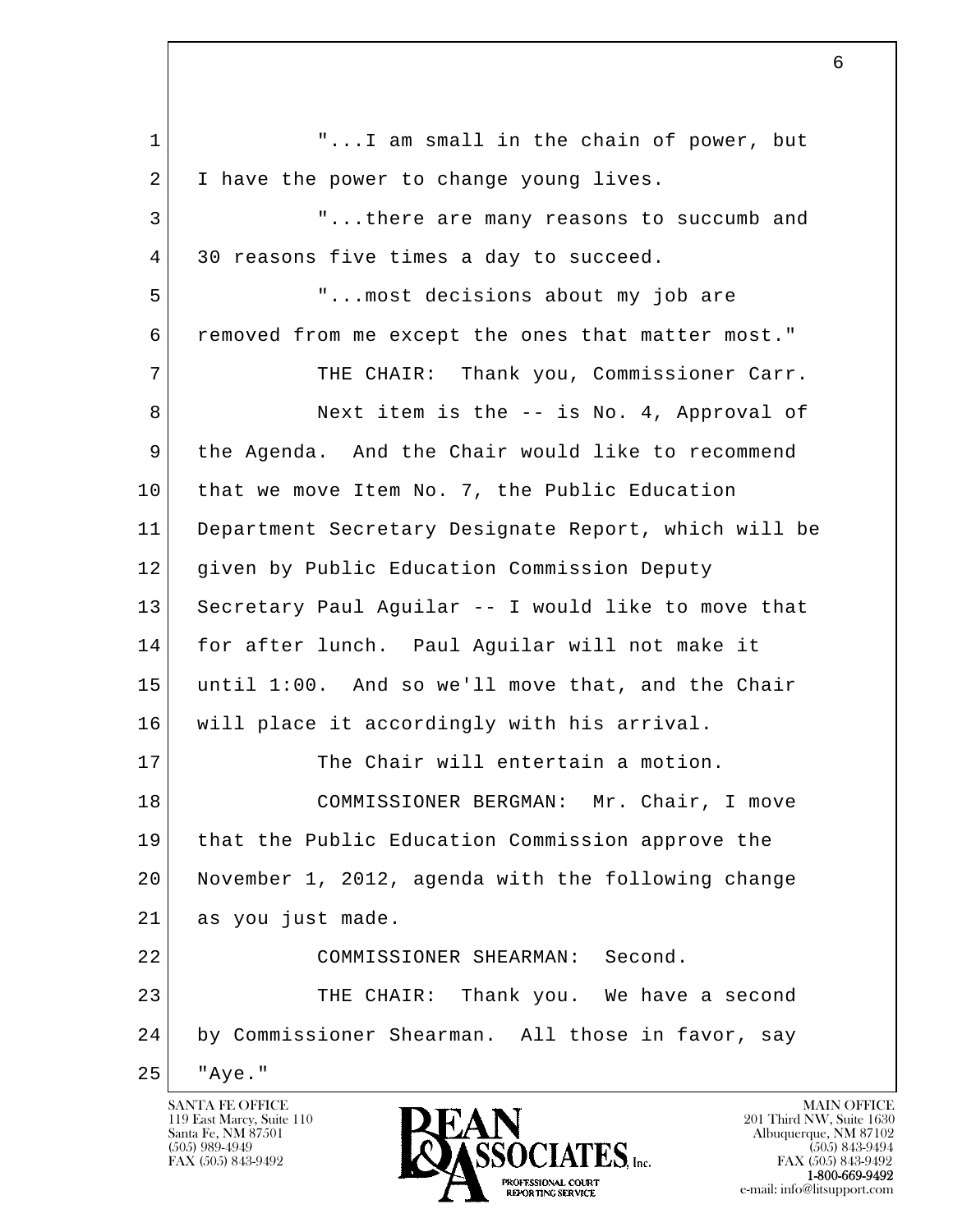l  $\overline{\phantom{a}}$  1 (Commissioners so indicate.) 2 THE CHAIR: Any dissenting votes? Seeing 3 | none, the agenda is approved. 4 No. 5, Approval of the Minutes of the 5 September 19 and 20 meeting, 2012. The Chair will 6 entertain a motion. 7 COMMISSIONER LOPEZ: Move approval. 8 (Multiple Commissioners second the motion.) 9 THE CHAIR: So moved by Carla Lopez. We 10 have a second by five of you. Who was it? We'll 11 say Millie Pogna. All those in favor, say "Aye." 12 (Commissioners so indicate.) 13 THE CHAIR: Dissenting votes? Seeing 14 | none, the minutes are approved for the September 19 15 and 20 meeting of 2012. 16 We are at Item No. 6, Open Forum. This is 17 a timed item. Public comments and observations 18 regarding education policy and governance issues, as 19 well as the Strategic Plan for Education are heard 20 at this time. Do we have anyone signed up -- we 21 have no one signed up? 22 We will move -- since we skipped No. 7, we 23 will move to Item No. 8, which is Vote on Charter 24 School Amendments. Good morning, Kelly Callahan, 25 Acting -- it's not Acting Director. That switched.

119 East Marcy, Suite 110<br>Santa Fe, NM 87501

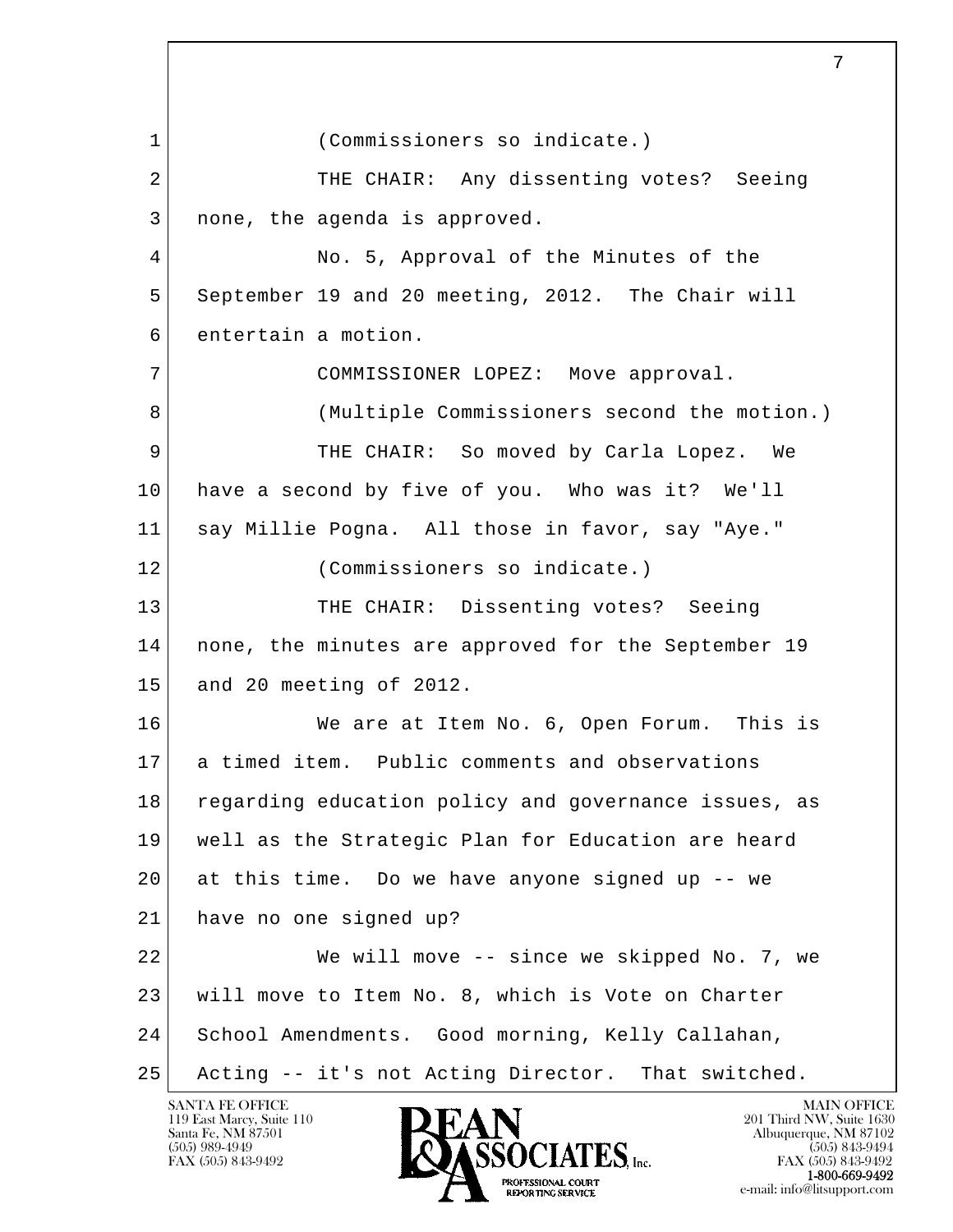1 General Manager of the Charter Schools Division, 2 Good morning.

3 MS. CALLAHAN: Good morning, Mr. Chair, 4 Commissioners. Mr. Chair, Commissioners, I have 5 before you in your notebooks two requests for 6 amendments to current charter schools.

 7 The First Amendment request is from Media 8 Arts Collaborative Charter School. And Media Arts 9 Collaborative is putting in a request to change 10 their Charter Mission Statement. The current 11 Charter Mission Statement states, "By 2011..." -- 12 oh, excuse me. "The Media Arts Collaborative 13 Charter School will provide a high school education 14 through a holistic approach that blends media arts 15 with responsibility and integrity in an inclusive 16 and diversive academic environment. MACCS will 17 provide an integrative, inclusive curriculum through 18 hands-on experiential learning that satisfies 19 New Mexico standards for graduation from secondary 20 schools.

l  $\overline{\phantom{a}}$ 21 We seek to prepare students for an 22 education in the media arts at the university and 23 community-college level as well as to prepare all 24 students to understand the role of media arts in the 25 world and how people's lives can be affected by

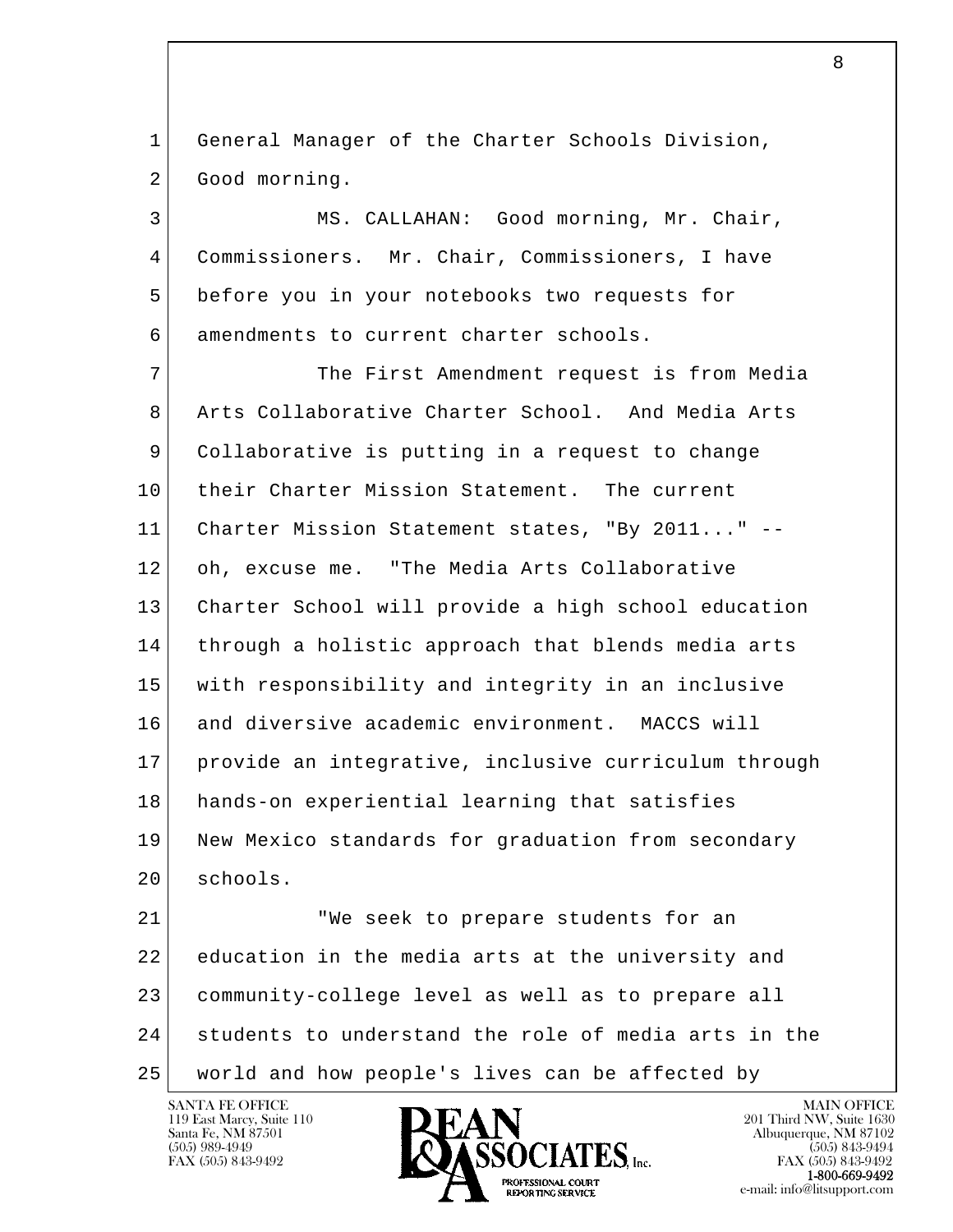1 them.

| 2  | "Our mission stems from the need to                  |
|----|------------------------------------------------------|
| 3  | provide an education that recognizes the extensive   |
| 4  | influence the media has on our children and society. |
| 5  | Our vision is for MACCS to contribute sustainability |
| 6  | to the growth of the State of New Mexico" -- excuse  |
| 7  | me -- "to the growth the State of New Mexico is      |
| 8  | experiencing in the film and television industries   |
| 9  | to renew generations of New Mexico residents with    |
| 10 | marketable skills playing important creative roles   |
| 11 | in these industries."                                |
| 12 | That's the current mission statement.                |
| 13 | They wish to revise the statement to read, "The      |
| 14 | Media Arts Collaborative Charter School offers       |
| 15 | secondary students a comprehensive, project-based,   |
| 16 | cross-curricular education centered in the media     |
| 17 | arts. We prepare our graduates for positions in the  |
| 18 | media industries and for the rigor of post-secondary |
| 19 | education."                                          |
| 20 | And the rationale for this change is to              |
| 21 | provide a more succinct verbiage and clarity of the  |
| 22 | school's mission. And present, walking in -- timing  |
| 23 | is perfect -- is the head administrator for Media    |
| 24 | Arts Collaborative Charter School, Glenna Voigt.     |
| 25 | At this time, the Charter Schools Division           |

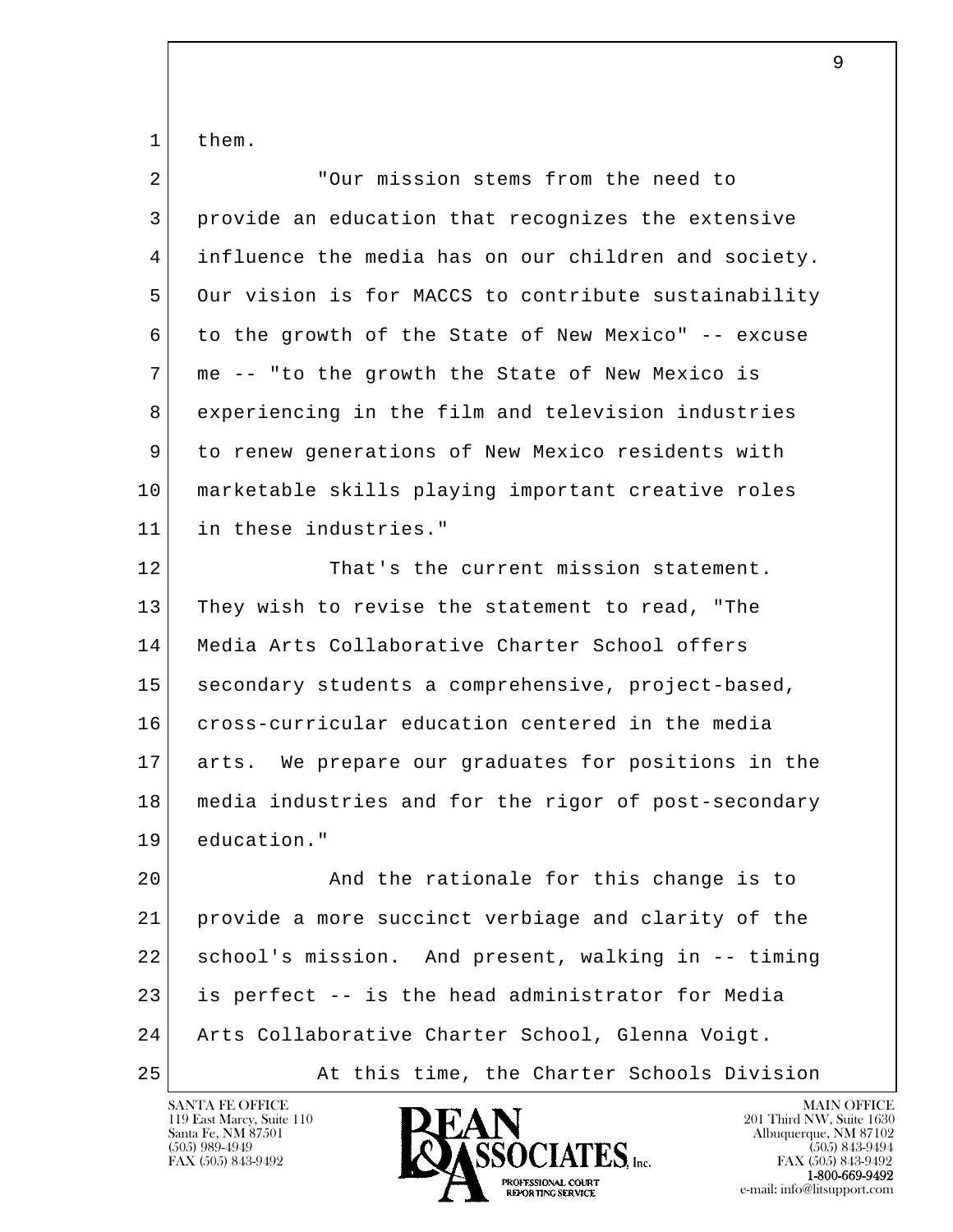l  $\overline{\phantom{a}}$  1 does recommend approval of this amendment. And I 2 am -- and Glenna is available for questions. 3 THE CHAIR: The Chair will open up the 4 floor for any questions from Commissioners. 5 Question, Commissioner Shearman? 6 COMMISSIONER SHEARMAN: I think perhaps 7 | it's less of a question, more of a comment. I -- 8 all you're doing is -- is reducing the amount of 9 language; is that correct? 10 MS. VOIGT: Good morning, Commission and 11 Ms. Shearman. Yes, indeed. 12 COMMISSIONER SHEARMAN: Okay. All right. 13 May I ask a question that has absolutely nothing to 14 do with this? Where is your school located? 15 MS. VOIGT: We are at the corner of Copper 16 and Adams, which is directly behind the Bank of 17 America at Central and Washington. It's a two-story 18 purple building. 19 THE CHAIR: Okay. All right. You all 20 | were the ones with the water damage. 21 MS. VOIGT: We had the water main break on 22 Copper in March. It spouted for about three hours 23 before they could find the valve. And we lost 34 24 windows, but only two computers. And not one drop 25 of water landed in the basement. We were very, very

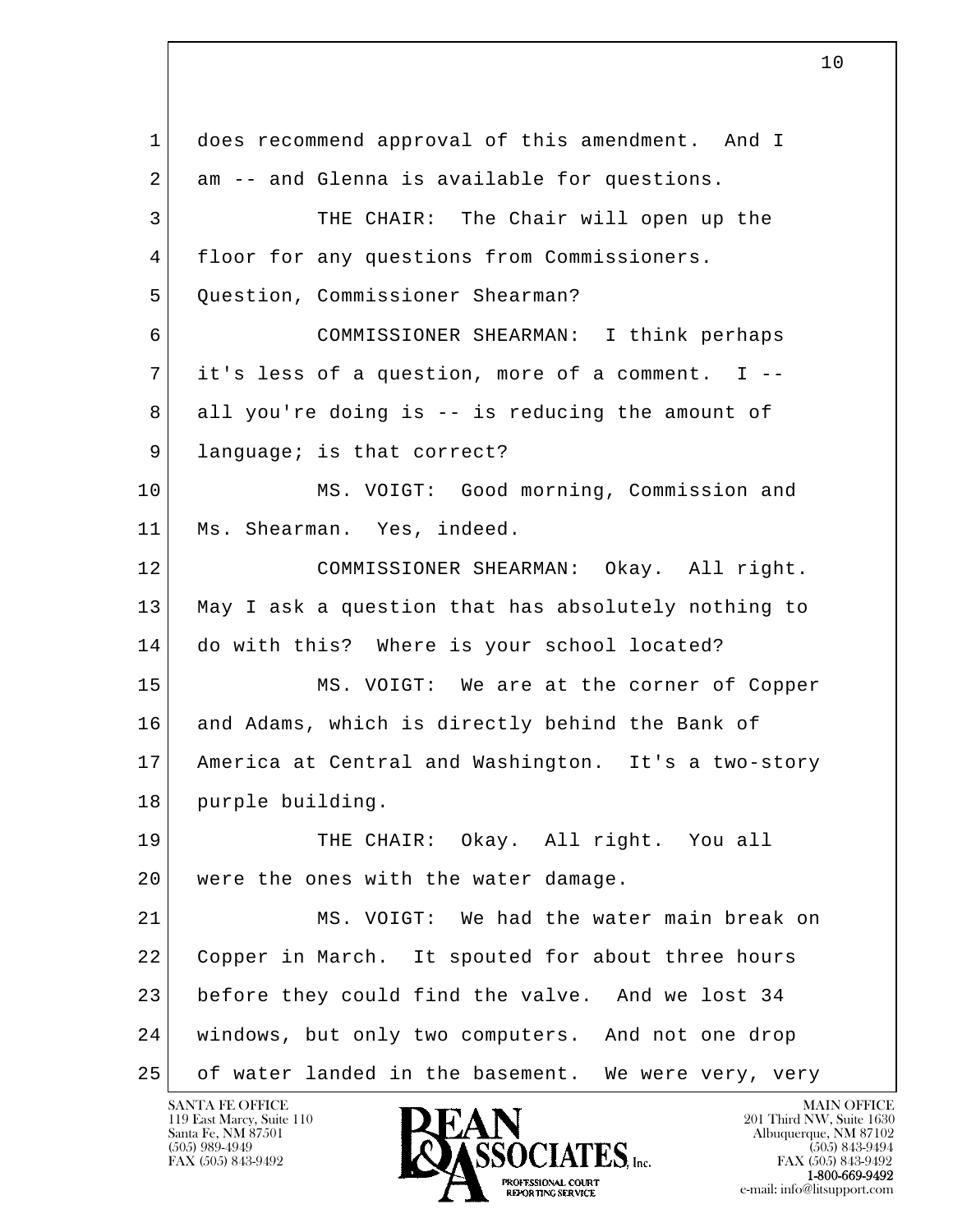l  $\overline{\phantom{a}}$ 1 lucky. 2 COMMISSIONER SHEARMAN: Terrific. Thank 3 you. 4 MS. VOIGT: You're welcome. 5 THE CHAIR: Question by Commissioner 6 Canfield? 7 COMMISSIONER CANFIELD: Don't know if 8 | that's going to work or not. Good morning. I was 9 curious as to the reason for the change. I 10 understand you want to reduce the verbiage. But 11 were you having problems aligning with your current 12 mission? Was there anything in your mission that 13 you were having difficulty achieving or aligning 14 your school to? 15 MS. VOIGT: Commissioner Canfield, no, not  $16$  at all. 17 COMMISSIONER CANFIELD: Thank you. 18 THE CHAIR: Any other questions? The 19 Chair will entertain a motion. 20 COMMISSIONER LOPEZ: Move approval. 21 COMMISSIONER CARR: Second. 22 THE CHAIR: There was a motion by 23 Commissioner Lopez for approval; seconded by 24 Commissioner Carr. Let's go ahead and proceed with 25 a roll call vote from Commissioner Shearman.

119 East Marcy, Suite 110<br>Santa Fe, NM 87501

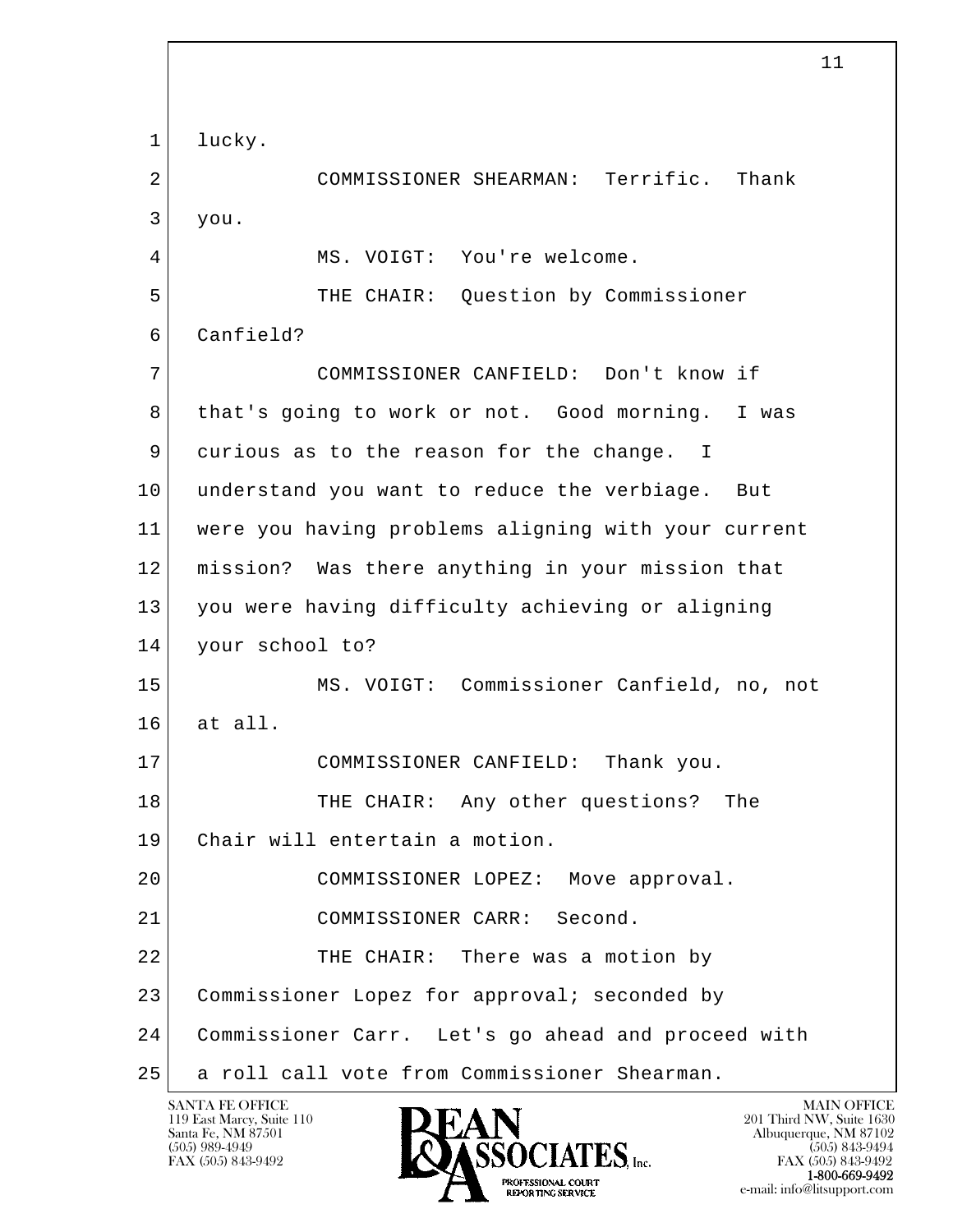l  $\overline{\phantom{a}}$  1 COMMISSIONER SHEARMAN: Commissioner 2 Lopez. 3 COMMISSIONER LOPEZ: Yes. 4 COMMISSIONER SHEARMAN: Commissioner 5 Bergman. 6 COMMISSIONER BERGMAN: Yes. 7 COMMISSIONER SHEARMAN: Commissioner 8 Canfield. 9 COMMISSIONER CANFIELD: Yes. 10 COMMISSIONER SHEARMAN: Commissioner 11 Peralta. 12 COMMISSIONER PERALTA: Yes. 13 COMMISSIONER SHEARMAN: Commissioner Carr. 14 COMMISSIONER CARR: Yes. 15 COMMISSIONER SHEARMAN: Commissioner 16 Pogna. 17 COMMISSIONER POGNA: Yes. 18 COMMISSIONER SHEARMAN: Commissioner 19 Garrison. 20 THE CHAIR: Yes. 21 COMMISSIONER SHEARMAN: Commissioner 22 Shearman votes yes. Eight-zero in affirmative. 23 | THE CHAIR: With a unanimous vote, the 24 amendment presented by the Media Arts Collaborative 25 Charter School is approved.

119 East Marcy, Suite 110<br>Santa Fe, NM 87501



FAX (505) 843-9492<br>**1-800-669-9492** e-mail: info@litsupport.com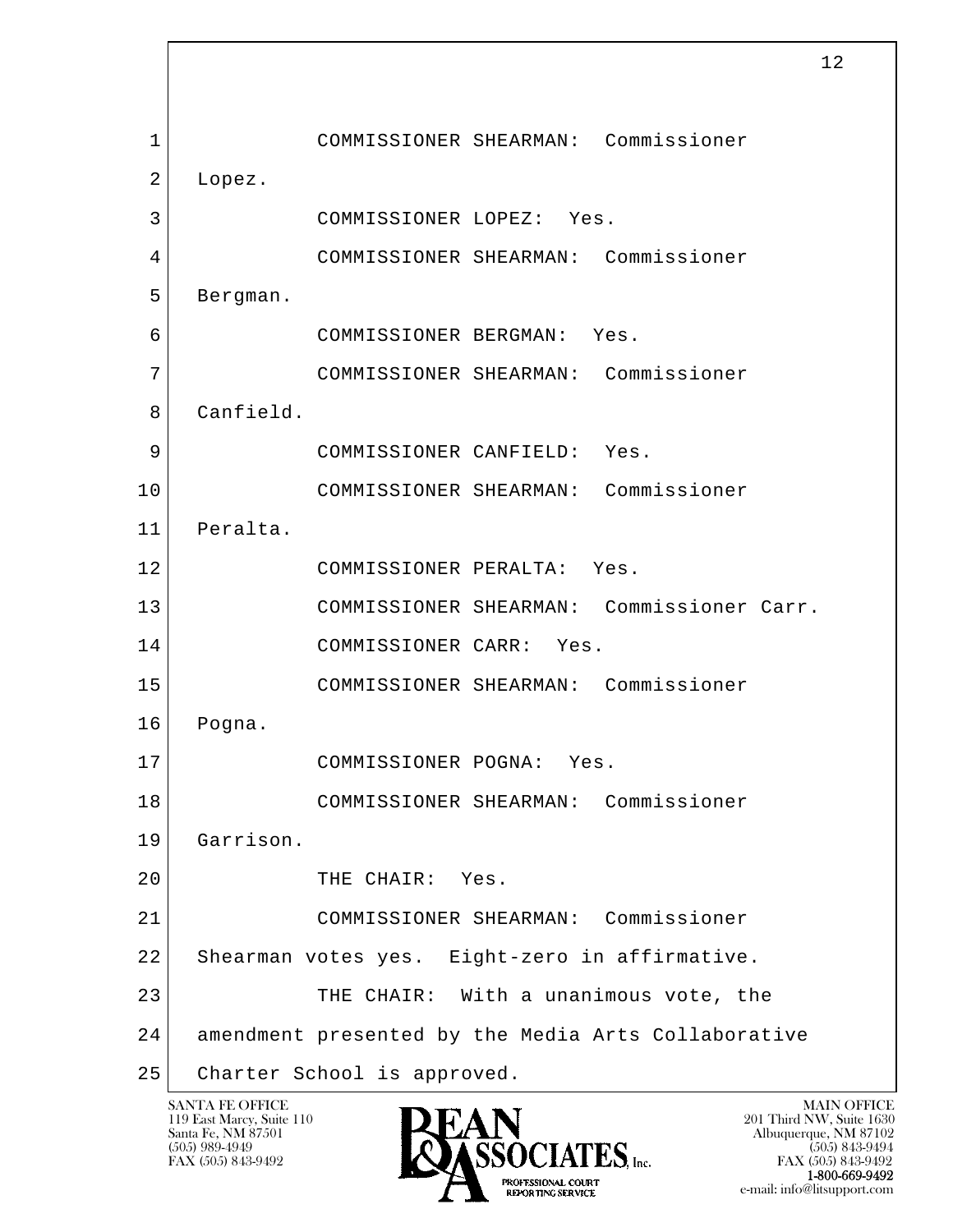l  $\overline{\phantom{a}}$  1 MS. VOIGT: Thank you very much. Have a 2 | wonderful day. 3 THE CHAIR: Thank you. 4 MS. VOIGT: Thanks. 5 MS. CALLAHAN: Mr. Chair, just before we  $6$  end the meeting  $-$  7 THE CHAIR: Ms. Voigt, you're like a 8 | stealth, just in and out, smooth. Love it. 9 MS. CALLAHAN: Charter school principals. 10 Mr. Chair, Commissioners, we just need to remember 11 to sign -- I will try my best to have you sign this 12 before we leave. 13 Mr. Chair, Commissioners, the second 14 request for an amendment comes from East Mountain 15 High School. The head administrator, Mr. Doug Wine, 16 is present. The school has two, actually, amendment 17 requests in their documentation. 18 The first, in the current charter, reads, 19 "By 2011, EMHS will establish baseline iObservation 20 data in one of three domains for each teacher. 21 Within the next year and a half, each teacher will 22 improve one level from the initial score." 23 And the proposal from East Mountain is to 24 delete the goal in its entirety. The rationale for 25 this revision or amendment: "At the time of the

13

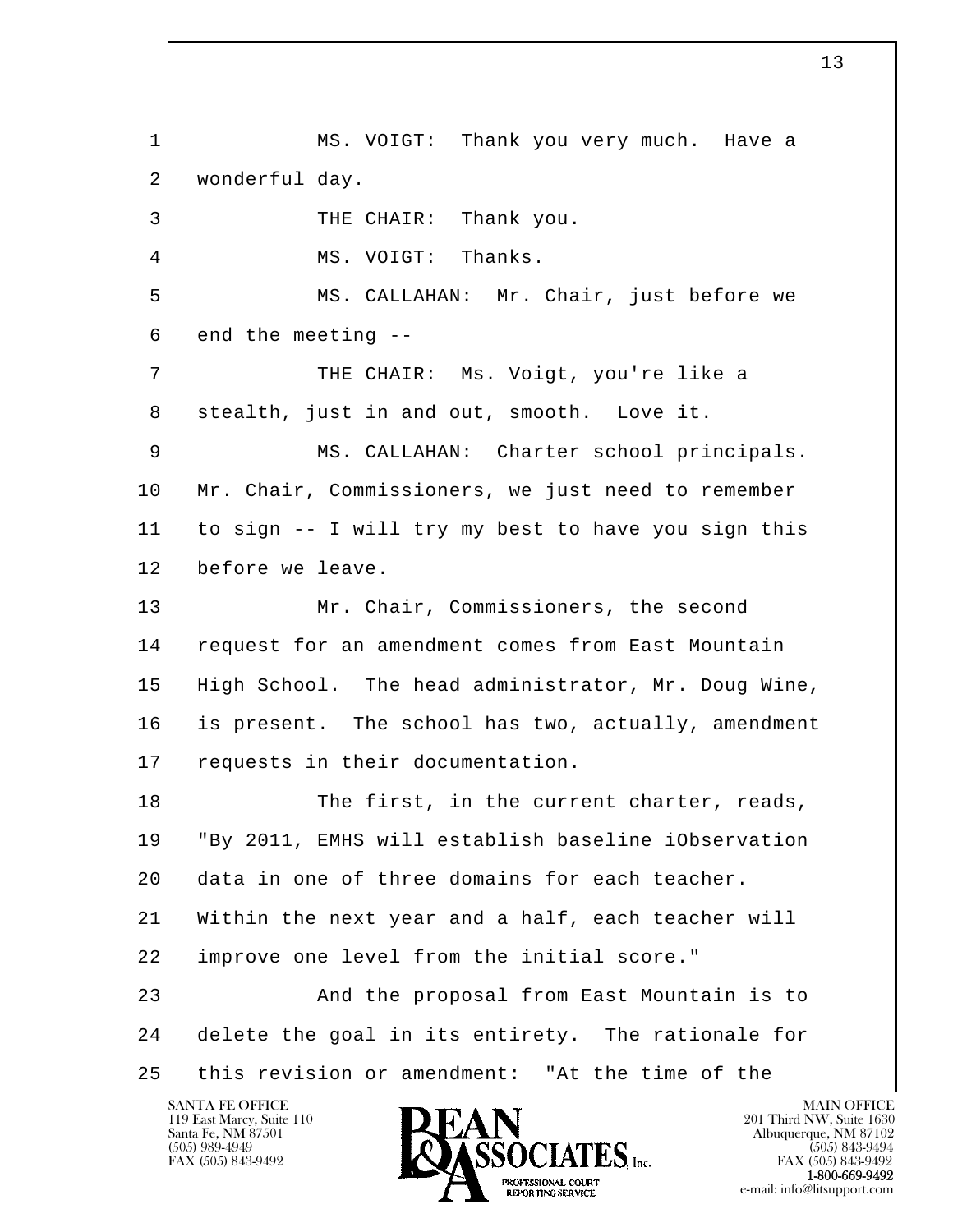l  $\overline{\phantom{a}}$  1 writing of the goal, EMHS administration had just 2 received Marzano training. After the writing of the 3 charter, the administration briefly tested the 4 protocols from the software. The administration 5 found that the software was too cumbersome, over 6 40 points to observe, to be useful for teacher 7 evaluation or growth." 8 TID addition, the vendors confirmed 9 similar complaints from other users. In sum, the 10 administration found the software did not help us 11 focus on improvement and did not help us identify 12 teaching needs in a meaningful way." 13 And Mr. Wine is here to field any 14 | questions. We do recommend the approval of this 15 amendment. 16 THE CHAIR: Good morning, Mr. Wine. The 17 Chair will open up the floor for questions from 18 Commissioners. 19 COMMISSIONER BERGMAN: Mr. Chair? 20 THE CHAIR: Commissioner Bergman. 21 COMMISSIONER BERGMAN: Since this has 22 proved to be too cumbersome and you couldn't 23 implement it, what are you going to replace it with? 24 Is the next amendment what you're talking about, or  $25$  is that a separate  $-$ 

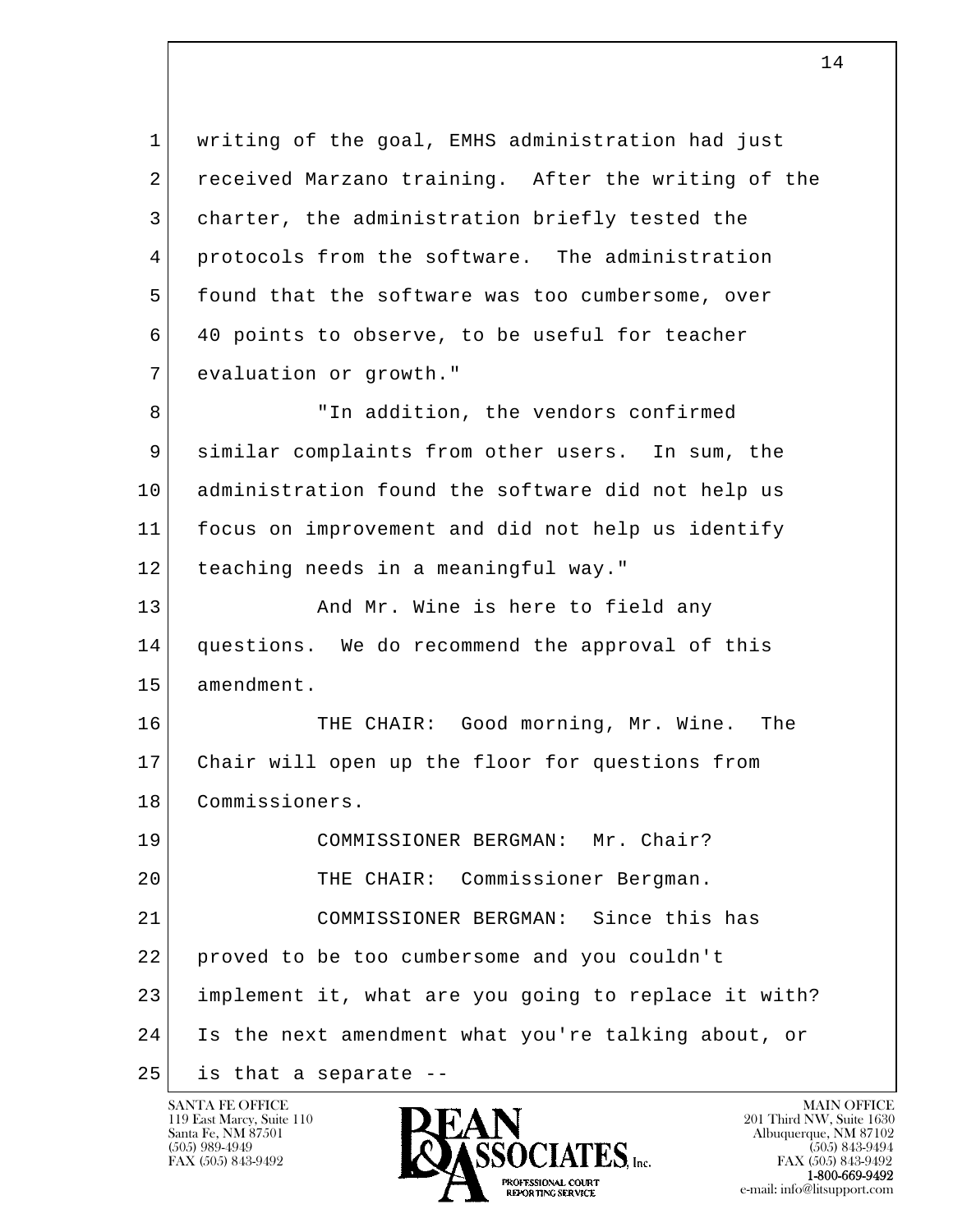| 1              | MR. WINE: Commissioner Bergman and                            |
|----------------|---------------------------------------------------------------|
| $\overline{2}$ | Commissioners, no. This is -- the State is actually           |
| 3              | going with a different protocol than Marzano's,               |
| $\overline{4}$ | which is also why it's being removed. The State's             |
| 5              | protocol is following Danielson's protocol, which             |
| 6              | there are 22 different observation points. We're              |
| 7              | piloting it, not through State approval, but we're            |
| 8              | piloting it ourselves, because we have taken all the          |
| 9              | information off PED. So we are using what the State           |
| 10             | will probably enact next year.                                |
| 11             | COMMISSIONER BERGMAN: So it's not just                        |
| 12             | you with the problem. Everybody that used this                |
| 13             | Marzano has got a problem?                                    |
| 14             | MR. WINE: He has 41 different points of                       |
| 15             | observation, and it's a little cumbersome.                    |
| 16             | COMMISSIONER BERGMAN: Yeah. Thank you.                        |
| 17             | THE CHAIR: Thank you, Commissioner                            |
| 18             | Bergman. Commissioner Shearman?                               |
| 19             | COMMISSIONER SHEARMAN: Thank you.<br>$I'$ m                   |
| 20             | curious that -- is this something you purchased?              |
| 21             | I'm assuming it is. It's software; it's a program.            |
| 22             | Was it purchased?                                             |
| 23             | MR. WINE: It was purchased -- I think it                      |
| 24             | was, like, \$900.                                             |
| 25             | COMMISSIONER SHEARMAN:<br>Okay. But you                       |
|                | <b>SANTA FE OFFICE</b><br><b>MAIN OFFICE</b><br><b>INTERT</b> |

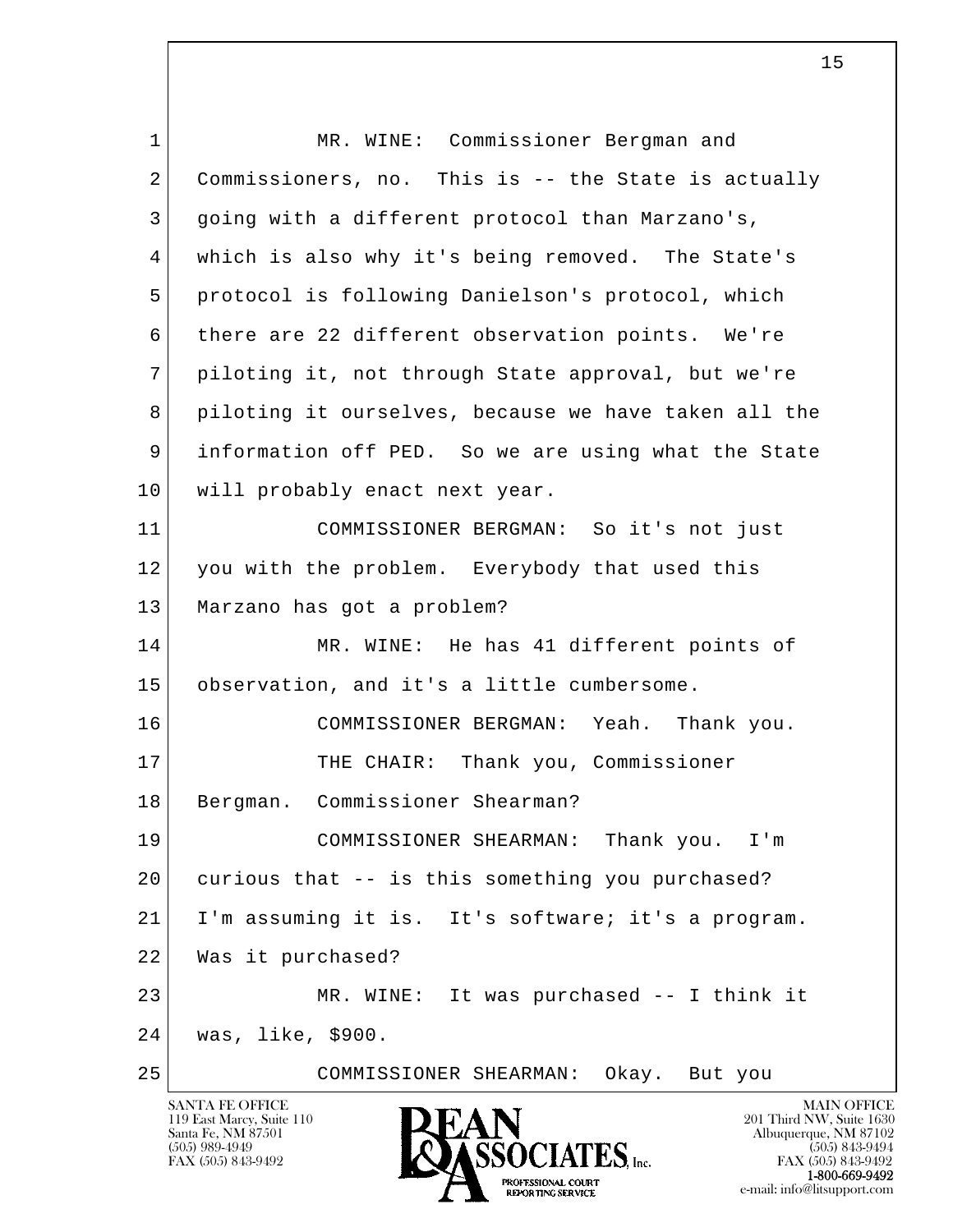l  $\overline{\phantom{a}}$  1 weren't aware of the 40 points and so forth until 2 later? 3 MR. WINE: We were aware of the 40 points. 4 It was through all of the training we received. The 5 training seemed to suggest that it was very easy to 6 use them. And as we had sort of discussions. We 7 did a demo. We went through doing all of the 8 observation. It was mostly a process of going like 9 | this (Indicates) and not actually observing 10 classrooms, because it was about 15 pages of stuff 11 to go through. 12 COMMISSIONER SHEARMAN: Okay. So your 13 charter is a 2010 charter? 14 MR. WINE: Yes. 15 COMMISSIONER SHEARMAN: Is that when you 16 began operation? 17 MR. WINE: Correct -- no, we began in 18 2000. 19 COMMISSIONER SHEARMAN: 2000. So when 20 | this school comes up for approval, should this 21 revision be approved, are we going to see a year to 22 a year-and-a-half results from iObservation and then 23 change over to the new system that you're just 24 talking about? So there's going to be a continuity 25 of evaluations that we're going to be able to see,

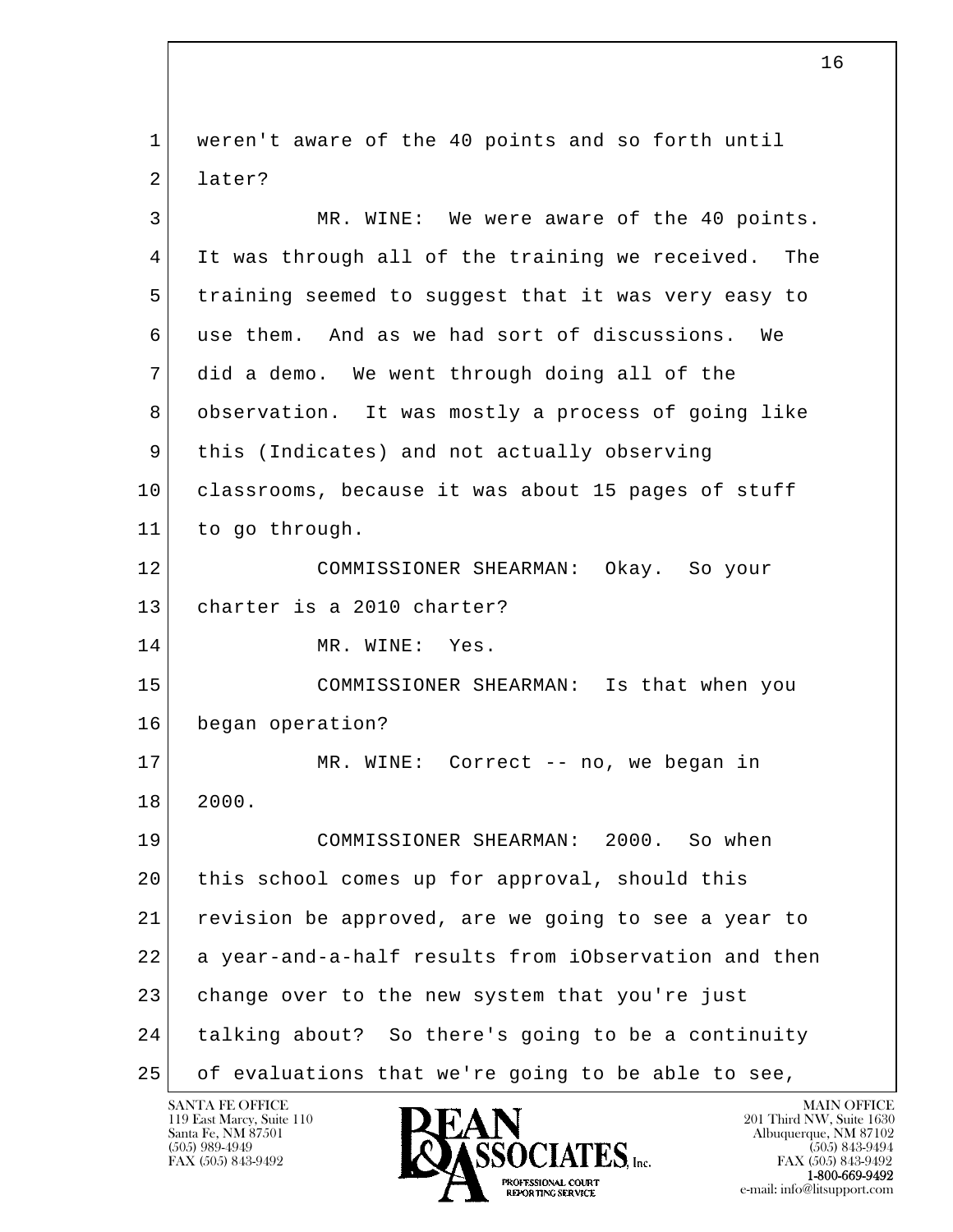l  $\overline{\phantom{a}}$ SANTA FE OFFICE MAIN OFFICE MAIN OFFICE MAIN OFFICE MAIN OFFICE 1 or whomever, when this school comes up for renewal? 2 MR. WINE: What we're going to try to do 3 is provide some explanation of what observations 4 meant over five years. The reality is that these 5 | systems -- and the State has a different system 6 still. So they're -- we're trying to create 7 something that has continuity that makes sense for 8 what we -- what our mission is, which is college 9 preparedness. So in answer to your question, we 10 probably will not have the iObservation data because 11 we lost the database once we stopped paying for it. 12 So we'll have more -- two years of really 13 intense using the new protocol from the State, which 14 is last -- this year and next year. And it sort 15 of -- it's expected -- as the governing council has 16 put together my professional development, I'm 17 expected to develop this entire plan and then look 18 for teacher growth using this plan. 19 COMMISSIONER SHEARMAN: So we -- whomever 20 is your renewal authorizer will see two years of 21 data rather than five. 22 MR. WINE: Correct. 23 COMMISSIONER SHEARMAN: Is that correct? 24 MR. WINE: Correct. 25 COMMISSIONER SHEARMAN: That is a concern.

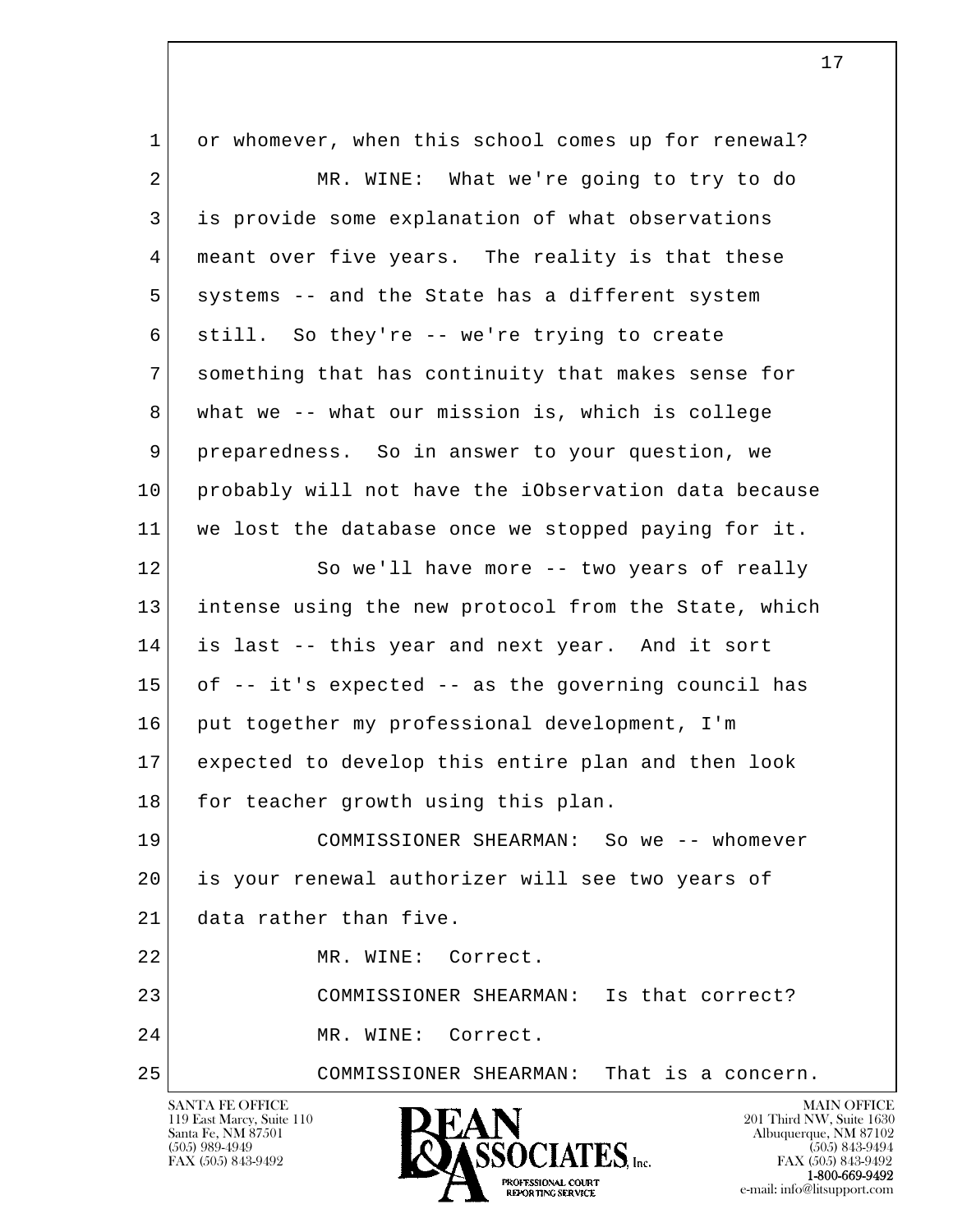l  $\overline{\phantom{a}}$ SANTA FE OFFICE MAIN OFFICE MAIN OFFICE MAIN OFFICE MAIN OFFICE 119 East Marcy, Suite 110<br>Santa Fe, NM 87501 Santa Fe, NM 87501 Albuquerque, NM 87102  $\overline{\text{S5OCIATES}}_{\text{Lnc.}}$  (505) 989-4949 (505) 843-9492 (505) 843-9492 (505) 843-9492 1 Thank you. 2 THE CHAIR: The floor remains open for 3 questions from Commissioners. Seeing none, the 4 Chair will entertain a motion. 5 COMMISSIONER POGNA: Mr. Chairman, I move 6 approval. 7 | THE CHAIR: A move for approval by 8 Commissioner Pogna. 9 COMMISSIONER CARR: Second. 10 | THE CHAIR: Seconded by Commissioner Carr. 11 We will proceed with a roll-call vote through 12 Commissioner Shearman. 13 COMMISSIONER SHEARMAN: Commissioner 14 Lopez. 15 COMMISSIONER LOPEZ: Yes. 16 COMMISSIONER SHEARMAN: Commissioner 17 Bergman. 18 COMMISSIONER BERGMAN: Yes. 19 COMMISSIONER SHEARMAN: Commissioner 20 Canfield. 21 COMMISSIONER CANFIELD: Yes. 22 COMMISSIONER SHEARMAN: Commissioner 23 Peralta. 24 COMMISSIONER PERALTA: Yes. 25 COMMISSIONER SHEARMAN: Commissioner Carr.

18

FAX (505) 843-9492 FAX (505) 843-9492 1-800-669-9492 e-mail: info@litsupport.com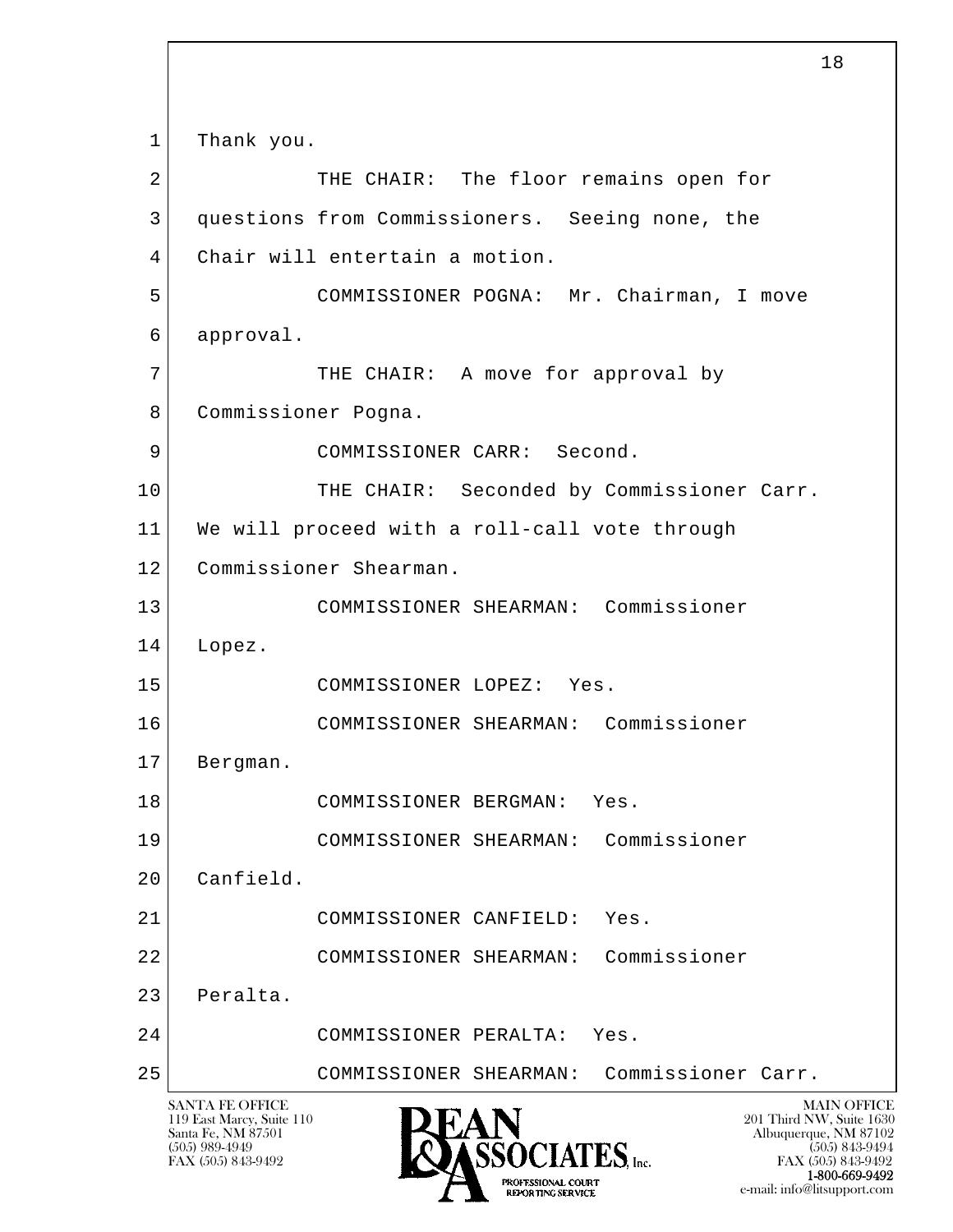l  $\overline{\phantom{a}}$  1 COMMISSIONER CARR: Yes. 2 COMMISSIONER SHEARMAN: Commissioner 3 Pogna. 4 COMMISSIONER POGNA: Yes. 5 COMMISSIONER SHEARMAN: Commissioner 6 Garrison. 7 | THE CHAIR: Yes. 8 COMMISSIONER SHEARMAN: Commissioner 9 Shearman votes yes. The vote is eight-zero in the 10 affirmative. 11 THE CHAIR: We have a unanimous approval 12 of the amendment presented by the Media Arts 13 Collaborative Charter School. Thank you, sir. 14 Which one are we on? 15 MS. CALLAHAN: East Mountain. 16 THE CHAIR: I knew that. I switched it. 17 Sorry. The East Mountain High School. Thank you, 18 sir. 19 MS. CALLAHAN: Mr. Chair, Commissioners, 20 the second amendment from East Mountain High School 21 is regarding their college readiness goal. The 22 current charter statement reads, "Ready for college 23 New Mexico. By 2012 after four years of an annual 24 report on New Mexico high school graduates who take 25 remedial classes in New Mexico colleges and

119 East Marcy, Suite 110<br>Santa Fe, NM 87501

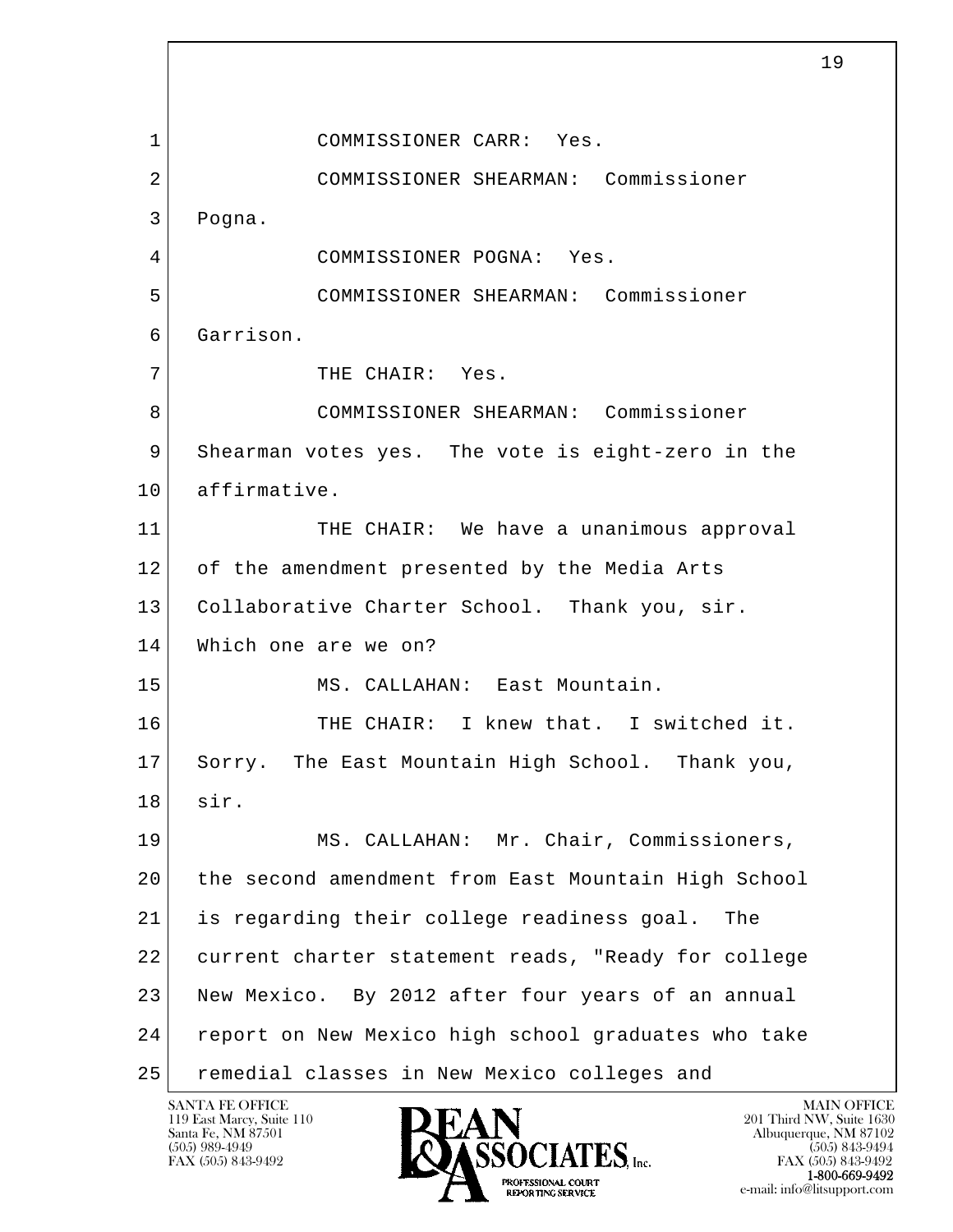| $\mathbf 1$ | universities, EMHS will establish a benchmark        |
|-------------|------------------------------------------------------|
| 2           | percentage of students needing to take remedial      |
| 3           | courses in New Mexico State colleges."               |
| 4           | The second half is, "In 2013 and each year           |
| 5           | after, EMHS will drop the percentage of those        |
| 6           | needing to take remedial courses by 2 percent."      |
| 7           | The proposed revision or amendment                   |
| 8           | statement reads, "By the end of the 2013-'14 school  |
| 9           | year, EMHS will determine the New Mexico benchmark   |
| 10          | average of graduates who are in need of remediation  |
| 11          | upon graduation. EMHS will use Accuplacer scores to  |
| 12          | estimate the percentage of graduates who will need   |
| 13          | remedial classes in New Mexico colleges."            |
| 14          | And they note that, "This measure is a               |
| 15          | conservative number, because some of those students  |
| 16          | do not go to college and, therefore, are not figured |
| 17          | into the Public Education Department report."        |
| 18          | The second part: "EMHS will decrease the             |
| 19          | percentage of those needing to take remedial courses |
| 20          | by two percentage points in the 2014-2015 graduating |
| 21          | class."                                              |
| 22          | The rationality for this revision or                 |
| 23          | amendment: "The Public Education Department stopped  |
| 24          | providing these data to schools and the public in    |
| 25          | 2009.<br>These data were a list of students who      |

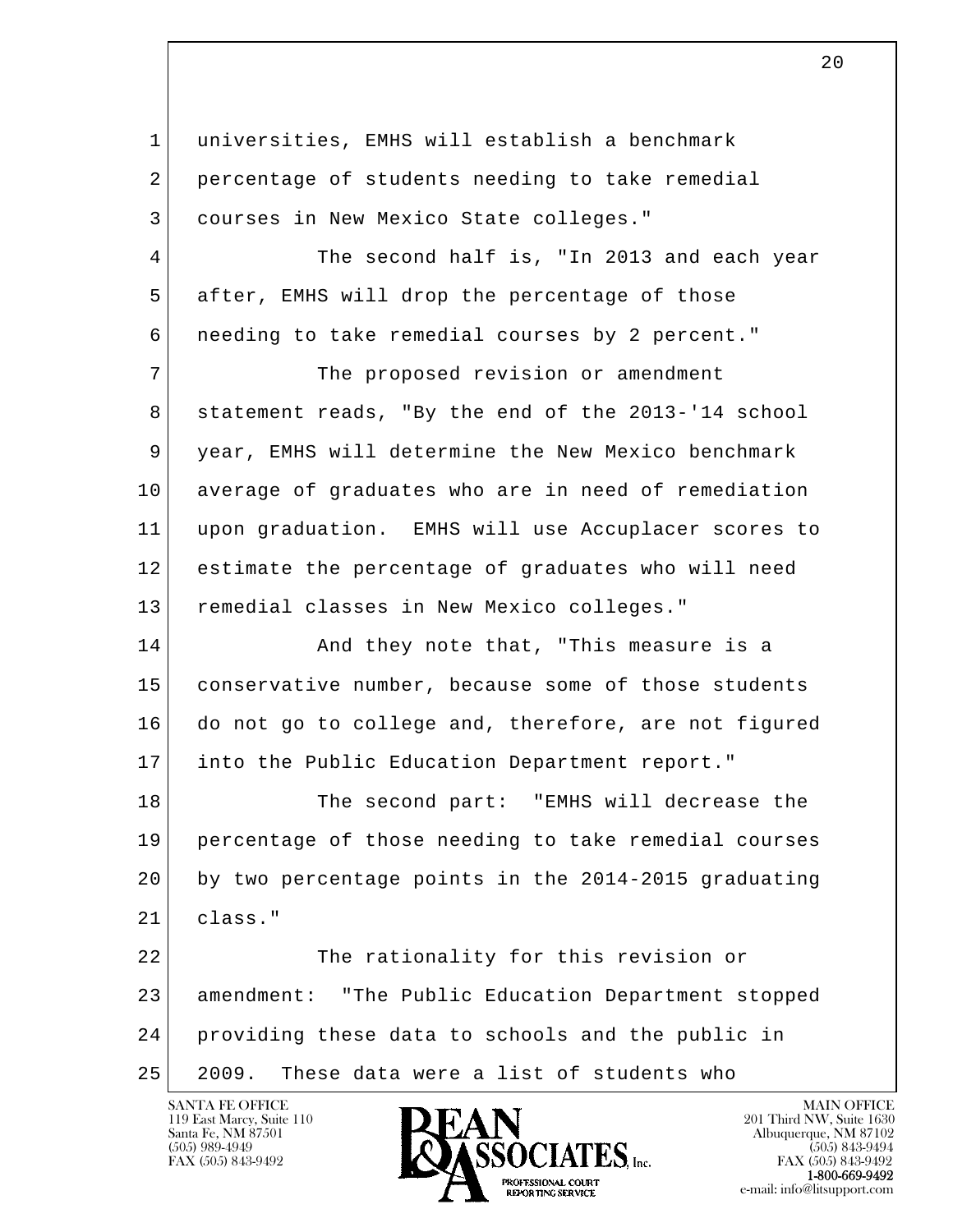l  $\overline{\phantom{a}}$  1 attended East Mountain High School at one time and 2 attended a public university in New Mexico. Since 3 EMHS no longer receives this important benchmark, 4 EMHS cannot estimate the remediation rate in the way 5 that PED could measure it. Therefore, beginning in 6 2011, EMHS will estimate the remediation percentage 7 for math and English based upon SAT, ACT, and 8 Accuplacer scores for the entire graduating class. 9 EMHS will set a three-year average benchmark for the 10 graduating class, and then seek to decrease the 11 percentage of those needing remediation by two 12 percentage points in 2014-'15." 13 And the CSD recommends approval. 14 THE CHAIR: The floor is open for 15 questions from Commissioners. Commissioner Lopez? 16 COMMISSIONER LOPEZ: Can you explain in 17 plain English what this is? 18 MR. WINE: Okay. And, Commissioner 19 Shearman, you'll like this answer, because we can 20 actually keep this one over several years. 21 COMMISSIONER SHEARMAN: Terrific. 22 MR. WINE: So PED used to create a report 23 when Dr. Winograd, who is now with CEPR at UNM, 24 would create it for PED. And what it did is it said 25 that the remediation of people going into college

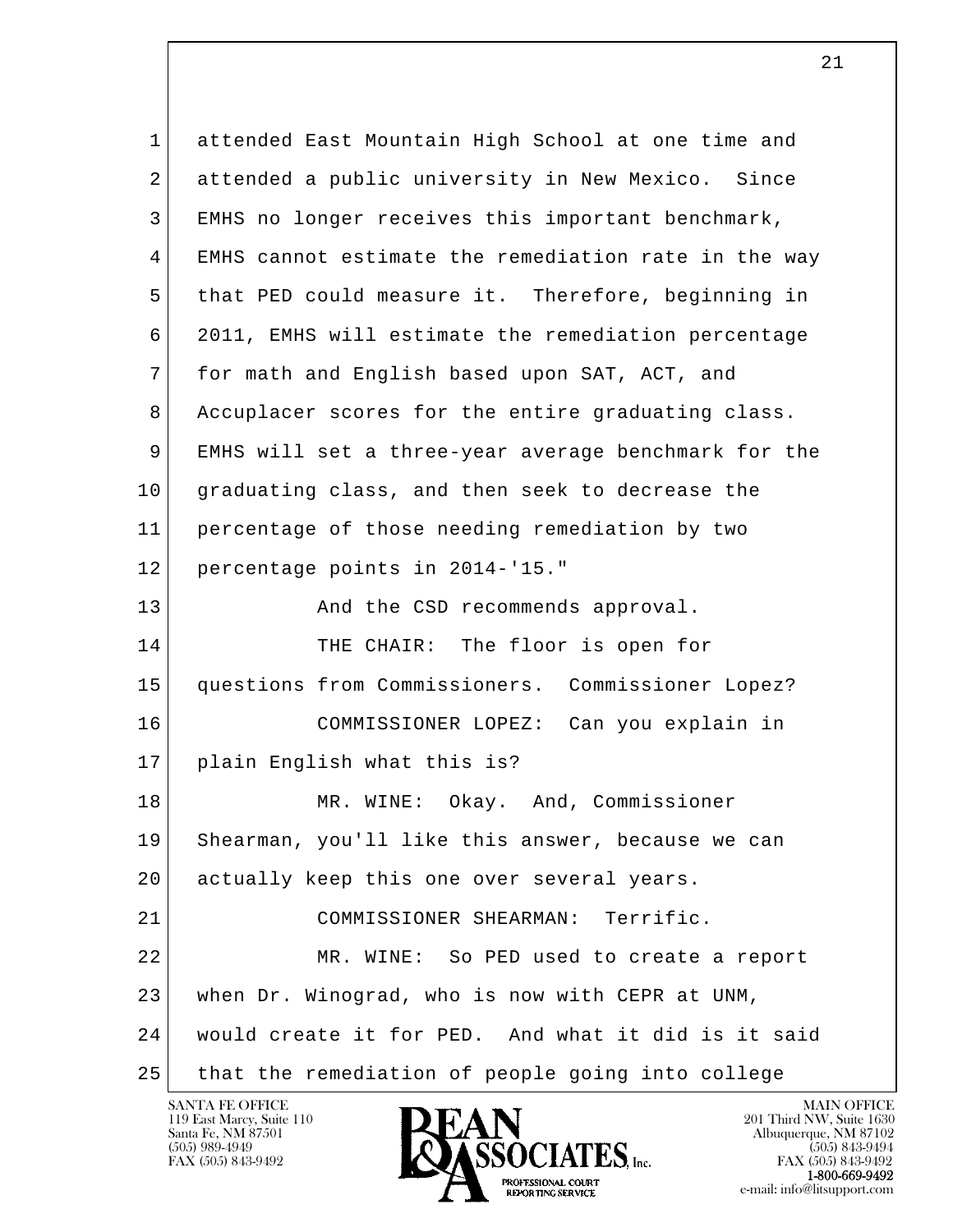1 classes was "X" percentage. It was provided 2 statewide, districtwide, and for each individual 3 high school.

4 So we had those data and kept track of 5 them. Ours -- I think the statewide percentage was 6 49 percent; ours was 37 percent. And so, as a 7 school that was college prep, it was our goal to 8 decrease that number ultimately to zero someday. So 9 | we -- this was like one of the centerpieces of what 10 | we were trying to accomplish.

l  $\overline{\phantom{a}}$  11 We can't get that information anymore 12 because PED no longer provides the report. So what 13 we can do is estimate it. We know that UNM, CNM, 14 Eastern, New Mexico State, and all of them, use 15 either the ACT, SAT, or Accuplacer scores to 16 determine remediation rate. So we can begin to 17 estimate -- and what we would do is -- PED's rate is 18 they would estimate it any time a student was in our 19 school. We can't keep track of a student once a 20 student comes and leaves. So we're going to 21 estimate it on once a student graduates. We would 22 keep track of those scores and then figure out what 23 it is. Is that better? 24 COMMISSIONER LOPEZ: That is. Thank you.

25 MR. WINE: Actually, I had someone edit

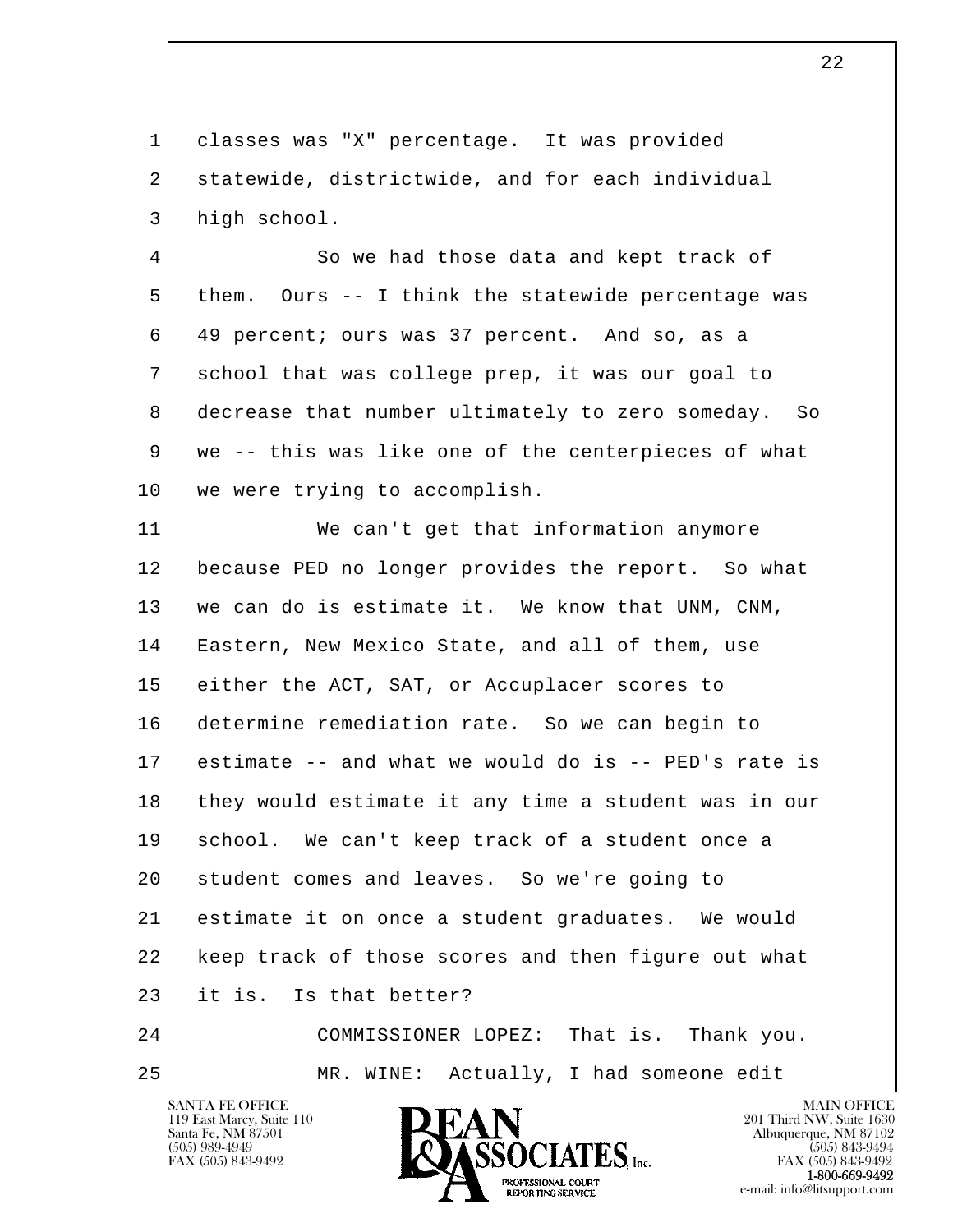1 that for me.

l  $\overline{\phantom{a}}$ 2 THE CHAIR: Was there a notice given by 3 the Public Education Department that that data was 4 | no longer going to be reported out? 5 MR. WINE: I don't know. I mean, from 6 what I could tell -- Dr. Winograd used to work -- 7 THE CHAIR: What's the name of this 8 doctor? 9 MR. WINE: Dr. Winograd. He's with CEPR 10 now at UNM. And he was in Governor Richardson's 11 office presenting this report. And you still hear 12 the report quoted, and the data is three years old  $13$  now. 14 THE CHAIR: Spell his name, his last name. 15 MR. WINE: W-I-N-O-G-R-A-D. He's with 16 CEPR. It's policy research -- I don't know what the 17 "C" and "E" stand for. I should, because he's one 18 of my professors. Sorry. Center of Education and 19 Policy Research. 20 THE REPORTER: Thank you. 21 MR. WINE: Okay. Thanks. Sorry. 22 THE CHAIR: Give me a second. 23 MR. WINE: So, if I may, we're not trying 24 to delete this goal. We're basically trying to 25 | remeasure it in the best way that we can.

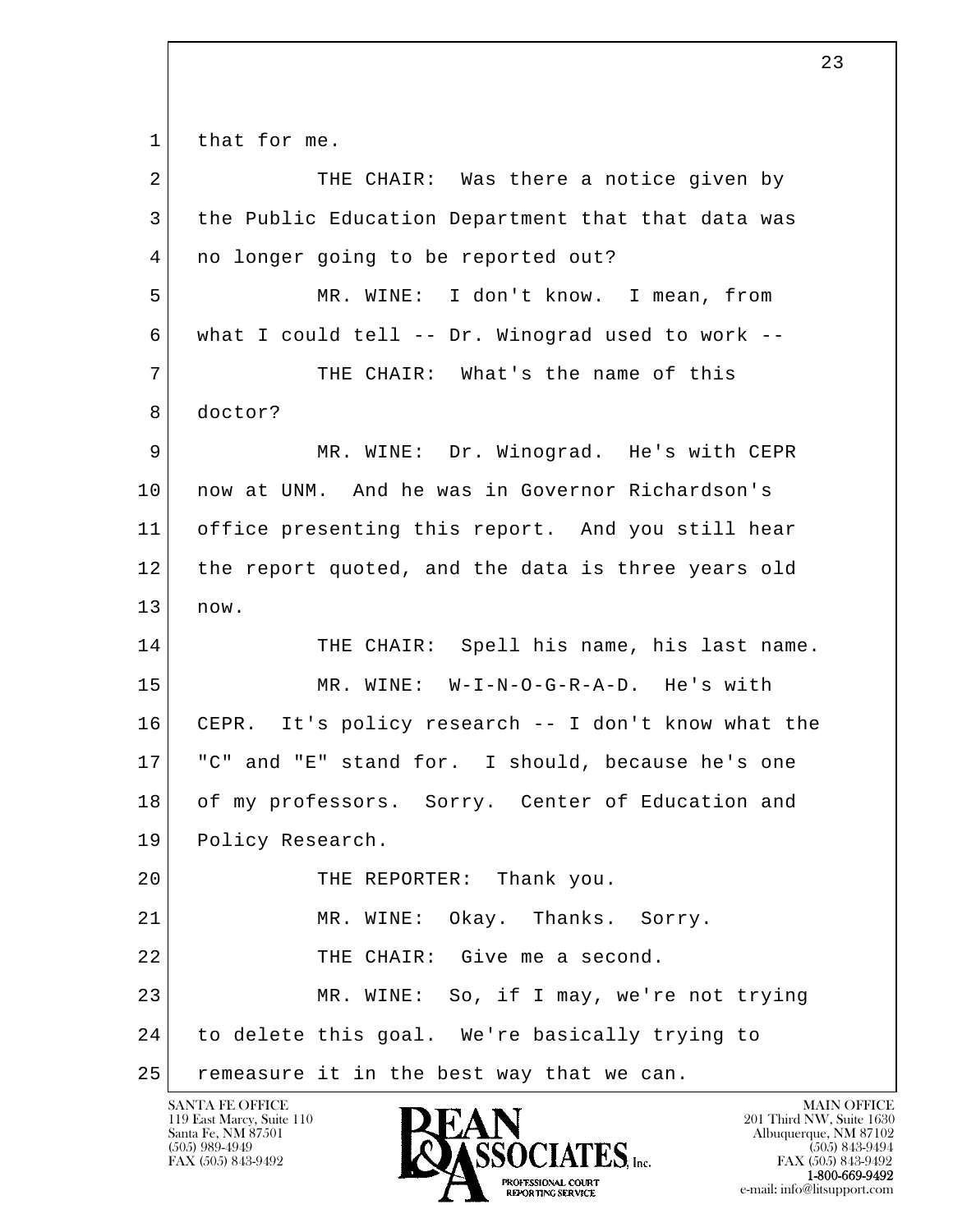l  $\overline{\phantom{a}}$ 1 THE CHAIR: Well, that scares me, because 2 New Mexico colleges have been -- this is a big 3 issue, that you're not going to English 101; you're 4 going to English 99, 100, Math 100, instead of -- 5 instead of qualifying for just basic -- general 6 courses in college. So with the lottery system and 7 things happening the way they are, I -- it just 8 astounds me that that data would not be -- would not 9 be continued. 10 MR. WINE: Uh-huh. And I'm assuming it 11 exists. It's just -- it's not reported in a way 12 that we can get it. And so we're just trying to 13 create our own. 14 THE CHAIR: Interesting. Any other 15 questions by Commissioners? Commissioner Shearman. 16 COMMISSIONER SHEARMAN: Just for 17 clarification and I apologize for my phone. I 18 forgot to turn it off. So, again, when this school 19 comes up for renewal, will there be any gaps in data 20 for this particular measure? 21 MR. WINE: No. 22 COMMISSIONER SHEARMAN: Okay. 23 MR. WINE: Yeah. So what we'll have is 24 what PED has reported to us and then what we can 25 create after that. So there are going to be two

119 East Marcy, Suite 110<br>Santa Fe, NM 87501

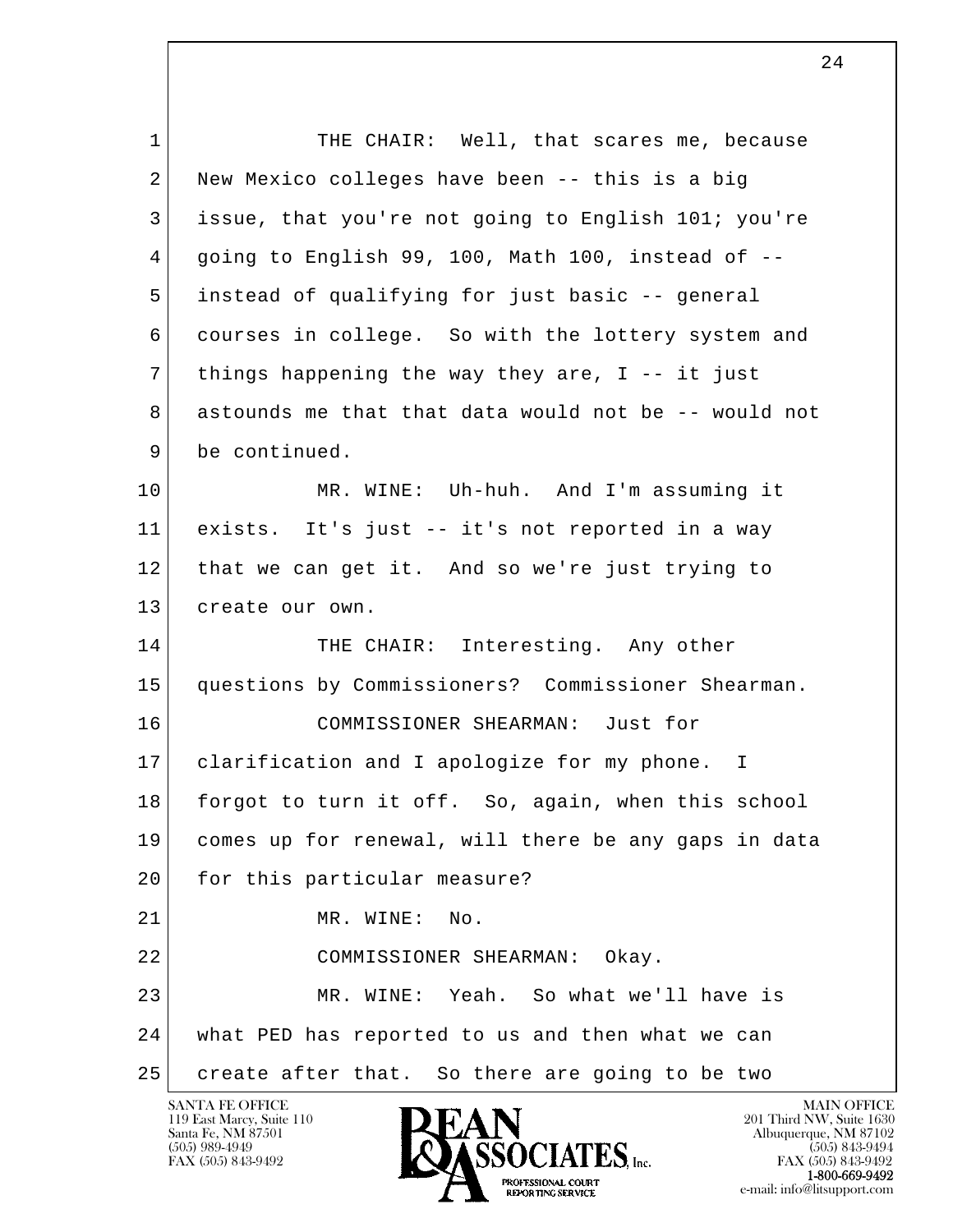l  $\overline{\phantom{a}}$ SANTA FE OFFICE MAIN OFFICE MAIN OFFICE MAIN OFFICE MAIN OFFICE 119 East Marcy, Suite 110<br>Santa Fe, NM 87501 Santa Fe, NM 87501 Albuquerque, NM 87102  $\bullet$  (505) 989-4949 (505) 843-9494 1 different measures. So we don't know if the 2 37-percent measure that we've got from PED will be 3 up or down from there, which is why we want to sort 4 of recalibrate the benchmark. But, no, there will 5 be no gap. 6 COMMISSIONER SHEARMAN: But still the 7 2-percent reduction each year is your goal? 8 MR. WINE: Yes, absolutely. 9 COMMISSIONER SHEARMAN: Okay. Thank you. 10 MR. WINE: You're welcome. 11 THE CHAIR: If there are no other 12 questions, the Chair will entertain a motion. 13 COMMISSIONER CANFIELD: Move to adopt. 14 COMMISSIONER PERALTA: Second. 15 THE CHAIR: Moved by Commissioner 16 Canfield, seconded by Commissioner Peralta. We'll 17 proceed with a roll call vote through Commissioner 18 Shearman. 19 COMMISSIONER SHEARMAN: Commissioner 20 Lopez. 21 COMMISSIONER LOPEZ: Yes. 22 COMMISSIONER SHEARMAN: Commissioner 23 Bergman. 24 COMMISSIONER BERGMAN: Yes. 25 COMMISSIONER SHEARMAN: Commissioner

 $\sim$  25

FAX (505) 843-9492 **FAX** (505) 843-9492 **FAX** (505) 843-9492 **1-800-669-9492**<br> **EXALTERIONAL CN BT** e-mail: info@litsupport.com<br>REPORTING SERVICE REDUCED E-mail: info@litsupport.com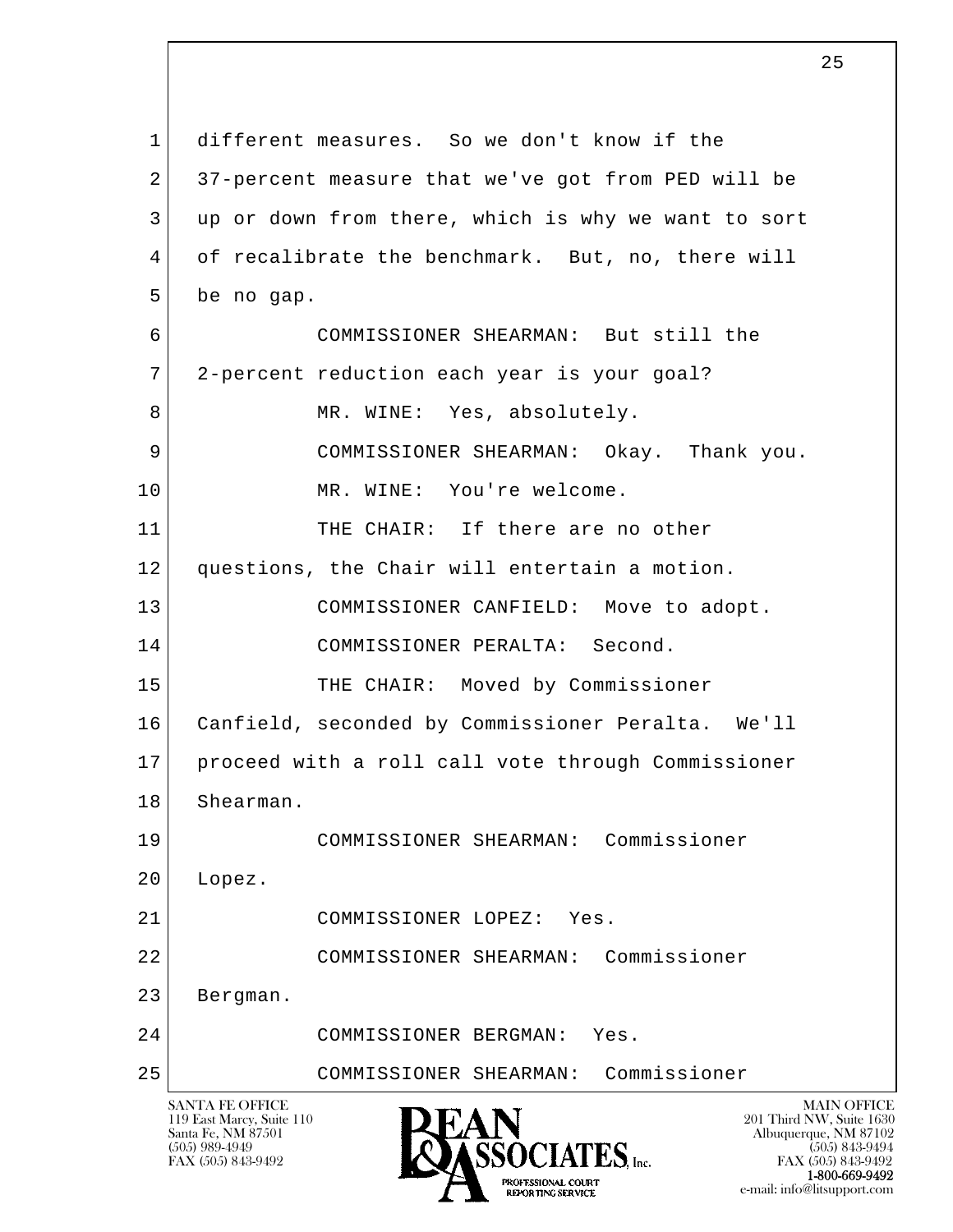l  $\overline{\phantom{a}}$  1 Canfield. 2 COMMISSIONER CANFIELD: Yes. 3 COMMISSIONER SHEARMAN: Commissioner 4 Peralta. 5 COMMISSIONER PERALTA: Yes. 6 COMMISSIONER SHEARMAN: Commissioner Carr. 7 COMMISSIONER CARR: Yes. 8 COMMISSIONER SHEARMAN: Commissioner 9 Pogna. 10 COMMISSIONER POGNA: Yes. 11 COMMISSIONER SHEARMAN: Commissioner 12 Garrison. 13 THE CHAIR: Yes. 14 COMMISSIONER SHEARMAN: Commissioner 15 Shearman votes yes. Eight votes in the affirmative, 16 zero negative. 17 THE CHAIR: Unanimous. The amendment 18 presented by the East Mountain High School is 19 passed. Congratulations. 20 MR. WINE: Thank you. 21 THE CHAIR: I also want to recognize a 22 couple of folks in the audience. I want to thank 23 David Craig from the Legislative Education Study 24 Committee for being with us this morning. He's 25 obviously our acronym finder also. Thank you, sir.

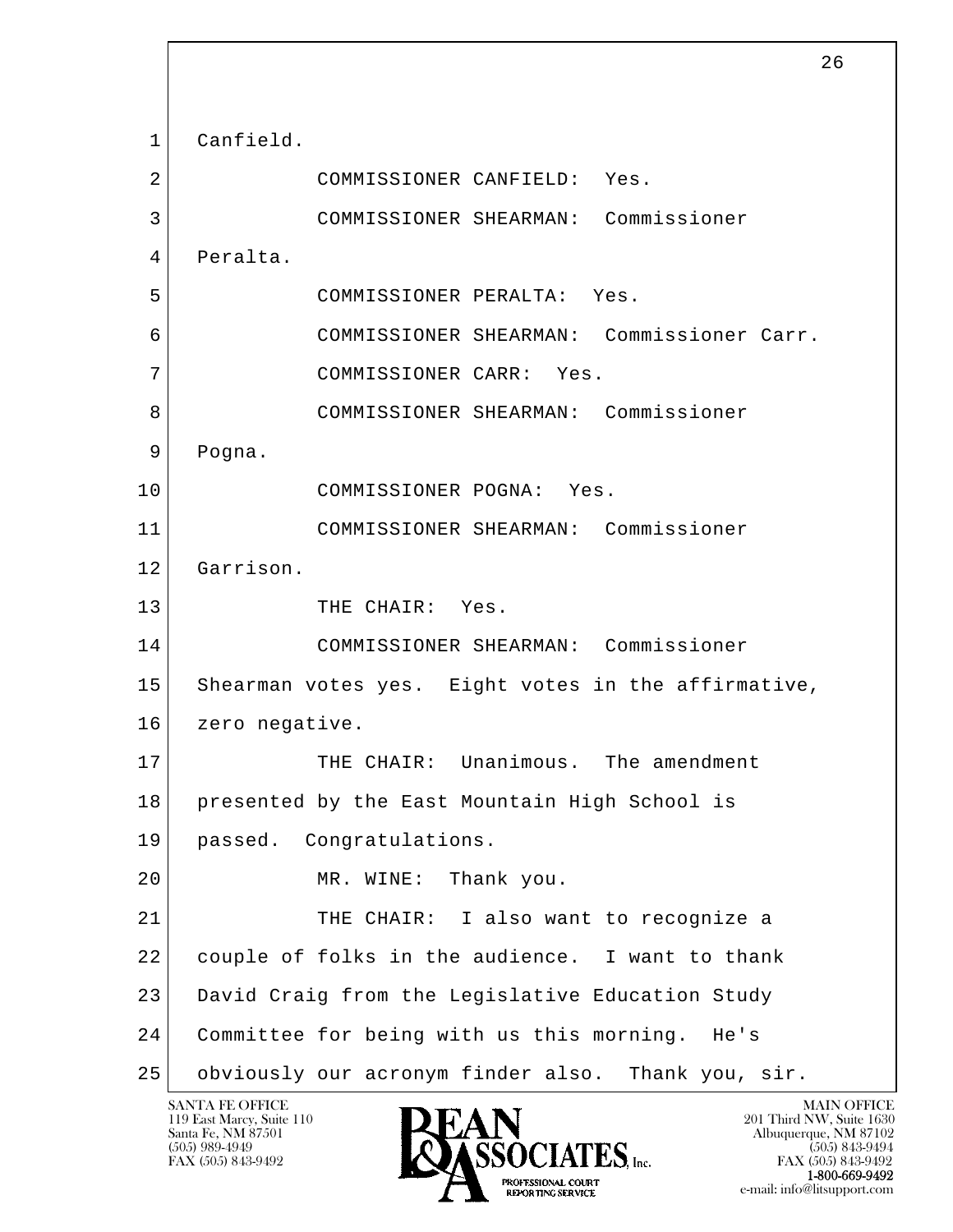l  $\overline{\phantom{a}}$ 1 And Mark Tolley from APS, working with charter 2 schools. Thank you, sir. 3 Next item on the agenda is the vote on 4 preliminary contract approval for the Health 5 Leadership High School. So we invite Ms. Kelly 6 Callahan, General Manager of the Charter Schools 7 Division, back up. 8 MS. CALLAHAN: Mr. Chair, Commissioners, 9 if you will -- I direct your attention to the 10 Agenda, Executive Summary, that was provided for the 11 Commissioners. The Charter Schools Division and all 12 the charter schools and authorizers in the State of 13 New Mexico, as you all know, are under the new 14 provision of SB 446. 22-8B-9 is the new charter 15 contract that is required for schools who are 16 approved after July 1, 2012, and are renewed after 17 July 1, 2012. And so the new applications that came 18 in after July 1 all had to fall under this SB 446 19 provision. 20 The PEC approved one charter school that 21 will now need to receive a contract. There's an 22 issue, however, because the contents of the contract 23 under 22-8B-9 are specific to academic, financial, 24 and organizational benchmarks. The school is not in 25 existence. And so it's very difficult to create a

27

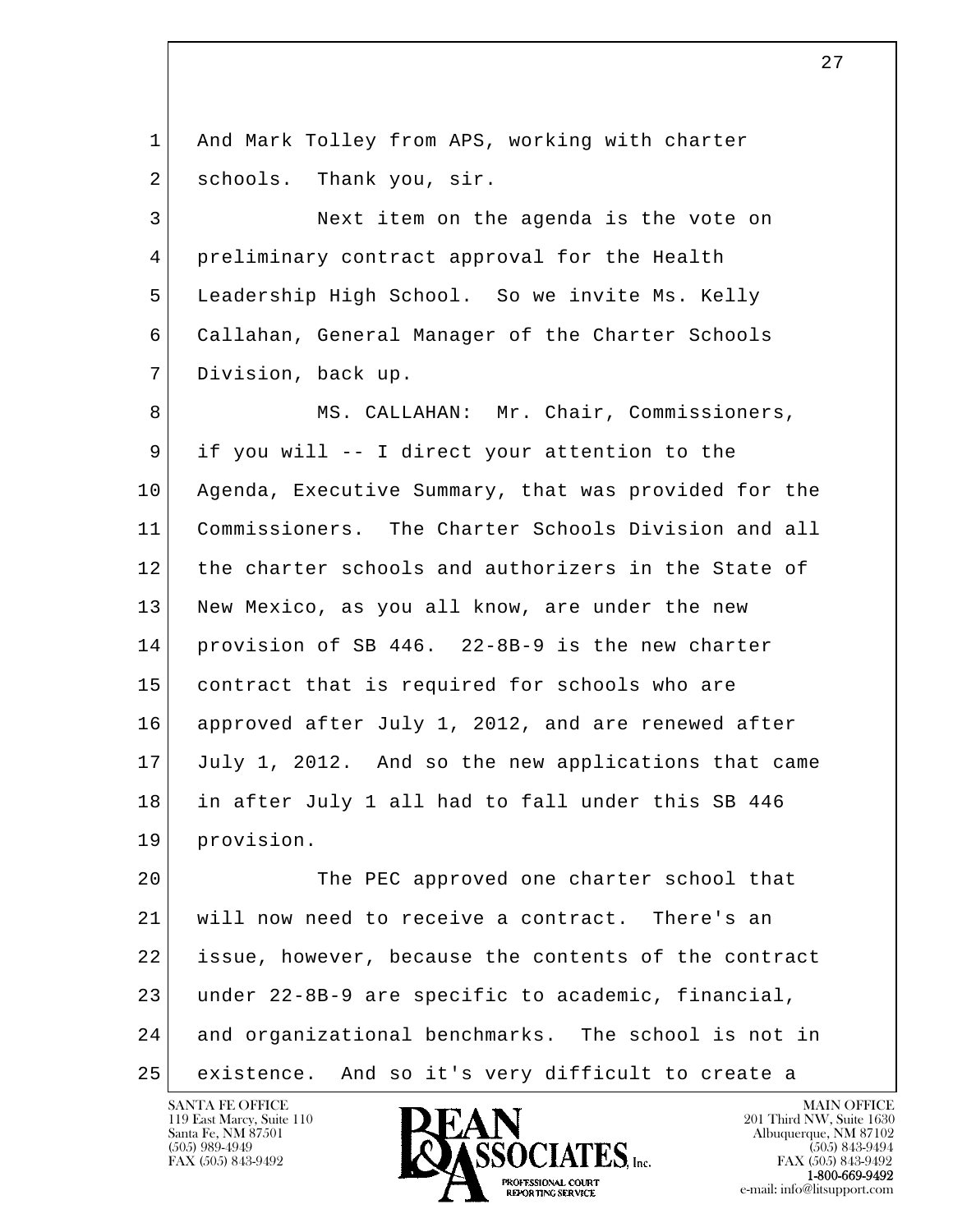1 contract based on -- they don't have a building; 2 they don't have staff; they don't have students.

3 And -- and so when we were developing the 4 contract that you all have reviewed -- and we are in 5 current public comment review -- is a comprehensive 6 contract that covers all the elements that are 7 outlined in the statute and incorporate the 8 performance frameworks which are part of 22-8B-9.1. 9 And the frameworks list very specific benchmarks. 10 So, with existing schools, we will be able to do a 11 much better job of working on negotiating the 12 performance measures that these schools will have to 13 meet.

14 The new school, however, doesn't have 15 anything. And so the Charter Schools Division has 16 developed what we call a "preliminary contract" that 17 would serve as a placeholder until the school was 18 able to -- to either get some data that we could use 19 as a means of negotiation, or we determine a process 20 that would incorporate the fact that it's a new 21 school.

l  $\overline{\phantom{a}}$ 22 And so the preliminary contract draft is 23 included in your packets. And the preliminary 24 contract essentially is the Planning Year Checklist. 25 Schools that are new and approved by the Public

119 East Marcy, Suite 110<br>Santa Fe, NM 87501



FAX (505) 843-9492<br>**1-800-669-9492**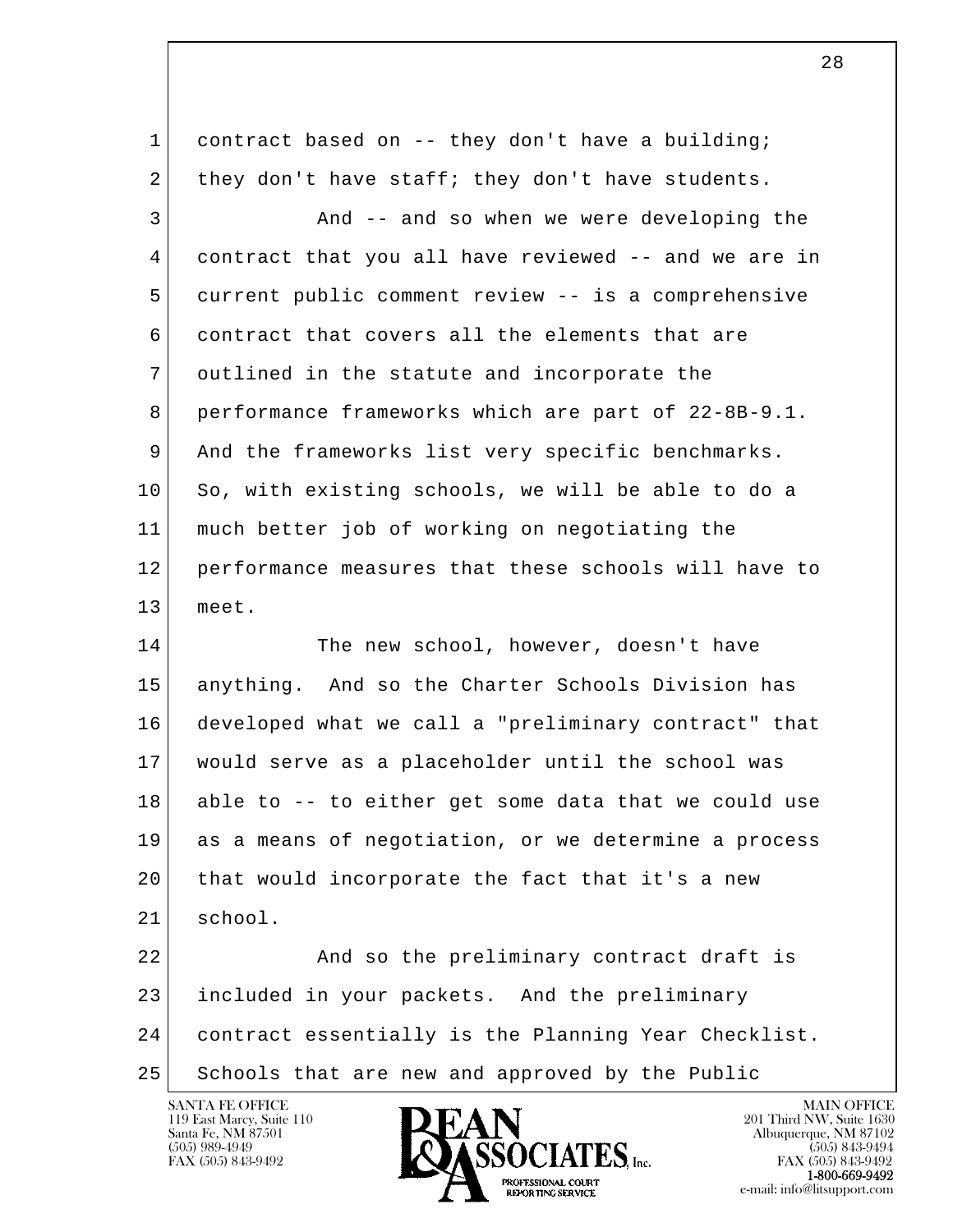1 Education Commission are required to go through a 2 Planning Year Checklist. Then they must demonstrate 3 that they are ready to commence operations and 4 receive approval from the Commission to begin their 5 school.

6 **And so the preliminary contract is**  7 essentially -- what we've done in the past for all 8 | new schools is that they've agreed that they -- as 9 one of the conditions for them to open, is they have 10 to complete the Planning Year Checklist and meet the 11 conditions that are set by the Public Education 12 Commission. So this preliminary contract would then 13 stipulate those measures, much as we've done in the 14 past. We just didn't have a separate contract. It 15 was just part of the resolution that was approved by 16 the Commission.

l  $\overline{\phantom{a}}$ 17 And so we want to ask for assistance from 18 legal counsel on negotiating this particular 19 contract and any contracts that are coming forward. 20 And we need to -- we need to have a process. Are 21 Commissioners involved? Is it the full Commission? 22 Is it a committee? Is it the legal counsel for the 23 Commission, the CSD, and the school? Who are the 24 players that are going to actually be at the table? 25 And so we're trying to put together that process and

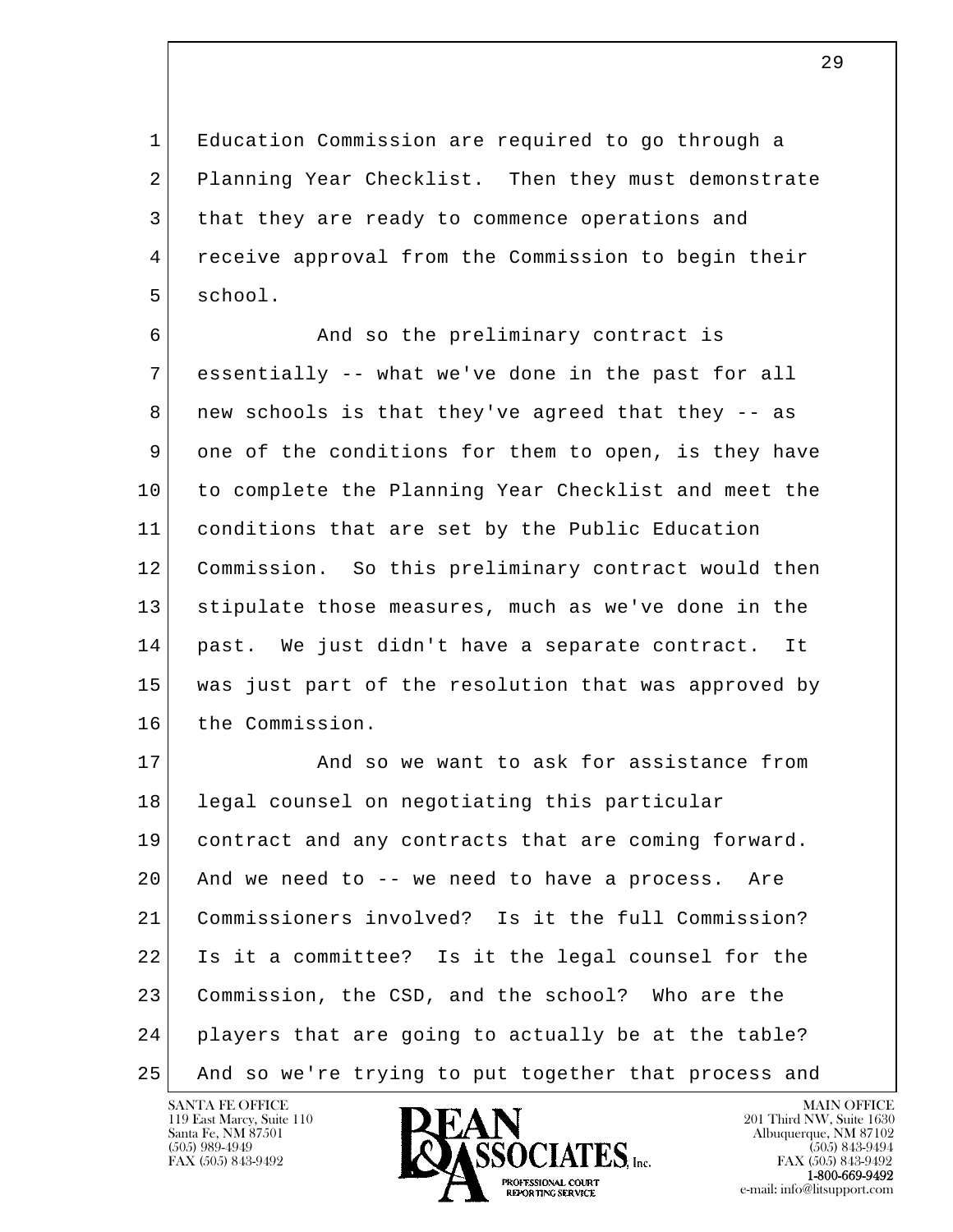1 what that looks like.

| $\overline{a}$ | And so what I'm proposing is that we do an           |
|----------------|------------------------------------------------------|
| 3              | extension for this preliminary contract so that we   |
| 4              | can indeed get these legal issues ironed out, insure |
| 5              | that we're meeting the requirements of the law, and  |
| 6              | insure that the school has adequate means to fulfill |
| 7              | the terms of their contract. And so the request      |
| 8              | that is on here, the motion that is on here is that  |
| 9              | we extend this contract deadline for the school      |
| 10             | prior to the December meeting that we have set up    |
| 11             | already.                                             |
| 12             | And so that's -- that's kind of where                |
| 13             | we're sitting right now. I open that up to           |
| 14             | discussion and process. Health Leadership was        |
| 15             | unable to be at the meeting today, and they have --  |
| 16             | they've verbally agreed that they would accept an    |
| 17             | extension to ensure that the process is thorough and |
| 18             | fair.                                                |
| 19             | Any comments from<br>THE CHAIR:                      |
| 20             | Commissioners, recommendations?                      |
| 21             | COMMISSIONER BERGMAN: Mr. Chair?                     |
| 22             | THE CHAIR: Commissioner Bergman.                     |
| 23             | COMMISSIONER BERGMAN: Kelly, we did not              |
| 24             | discuss this yesterday in our meeting, and I've read |
| 25             | that preliminary draft, but I don't remember.<br>Are |
|                |                                                      |

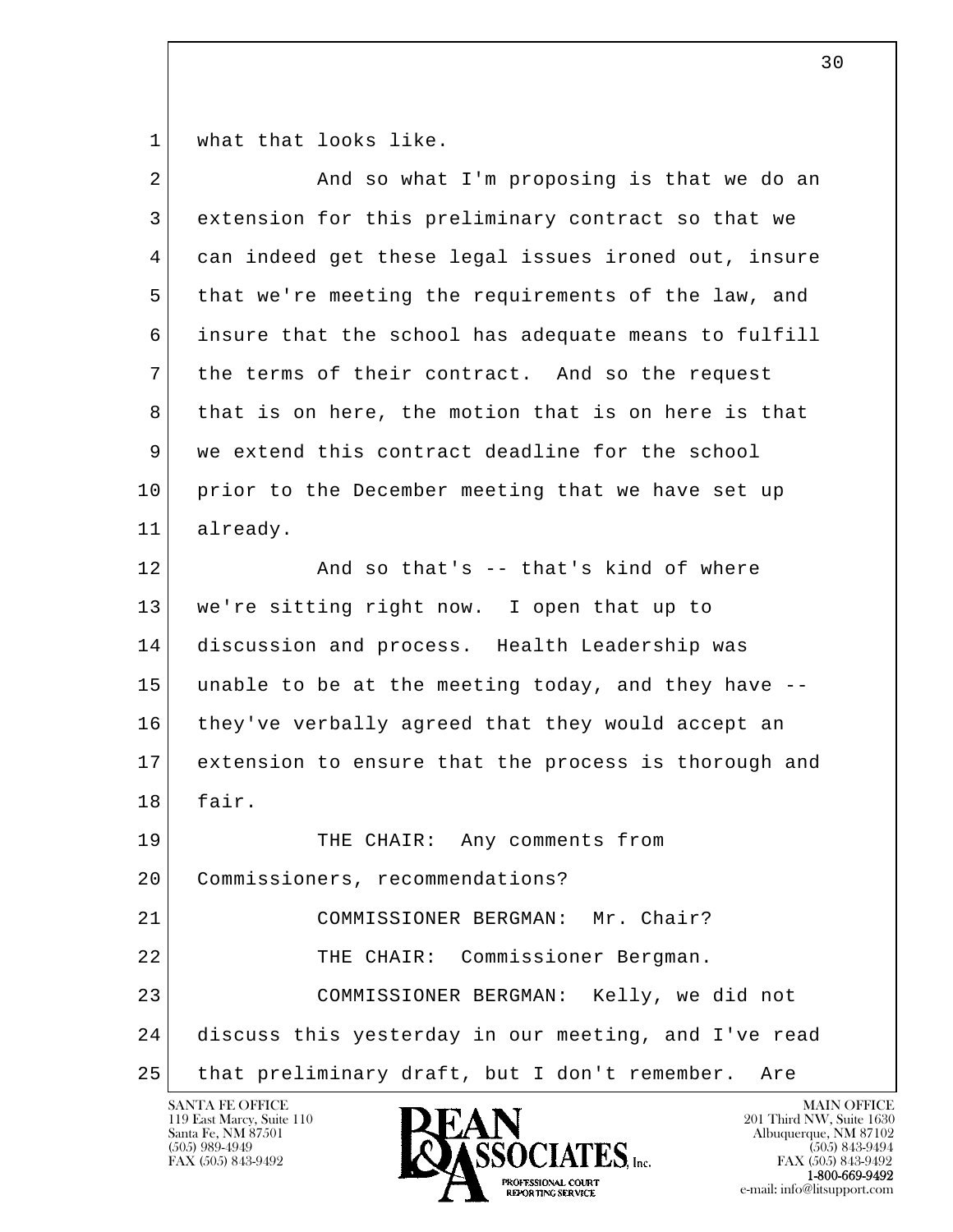l  $\overline{\phantom{a}}$  1 you going to include -- if we impose conditions on 2 these new applicants, are you going to put them in 3 this preliminary contract, or are you going to wait 4 until a more formal contract is done? 5 MS. CALLAHAN: Mr. Chair, Commissioner 6 Bergman, the conditions that were set forth in the 7 resolution would become part of this preliminary 8 contract, as well as the final contract. 9 COMMISSIONER BERGMAN: Thank you. 10 COMMISSIONER LOPEZ: Mr. Chair? 11 THE CHAIR: Commissioner Lopez, and then 12 Commissioner Shearman. 13 COMMISSIONER LOPEZ: It seems very 14 sensible to me, to -- two things: To take time to 15 figure it out, and, also, that there be some way of 16 measuring the checklist year. So I like the idea a  $17$  lot. 18 THE CHAIR: Commissioner Shearman? 19 COMMISSIONER SHEARMAN: Thank you. Are 20 we -- let me just clarify for myself. Are we voting 21 on the extension of time to get this preliminary 22 contract completed? And are we also voting on the 23 preliminary contract itself? Two votes? One -- 24 help me understand here. 25 MS. CALLAHAN: Mr. Chair, Commissioner

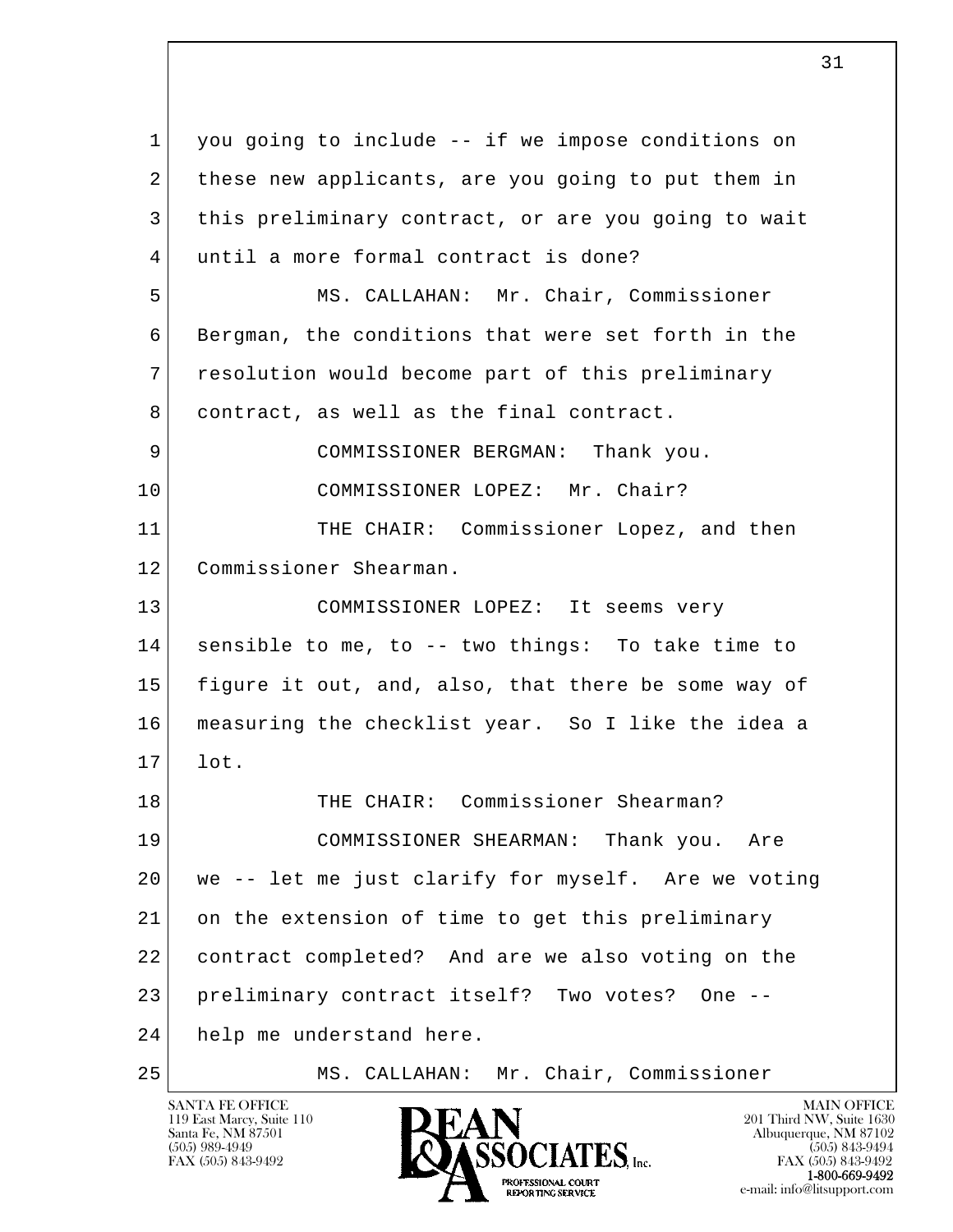1 Shearman, the vote that's on the table today is just 2 for the extension. We need to review the contract 3 and go over the -- before that can be approved, to 4 insure legal counsel and everybody has an 5 opportunity to -- to make sure that we fulfill the 6 requirements of the law. 7 COMMISSIONER SHEARMAN: Okay. Now, is

 8 that something else we're going to do today or at 9 another date?

 10 MS. CALLAHAN: Mr. Chair, Commissioner 11 Shearman, I'm going to -- I'm hoping that's 12 something that we can determine. Do we need to set 13 a committee? Do we need to set -- I'm looking for 14 some guidance on how we need to proceed. But 15 what -- who's involved is -- you know, the law does 16 not stipulate who's -- who needs to be the  $17$  negotiat- -- it just says that it will be 18 negotiated. So, between the authorizer and the 19 school.

l  $\overline{\phantom{a}}$ 20 But now we're at the crossroads where we 21 have to make those decisions, and so I'm looking for 22 some guidance from the Public Ed Commission, from 23 legal counsel, as to how we proceed, and then 24 looking to implement that plan.

25 COMMISSIONER SHEARMAN: (Indicates.)

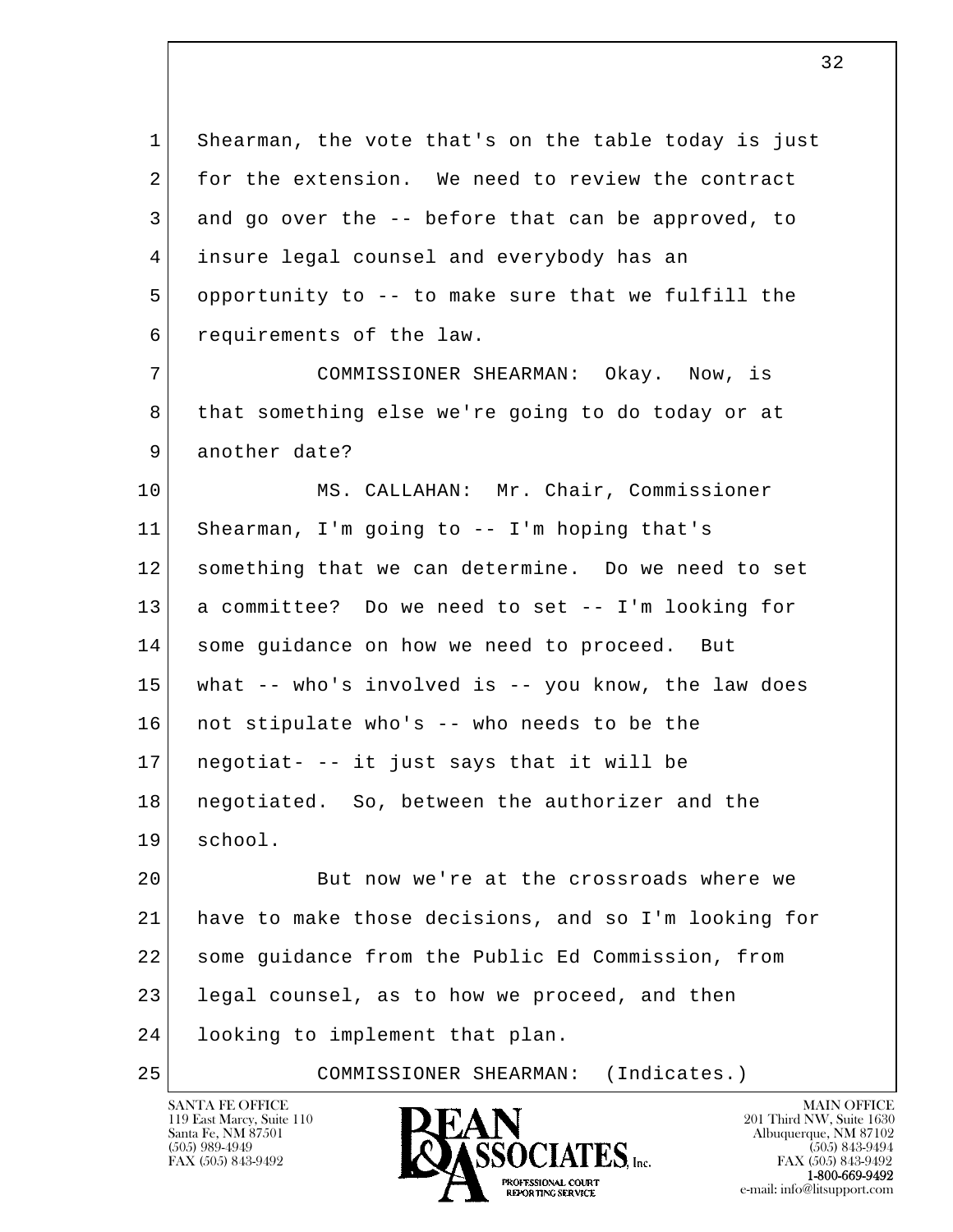l  $\overline{\phantom{a}}$ 1 THE CHAIR: So, in essence, some of the 2 requirements of SB 446, they cannot come to fruition 3 until the school is already up and running? 4 MS. CALLAHAN: Mr. Chair, that's correct. 5 THE CHAIR: So we're just -- at best we  $6$  kick a can down the road, I'm quessing. 7 | MS. CALLAHAN: Mr. Chair, I --8 THE CHAIR: For lack of better 9 terminology. 10 MS. CALLAHAN: For lack of a better 11 response, I concur. 12 THE CHAIR: And then it also brings 13 what -- the question of how do we take care of this 14 before -- or by December 14, what meetings are had, 15 what quorums are voided, or what full meetings are 16 called between now and December 14, to figure this 17 out. 18 MS. CALLAHAN: Mr. Chair, that's correct. 19 THE CHAIR: So I notice something else on 20 the agenda, and it kind of speaks to this, because I 21 was hoping to -- at first glance, I'm thinking of 22 having Commissioner Bergman, who chairs the Charter 23 School Committee, to take care of this, because then 24 you don't have a quorum; you have the committee 25 working with our legal counsel. I don't know

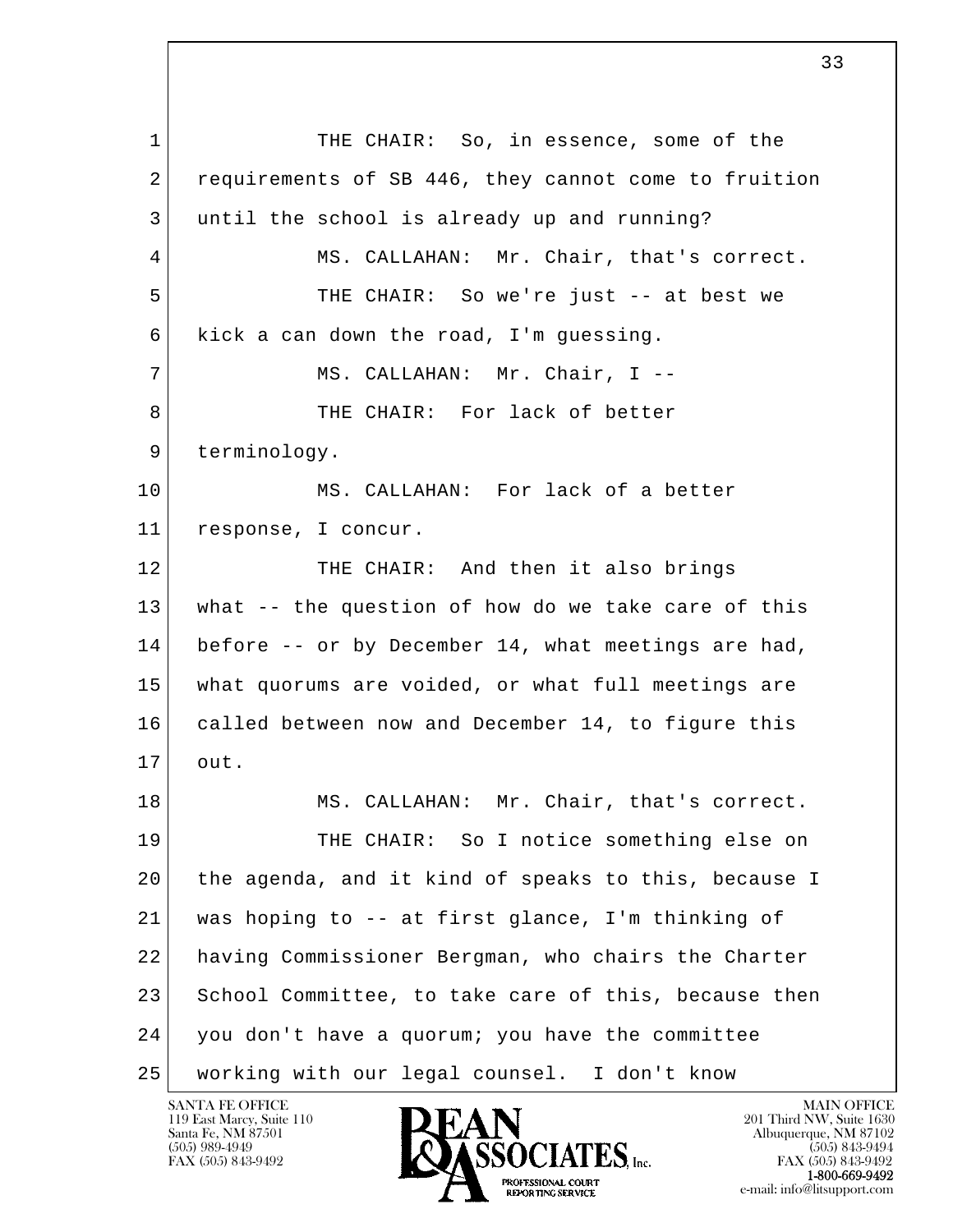| $\mathbf{1}$ | where -- where Mr. Vigil's contract stands, but he's |
|--------------|------------------------------------------------------|
| 2            | been working awful hard for us for what seems to be  |
| 3            | a paltry amount. So that needs to be figured out     |
| 4            | with the Deputy Secretary.                           |
| 5            | Perhaps -- perhaps this discussion can be            |
| 6            | moved under Item No. 12 -- not moved, but had --     |
| 7            | this discussion could be had under Item No. 12 with  |
| 8            | the PEC Comments to figure -- figure out some of     |
| 9            | those details, because this is now.                  |
| 10           | MS. CALLAHAN: Right. Right.                          |
| 11           | THE CHAIR: Okay. So there's a proposed               |
| 12           | motion under Item No. 9. Are there any more          |
| 13           | questions? Are there any other questions by          |
| 14           | Commissioners? Commissioner Bergman, comment?        |
| 15           | COMMISSIONER BERGMAN: Mr. Chairman, I --             |
| 16           | this is partially some of what we discussed          |
| 17           | yesterday in our meeting, and I am certainly         |
| 18           | amenable -- because I am retired, I do have time,    |
| 19           | probably, as always, to travel, since I live in      |
| 20           | Roswell. And the expenses -- as long as I'm going    |
| 21           | to be reimbursed for expenses, I'm more than happy.  |
| 22           | We talked about how we might do that. So I am        |
| 23           | certainly amenable to that this might be the time I  |
| 24           | should make -- I did ask Kelly yesterday that there  |
| 25           | was some discussion of how these negotiations are    |

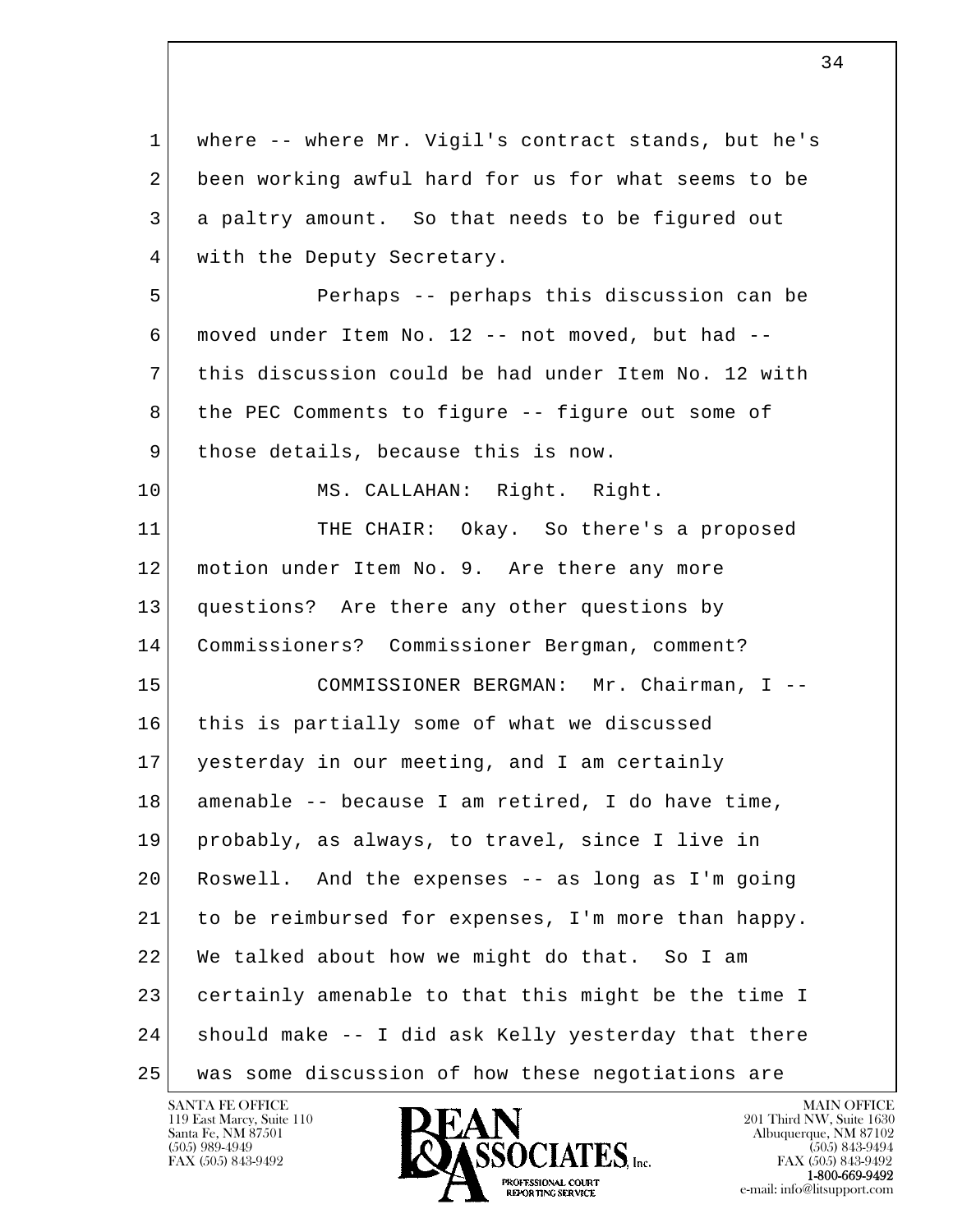1 going to go on. And I indicated -- and I'm just 2 speaking for myself  $--$  that  $--$  but I thought my 3 fellow Commissioners would at least like to know 4 when negotiations are actively going on, and, if any 5 PEC Commissioner wanted to attend those, that they 6 be a part of the invited group.

7 So I think that's going to be something 8 that the CSD is going to be amenable to. I just 9 want to let everybody know, if you want to actually 10 sit in on these contract negotiations -- and they 11 may take days. They may -- that's why 30 days were 12 allowed. It's not something that's going to be 13 accomplished in a couple of hours. But I did want 14 to be sure that we at least had a place at the 15 table, someone from our group, if we wanted it. So 16 that was discussed yesterday also.

l  $\overline{\phantom{a}}$  17 THE CHAIR: So we'll continue that 18 discussion under Item No. 12 with comments from 19 Commissioners. I see an omission that we didn't 20 actually -- we didn't actually put in the agenda, 21 that the -- the committee reports. And that was 22 probably all of us just -- just glancing over it and 23 not officially entering that in the agenda. So I 24 apologize. I own that.

25 Any other questions or comments from

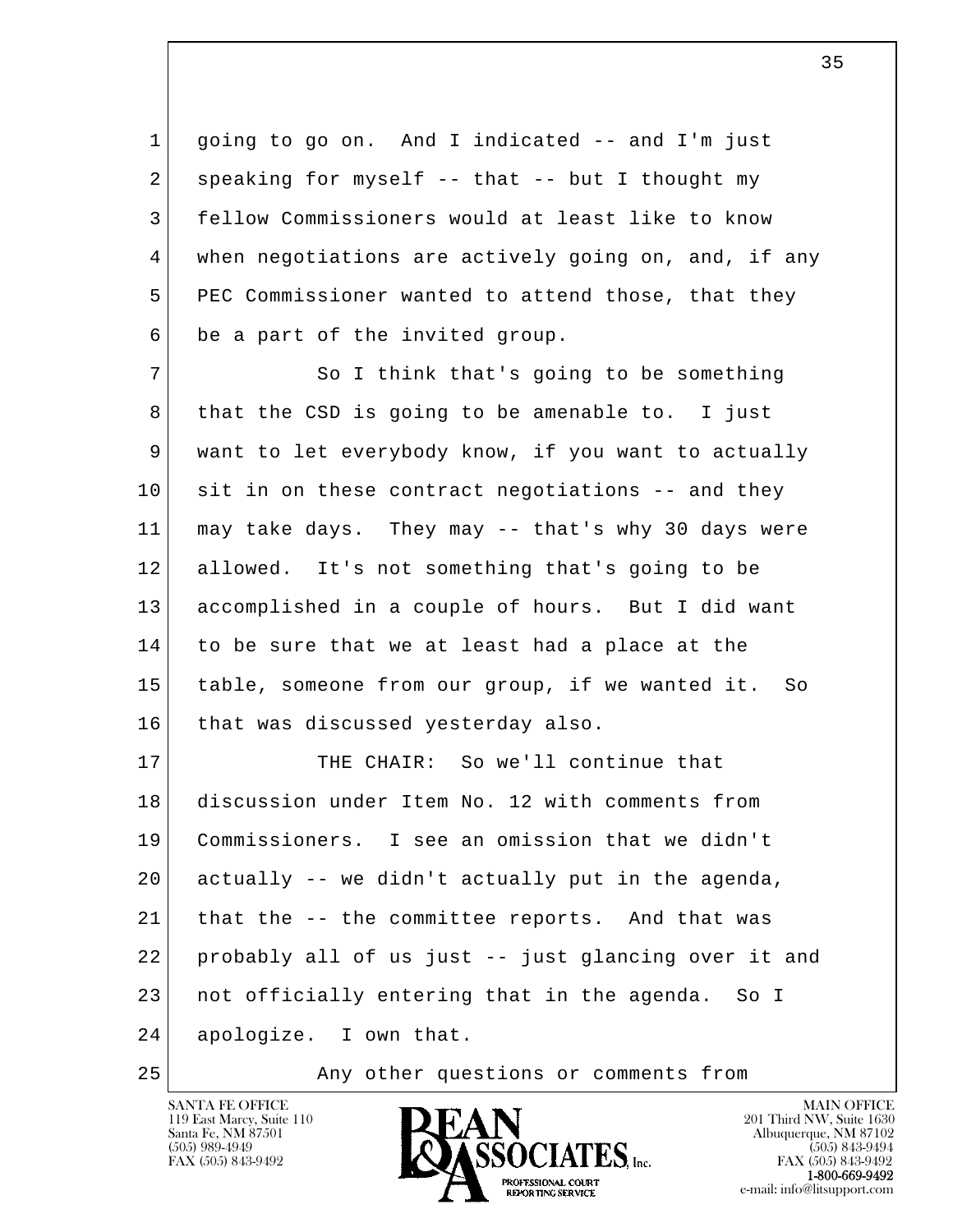l  $\overline{\phantom{a}}$  1 Commissioners? If not, the Chair will entertain a 2 | motion on this -- on this timed application here. 3 COMMISSIONER BERGMAN: Mr. Chair? 4 THE CHAIR: Commissioner Bergman? 5 COMMISSIONER BERGMAN: I move to approve 6 extending the new charter school contract 7 negotiations deadline with Health Leadership High 8 School for no later -- or actually, no longer --9 than December 14, 2012. 10 THE CHAIR: We have a motion. 11 COMMISSIONER CARR: Second. 12 THE CHAIR: Seconded by Commissioner Carr. 13 We will proceed with a roll-call vote through 14 Commissioner Shearman. 15 COMMISSIONER SHEARMAN: Commissioner 16 Lopez. 17 COMMISSIONER LOPEZ: Yes. 18 COMMISSIONER SHEARMAN: Commissioner 19 Bergman. 20 COMMISSIONER BERGMAN: Yes. 21 COMMISSIONER SHEARMAN: Commissioner 22 Canfield. 23 COMMISSIONER CANFIELD: Yes. 24 COMMISSIONER SHEARMAN: Commissioner 25 Peralta.

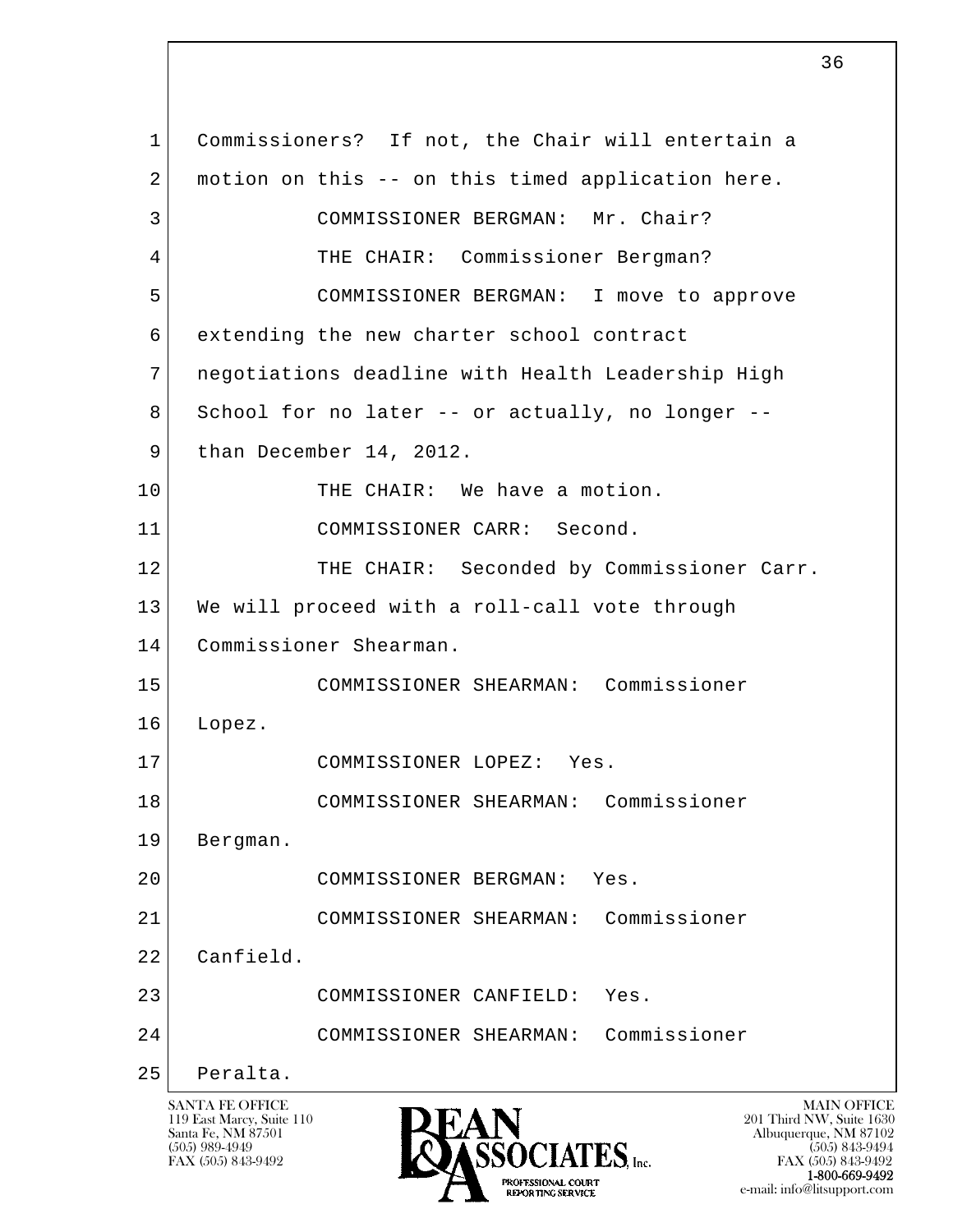l  $\overline{\phantom{a}}$  1 COMMISSIONER PERALTA: Yes. 2 COMMISSIONER SHEARMAN: Commissioner Carr. 3 COMMISSIONER CARR: Yes. 4 COMMISSIONER SHEARMAN: Commissioner 5 Pogna. 6 COMMISSIONER POGNA: Yes. 7 COMMISSIONER SHEARMAN: Commissioner 8 Garrison. 9 THE CHAIR: Yes. 10 COMMISSIONER SHEARMAN: Commissioner 11 Shearman votes yes. Mr. Chair, that's eight 12 affirmative, zero opposed. 13 THE CHAIR: There is unanimous approval 14 extending the new charter school contract 15 negotiations deadline with Health Leadership High 16 School for no longer than December 14, 2012. 17 MS. CALLAHAN: Thank you. 18 THE CHAIR: Thank you, Kelly. We have 19 some -- we have some paperwork to sign. So I'm 20 going to call a 15-minute recess to knock that out. 21 And then we'll return with item No. 11, PED Charter 22 School Division Report. We're in recess. 23 Board of Finance for Health Leadership 24 High School will be the Item No. 10 that we come 25 back to.

119 East Marcy, Suite 110<br>Santa Fe, NM 87501

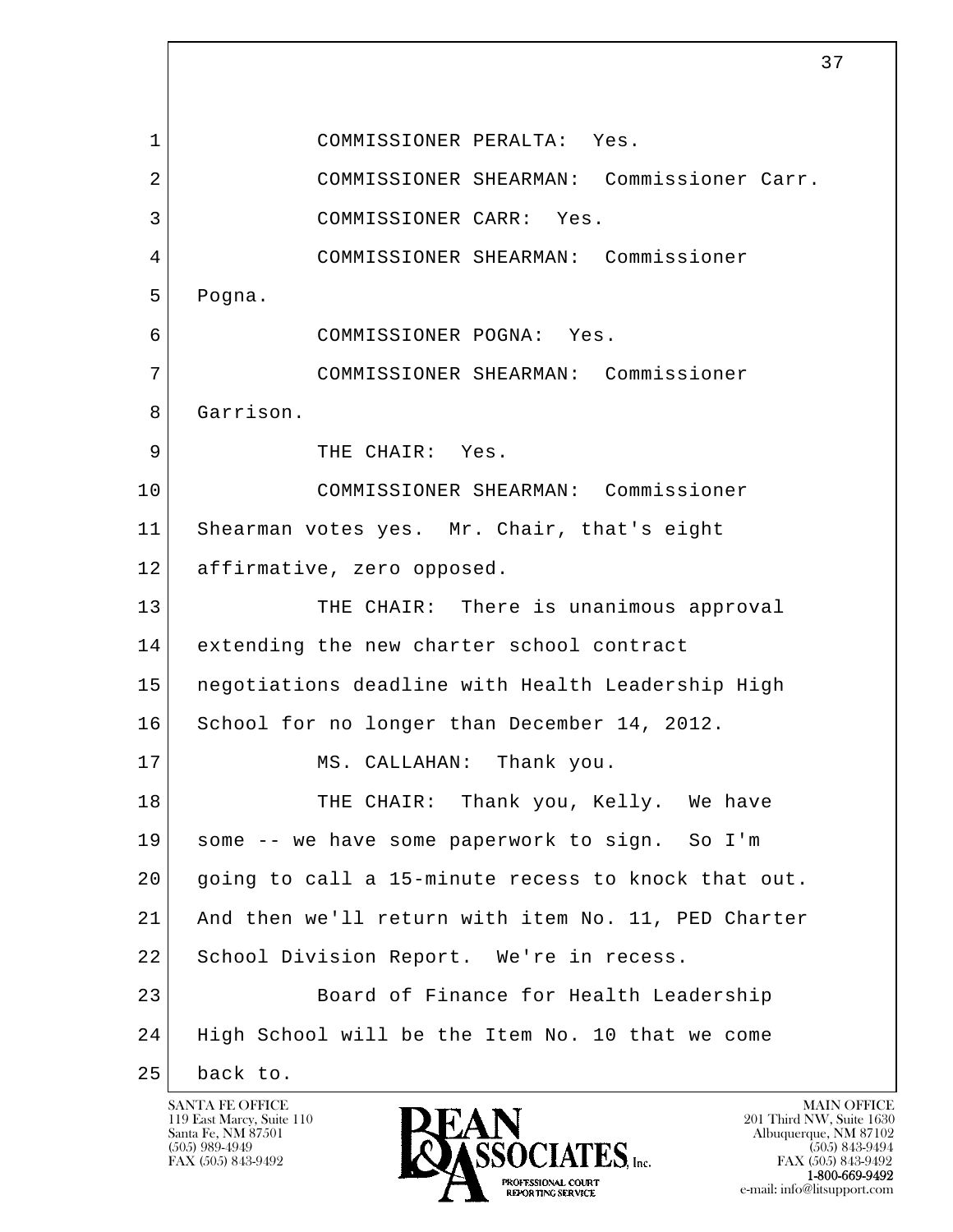1 (Recess taken, 9:30 a.m. to 9:45 a.m.) 2 THE CHAIR: The meeting of the Public 3 Education Commission is back in session. We are on 4 Agenda Item No. 10, vote on approval of Board of 5 Finance for Health Leadership High School. The 6 documents submitted in -- I'm assuming they're in 7 our folders.

8 MS. CALLAHAN: Mr. Chair, the Health 9 Leadership High School did not have the two required 10 documents to have a full packet. According to 11 statute, and regulation, they have 90 days from 12 their approval, and so they requested to be on the 13 December agenda for approval of Board of Finance. 14 It's sort of a moot point, because there's no money 15 that they are able to get because of the federal 16 grant not being available this year. The time 17 intensity that we've had in the past has been 18 because they had to spend their federal grant money 19 in order to get their start-up funds.

l  $\overline{\phantom{a}}$ 20 There's none of those available. And so 21 they wanted to get their Certificate -- they needed 22 to get their Certificate of Insurance that bonds 23 their business manager. They didn't have that yet, 24 and one other document. And they didn't want to 25 submit an incomplete packet.

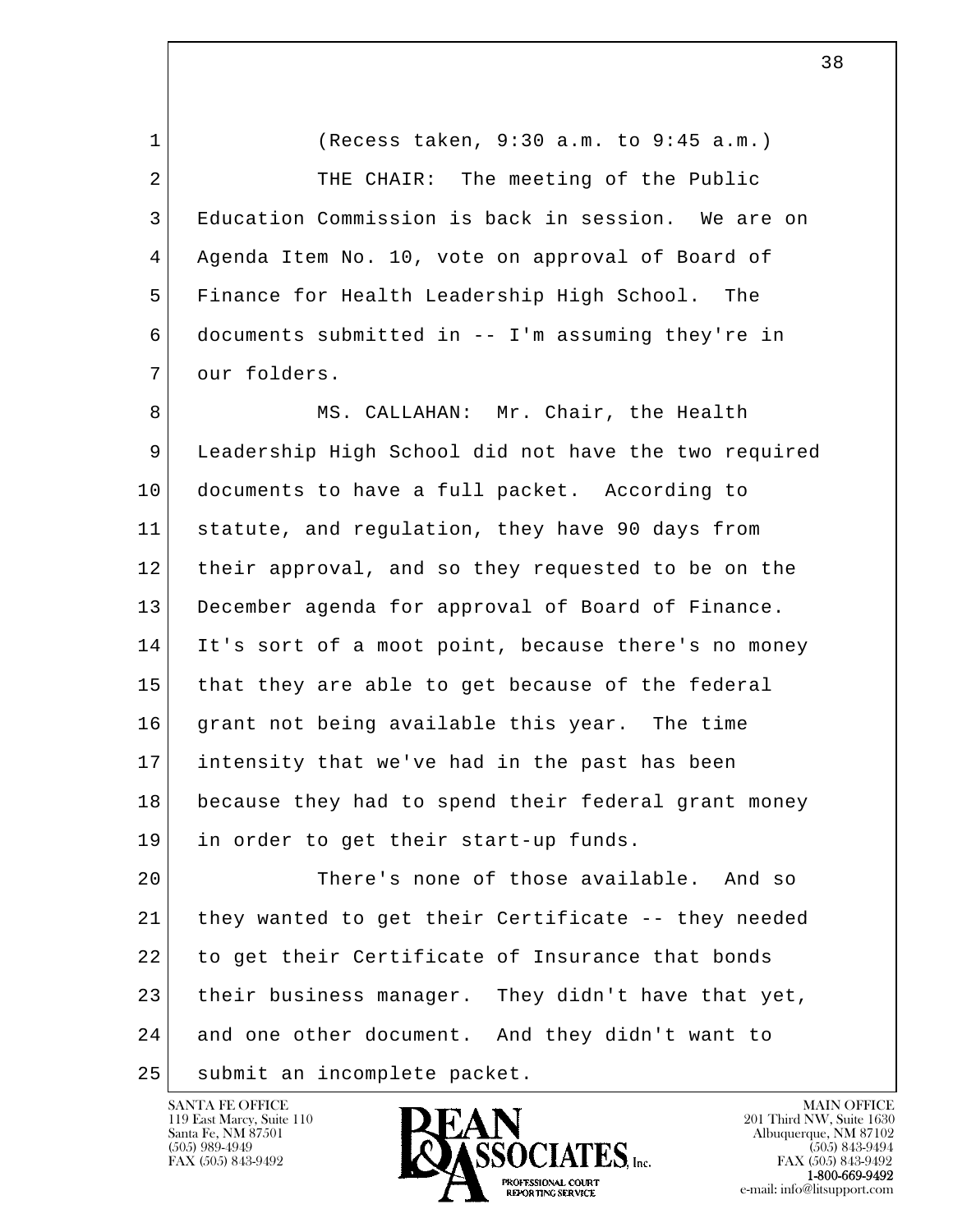l  $\overline{\phantom{a}}$ 1 THE CHAIR: So the Chair will table the 2 vote on approval of Board of Finance unless -- $3$  Mr. Vigil, we don't need to take a vote on that; 4 right? 5 MR. RAMON VIGIL: You can vote to approve 6 their request for extension. 7 THE CHAIR: The Chair will entertain a 8 motion. 9 COMMISSIONER PERALTA: So moved. 10 COMMISSIONER BERGMAN: Second. 11 THE CHAIR: So moved by Commissioner 12 Peralta, seconded by Commissioner Bergman. All 13 those in favor, say "Aye." 14 (Commissioners so indicate.) 15 THE CHAIR: Those in dissension? Seeing 16 none, we are granting an extension for the vote on 17 approval for the Board of Finance for Health 18 Leadership High School. 19 Item No. 11 is the PED Charter School 20 Division Report. The Charter School Division will 21 give a report on the current status of the Charter 22 Schools Division. Topics will include New America 23 | School, charter renewal status, new charter 24 application appeals, Senate Bill 446 implementation 25 update, the report on the National Association of

119 East Marcy, Suite 110<br>Santa Fe, NM 87501

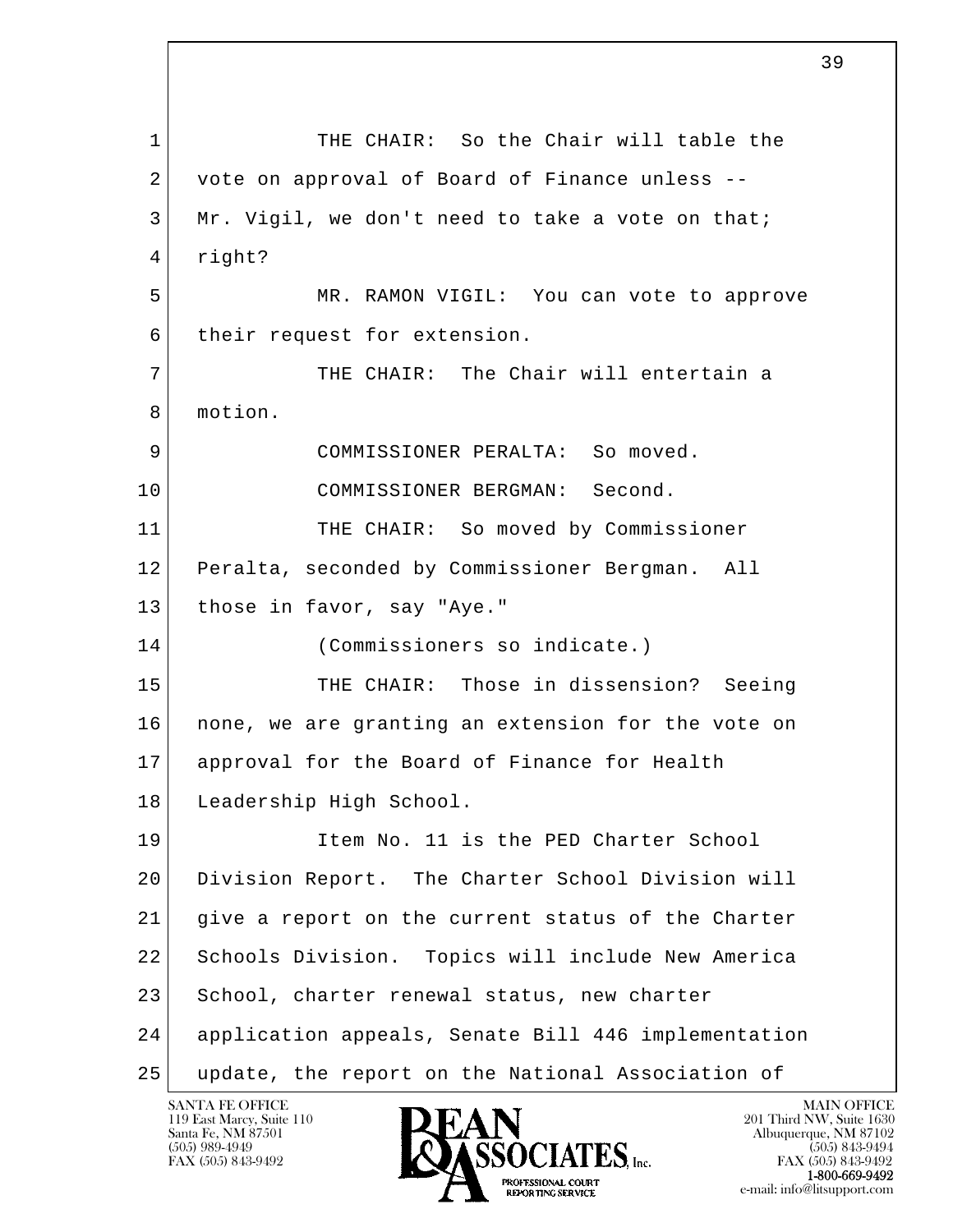l  $\overline{\phantom{a}}$  1 Charter School Authorizers national conference, and 2 the Charter School Division's staffing update. 3 There will be an opportunity for Public 4 Education Commissioners to ask questions. And then 5 here's a note. The Acting Director of CSD, which is 6 General Manager Kelly Callahan, is still in the 7 process of compiling the information for the report. 8 The PED will receive a draft copy by Wednesday, 9 October -- so this is outdated here. 10 MS. CALLAHAN: Yes, Mr. Chair. The report 11 that you just received this morning, I've -- we just 12 finished it yesterday afternoon. 13 THE CHAIR: So please disregard that note. 14 Kelly, the floor is yours. 15 MS. CALLAHAN: Thank you, Mr. Chair, 16 Commissioners. The request was made by the 17 Executive Committee of the PEC that the Charter 18 School Division do a report for the Commission. And 19 so that -- there really isn't a format that was 20 discussed, so that may be something that we can talk 21 about later. But the -- so what I did is I made a 22 list of topics based on requests from the executive 23 committee and -- and am just going to do sort of an 24 update. And I'm not sure what -- what we want in 25 | the future, if we want a formalized report,

119 East Marcy, Suite 110<br>Santa Fe, NM 87501

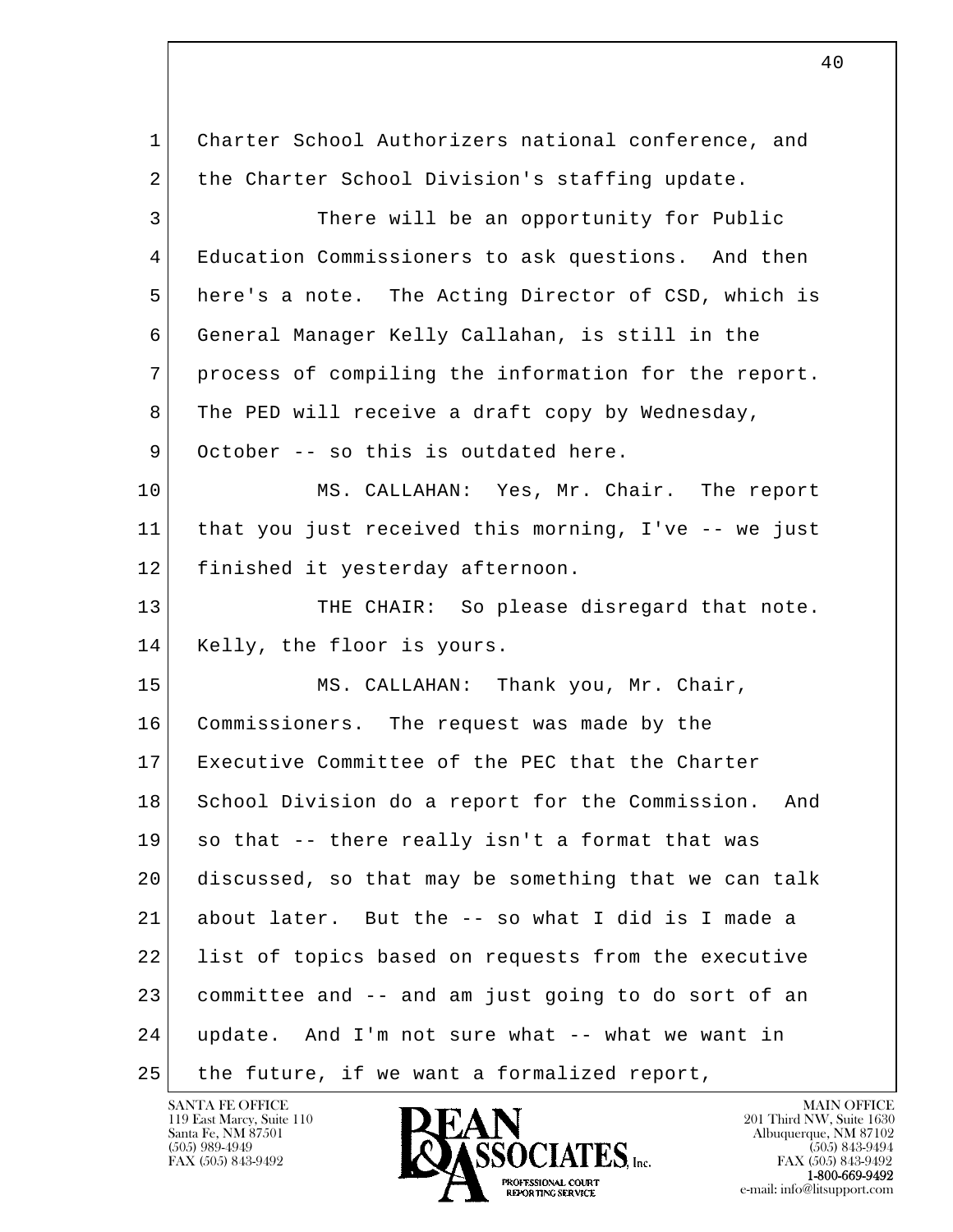l  $\overline{\phantom{a}}$  1 something that we can put together. I'd be happy to 2 | work with the Executive Committee to determine what 3 that's going to look like. 4 So, right now, it's just -- the report 5 that you receive, the written report, is based on 6 New America School, and then I just have verbal 7 | updates on the rest. If I may proceed? 8 THE CHAIR: Please proceed. 9 MS. CALLAHAN: Thank you. Mr. Chair, 10 Commissioners, you have in front of you a report 11 about New America School. And if I may, I'm just 12 going to go ahead and read what's on here so it can 13 get into the record. This is the report from the 14 Charter Schools Division on that school. 15 The background. There was a series of 16 allegations that were recently leveled against the 17 governing council of New America School in 18 New Mexico, which is located in Albuquerque, and 19 named officers of the New America Schools, who are 20 serving as consultants to that governing council, by 21 the former head administrator of the school. 22 These allegations were submitted to the 23 Public Education Commission in July and August of 24 this year. The Commission requested the Charter 25 Schools Division to conduct a preliminary review of

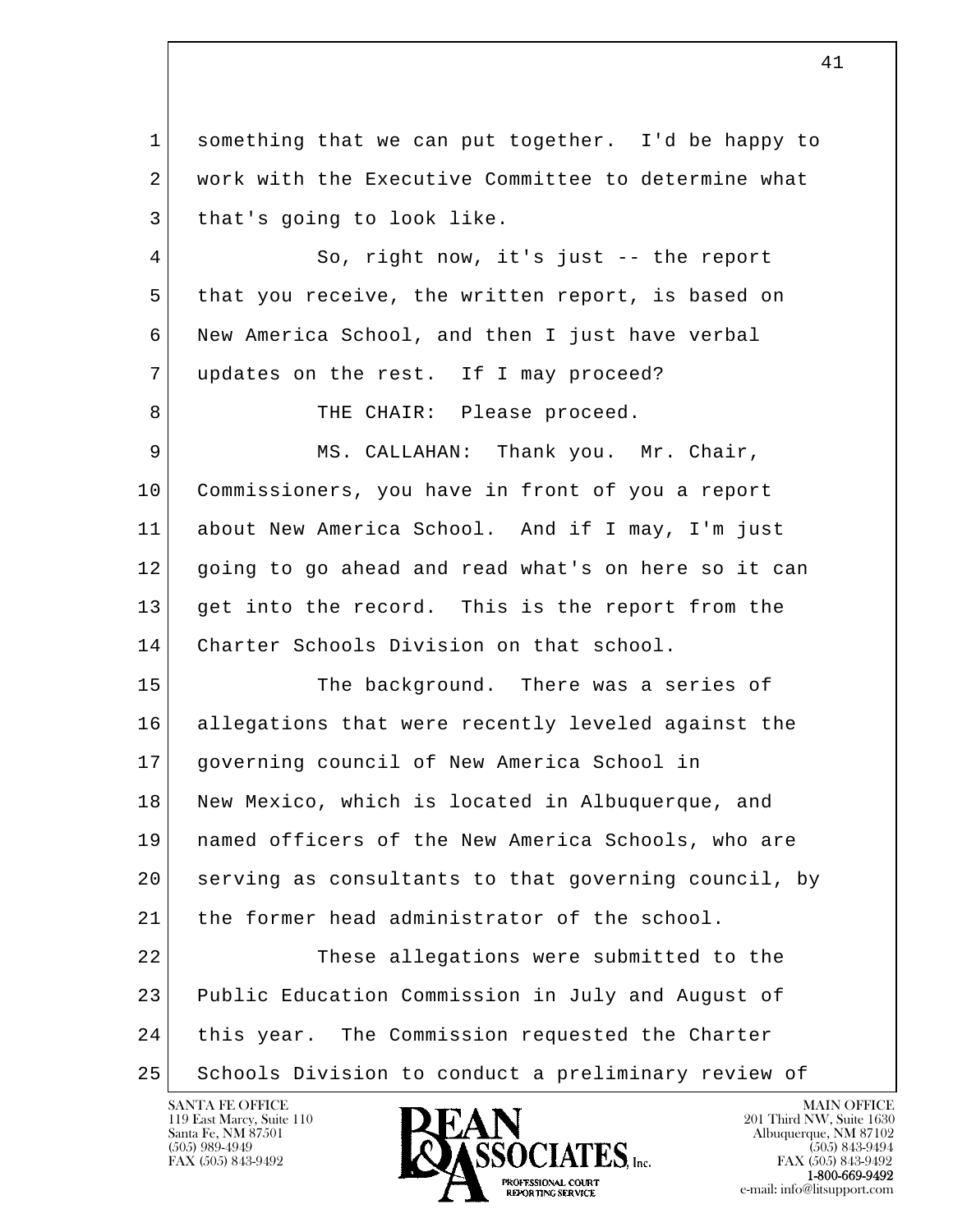1 the allegations and of any subsequent actions that 2 may have been taken to address them, and provide a 3 report of its findings.

l  $\overline{\phantom{a}}$  4 The allegations consist mostly of 5 confidential personnel matters between the former 6 head administrator and the school's governing 7 council. Other non-personnel-related allegations 8 suggest possible violations of the State's Open 9 Meetings Act and the governing council's 10 conflict-of-interest policy, noncompliance with the 11 State's required use of the House evaluation 12 process, the lack of a 2011-'12 employment contract 13 for the school's head administrator, sexual 14 harrassment, and the lack of authority of the New 15 America School superintendent to review the 16 professional performance of the head administrator. 17 In conducting the request to review, the 18 Charter Schools Division was directed to contact the 19 legal counsel for the New America School-New Mexico 20 for background information and responses to the 21 allegations. 22 The sequence of events. In June of 2012, 23 the superintendent of the New America 24 School-New Mexico conducted the professional review 25 of the school's head administrator. As the

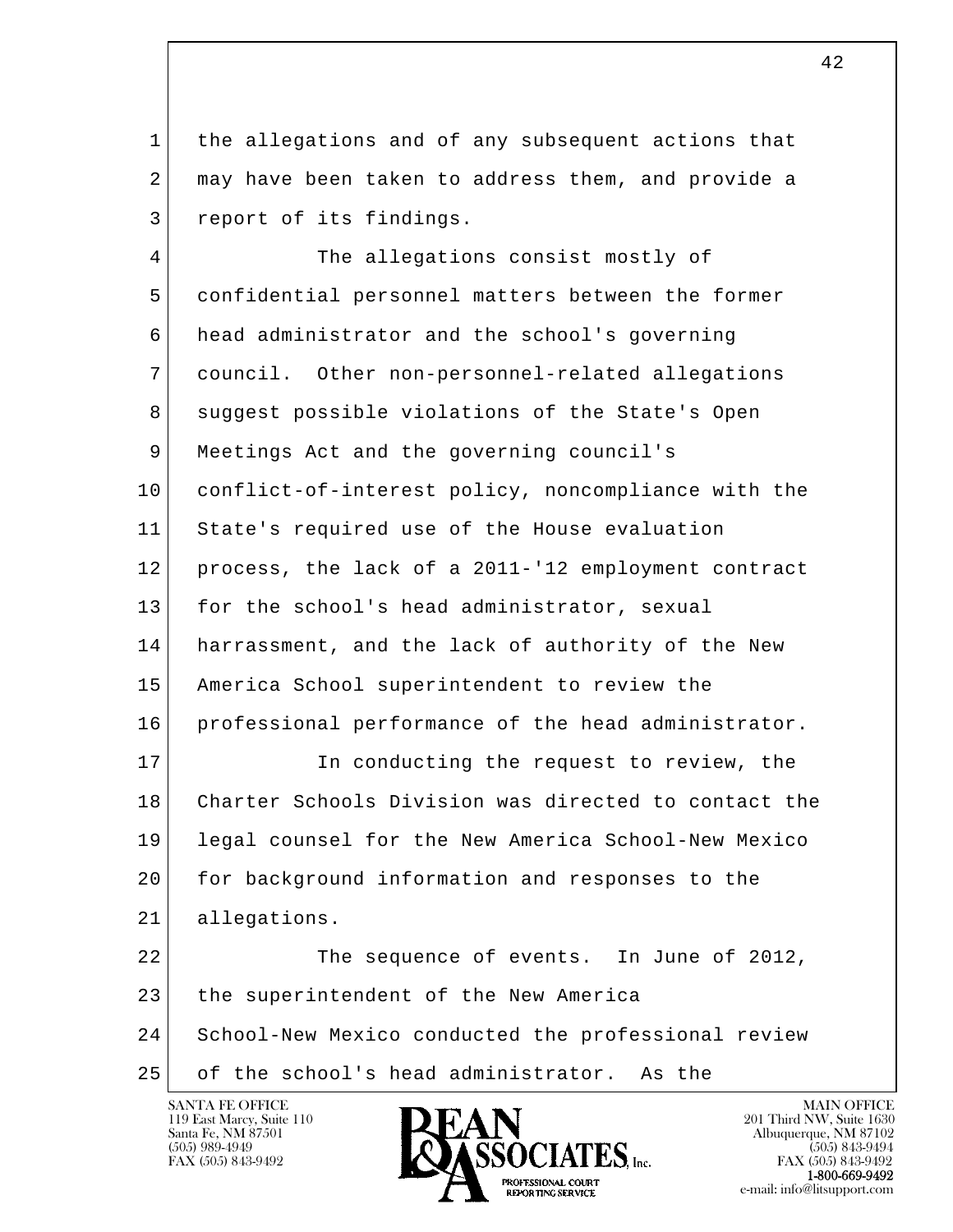1 governing council met to consider the performance 2 evaluation, the head administrator raised the 3 charges that are substantively covered in the 4 complaints that were submitted to the Public 5 Education Commission.

 6 The school's governing council then hired 7 both an independent lawyer with significant 8 experience in employment law, and a forensic 9 accountant from the University of New Mexico to 10 investigate the allegations. These formal 11 investigations have only recently concluded, with 12 some of the findings already being reported to the 13 relevant Public Education Department divisions and 14 bureaus. Investigations exonerate the actions and 15 positions taken by the New America 16 School-New Mexico's governing council and confirm 17 that the school is operating in compliance with the 18 law and its charter.

l  $\overline{\phantom{a}}$ 19 The outline of the responses to the 20 non-personnel-related complaints submitted to the 21 Public Education Commission: The New America School 22 officers that are serving as advisers to the school 23 are operating under a legal service contract with 24 the governing council. The New America School 25 superintendent holds a valid New Mexico

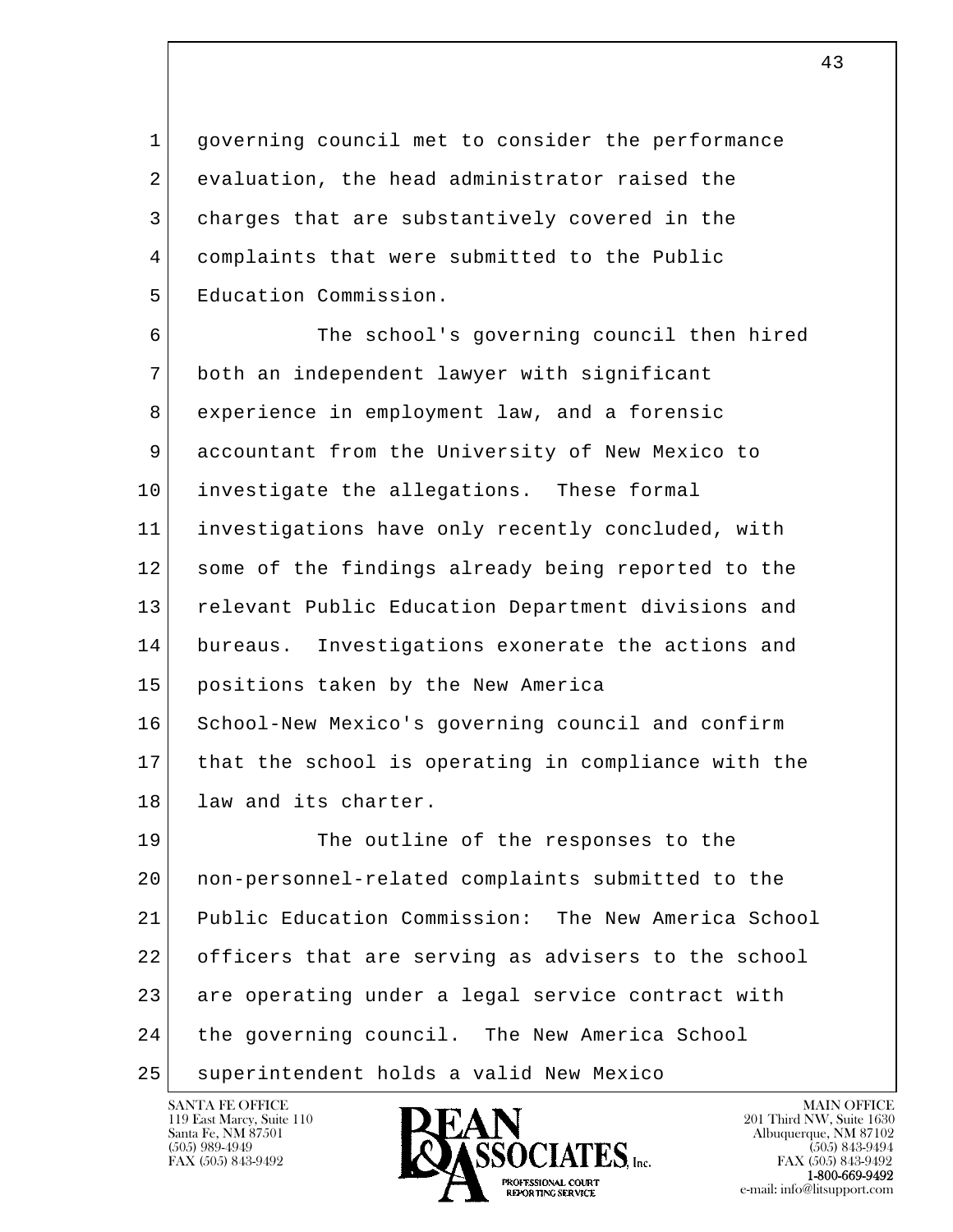1 administrator license and is, by charter, explicitly 2 expected to review the professional performance of 3 the head administrator. The school has an approved 4 waiver to use a professional review process other 5 than the State's House process.

 6 The sexual harassment charge was found by 7 the independent investigators to be without merit. 8 The head administrator was working under a signed 9 contract for the 2011-'12 school year. The 10 governing council has not violated the Open Meetings 11 Act or its conflict-of-interest policy. Concerns 12 raised about New America School-Las Cruces need to 13 be addressed to their governing board as separate 14 issues.

l  $\overline{\phantom{a}}$  15 Conclusion: The Charter Schools Division 16 is satisfied that the New America School's governing 17 council has acted appropriately. The personnel 18 issues raised among the allegations remain a 19 confidential matter between the former head 20 administrator of the school and the school's 21 governing council. 22 | Rnd that completes the report. 23 THE CHAIR: Thank you, Ms. Callahan. Were 24 you going to give verbal on the other items? 25 MS. CALLAHAN: Yes.

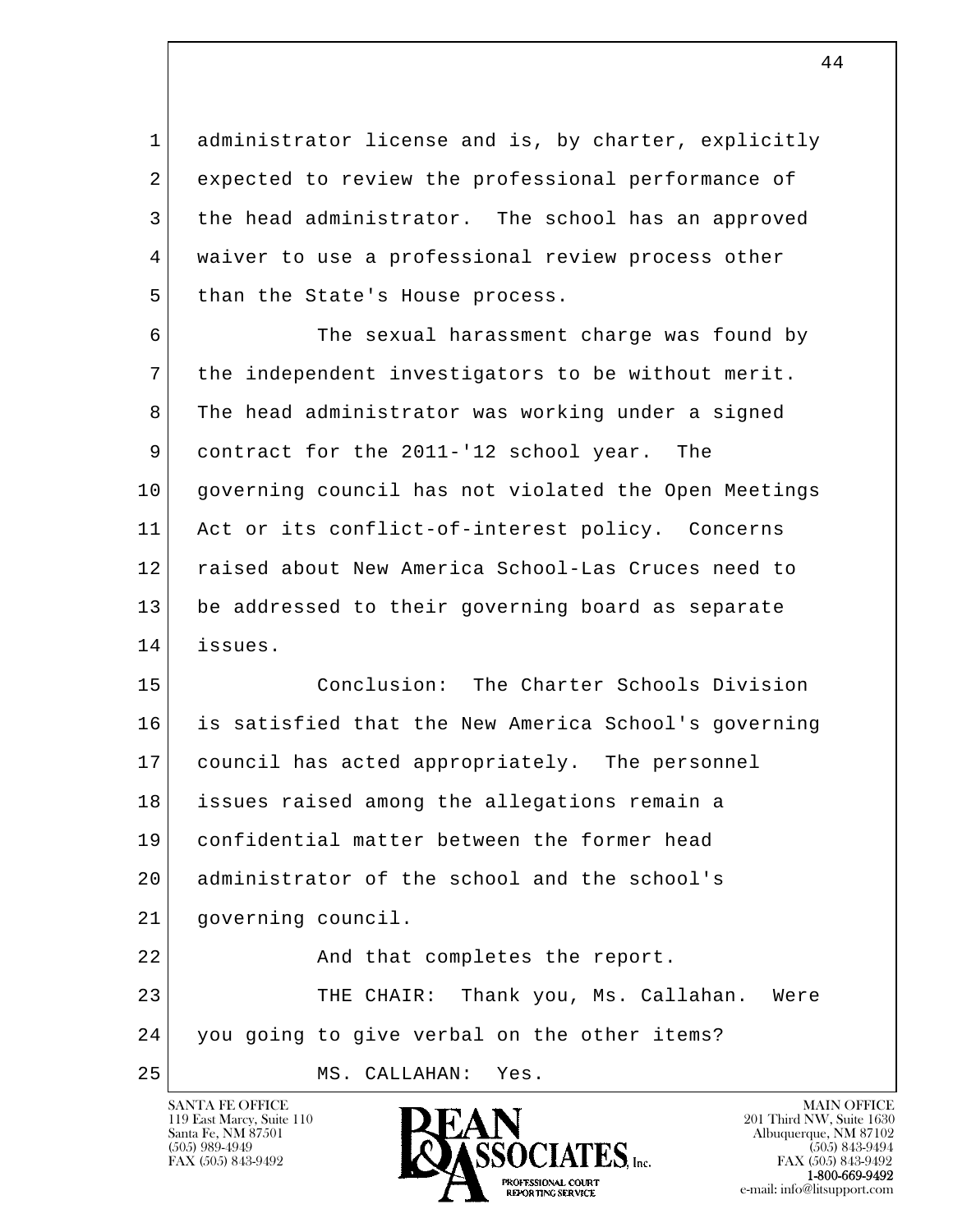l  $\overline{\phantom{a}}$ 1 THE CHAIR: Okay. Were there any 2 questions on the report, as read, on New America 3 School? 4 COMMISSIONER CARR: Mr. Chair? 5 THE CHAIR: Commissioner Carr. 6 COMMISSIONER CARR: Yeah. Is there any -- 7 is this -- is there any sign that whoever -- or the 8 person bringing this complaint or issues forward, 9 that they're going to take it any further? Are they 10 | going to take it to the Attorney General's Office or 11 anyplace else, or -- because when you talk about 12 these -- when you talk about sexual harassment, they 13 can go all the way to a federal level. 14 MS. CALLAHAN: Mr. Chair and Commissioner 15 Carr, there has not been any communication with the 16 former employee by the school or to the CSD, not 17 that I know of. 18 COMMISSIONER CARR: Okay. All right. 19 THE CHAIR: Any other questions? 20 | Ms. Callahan, please proceed. 21 MS. CALLAHAN: Mr. Chair, Commissioners,  $22$  the charter renewal status that we have right now  $-$ -23 just to let the Commissioners know, that we received 24 seven charter renewal requests to the Public 25 Education Commission. Five are renewing that are

119 East Marcy, Suite 110<br>Santa Fe, NM 87501

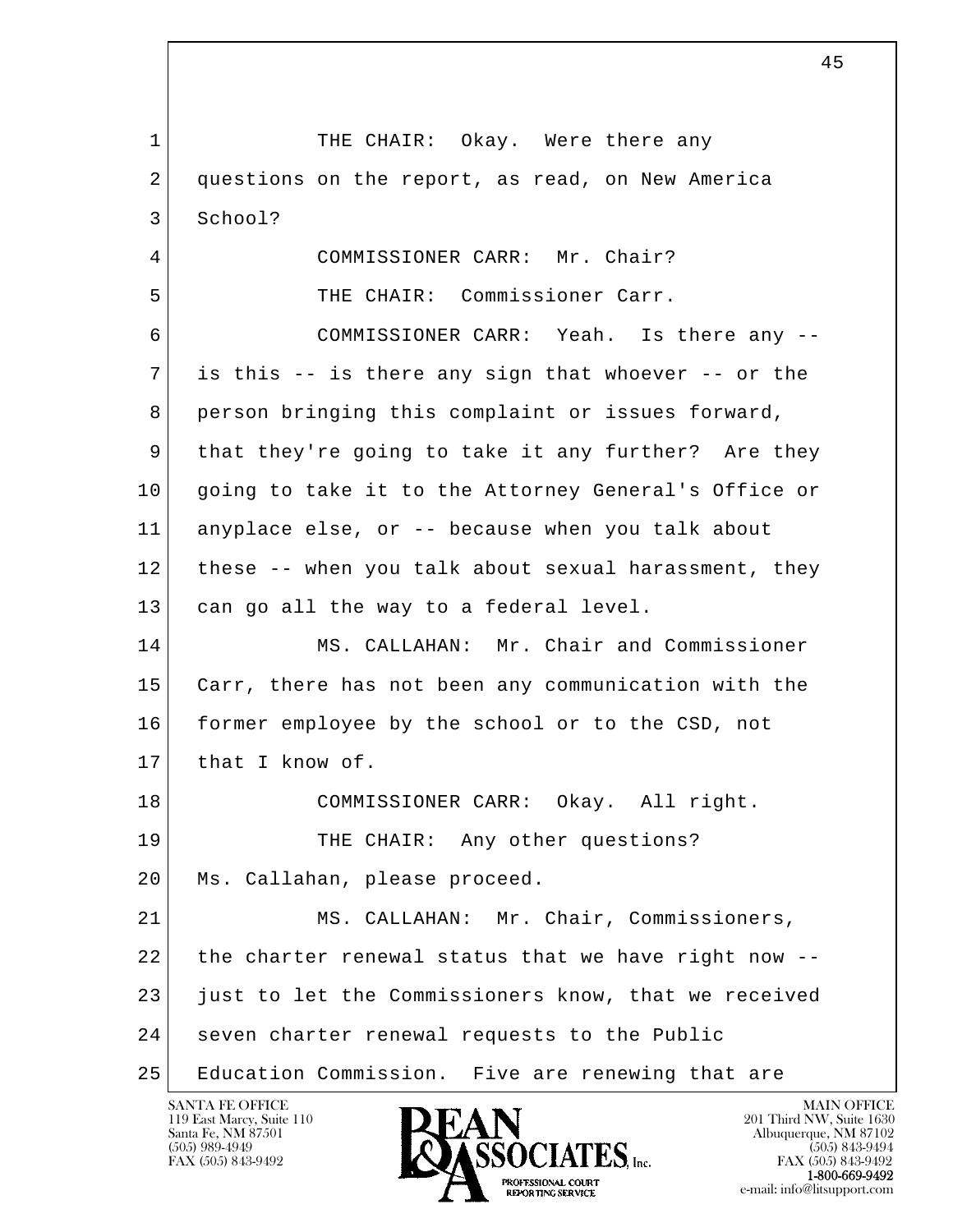1 existing Public Education Commission schools, and 2 two are from school districts that are requesting to 3 move to the Public Education Commission as 4 authorizers.

5 And so we have the seven. They are posted 6 on the Web site. I'm hoping that all the 7 Commissioners received the CD of the applications 8 and their -- their background documentation for your 9 review. Part of what today's training is going to 10 be is to kind of walk through what's going to be 11 happening next from the Charter Schools Division in 12 terms of the review process. So I'm going to go 13 into that in a lot more detail.

l  $\overline{\phantom{a}}$ 14 But just so that we have on the record 15 that there are seven schools that are up for renewal 16 to the Public Education Commission. And -- and we 17 will go over that process, and the determination of 18 approval will be at the December 14 and 15 meetings, 19 which I believe are in Santa Fe. I believe the 20 meeting is in Santa Fe. Any questions about that? 21 And as I said we're going to go into more detail. 22 THE CHAIR: Commissioner Shearman? 23 COMMISSIONER SHEARMAN: Just out of 24 curiosity, are there any schools that are renewing 25 with their districts, or is seven the total number

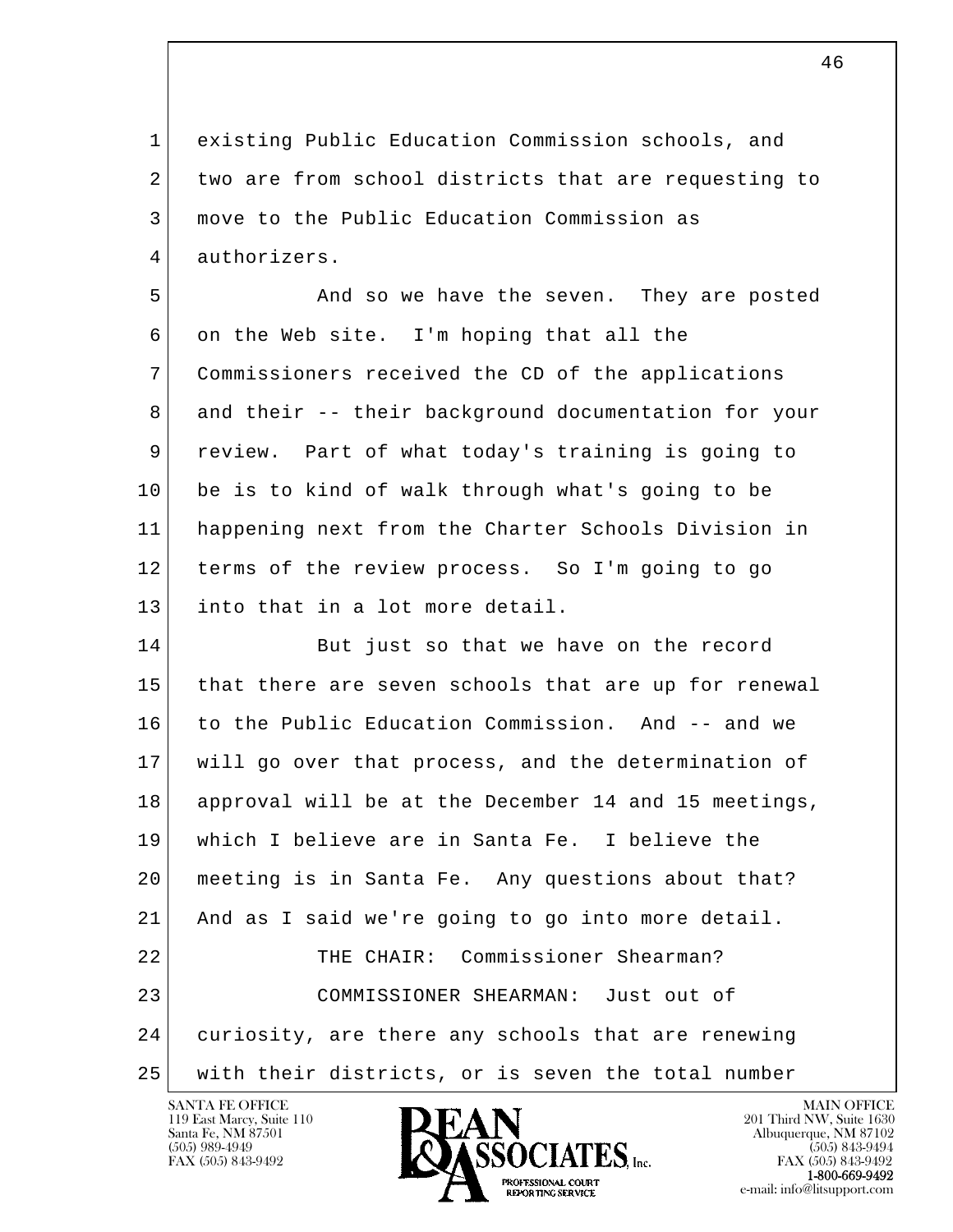l  $\overline{\phantom{a}}$  1 in the state? 2 MS. CALLAHAN: Commissioner Shearman, 3 Mr. Chair the number is seven to the PEC. I'm going 4 to actually defer -- I know APS has a couple of 5 renewals -- if I may, to Mr. Tolley? 6 MR. TOLLEY: Mr. Chairman, members of the 7 Commission, we have two full renewals after their 8 five-year term. And then we have two that were 9 given a one-year period from last year that will 10 come up for an extension. 11 COMMISSIONER SHEARMAN: Thank you. 12 MS. CALLAHAN: Those are the ones that 13 | we're aware of. And I don't believe there was any 14 other district ones that were due at this time. 15 COMMISSIONER SHEARMAN: Thank you. 16 | THE CHAIR: Just real quick, I want to 17 recognize my good friend, Eddie Soto, who is the 18 Assistant Superintendent with the Albuquerque Public 19 Schools. Good morning. 20 MR. SOTO: Good morning, members of the 21 Commission. 22 COMMISSIONER POGNA: Mr. Chairman? 23 THE CHAIR: Commissioner Pogna? 24 COMMISSIONER POGNA: I want to thank you 25 very much for the CDs. That is extremely helpful.

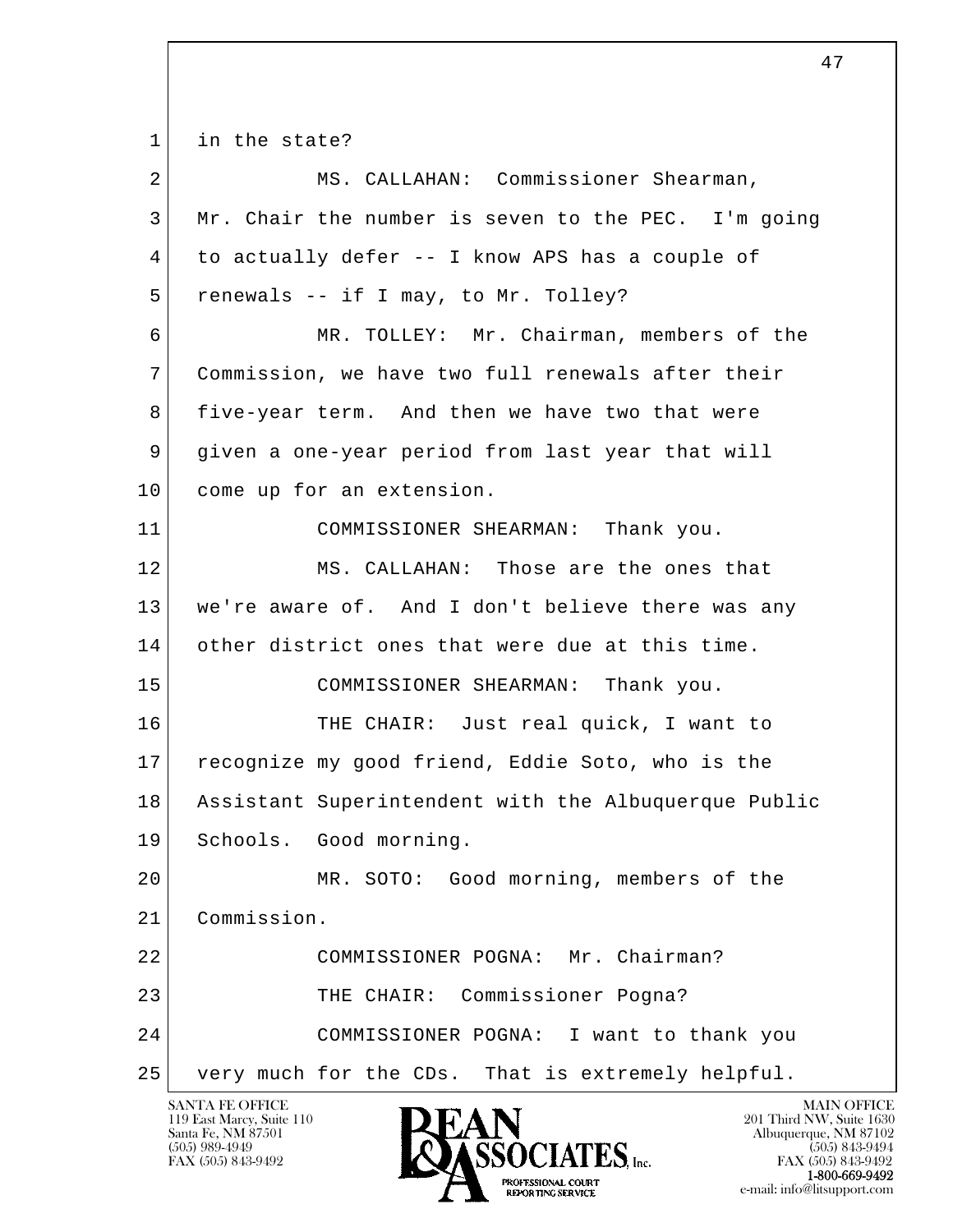1 MS. CALLAHAN: You're welcome.

2 COMMISSIONER POGNA: I need all the help I 3 can get. Thank you.

 4 MS. CALLAHAN: I'm trying to be as 5 responsive as possible to the different needs of 6 technology. We understand that. And, Mr. Chair, if 7 I may, I just want to recognize that the Charter 8 Schools Division staff is doing a fantastic job in 9 gathering the information and data that you have. 10 We have an incredible team. And I know I've said it 11 before, but I don't think you can ever compliment a 12 team as good as we have enough. And so I do want to 13 get that on the record, that they are working 14 extremely hard and thoroughly to give you the best 15 review information, which we'll go over in the 16 training. So you'll see, actually, the instruments 17 we're utilizing. 18 COMMISSIONER CANFIELD: Mr. Chair? 19 THE CHAIR: Commissioner Canfield. Please 20 use the microphone. 21 COMMISSIONER CANFIELD: What are the two 22 school districts you said -- is it two school 23 districts where someone is trying to transition out?

l  $\overline{\phantom{a}}$ 

25 MS. CALLAHAN: Mr. Chair, Commissioner



24 And what are those school districts?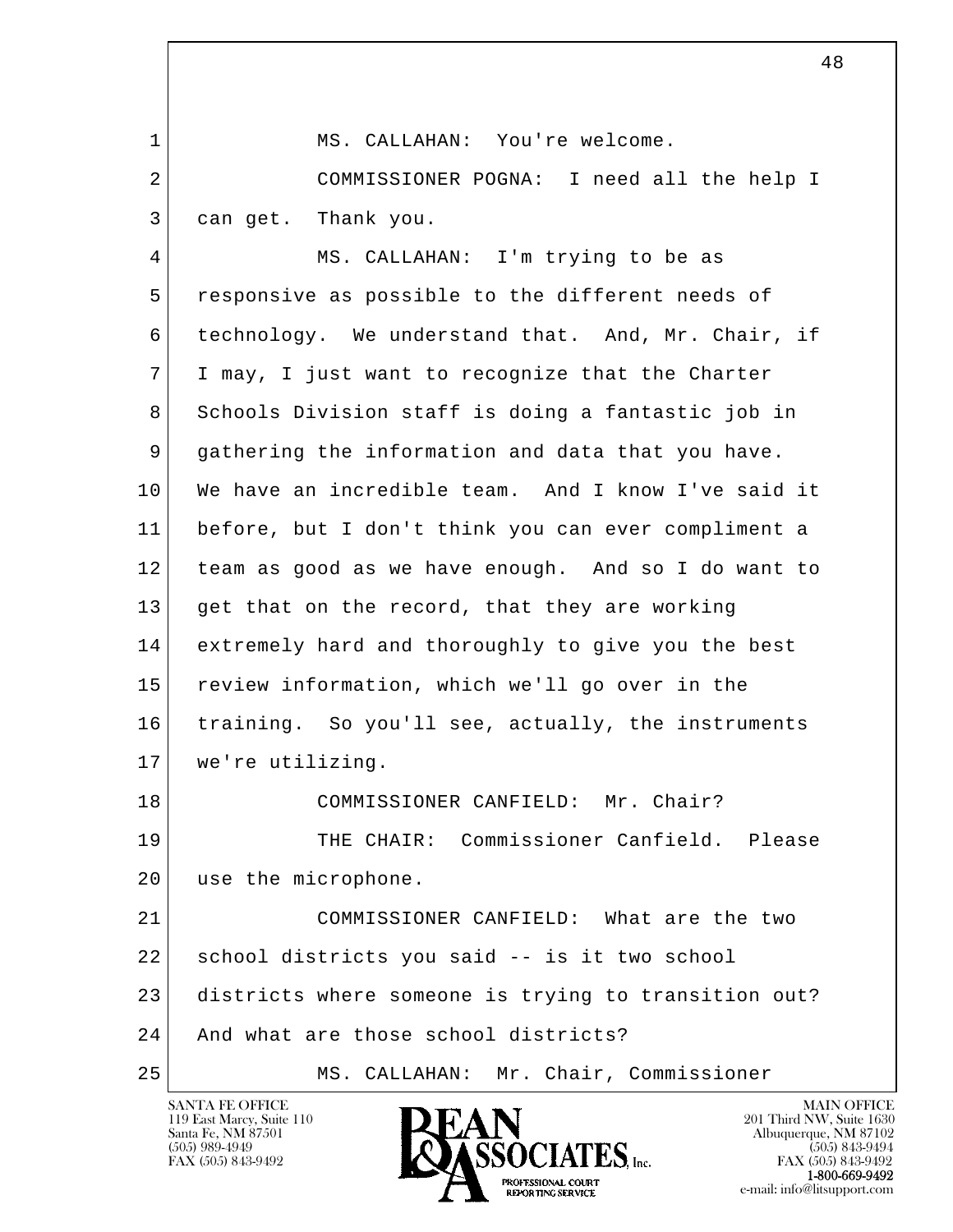1 Canfield, the school districts are Albuquerque 2 Public Schools and Gadsden.

3 THE CHAIR: Please proceed.

4 MS. CALLAHAN: Mr. Chair, Commissioners, a 5 status report on the appeals from the new 6 applications that were reviewed in this past summer 7 and addressed at the meeting in September. As of 8 today, we have received appeals from Health Sciences 9 Academy in Deming, New Mexico Connections Academy 10 from Santa Fe, and Taos International Schools. The 11 schools have until -- or the applicants have until 12 November 5 -- the deadline was actually the 4th, but 13 that falls on a Sunday. So they have until the 5th. 14 So we may receive a few more. But this is as of 15 yesterday afternoon.

l  $\overline{\phantom{a}}$ 16 The next item that I wanted to discuss is 17 just an SB 446 update of implementation and where we 18 are. The Charter Schools Division is holding public 19 input meetings for gathering feedback on the 20 performance frameworks and the contract. And we 21 actually have held one in Las Vegas that was 22 attended by West Las Vegas and their charter school, 23 and Santa Fe, and several of their schools who came 24 to that. And we received -- they received sort of 25 an overview training and then were able to provide

119 East Marcy, Suite 110<br>Santa Fe, NM 87501



FAX (505) 843-9492<br>**1-800-669-9492**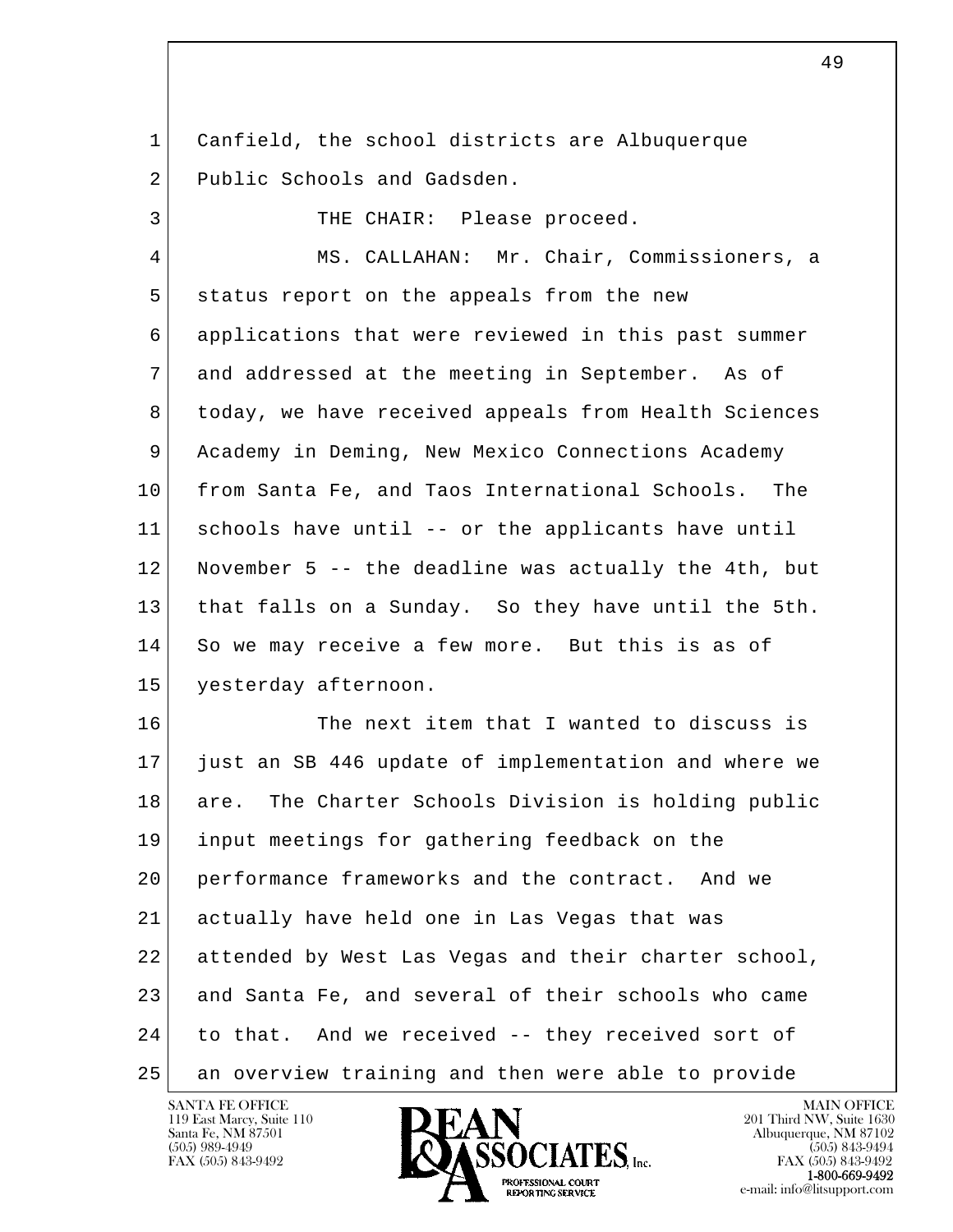l  $\overline{\phantom{a}}$  1 some public input. So we're gathering information. 2 The New Mexico Charter Schools conference 3 is tomorrow and Saturday. We have -- the Charter 4 School Division has two two-hour sessions. We have 5 one tomorrow and one on Saturday. And the sessions 6 are going to be, again, just sort of an overview, 7 bringing everybody up to speed, and then an 8 opportunity for feedback on the frameworks and the 9 contracts. 10 Just so you are aware, the -- all of the 11 charter schools and authorizers in the state have 12 received the draft copies of the frameworks and the 13 contract. We sent them certified mail. So we 14 wanted to make sure everybody had a CD of the 15 documents. We also have them posted on the Web site 16 and on the PEC Web site. And so anybody who's 17 interested, it's completely transparent and open. 18 Everybody has an opportunity. 19 And the meetings tomorrow will give the 20 schools, authorizers, governing boards, whoever is 21 attending, a chance to provide the feedback. And 22 what our intent, then, is, after this weekend -- and 23 then we have a Las Cruces meeting that we've set up 24 for the 15th -- the 14th and 15th of November, that 25 will gather information from southern schools. We



 $\sim$  50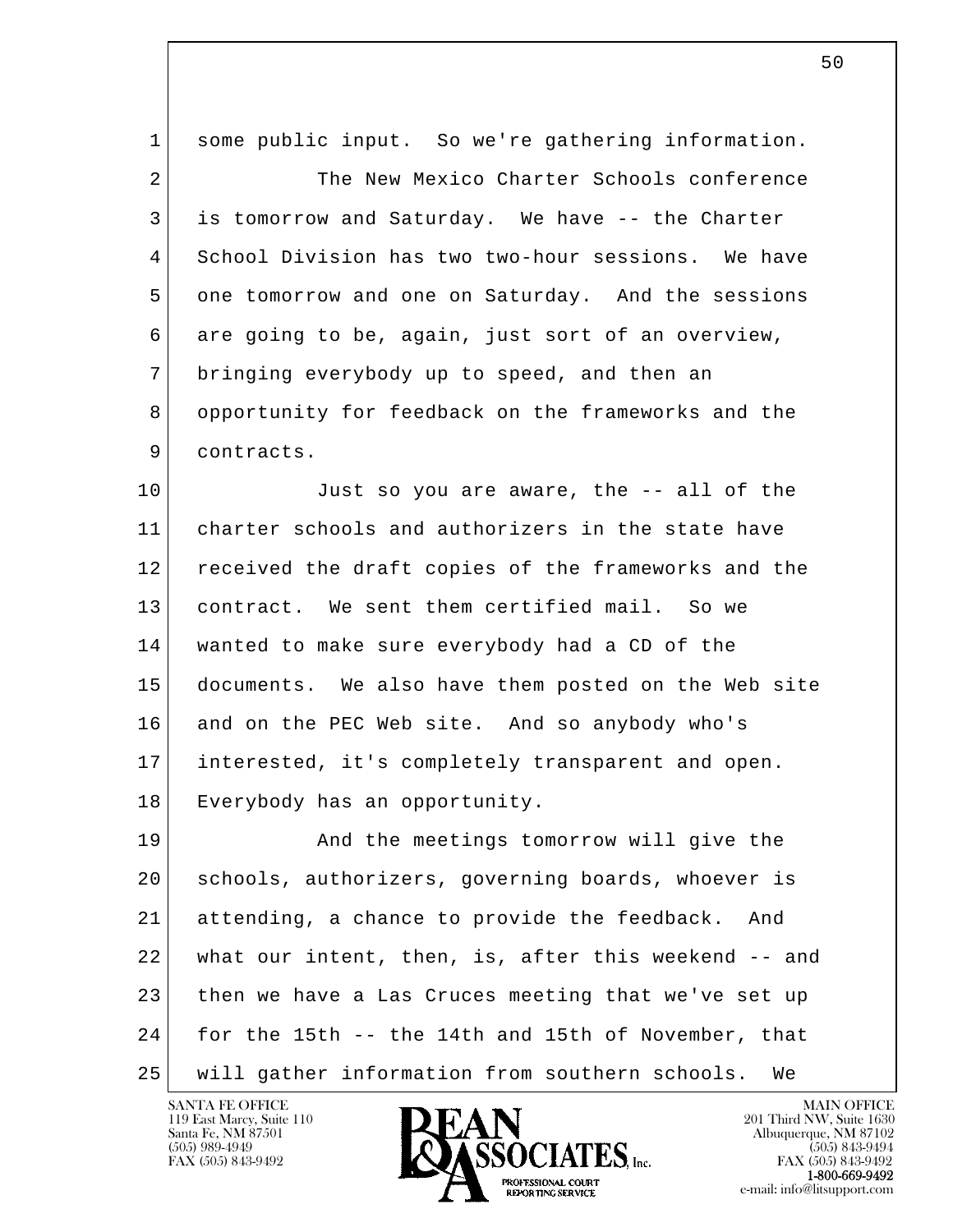1 have one additional Albuquerque meeting for those 2 that didn't attend the conference that will take 3 place on the 27th of November.

4 So we -- I think we've really made an 5 extraordinary effort to get as much feedback as 6 possible regarding these documents. And what we'll 7 then do is we will put everything together and send 8 the draft that comes from those feedback documents 9 and get it together so you can review it prior to 10 the December meeting. So, hopefully, we can move 11 forward in final approval.

12 **And then the work begins.** Then it's the 13 actual, how do you -- how do you make that part of 14 the school? And so when we go into the renewal 15 contract negotiations, those performance frameworks, 16 those targets are going to be what needs to be 17 negotiated.

l  $\overline{\phantom{a}}$ 18 So it's -- it's a very, very comprehensive 19 process, and we're trying to make sure that we keep 20 everybody involved along the way. And once we have 21 final approval, we do those contract negotiations. 22 Then we will do the assessment tools of how we're 23 going to evaluate the schools, because SB 446 24 requires that authorizers visit each one of their 25 schools. In the past, it was -- that was not a

119 East Marcy, Suite 110<br>Santa Fe, NM 87501



FAX (505) 843-9492<br>**1-800-669-9492**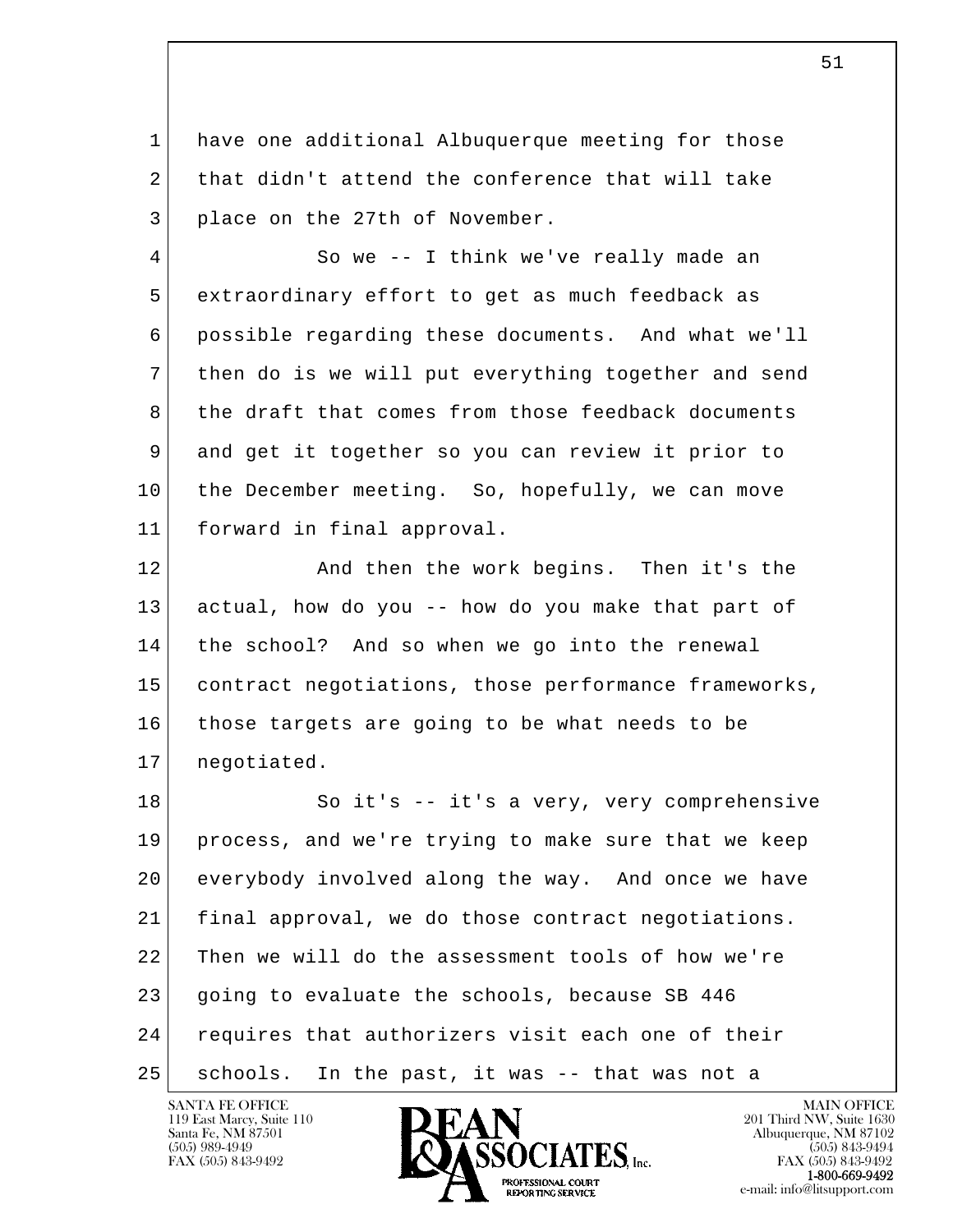l  $\overline{\phantom{a}}$  1 requirement. We did usually a third of the schools 2 for the Public Education Commission. Now we have to 3 do all 53. So it's a significant increase in work. 4 We do want to invite the Commissioners to 5 be a part of these meetings. I know that some of 6 you are attending the conference this weekend at 7 this hotel. Please come to the input meetings. I 8 | think it's a great dialoque that will take place, 9 and spirited, very spirited. And -- but it's all 10 good. I think it needs -- we want to thoroughly 11 review everything that's happening, because it is a 12 high-stakes decision that is going to be made 13 regarding contracts for authorizers and for schools. 14 So that's where we are. Anybody have 15 questions about just where we are on the SB 446 16 process? 17 THE CHAIR: Commissioner Canfield? 18 COMMISSIONER CANFIELD: Mine's a little -- 19 I guess, before that, you talked about the sessions 20 here in the next couple of days? What times were 21 those? Do you know? 22 MS. CALLAHAN: Mr. Chair, Commissioner 23 Canfield, the session tomorrow is in the afternoon. 24 I believe it's at 1:00.

25 MR. TOLLEY: Thirty.

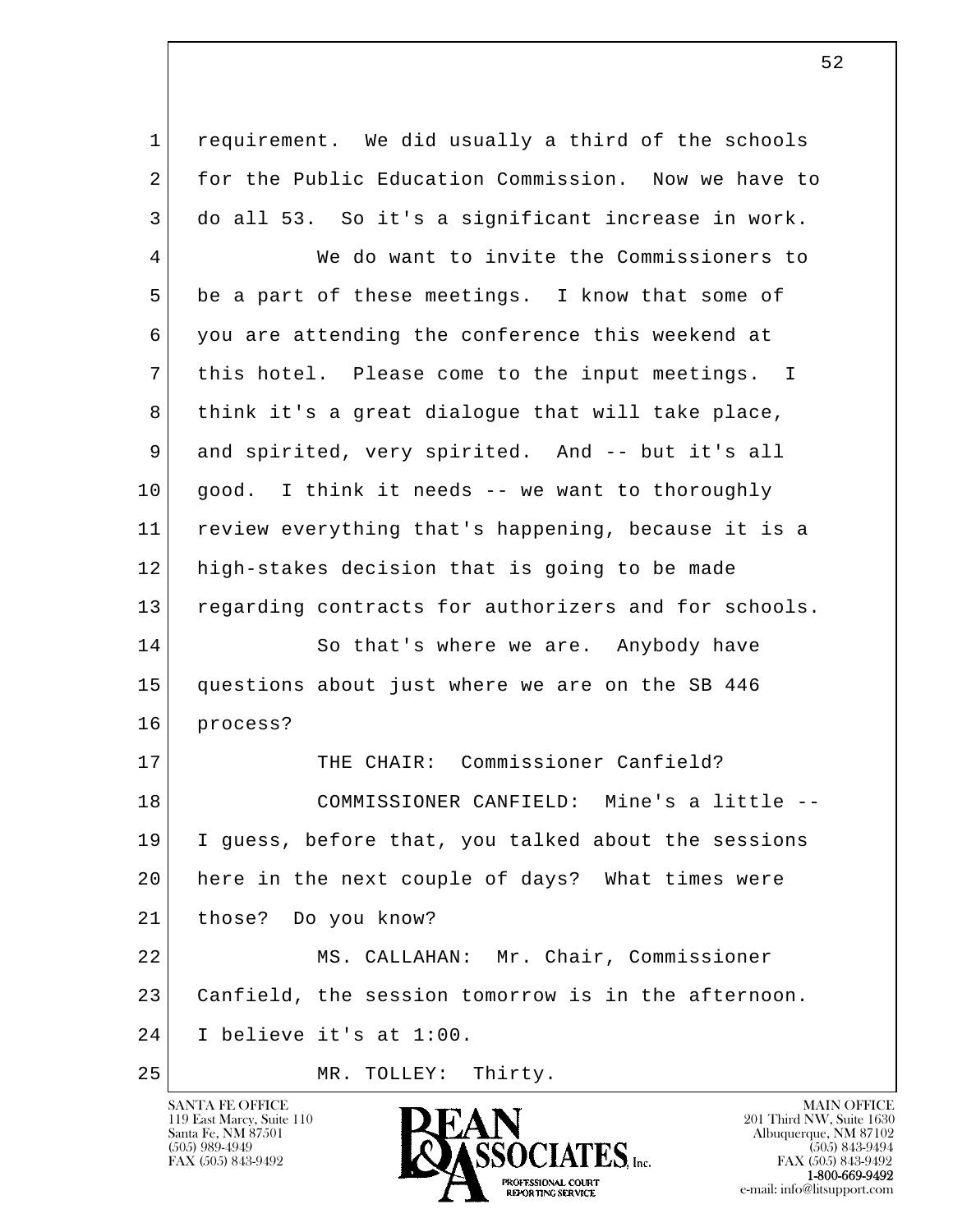l  $\overline{\phantom{a}}$  1 MS. CALLAHAN: 1:30? Thank you. Oh, I  $2$  didn't bring that up. So 1:30 to about 3:20. And  $3$  then  $9:00$  -- Judy? 4 UNIDENTIFIED SPEAKER: 9:00 to 10:50. 5 MS. CALLAHAN: 9:00 to 10:50 for tomorrow 6 morning -- or Saturday morning. So we have two 7 sessions that are going to be facilitated by the 8 Charter Schools Division. 9 COMMISSIONER SHEARMAN: And the same 10 content both times? 11 THE CHAIR: Mr. Chair, Commissioner 12 Shearman, yes. 13 COMMISSIONER SHEARMAN: Okay. Thank you. 14 THE CHAIR: I wanted to go back to the -- 15 to the renewals, because this takes me back to -- I 16 believe it was 2010, when the Ralph Bunche Charter 17 School, they wanted to go from being -- being 18 authorized by the Local Education Agency -- in this 19 instance, it was Albuquerque Public Schools -- and 20 they wanted to be renewed by -- at the State level. 21 So they came to the Public Education 22 Commission, but we denied the renewal, and it was 23 | subsequently overturned by the Secretary of 24 Education. 25 So what is that process? Is it different

 $\sim$  53

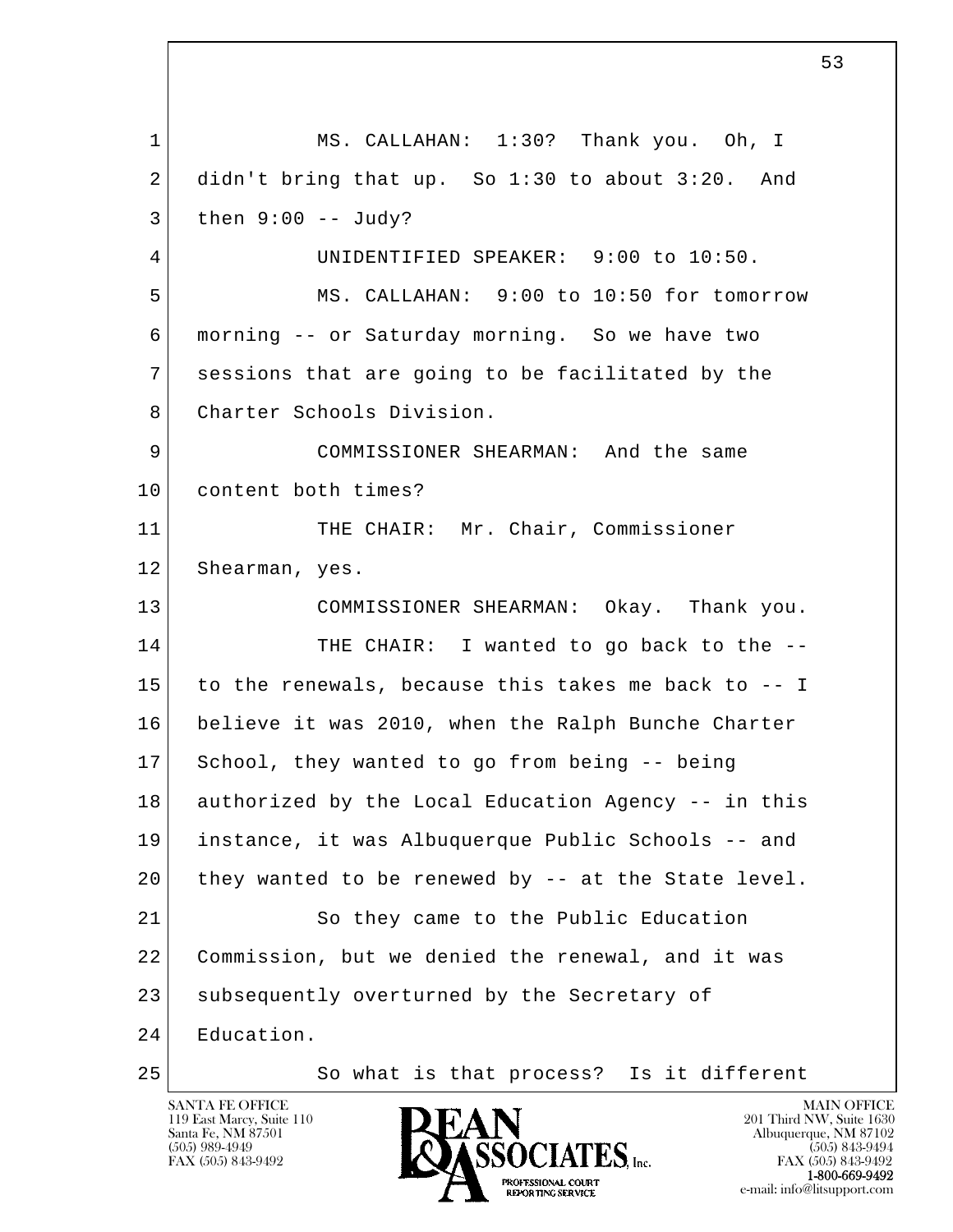l  $\overline{\phantom{a}}$ 1 from LEA to LEA, in the sense that a charter 2 school -- do they disassociate themselves from the 3 leg- -- not the legislative -- the Local Education 4 Agency and then try to get authorized by the other 5 body? Or, what I recall from Albuquerque Public 6 Schools is that they would have probably renewed 7 them at the time if they decided to go with APS.  $8$  But they -- they, in fact, chose to go to the PEC. 9 So it just kind of brings that school 10 closure situation to mind, because it just seems to 11 me, at the executive level, it turns into a 12 political decision, "Well, I want to keep votes, so 13 we don't want to send these poor children away and 14 close their school," versus the State level says -- 15 says, "No." 16 Can they go back to the LEA and 17 renegotiate, or how does that work? Or is that 18 really not -- we haven't crossed those bridges. 19 MS. CALLAHAN: Mr. Chair, Commissioners, 20 the law allows for the charter school to make a 21 choice -- 22 THE CHAIR: Right. 23 MS. CALLAHAN: -- as to which agency they 24 | wish to authorize with. However, it doesn't -- it 25 does not allow for -- well, somebody said, "No."

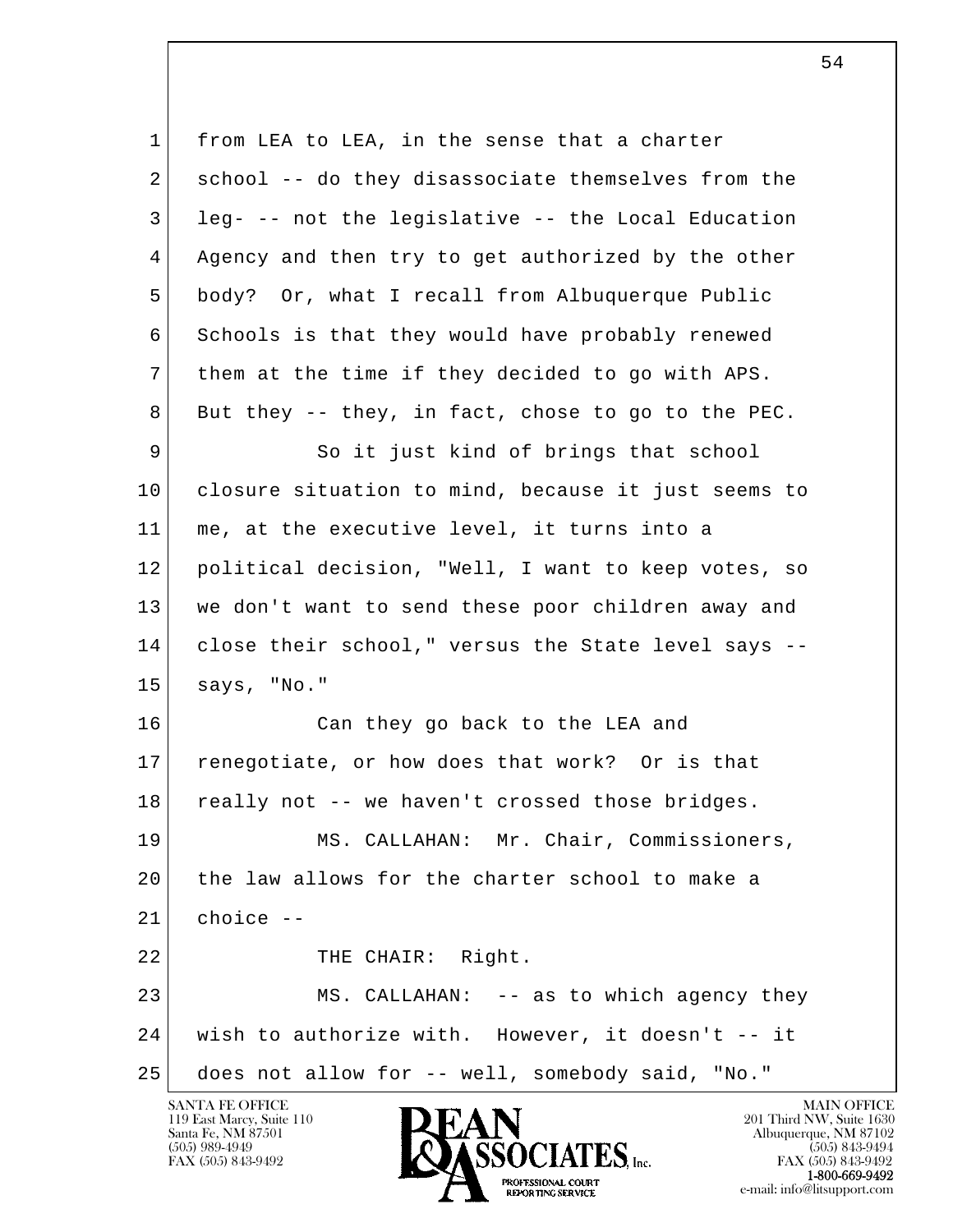| $\mathbf 1$ | I'm now going to take it back to somebody -- it's an |
|-------------|------------------------------------------------------|
| 2           | all-or-nothing proposition. They have to -- they     |
| 3           | have to -- if they're committing to the Public       |
| 4           | Education Commission, they have to commit to that    |
| 5           | process and go through appeals that -- which is what |
| 6           | happened. Just to -- to maybe kind of filter a       |
| 7           | couple of things out of your question.               |
| 8           | The SB 446, being a part the renewal                 |
| 9           | process now, meaning that the elements of the        |
| 10          | performance framework, elements of -- the academic   |
| 11          | performance, all of those are very tight in SB 446,  |
| 12          | where, in the past, it was very nebulous about, you  |
| 13          | know, what is a minimum education standard; what     |
| 14          | does -- how does that apply; how does that work?     |
| 15          | You know, I'm not saying it's going to be            |
| 16          | easy, because this -- these schools have been under  |
| 17          | a previous statute. I mean, their charter was        |
| 18          | written prior to SB 44. However, they're being       |
| 19          | reviewed post 446. And so this is going to be a --   |
| 20          | an interesting process to look at in terms of        |
| 21          | academic performance.                                |
| 22          | What -- one of the things that we do                 |
| 23          | request is that schools that are coming from the     |
| 24          | districts, we get reports from the district.<br>So   |
| 25          | there will be current -- as much as current          |

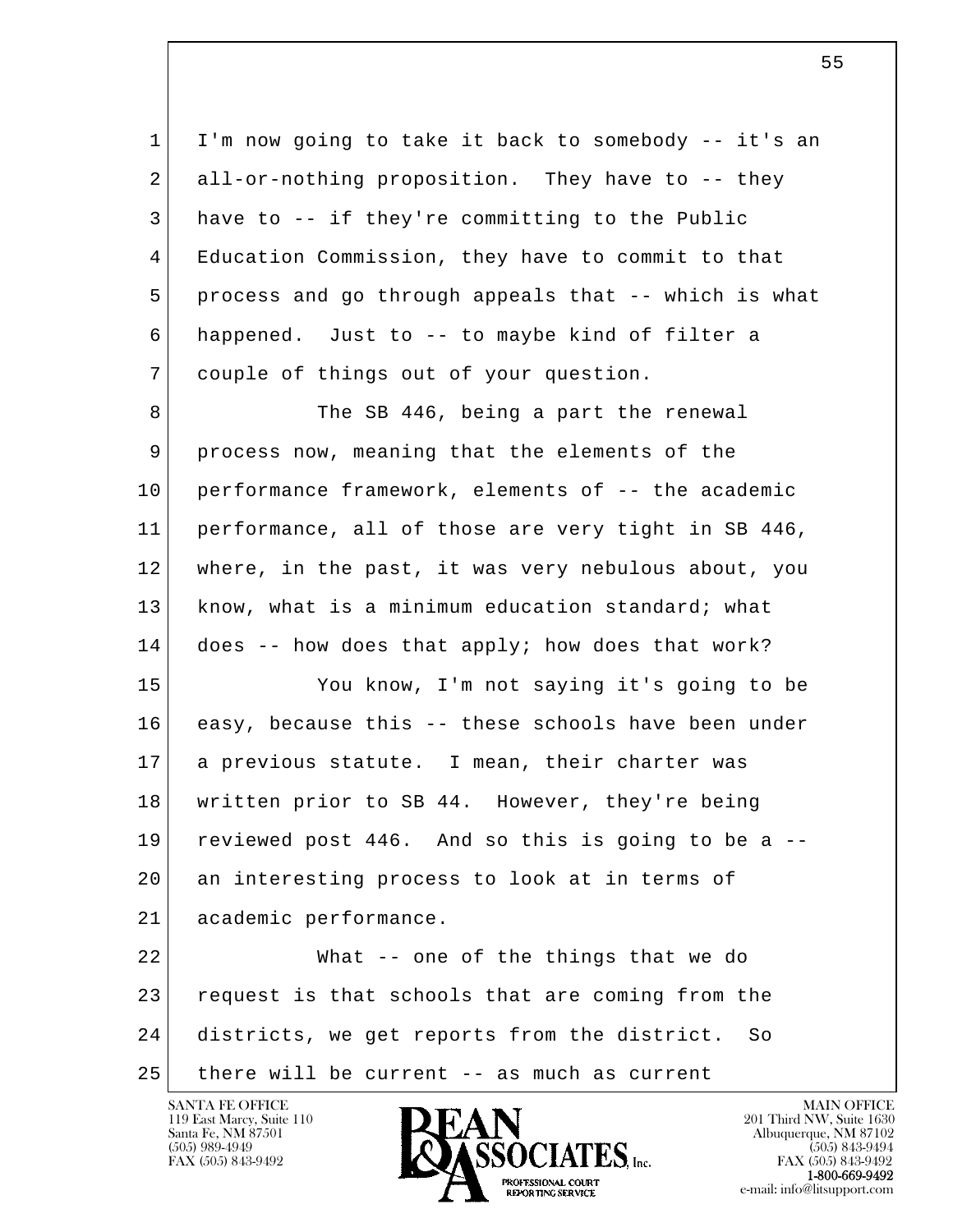1 information as we possibly can get, so we can get an 2 informed decision regarding recommendations to the 3 Commission. And so we're sort of in this No Man's 4 Land right now, because these folks wrote their 5 charters prior to the -- the more structured 6 goal-writing process that we're instituting.

7 | And Shelly Cherrin is here, has been 8 working with schools on really tightening up their 9 goal writing, because there are specific benchmarks 10 that they have to go after. And so they -- those 11 charters were written prior to these new standards. 12 And so we're going to have to really examine looking 13 at performance, looking at the -- the outcomes that 14 the school has received over the last four years. 15 And we're doing our best to gather that information 16 so you can make the best informed decision about 17 renewal or not to renew.

l  $\overline{\phantom{a}}$ 18 And that -- the closure issue is a big  $19$  part of that, is  $-$  is  $-$  SB 446, you know, is 20 written with the intent that the quality of charter 21 schools needs to be assessed. And if the quality is 22 not up to the measures that are placed into these 23 contracts, then they're not going to be renewed. 24 But, again, we're running under two different 25 systems that we're going to have to address. And I

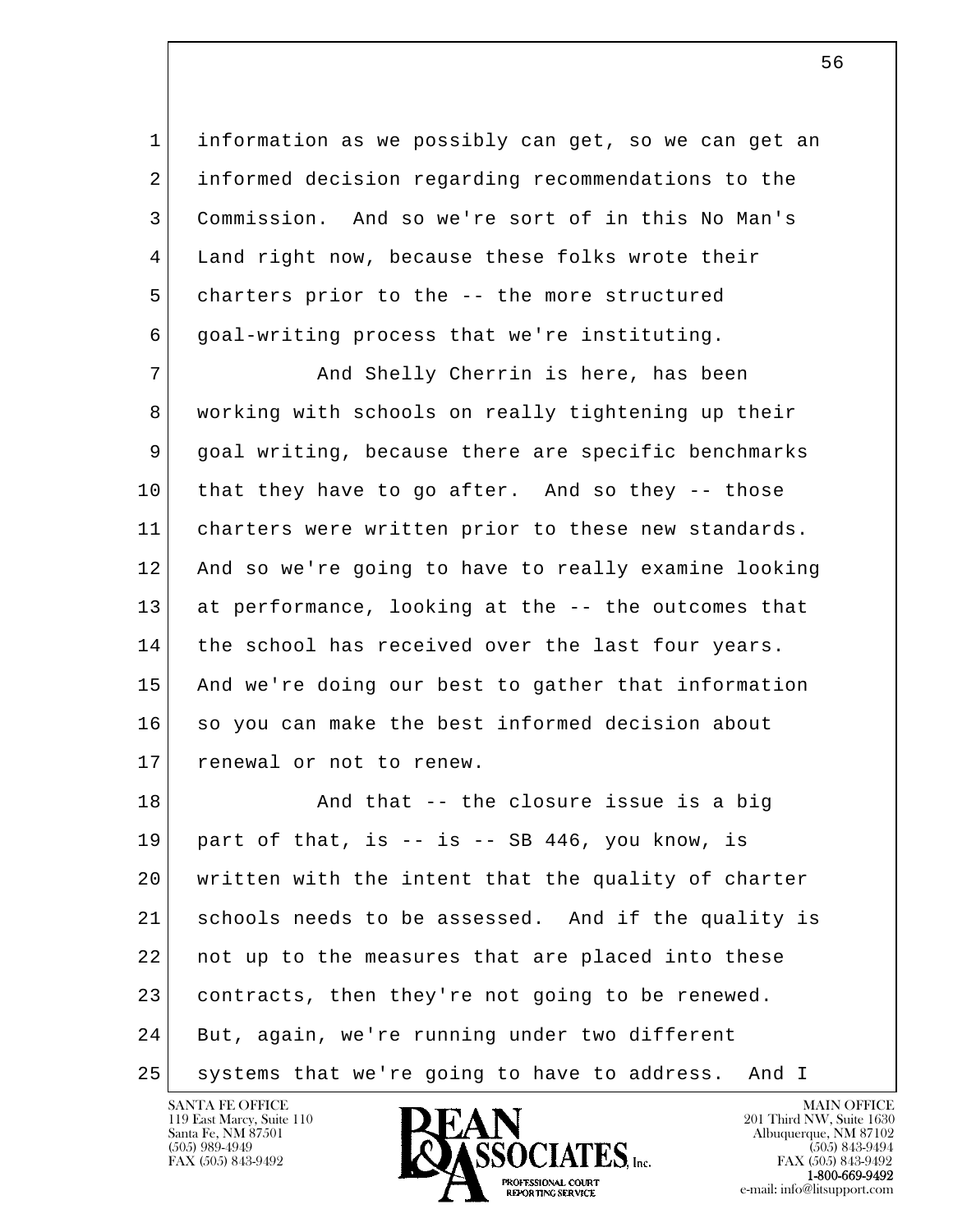1 imagine legal counsel is going to have to get 2 involved and those kinds of things.

3 But my hope, as a staff to an authorizer 4 and working with NACSA and -- that we can develop 5 these systems that are in place that fairly assess, 6 but also fairly allow for corrective action of 7 schools, so that we can -- we'll know well in 8 advance if a school is in trouble. And then we can 9 put in structures for them to improve; and, if not, 10 then we have clear documentation that they probably 11 should not continue as a school.

l  $\overline{\phantom{a}}$ 12 THE CHAIR: It brings me to the Public 13 Education Commission's Legislative Education Study 14 Committee report, in that we made a decision, it was 15 overturned, and the Secretary of Education indeed 16 said this, that the Legislature has not defined 17 | "minimum education standards," that Adequate Yearly 18 Progress was a vestige from another time. That was 19 quote, unquote. And so do we have minimum education 20 standards, and are they defined? Yes we're using A 21 through F. Yes, we got waivers. But is a D 22 closure, or is an F closure? And it has not been 23 defined. 24 And it seems that the Secretary of

25 Education has thrown the ball into the court of the



FAX (505) 843-9492<br>**1-800-669-9492** e-mail: info@litsupport.com<br>REPORTING SERVICE e-mail: info@litsupport.com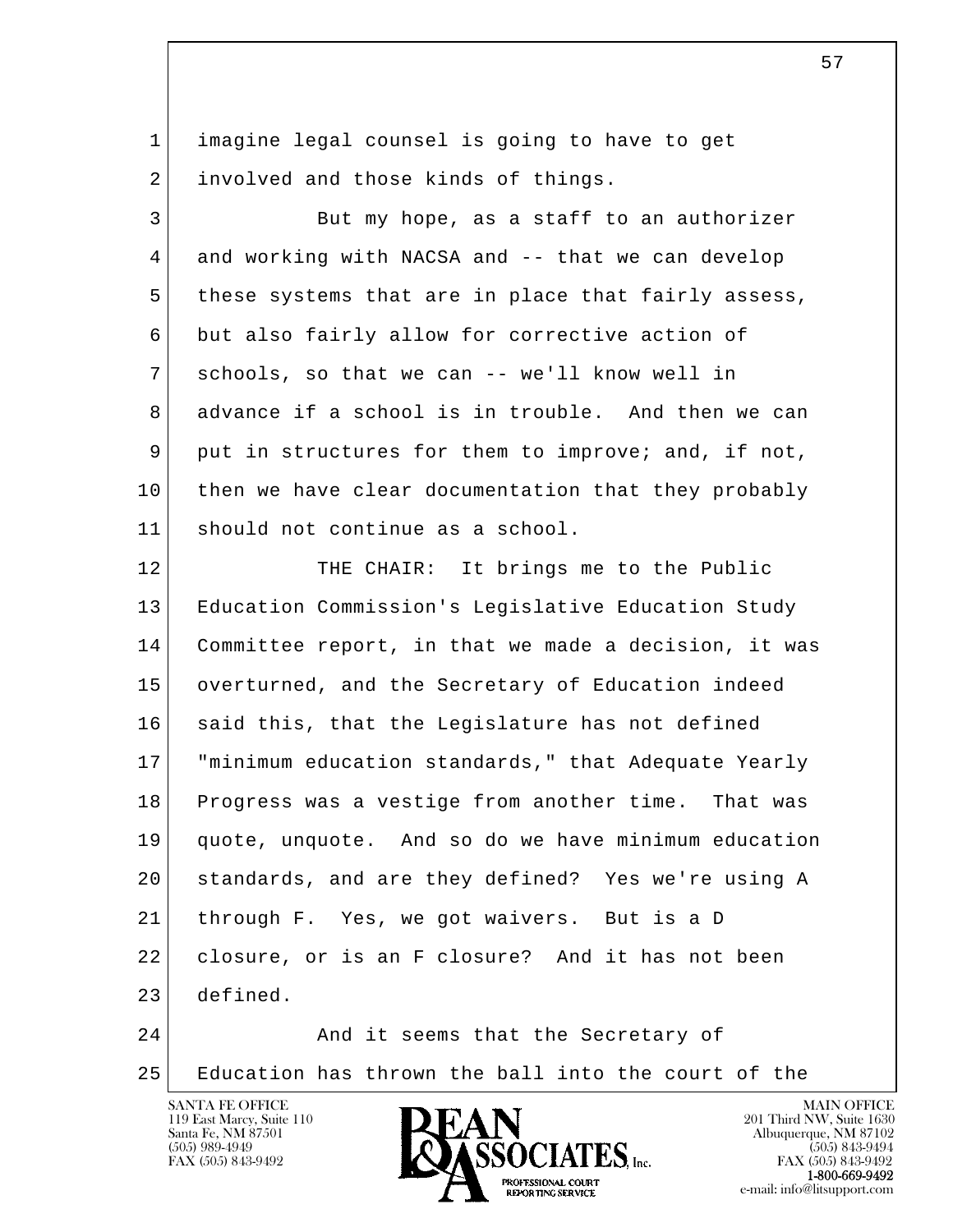1 legislators saying they haven't defined "minimum 2 education standards." Yet, in law, one of the four  $3$  reasons that we can close a school -- the Public 4 Education Commission can indeed close a school -- is 5 that they don't meet minimum education standards 6 here in New Mexico.

7 So I think we've created a mess, and I 8 don't think SB 446 makes anything tighter until that 9 is addressed.

 10 MS. CALLAHAN: Mr. Chair, Commissioners, I 11 agree. The "minimum education standards" language 12 in the law, you know, has not been -- nobody has 13 said it's, you know, two years of an F grade or two 14 years of not meeting Adequate Yearly Progress. 15 That's not been defined. The hope that, with 16 SB 446, is that at least there are some tighter 17 outcomes that really give you a picture of the 18 school that -- that look at -- at the amount of 19 success that the school is finding.

l  $\overline{\phantom{a}}$  20 And in the frameworks, what we've been 21 | working on is that there's a rubric, that there 22 is -- you know, a school that makes a C right now is 23 considered not meeting standards. And so by 24 putting -- by putting some -- some, you know, kind 25 of stop points in there, we're -- by our work, we're

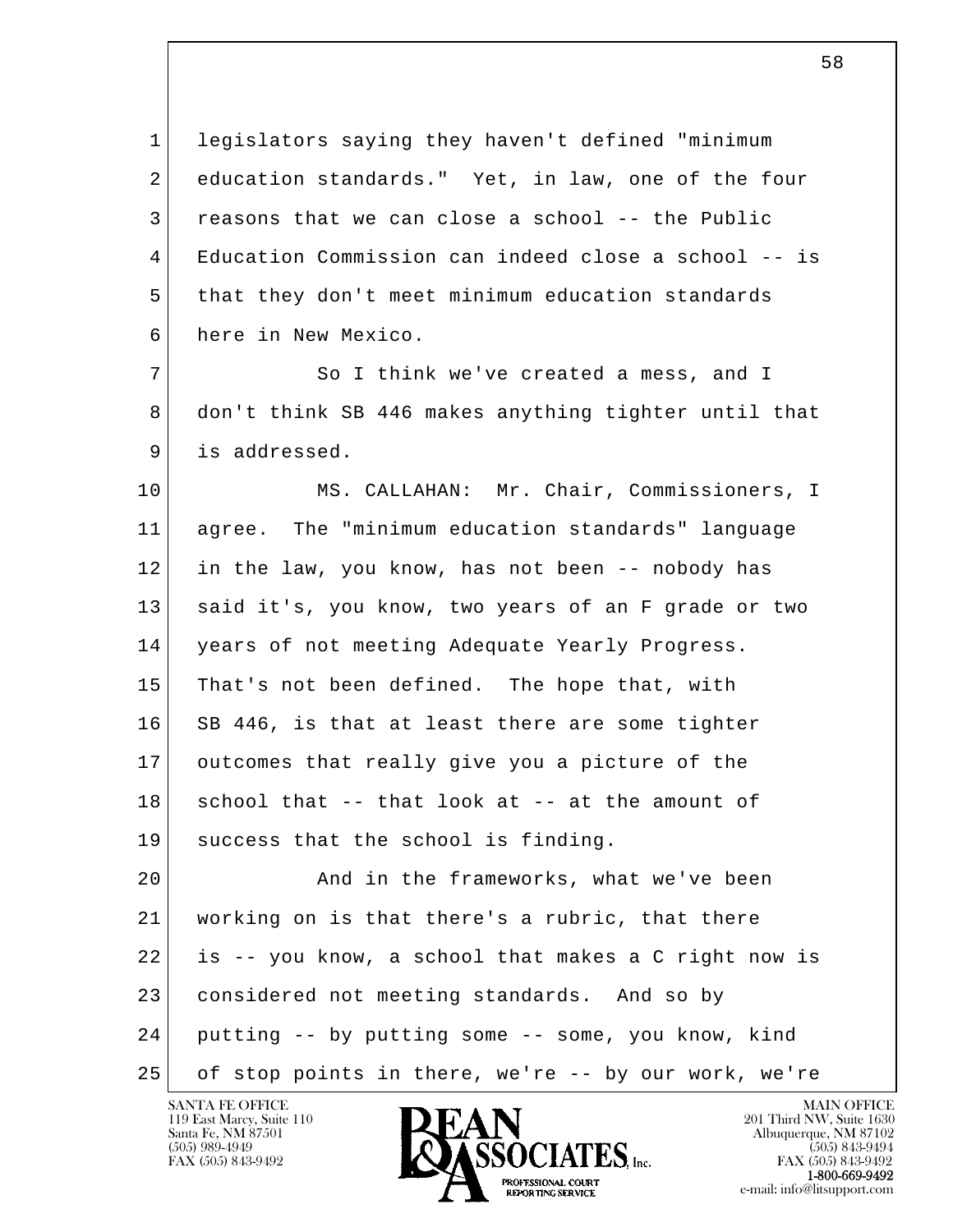1 putting together a standard that, hopefully, we'll 2 be able to measure how a school is performing, and 3 you can make an informed decision as to renewal or 4 nonrenewal.

l  $\overline{\phantom{a}}$  5 That's the -- that's -- so reviewing those 6 performance framework rubrics actually ties levels 7 of performance to meeting standard or not meeting 8 the standard, and then it's up to the authorizer. 9 And we're still working on developing what is -- you 10 know, so three "Doesn't meet standards" is a 11 nonrenewal. But those are concerns that we have to 12 discuss. And we're in mid-implementation. I don't 13 have any answers right now. But we're trying to 14 tighten what a minimum education standard looks 15 like. 16 COMMISSIONER CARR: Mr. Chair? 17 THE CHAIR: Commissioner Carr. 18 COMMISSIONER CARR: I would -- I concur 19 with Chairman Andrew -- that we -- that we -- it 20 isn't very clear in regards to what the Secretary 21 had decided before. However, with the new grading 22 system and the charter laws exist, what I 23 understand -- tell me if I'm wrong -- if a school 24 gets a C, that's right in the middle; right? I 25 mean -- and according to the charter law, the

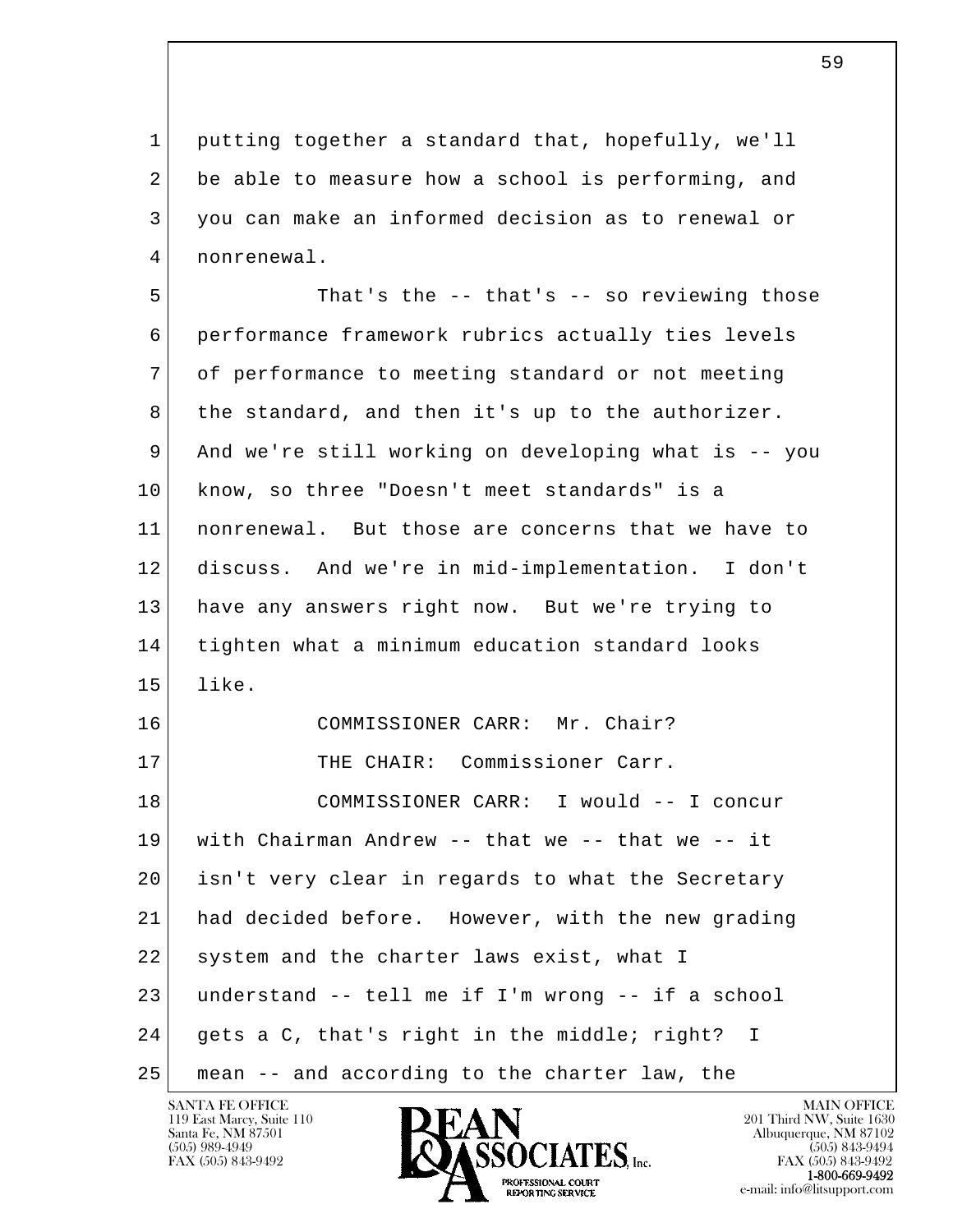1 charter school needs to at least be there or above. 2 I would like to see it above, of course.

3 But as it is now -- and, to me, the 4 standard could be just above C, whatever that would 5 be, if you could -- you could actually figure that 6 out in the numbers. But -- and then over a period 7 of time, you know, did it average out to that? You 8 could look at our -- you can look at -- you know, or 9 is it going the other direction, you know? Did they 10 start out with an A, but now they're a D or 11 something, you know? So -- 'cause we do measure 12 improvement for students and things like that in 13 testing.

14 There was a -- the -- in going back to 15 pre-446 and to the present, I would think, you know, 16 a school that was under the old law, that you would 17 definitely have to make a judgment based on the 18 standards that they were supposed to meet at the 19 time. But then I would think that they would also 20 have to come up to the new law for the future, just 21 | like a new school would -- or does. Does that make 22 sense?

l  $\overline{\phantom{a}}$ 23 THE CHAIR: I think we're at the point of 24 speculating. And I don't know that it's questions 25 for Kelly Callahan. It's questions for the



FAX (505) 843-9492<br>**1-800-669-9492**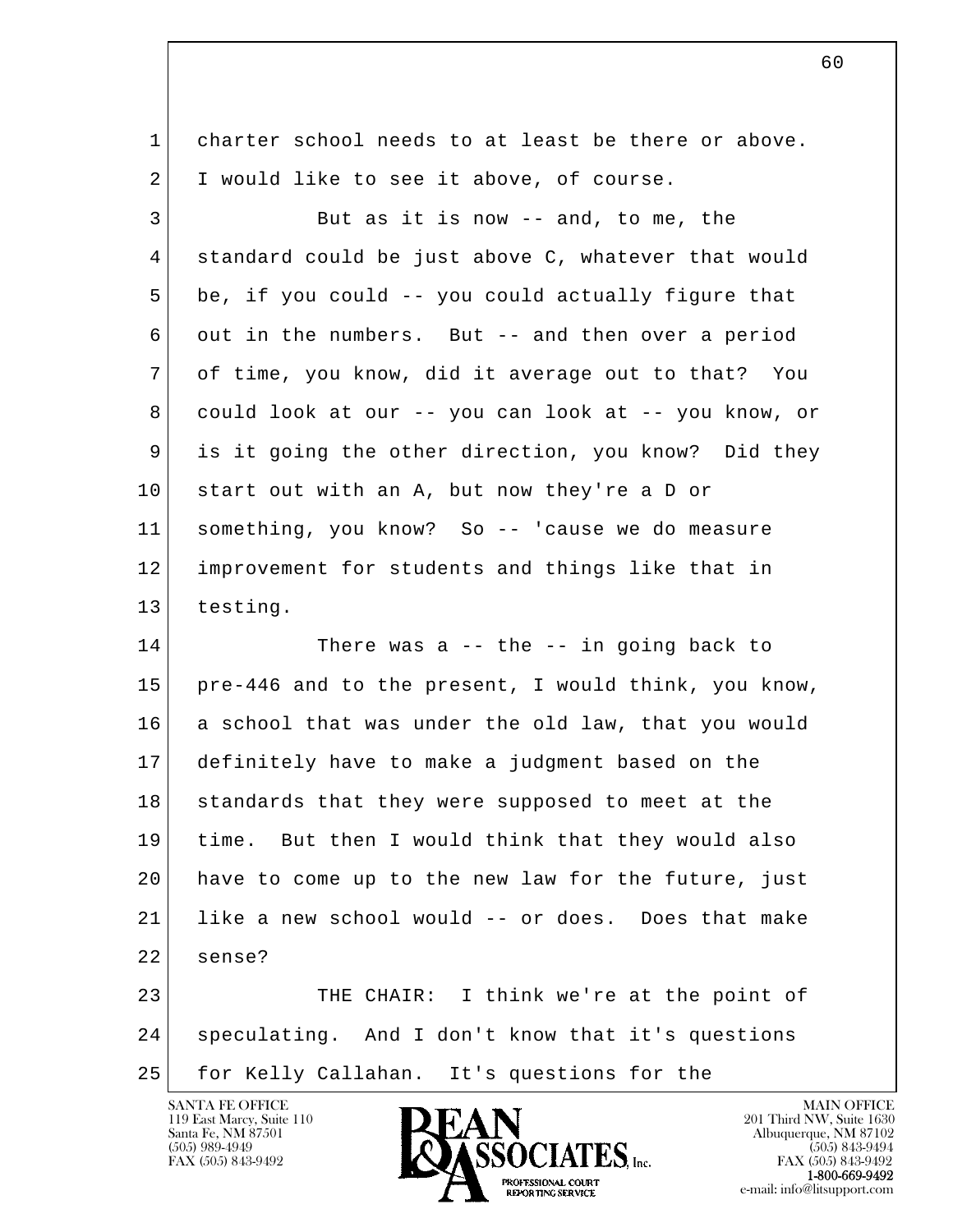l  $\overline{\phantom{a}}$  1 Legislature. It's questions for the Governor, the 2 Executive order. And it's frustrating. And you 3 probably sense my frustration, your frustration, and 4 the frustration of the full Public Education 5 Commission that something needs to be tied down 6 there. But, Kelly, if you don't have any comments 7 on that -- and I don't expect any -- would be a 8 report on the NACSA national conference? 9 MS. CALLAHAN: And, Mr. Chair, 10 Commissioner Carr, actually, just that kind of 11 segues perfectly into what the NACSA conference -- 12 the National Association of Charter School 13 Authorizers held a national conference in Memphis 14 last week. Commissioner Shearman, myself, and 15 Shelly Cherrin came -- attended the conference. It 16 was approximately 400 different authorizers. Also, 17 Mr. Tolley and Mr. Romero from APS attended as well. 18 And I think the prevailing message that 19 came out -- and Commissioner Shearman, please add 20 anything I missed. But the prevailing movement in 21 terms of authorizer practices is about upping that 22 level of quality, and that the bargain of autonomy 23 and accountability is just that. There needs to be 24 a higher level of accountability and a high level of 25 quality for these schools.

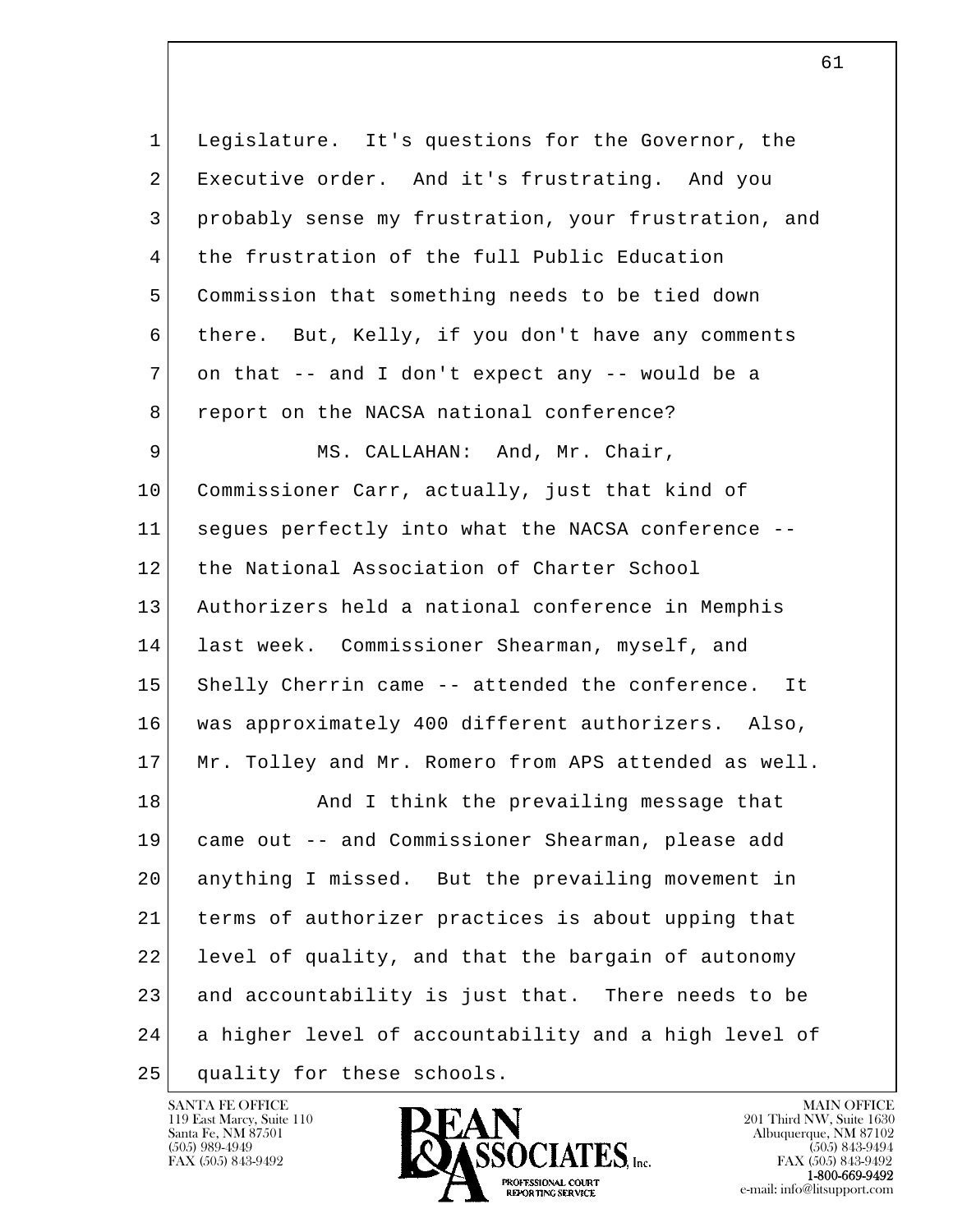1 and that is the -- that is the movement 2 that NACSA is supporting. In addition to supporting 3 quality charter schools, they are also in support of 4 closing those that aren't meeting those quality 5 standards, and which is why it's really important to 6 have the performance frameworks identified, because 7 it gives specific targets for schools to meet and/or 8 exceed.

9 And, you know, those are the things that 10 we're working through. And I just need to say that 11 New Mexico is one of eleven states that is working 12 with NACSA. We are -- we are developing the 13 frameworks and the contracts, in conjunction with 14 many other states that are facing very similar 15 issues. And I -- you know, I have to say, Lisa 16 Grover was at the charter committee meeting 17 yesterday. And, you know, I have to reemphasize 18 that the law -- the SB 446 law and the charter 19 school law is the fourth strongest in the country. 20 And we're moving, I think, toward capturing what 21 that means.

l  $\overline{\phantom{a}}$  22 And, you know, it's a strong law but how 23 do you implement it? How do you enforce it? And I 24 think we're moving forward with the development of 25 the framework, drafts, and the contract drafts, to

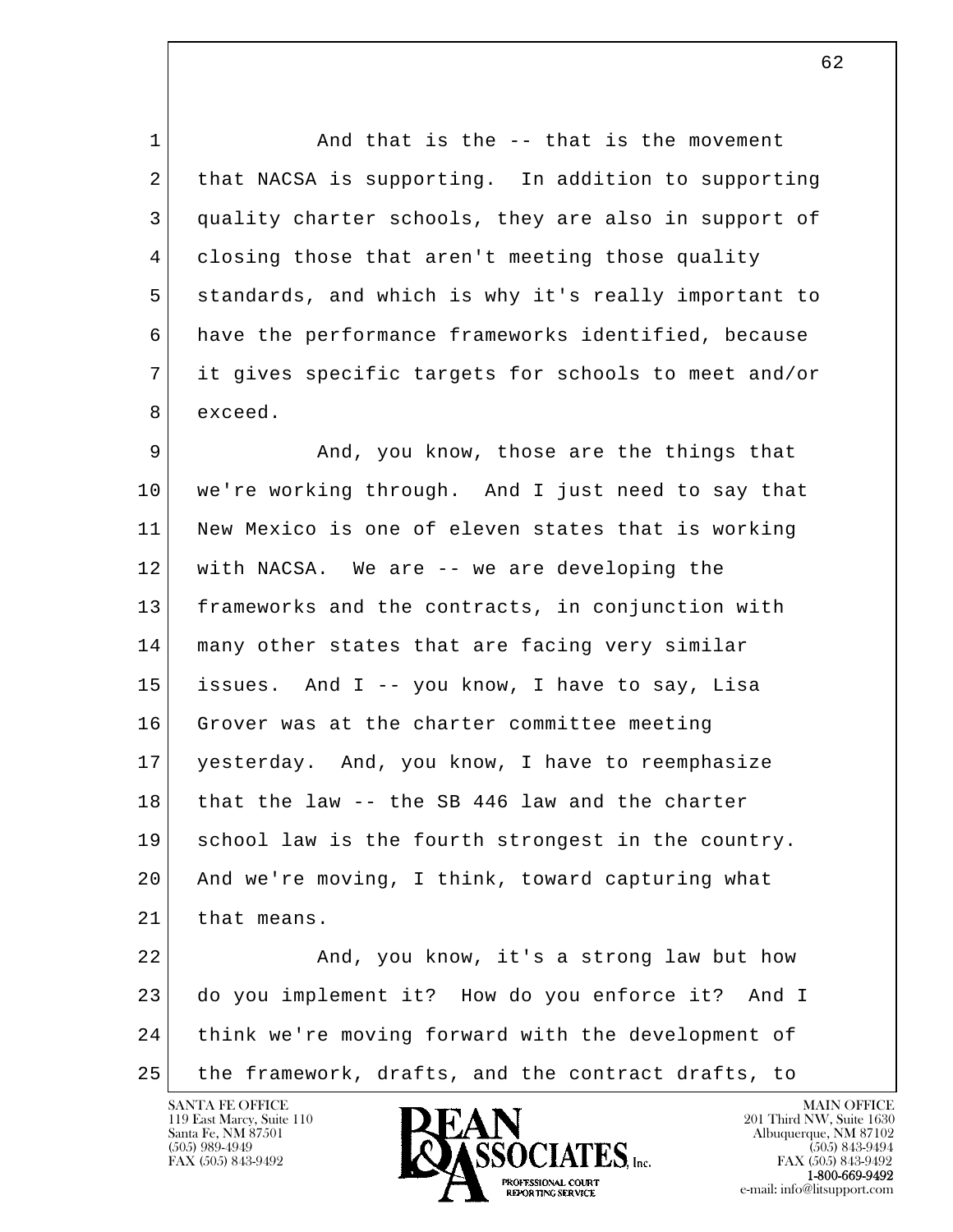1 put some meat and teeth into what those standards 2 are, because the contract ultimately is where you 3 can make those material decisions about what a 4 school needs to do and where they need to be to be 5 renewed or continue operating. And so I think 6 that's the strength that we need to do. And we need 7 to educate ourselves about these practices.

8 And there were great breakout sessions at 9 the conference. I know that Shelly attended a lot 10 about the frameworks and has really brought back 11 some ideas that we can put into practice with our 12 guidance tool and the tools that we're going to 13 develop for oversight, you know, looking at virtual 14 schools. That is a -- that was a hot-button issue 15 that was also addressed at the conference. And so 16 they're really, I think, taking a proactive stance. 17 And New Mexico is one of eleven states that is 18 | moving forward.

l  $\overline{\phantom{a}}$ 19 And I have to say we're at -- we've 20 progressed faster -- the -- we started in April, 21 March and April. And we're almost to the point of 22 implementation, where many states are still -- we're 23 caught up now to where states are in the 24 implementation process.

25 So I think we're doing tremendous work. I

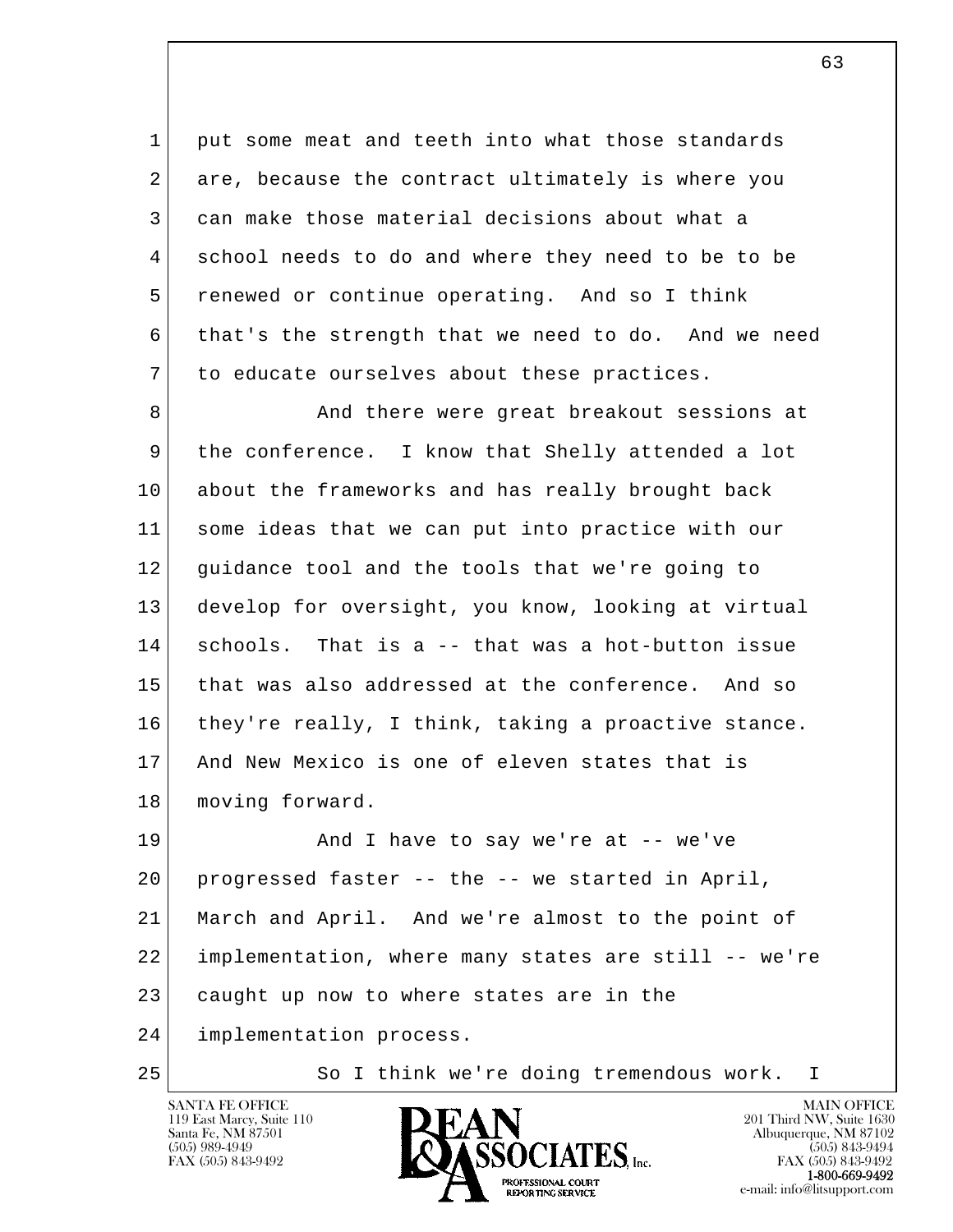| $\mathbf 1$ | want us to make sure that we're doing quality work.  |
|-------------|------------------------------------------------------|
| 2           | If we expect quality schools, I want our tools and   |
| 3           | our documents to be quality. And so, again, the      |
| 4           | team is working very thoroughly with the             |
| 5           | constituents to insure that it's fair and that it    |
| 6           | is -- that it is representative of what the charter  |
| 7           | schools are doing in terms of performance.           |
| 8           | And so I think the NACSA conference --               |
| 9           | and, Commissioner Shearman, you want to add          |
| 10          | anything? I think it really validated the work that  |
| 11          | we're doing. But we -- it also created a little bit  |
| 12          | of a lump in my stomach, because we have a lot of    |
| 13          | work to do in a short amount of time.                |
| 14          | So -- but I have great faith in the team             |
| 15          | and the work that we're doing together with the PEC, |
| 16          | that we're going to come up with a strong document   |
| 17          | and hopefully be number one, the law. Commissioner   |
| 18          | Shearman, anything else that you wanted to share     |
| 19          | with the -- in terms of the conference?              |
| 20          | THE CHAIR: Commissioner Shearman will                |
| 21          | actually be reporting out in Item No. 12. But you    |
| 22          | are always welcome to make comments.                 |
| 23          | COMMISSIONER SHEARMAN: I just wanted to              |
| 24          | say one thing. Kelly and Shelly were great company   |
| 25          | at the conference.                                   |
|             |                                                      |

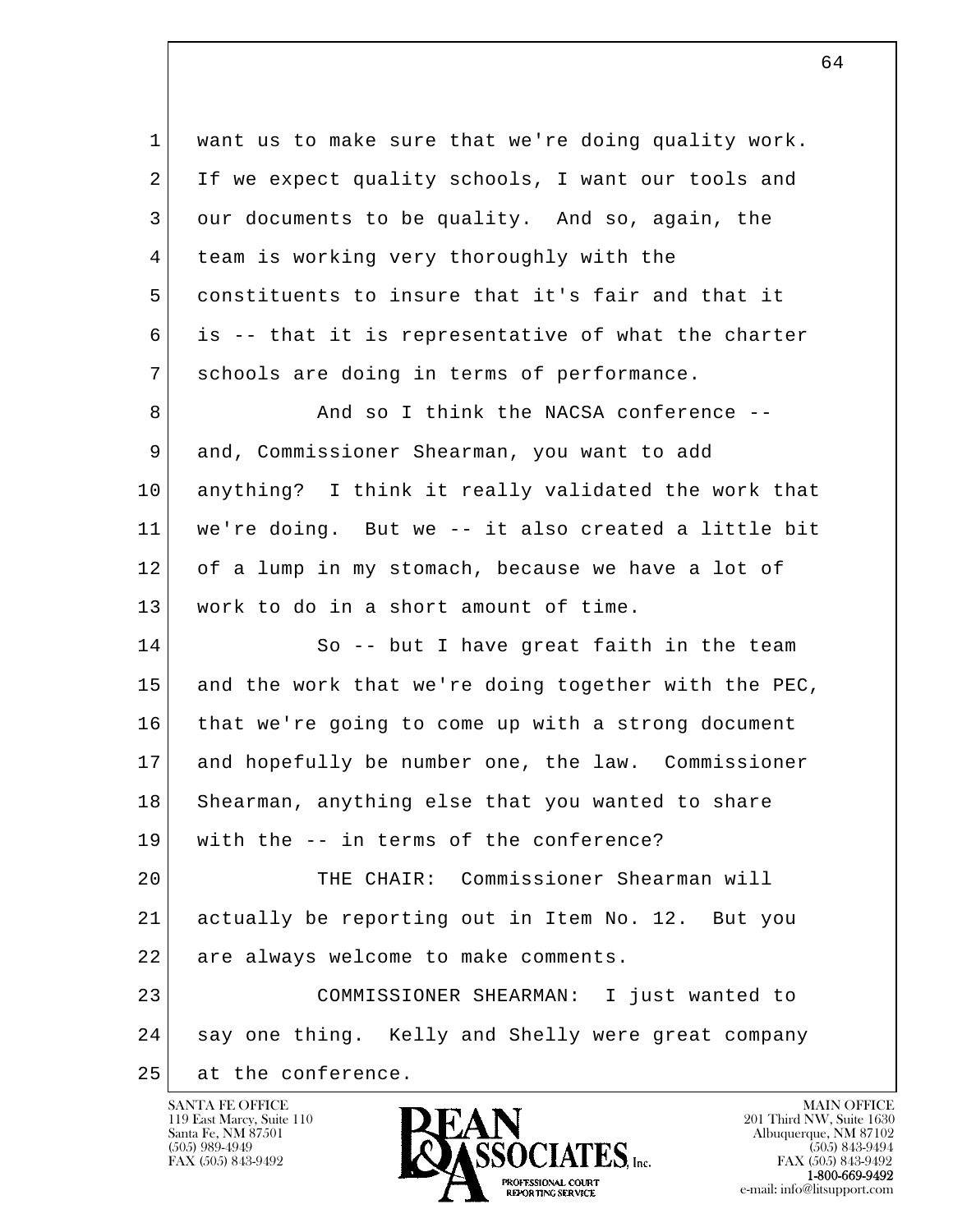l  $\overline{\phantom{a}}$ 1 MS. CALLAHAN: Thank you. 2 COMMISSIONER SHEARMAN: I got to know them 3 much better. It made it a great experience. But it 4 was a tremendous conference, the first time I have 5 attended. And I would encourage other 6 Commissioners, as they are able, and as we have the 7 money, to provide that experience. It truly was 8 marvelous. I do have some things to say and I 9 brought some information to share with other 10 Commissioners. So I'll wait a little bit to bring 11 that up. 12 MS. CALLAHAN: Okay. Thank you. 13 THE CHAIR: Thank you, Commissioner 14 Shearman. Ms. Callahan, any other items to report  $15$  out? 16 MS. CALLAHAN: Just the Charter School 17 Division staffing update. Again, I did this 18 Executive Summary. There's been some changes that 19 Deputy Secretary Aguilar is going to talk about. 20 You all received a letter regarding my change in 21 status and responsibility. And I just wanted to say 22 that I'm resuming my duties as General Manager of 23 Charter Schools and will continue to work with the 24 Commission, I imagine, in many ways, since the work 25 that we're doing is about performance management and

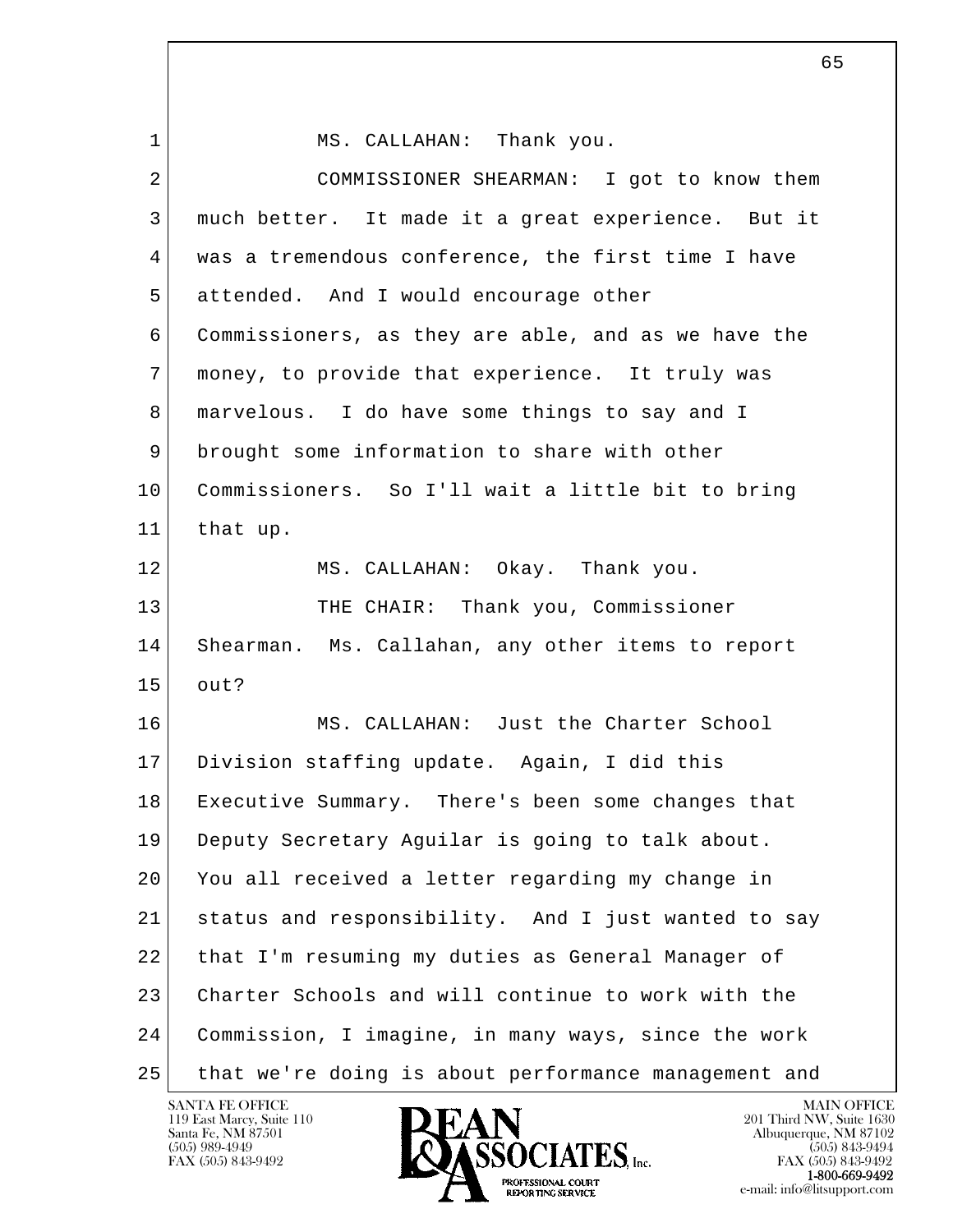1 authorizing practices.

| $\overline{2}$ | And so that a great deal of my                       |
|----------------|------------------------------------------------------|
| 3              | responsibility is working with schools, working with |
| 4              | the education administrators on the charter school   |
| 5              | team, to insure that the schools are providing       |
| 6              | quality programs for the children of New Mexico.     |
| 7              | And I'm very honored to be a part of that Public     |
| 8              | Education Department Charter Schools Division team,  |
| 9              | and I hope to continue for a very long time          |
| 10             | assisting the schools that are helping students and  |
| 11             | parents have options for education. So other than    |
| 12             | that, we were -- Deputy Secretary Aguilar will fill  |
| 13             | in this afternoon.                                   |
| 14             | THE CHAIR: When does the new selection               |
| 15             | start? I forget the gentleman's name.                |
| 16             | MS. CALLAHAN: Mr. Chair and                          |
| 17             | Commissioners, the gentleman -- the new Director for |
| 18             | the Options for Parents is Tony Gerlicz. And he      |
| 19             | started on Monday, this past Monday.                 |
| 20             | THE CHAIR: Okay. I was hoping to meet                |
| 21             | him today. When can we expect to meet him? Not       |
| 22             | until December?                                      |
| 23             | MS. CALLAHAN: Mr. Chair, Commissioners,              |
| 24             | he is accompanying Deputy Secretary Aguilar this     |
| 25             | afternoon.                                           |
|                | SANTA FE OFFICE<br><b>MAIN OFFICE</b>                |

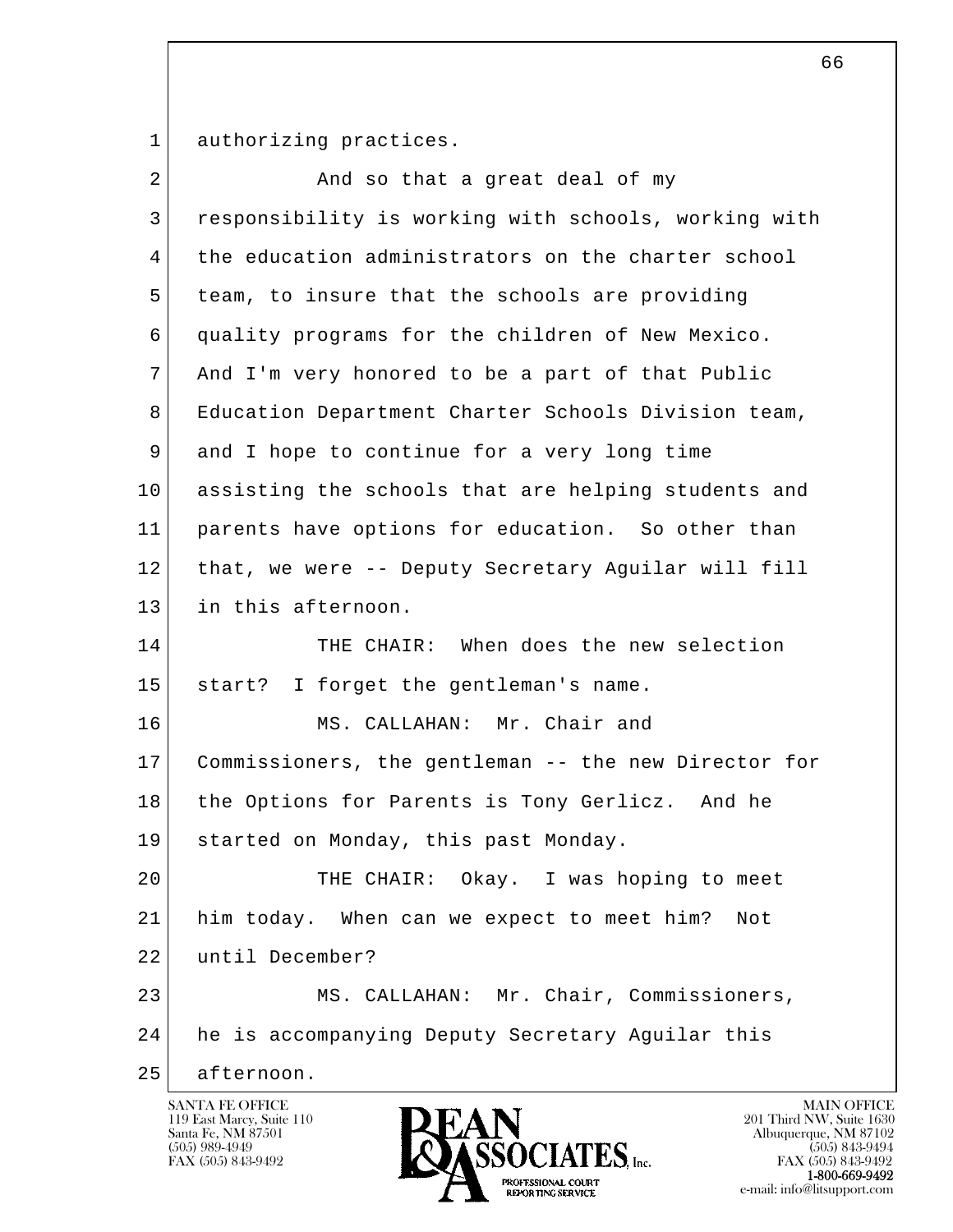1 THE CHAIR: Oh, excellent. Excellent. 2 Look forward to meeting him.

l  $\overline{\phantom{a}}$  3 COMMISSIONER SHEARMAN: I just want to say 4 thank you to Kelly for stepping in and doing such a 5 tremendous job. I don't think we missed a beat. 6 And maybe we stepped ahead a few paces, maybe a 7 bunch of paces. But you've been great to work with. 8 | We've asked you for things that we've never gotten 9 before. And it's made our jobs easier, and I think 10 we've done better because of your -- your help and 11 your leadership. And I just want you to know how 12 much we appreciate you. 13 COMMISSIONER LOPEZ: Here, here. 14 COMMISSIONER CANFIELD: Second. 15 MS. CALLAHAN: Thank you very much. 16 (Applause.) 17 THE CHAIR: Any other items? 18 MS. CALLAHAN: That concludes my report, 19 Mr. Chair. 20 THE CHAIR: And the full Commission echos 21 those remarks. We really appreciate you. It has 22 | gone to another level under your guidance. 23 MS. CALLAHAN: I appreciate that. 24 Mr. Chair, Commissioners. It's been an honor. 25 THE CHAIR: Thank you. Item No. 12 on the



FAX (505) 843-9492<br>1-800-669-9492 e-mail: info@litsupport.com<br>REPORTING SERVICE REDUCED E-mail: info@litsupport.com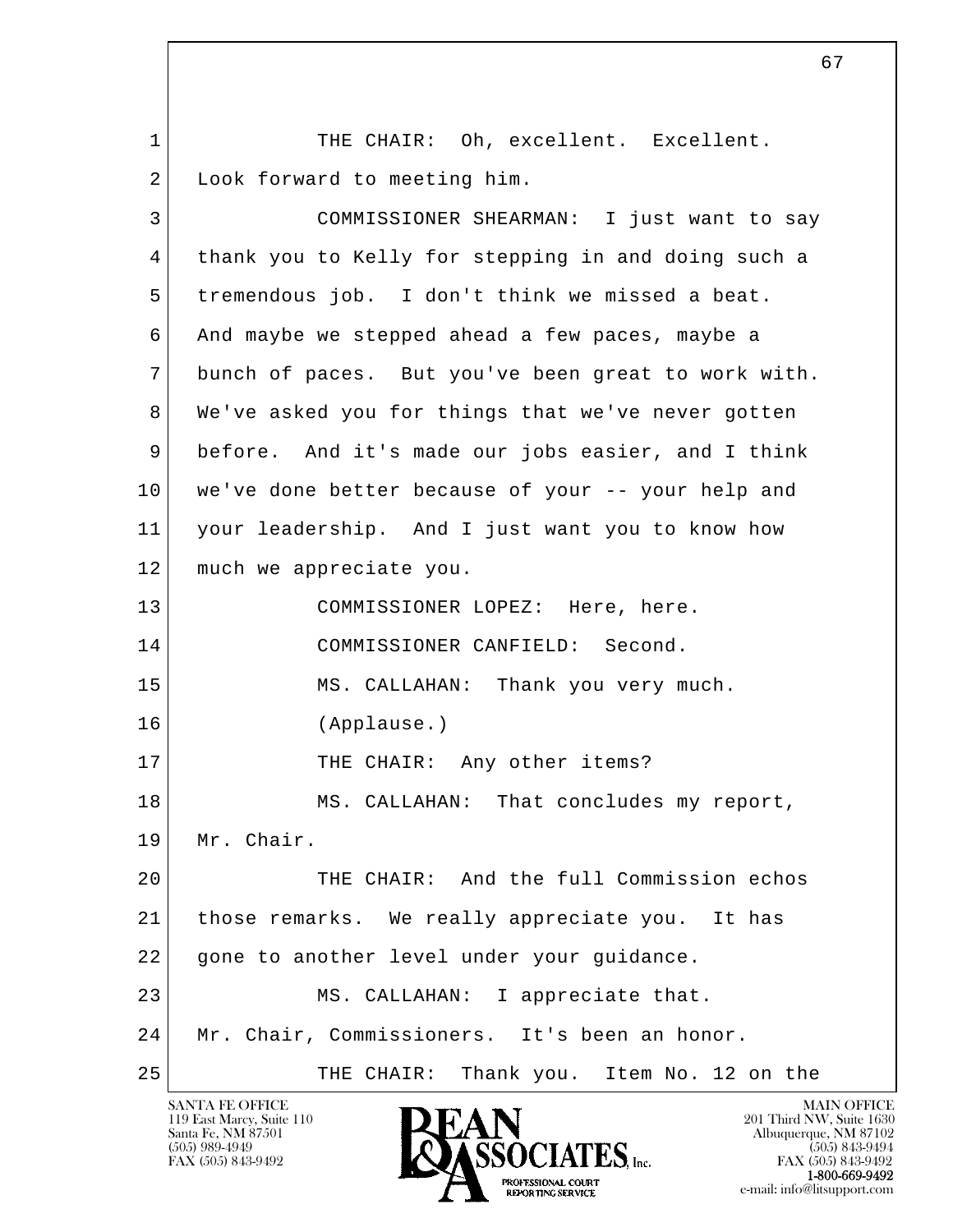l  $\overline{\phantom{a}}$  1 agenda is PEC Comments. But before I move to that, 2 Kelly, let me ask you a quick question. Item 3 No. 13, what is your projection -- I'm trying to 4 figure out the timing for this afternoon with Deputy 5 Secretary arriving. What are we looking at with 6 Item No. 13? 7 MS. CALLAHAN: Mr. Chair, the Item 13 is 8 the renewal training. And an hour, probably 9 90 minutes tops. It's not a very -- we're going to 10 walk through some documents, just so you can see 11 what it is that -- that we need to -- it's not an 12 extensive training. But we wanted everyone to be 13 familiar with the documents that you'll be receiving 14 in a couple of weeks. So I'm going to say an hour, 15 an hour and a half at the most. 16 THE CHAIR: So with that said, Item No. 7, 17 which we are moving around as the Public Education 18 Department Secretary Designate report -- and Paul 19 Aguilar, you had mentioned 1:00 is his arrival? Or 20 is that still -- is it estimated still? 21 MS. FRIEDMAN: 1:00. 22 THE CHAIR: So 1:00, he should be back. 23 So that's after lunch. I'm just trying to figure 24 out -- we're also expecting Commissioner Gant to 25 attend at some point. But we've moved pretty

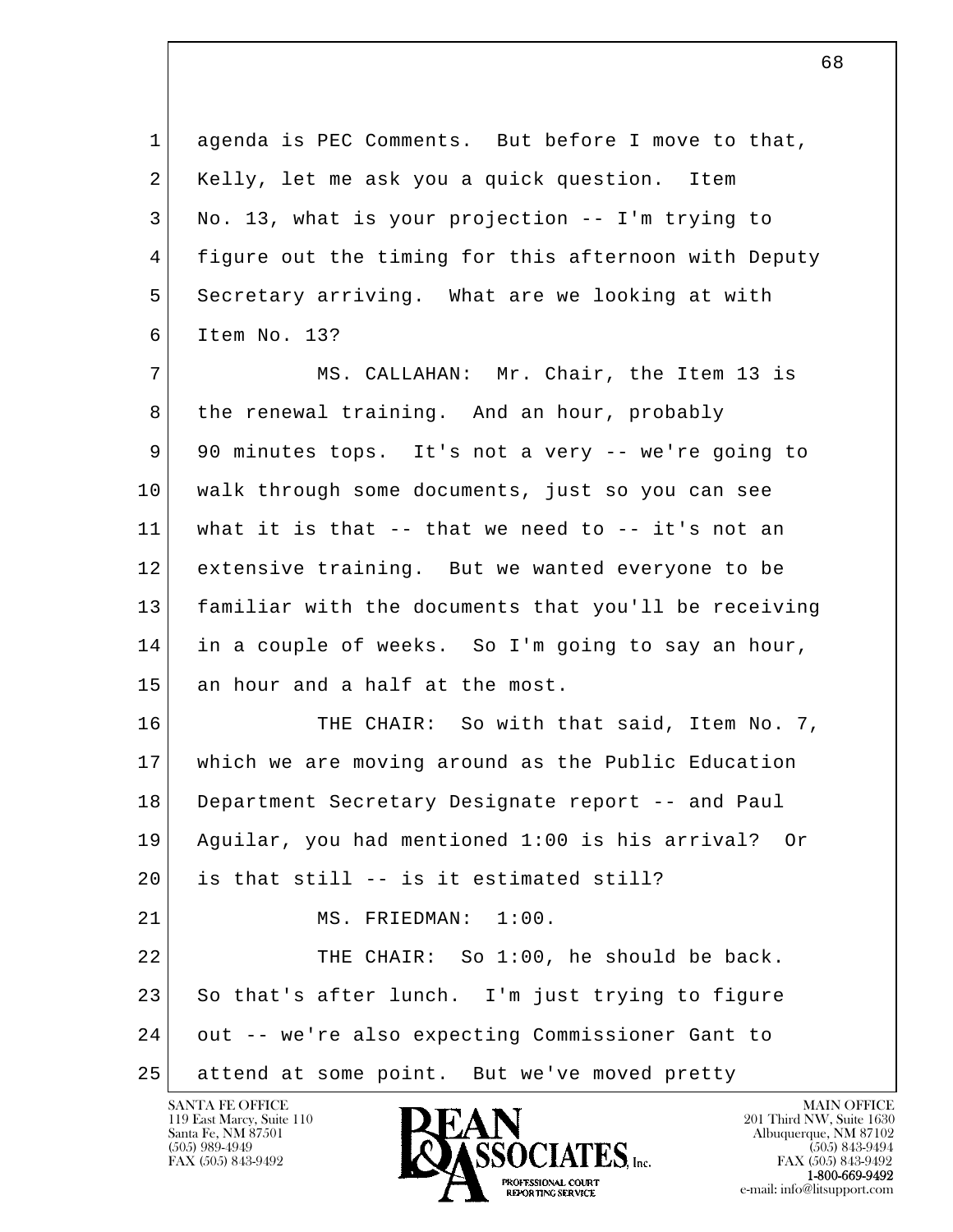1 aggressively through the agenda.

| 2  | So Item No. 12 is the calendar of                    |
|----|------------------------------------------------------|
| 3  | meetings. Although I would propose that we -- that   |
| 4  | we table that as far as voting on it until the       |
| 5  | December meeting. I want to thank Beverly Friedman   |
| 6  | for providing that calendar and the important dates  |
| 7  | that -- well, again, and Kelly also -- the important |
| 8  | dates that need to be considered when calendaring    |
| 9  | that out.                                            |
| 10 | And then the NASBE and NACSA, I would love           |
| 11 | for Commissioner Gant to hear those, too. But --     |
| 12 | what do you all think? Any recommendations? The      |
| 13 | floor is open. We have to wait till 1:00 for Deputy  |
| 14 | Secretary Aguilar. But do we want to go through      |
| 15 | Item 12 and then just have that report and Item 13   |
| 16 | being the training? Or do we want to save 12 also?   |
| 17 | Commissioner Canfield?                               |
| 18 | COMMISSIONER CANFIELD: It would be my --             |
| 19 | Mr. Chair, to proceed with the agenda and try and    |
| 20 | get those things cleaned up so we can get back to    |
| 21 | work this afternoon.                                 |
| 22 | COMMISSIONER LOPEZ: I agree.                         |
| 23 | COMMISSIONER CARR: I agree, too.                     |
| 24 | THE CHAIR: Let's continue. Item No. 12,              |
| 25 | letter "a" is the 2013 Public Education Commission   |
|    | <b>SANTA FE OFFICE</b><br><b>MAIN OFFICE</b>         |

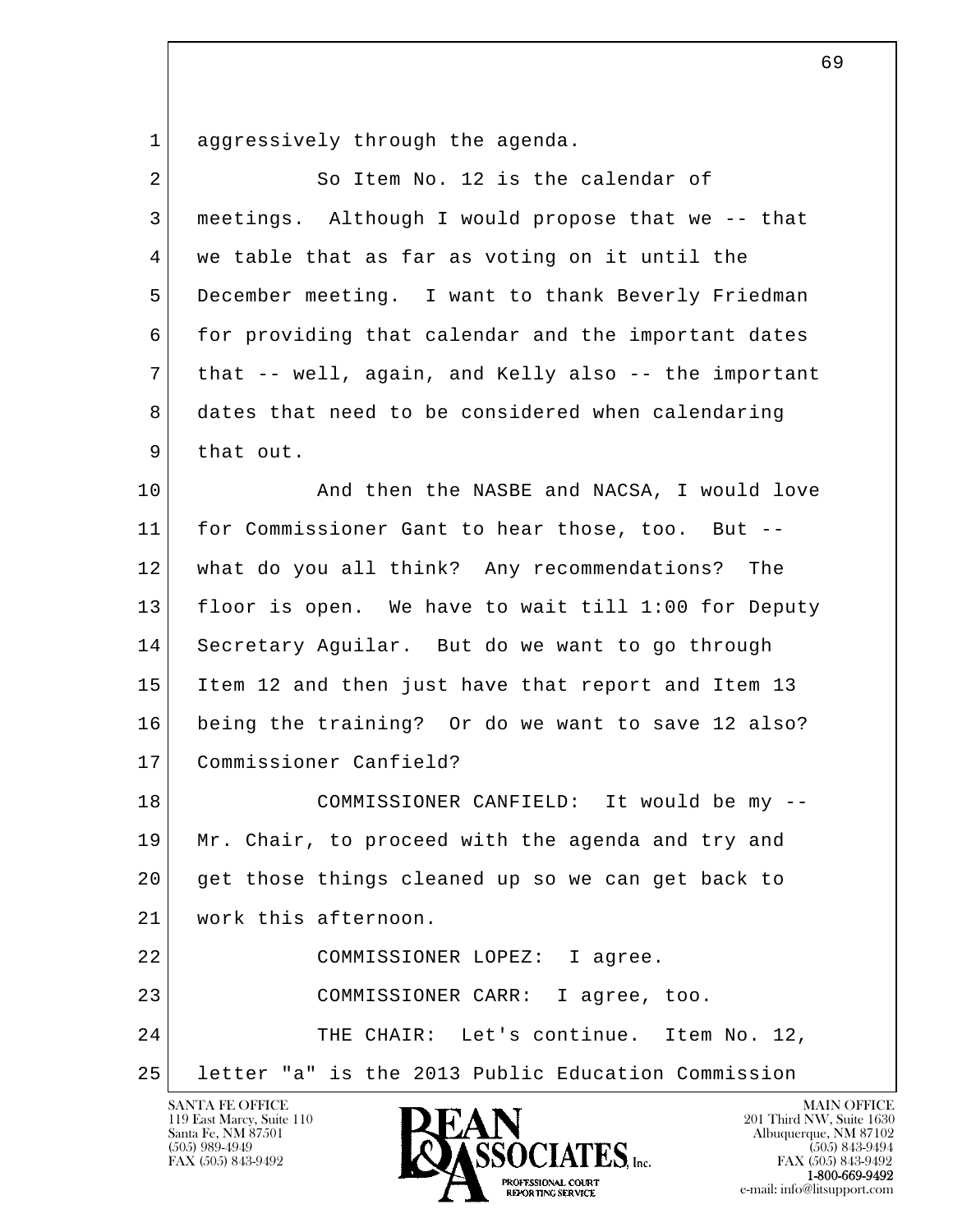l  $\overline{\phantom{a}}$ SANTA FE OFFICE MAIN OFFICE MAIN OFFICE MAIN OFFICE 1 Calendar of Meetings. If you'll look in your books, 2 there is a  $-$  there is a calendar. There is 3 important dates. 4 On January 8th, 2013, letters of intent 5 are due for new charter schools. Seems like it 6 never stops. 7 On February 1, 2013, renewal contracts are 8 due. 9 On 7/1, July 1, 2013, new charter school 10 applications are due. 11 August 12, 2013, community input hearings 12 will be conducted throughout the state. That 13 | usually takes a week. 14 September 19 and 20 of 2013, Public 15 Education Commission meeting for approval or denial 16 of new charter schools, decision-making meeting. 17 Next October 1 is renewal applications are 18 due. 19 And next November 4th, new charter school 20 contracts are due. 21 And then next December would be on the 22 12th and 13th, our decision meeting to approve or 23 deny renewal applications. 24 And so, Beverly, are these highlighted 25 dates just -- just your best stab at it as far as

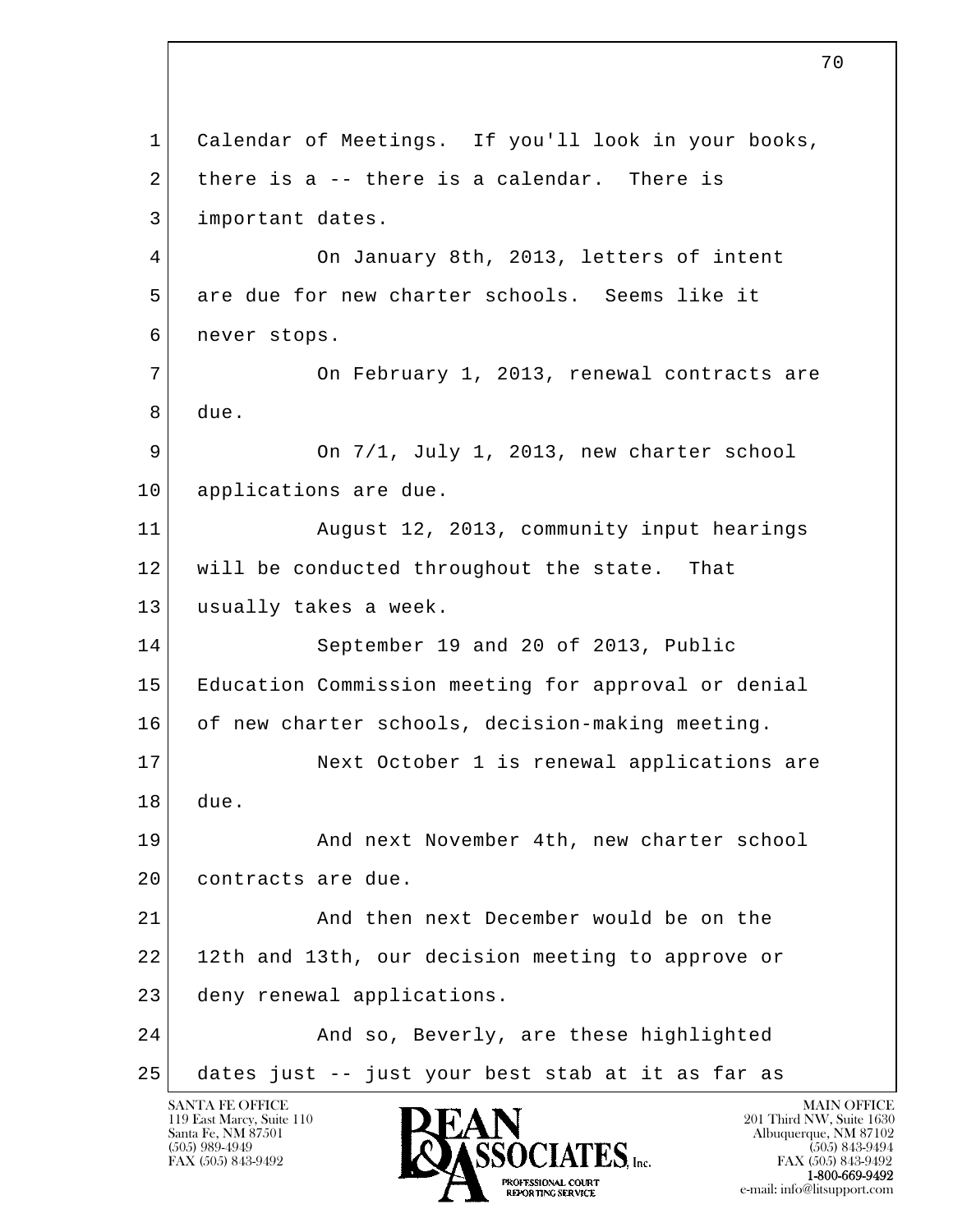l  $\overline{\phantom{a}}$  1 looking at those dates, or Kelly Callahan's stab at  $2$  it? 3 MS. FRIEDMAN: They're Kelly's 4 recommendation -- they're Kelly's dates. And then 5 the meetings would surround those dates. 6 THE CHAIR: Oh, got you. Okay. Okay. So 7 the highlighted dates reflect those important dates. 8 But that wouldn't necessarily be the meeting dates. 9 MS. CALLAHAN: Correct. 10 THE CHAIR: So that's for all of us to 11 decide. And I do recommend that we -- we vote on 12 the calendar dates in the December meeting. So the 13 Chair will entertain a motion to postpone the vote. 14 Commissioner Shearman? 15 COMMISSIONER SHEARMAN: I so move. 16 THE CHAIR: Moved by Commissioner 17 Shearman. 18 COMMISSIONER CARR: Second. 19 THE CHAIR: Seconded by Commissioner Carr. 20 All those in favor, say "Aye." 21 (Commissioners so indicate.) 22 THE CHAIR: Opposed, "No." We will vote 23 on the dates for the 2013 Public Education 24 Commission calendar in the December meeting. 25 MS. FRIEDMAN: Chairman Garrison?

119 East Marcy, Suite 110<br>Santa Fe, NM 87501

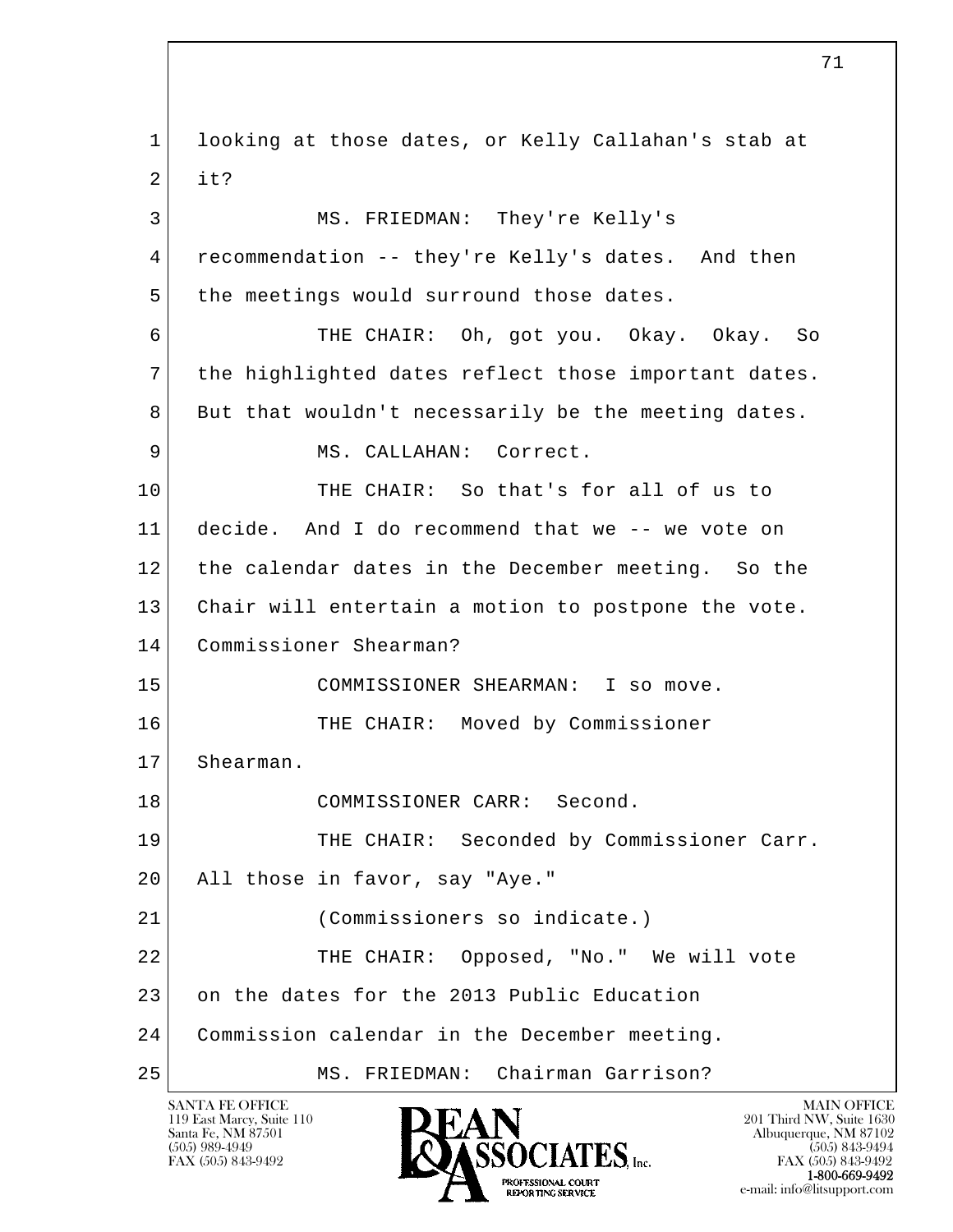1 THE CHAIR: Beverly?

|   | MS. FRIEDMAN: Mr. Chair, I would                     |
|---|------------------------------------------------------|
|   | recommend that the Commission send their recommended |
| 4 | meeting dates, maybe, to the Executive Committee, so |
| 5 | that we have some dates on the calendar for the      |
| 6 | December meeting to vote on.                         |

l  $\overline{\phantom{a}}$ 7 THE CHAIR: Let's do that. That's a great 8 recommendation. The recommendation is for the full 9 Public Education Commission to forward prospective 10 dates, or dates that you prefer, to the Executive 11 Committee. And go ahead and send those to 12 Commissioner Gant, as Secretary, to start compiling 13 some prospective dates so that we're not cold -- 14 walking into it cold during the December meeting. 15 We can have something in our folders and binders 16 with any conflicts stated from each individual 17 Commissioner. Does that make sense? 18 Commissioner report on the NASBE 19 conference I attended, and Commissioner Gilbert 20 Peralta attended the National Association of State 21 Boards of Education in Chicago, Illinois, where I 22 proceeded to catch bronchitis and just finished my 23 Z-Pak a couple of days ago. But it was -- it was a 24 very informative conference. Some of the hot items 25 were, of course, virtual schools. And the one that

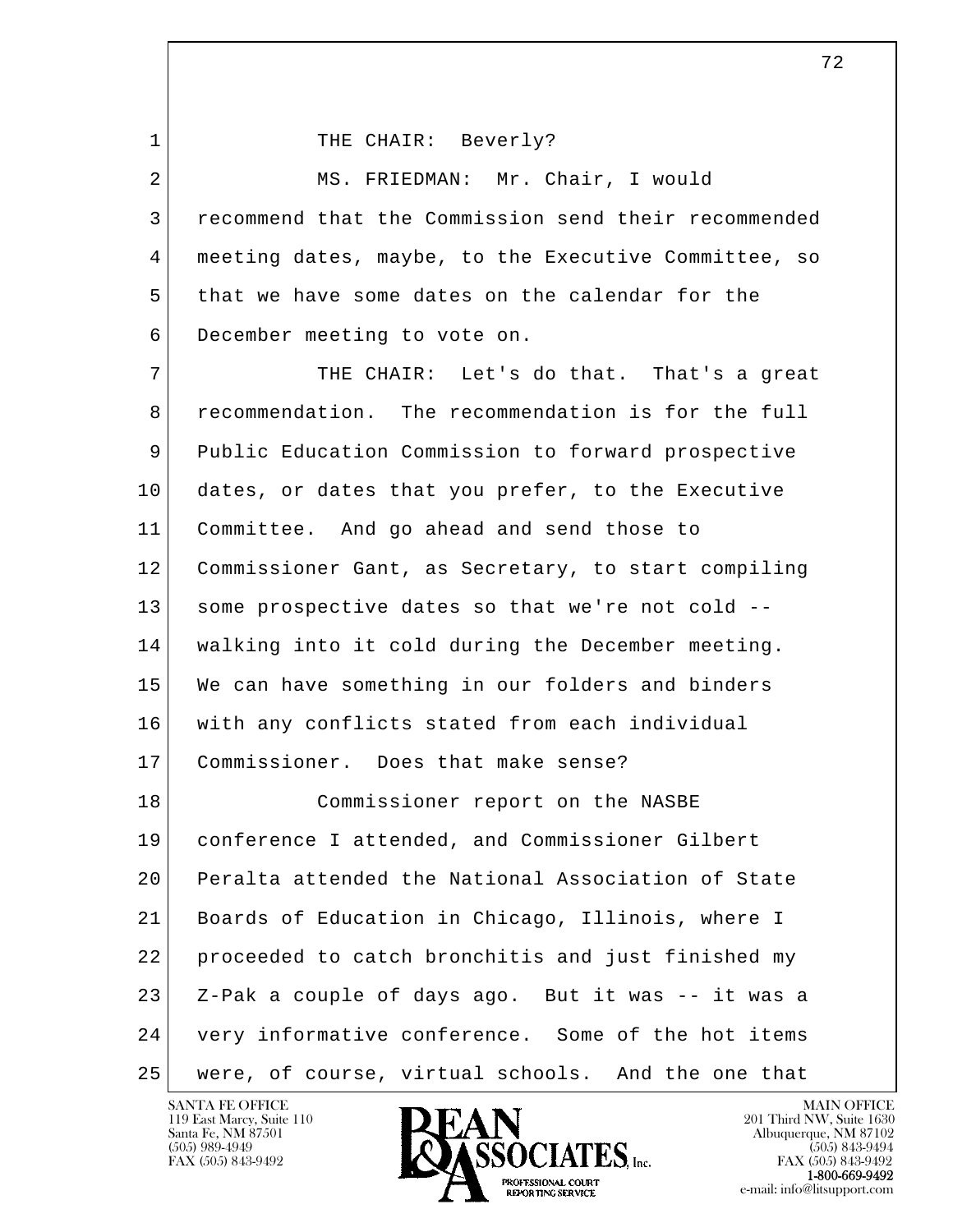1 I latched onto was teacher induction.

| $\overline{a}$ | When looking at teacher training, folks              |
|----------------|------------------------------------------------------|
| 3              | coming into a new system and looking at the data     |
| $\overline{4}$ | that this NASBE report reflected, that teachers come |
| 5              | in and they leave the profession pretty darn         |
| 6              | quickly. And without a solid and structured          |
| 7              | induction period, where everyone is involved --      |
| 8              | don't just throw a new teacher to the wolves -- but  |
| 9              | you can prove the likelihood of someone sticking     |
| 10             | around. And I want to go over some of this -- some   |
| 11             | of the highlights of the report. This is a NASBE --  |
| 12             | and, again, it's National Association of State       |
| 13             | Boards of Education -- discussion guide. So it's     |
| 14             | called "Teacher Induction, Improving State Systems   |
| 15             | for Supporting New Teachers."                        |
| 16             | Here are some of the highlights here.                |
| 17             | Researchers find it did take up to five years for a  |
| 18             | teacher to become fully proficient and able to       |
| 19             | maximize student achievement. Half a decade, folks.  |
| 20             | That's a long time.                                  |
| 21             | Defining teacher induction. Teacher                  |
| 22             | induction has come to mean a variety of things in    |
| 23             | supporting new teachers. From a standalone mentor    |
| 24             | who meets with a new teacher a few times a year, to  |
| 25             | comprehensive support services for new teachers,     |

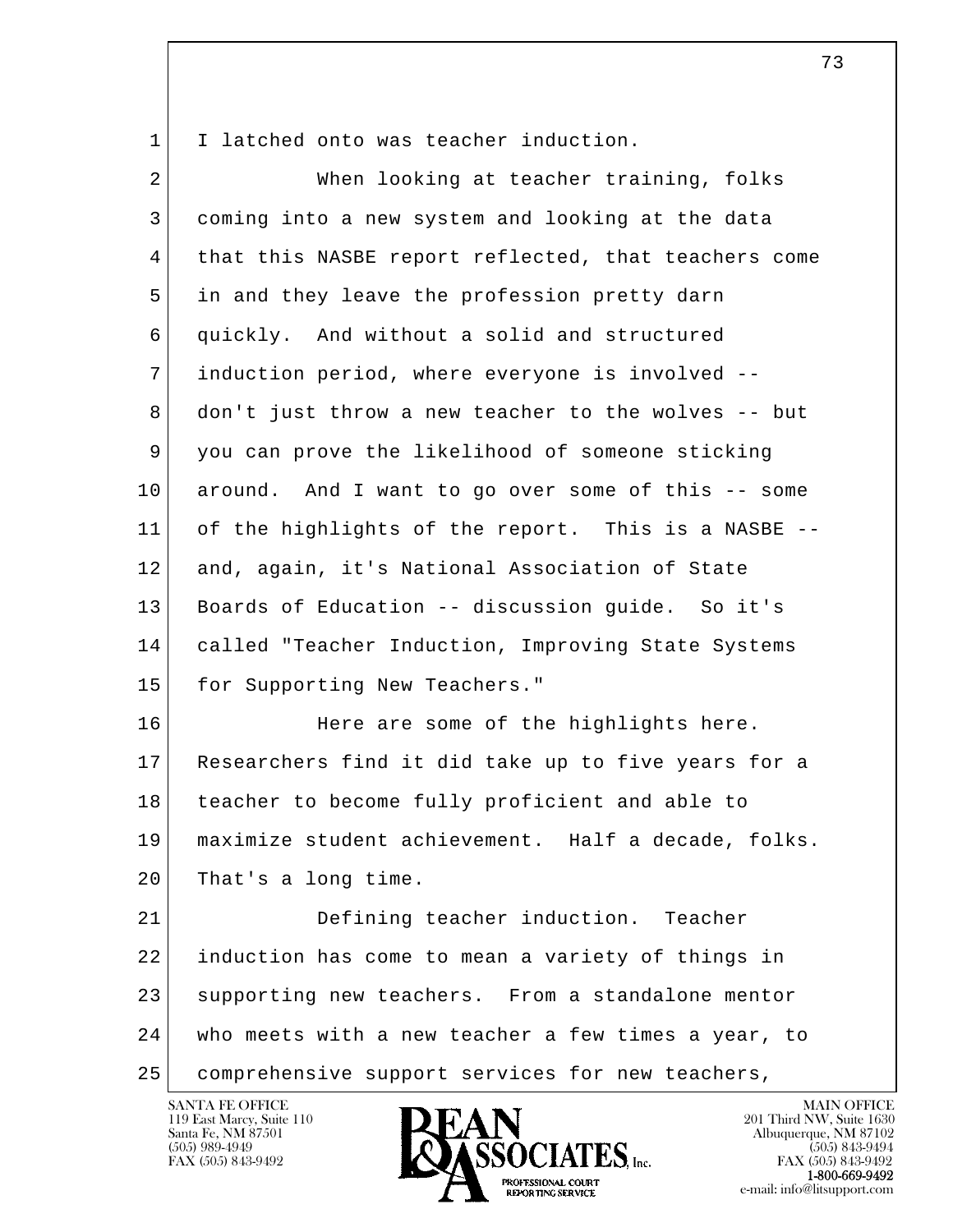1 teacher induction can vary in focus, implementation, 2 and scope.

| 3  | For example, teacher induction and                   |
|----|------------------------------------------------------|
| 4  | mentoring are two terms that are sometimes used      |
| 5  | interchangeably, given that mentoring has become the |
| 6  | dominant form of induction support over the last 20  |
| 7  | years. But while mentoring is an important           |
| 8  | component of an induction program, comprehensive     |
| 9  | induction is much more than pairing a new teacher    |
| 10 | with a veteran one for a specific period of time.    |
| 11 | This discussion guide uses the term "comprehensive   |
| 12 | induction" to include the following:                 |
| 13 | Multiyear support for new teachers for at            |
| 14 | least two years; high quality mentoring utilizing    |
| 15 | carefully selected and well-prepared mentors;        |
| 16 | regularly scheduled common planning time with other  |
| 17 | teachers; ongoing professional development; and      |
| 18 | standards-based evaluation of new teachers           |
| 19 | throughout the process.                              |
| 20 | The impact of teacher induction.<br>While            |
| 21 | many view induction as a remedy for turning over --  |
| 22 | for turnover problems in a school or district, the   |
| 23 | overarching goal of a comprehensive induction        |
| 24 | program should be developing and supporting new      |
| 25 | teachers so they are more effective and make a       |

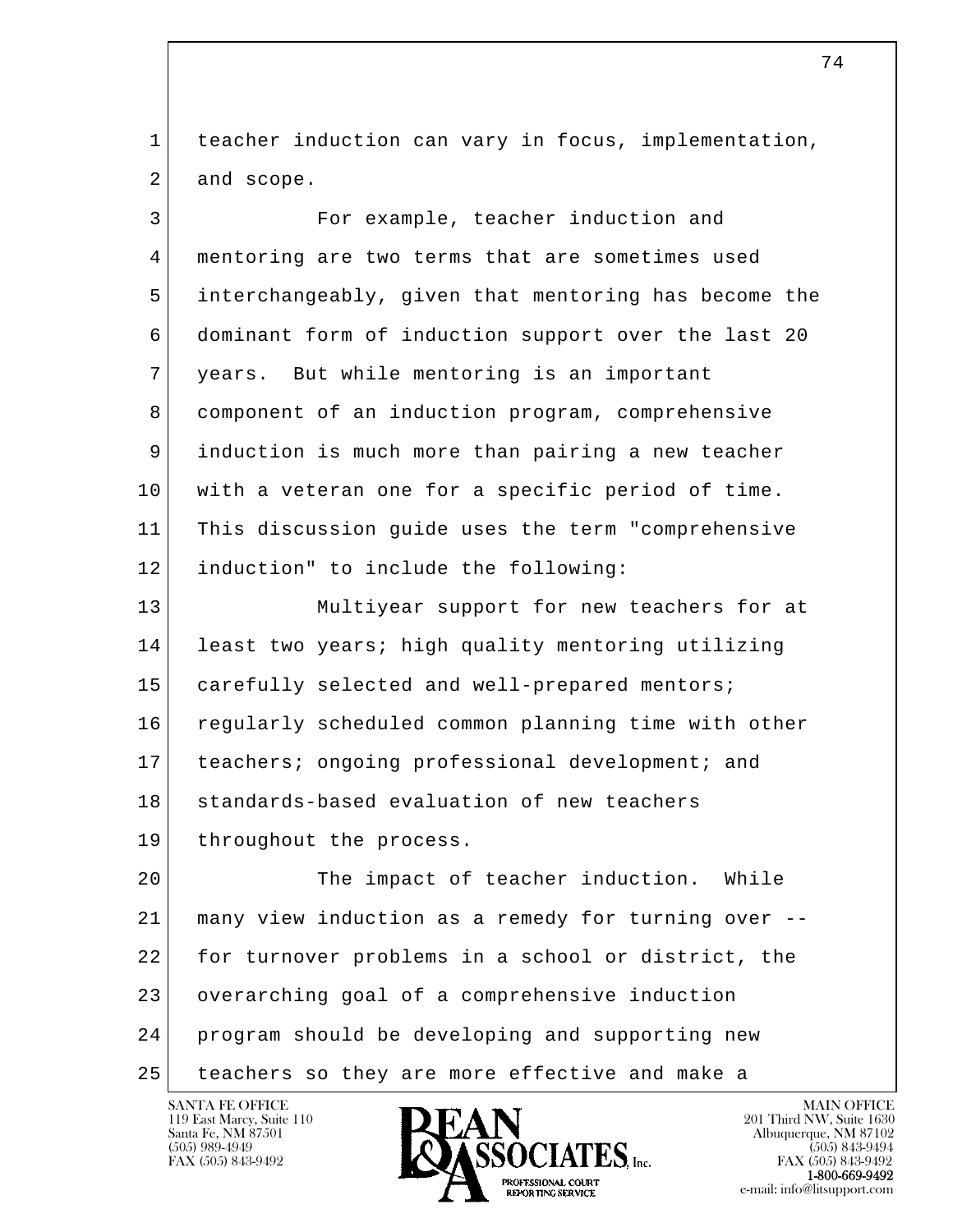| 1  | smooth transition into the teaching profession.      |
|----|------------------------------------------------------|
| 2  | As teachers become better at managing the            |
| 3  | challenges of being new to the field, their focus    |
| 4  | can then be turned to how to improve instruction.    |
| 5  | Induction expedites this process. Richard Ingersoll  |
| 6  | and Michael Strong, prominent researchers in teacher |
| 7  | induction, found that beginning teachers who         |
| 8  | participated in some kind of induction performed     |
| 9  | better at various aspects of teaching, such as       |
| 10 | keeping students on task, developing workable lesson |
| 11 | plans, using effective student questioning           |
| 12 | practices, adjusting classroom activities to meet    |
| 13 | students' interests, maintaining a positive          |
| 14 | classroom atmosphere, and demonstrating successful   |
| 15 | classroom management.                                |
| 16 | It's interesting, because in my                      |
| 17 | experience, what I see -- when I talk to teachers    |
| 18 | about classroom management, it becomes a very        |
| 19 | personal thing. I've seen teachers that almost       |
| 20 | don't even like to have interns come from the        |
| 21 | University of New Mexico because they have a hard    |
| 22 | time letting go of their domain. Their classroom is  |
| 23 | their place where they are in charge. And I think    |
| 24 | it should be the opposite, because if I personalize  |
| 25 | something, then I'm representing myself. And so      |

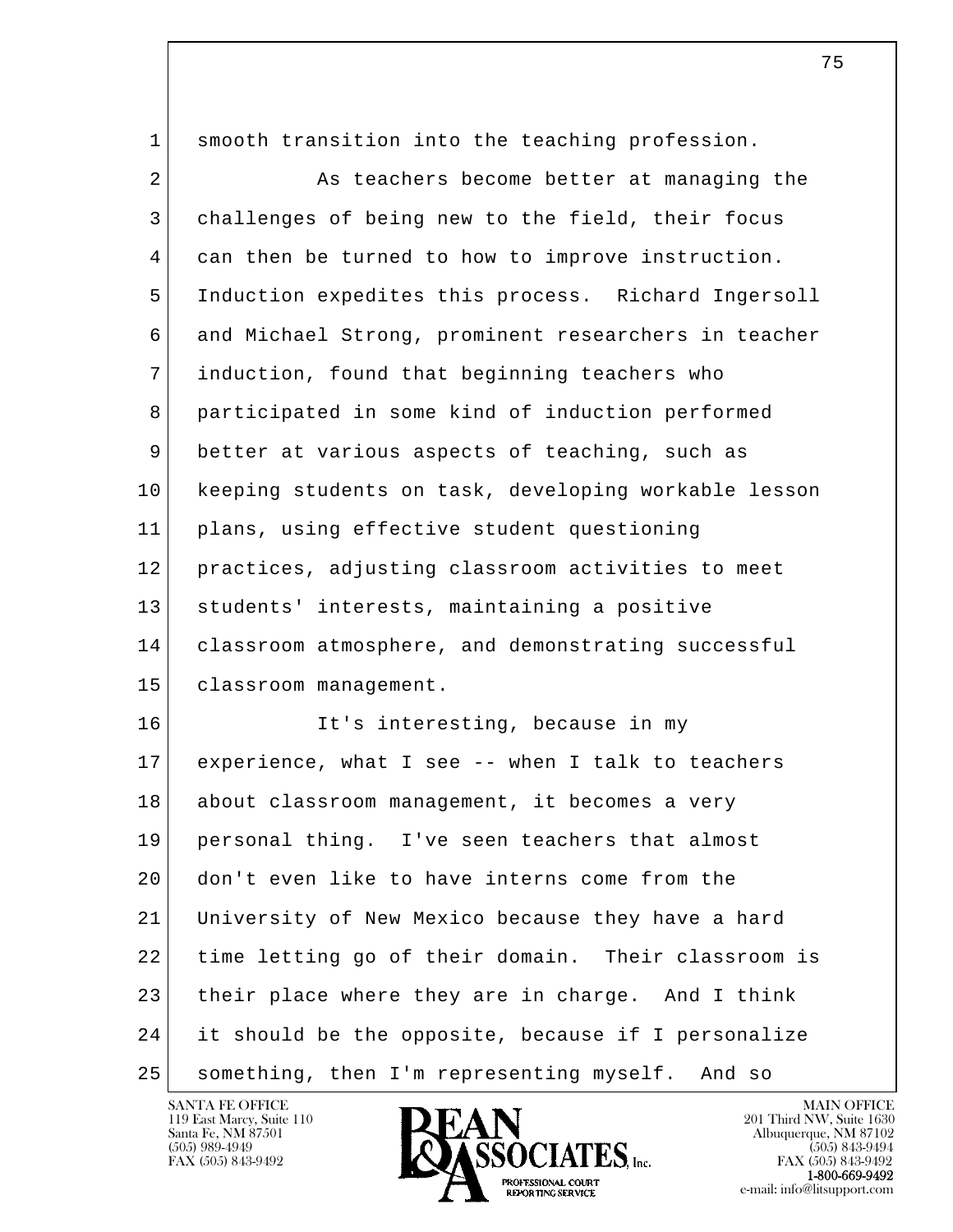1 it's very hard for a teacher to let go of ego when 2 you're trying to manage this classroom. You're 3 trying to keep this control over these children. 4 Well, there's 20 to 30 of them, as Commissioner Carr 5 had mentioned in his statement of inspiration.

6 And so it does become personal. But human 7 interaction states this. This is a law. As your 8 ego goes up, your power and influence go down. 9 Because I don't represent myself as a teacher. I 10 don't represent Mr. Garrison. I represent the 11 school, the Local Education Agency that I work for. 12 And so that's -- that's an interesting paradigm 13 shift from teachers who, yes, they're -- they're 14 good teachers they're giving their all. But are 15 they giving too much, because of ego, because of 16 trying desperately to maintain that classroom 17 control and make it their domain?

l  $\overline{\phantom{a}}$ 18 So there may be some paradigm shifts in 19 the future. And I know there are several schools 20 that we talked about it in -- in meetings past about 21 school bullying. It also occurs with adults, for 22 example, with teachers bullying kids and maintaining 23 classroom control. But at what cost, if you kill a 24 child's spirit and you're not loving and encouraging

25 them?

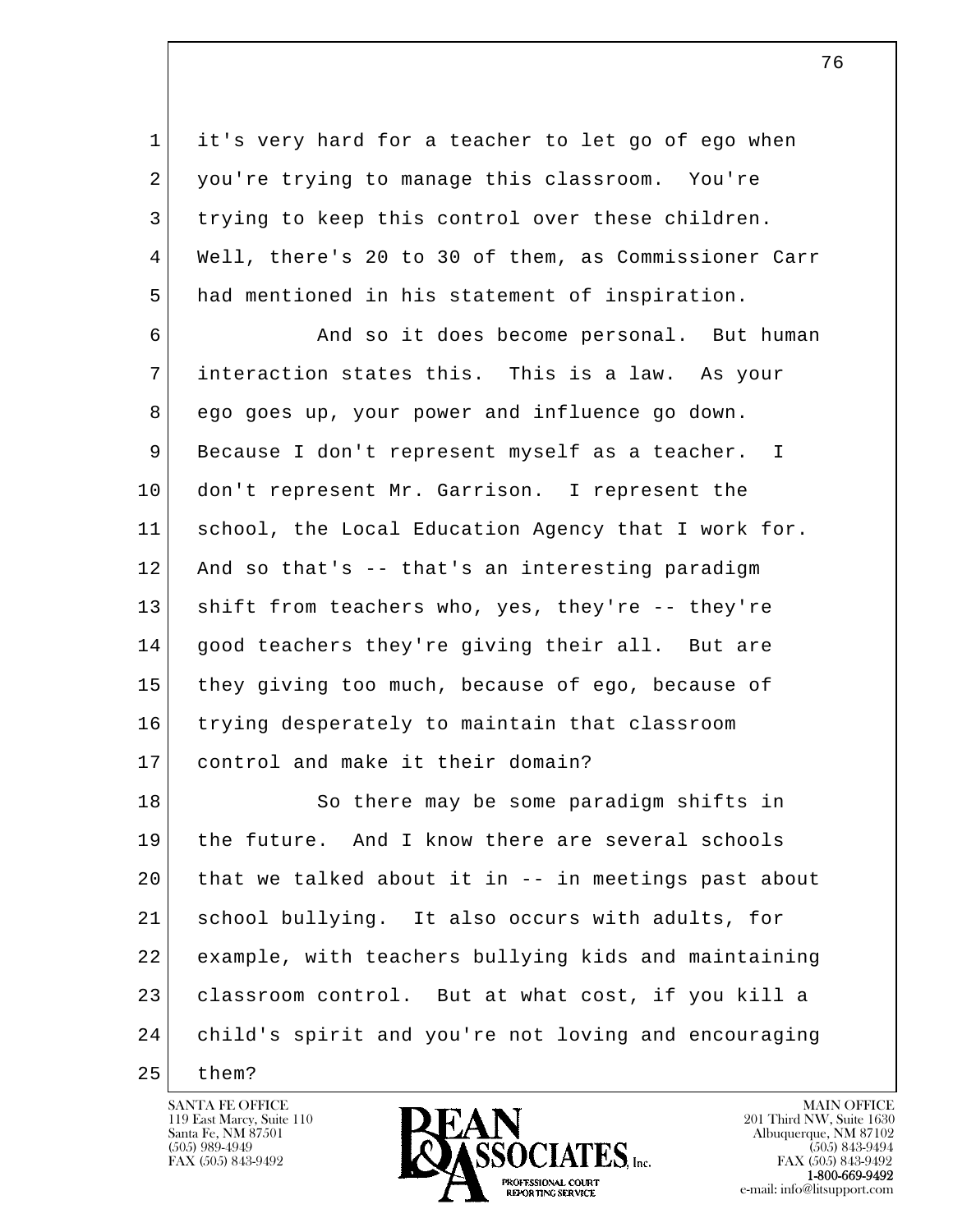l  $\overline{\phantom{a}}$  1 Experienced teachers also benefit from 2 their participation in comprehensive induction. 3 Educators who served as mentors refine their own 4 teaching practices and build leadership skills 5 | through reflection on their own practices. 6 It's a really great give-and-take when 7 a -- when a qualified trained mentor takes on a new 8 teacher, because you're actually gleaning 9 information that is updated from the university 10 levels that come into perhaps a 25-year teacher or a 11 15-year teachers' practice that, "Hey, this is new 12 stuff that I could even implement that into my 13 practice." 14 Lower teacher turnover is one of the big 15 components of an induction program that is 16 comprehensive. Comprehensive induction programs are 17 able to reduce these turnover rates by more than 18 half for first-year teachers. We don't want to 19 bring them in, sink or swim, and have them leave. 20 For example, teachers who received 21 induction services such as common planning time with 22 other teachers in the same subject regularly 23 scheduled collaboration with other teachers, and, 24 being part of an external support network of 25 teachers, were less likely to leave the field than



FAX (505) 843-9492<br>**1-800-669-9492**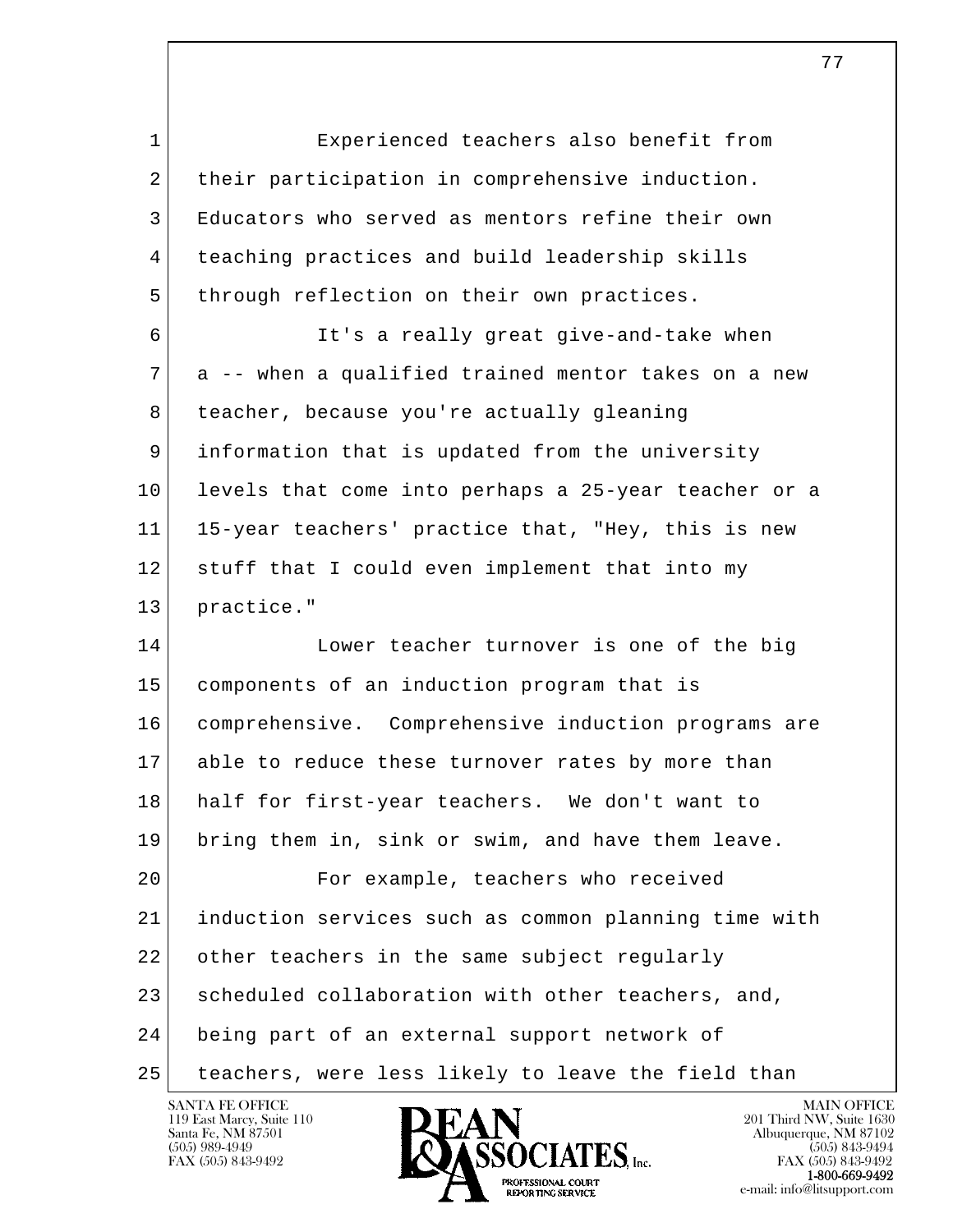1 teachers who participated in induction programs that 2 did not provide these services.

| 3  | So comprehensive means comprehensive. And            |
|----|------------------------------------------------------|
| 4  | I don't know how we can build more hours into the    |
| 5  | day with everything that administrators have to do.  |
| 6  | But I'll tell you what. If I'm not there as a        |
| 7  | leader with my sole focus being those folks that I'm |
| 8  | in charge of, then what are we there for? So it      |
| 9  | brings to -- it brings to question, are we giving    |
| 10 | teachers support today, or are we giving just more   |
| 11 | accountability and direction and more burden for     |
| 12 | teachers to carry? True teacher support should be    |
| 13 | loving and encouraging, just like true teacher       |
| 14 | support for children should be loving and            |
| 15 | encouraging.                                         |
| 16 | So to build that and to build it                     |
| 17 | comprehensively is a big, big task. I had asked      |
| 18 | Kelly earlier about the -- about the -- the          |
| 19 | principles and the leadership trainings that are     |
| 20 | required. In my field, which is partly corrections,  |
| 21 | the American Correctional Association requires       |
| 22 | 40 hours of training annually for security personnel |
| 23 | in order for the whole agency to receive their       |
| 24 | accreditation.                                       |

25 | And you had mentioned 45 hours for -- for



e-mail: info@litsupport.com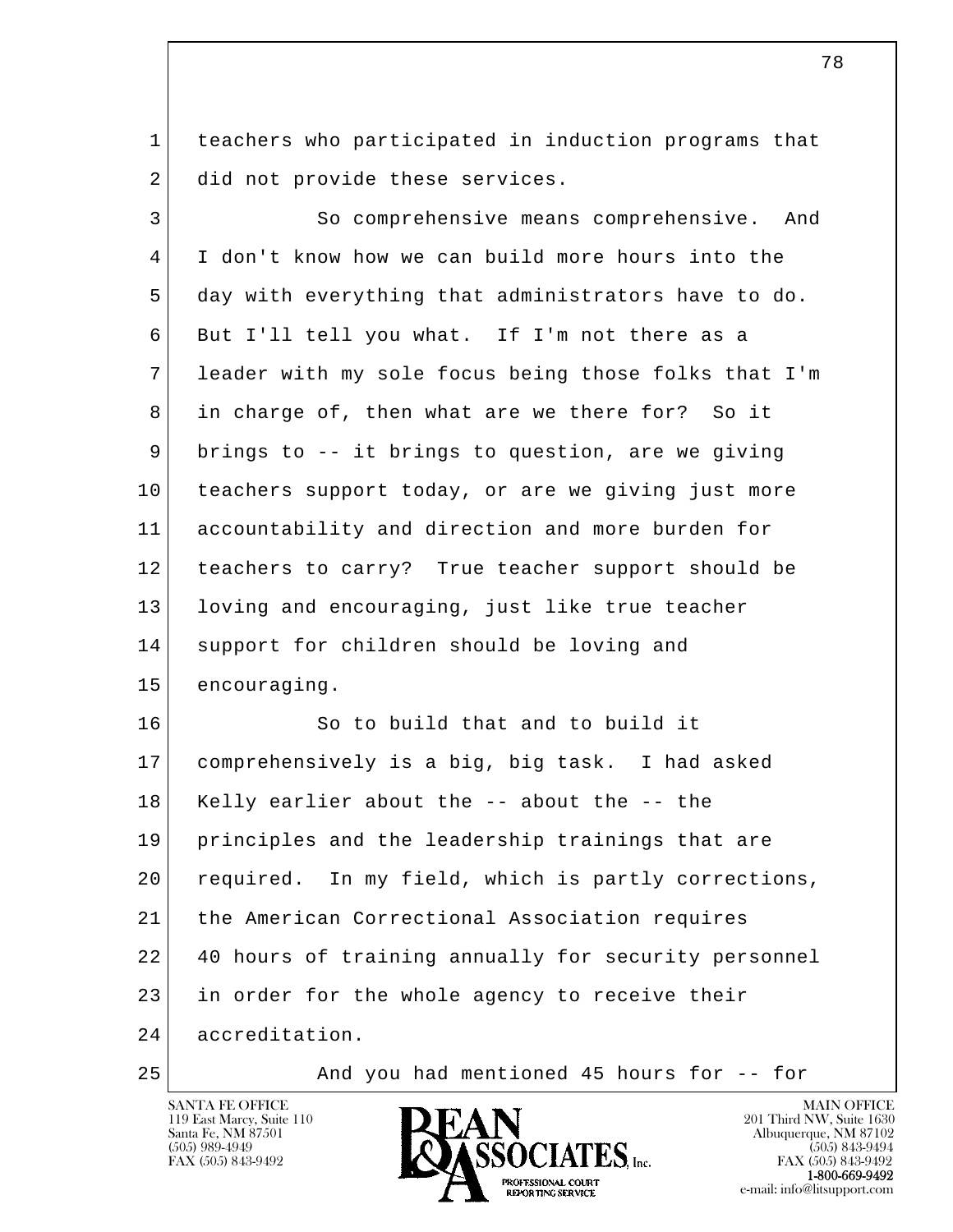1 administrators. And I'm not sure what that is for 2 teachers. Any input from APS? Is there any 3 required time?

4 MR. SOTO: Not a minimum number.

 5 THE CHAIR: So not a minimum. So that's 6 interesting to me in that, gosh, we're banking so 7 much on this one teacher in the classroom of 20 to 8 30 children, especially at the elementary level. 9 It's all day long. What are we doing to make sure 10 that that's a successful, everyday exchange? Just 11 an aside, I'm a health and wellness professional. I 12 was at a teachers' conference a while back. This 13 was maybe two years ago. And I was talking about 14 nutrition.

l  $\overline{\phantom{a}}$ 15 And this teacher told me -- she goes, 16 "I -- that's the job of the parents. I'm here to 17 teach them A, B, Cs and 1, 2, 3s. But that's the 18 job of their parents." And I -- I just beg to 19 differ. Is it? Is it, really, solely the job of 20 the parent, when, in a 24-hour day -- the child's 21 hopefully sleeping for eight hours. They have about 22 eight hours, if you include commute time at the 23 elementary level, eight hours with the teacher at 24 the school at the environment that the teacher is 25 in. That's half of their waking hours. That's

119 East Marcy, Suite 110<br>Santa Fe, NM 87501



FAX (505) 843-9492<br>**1-800-669-9492**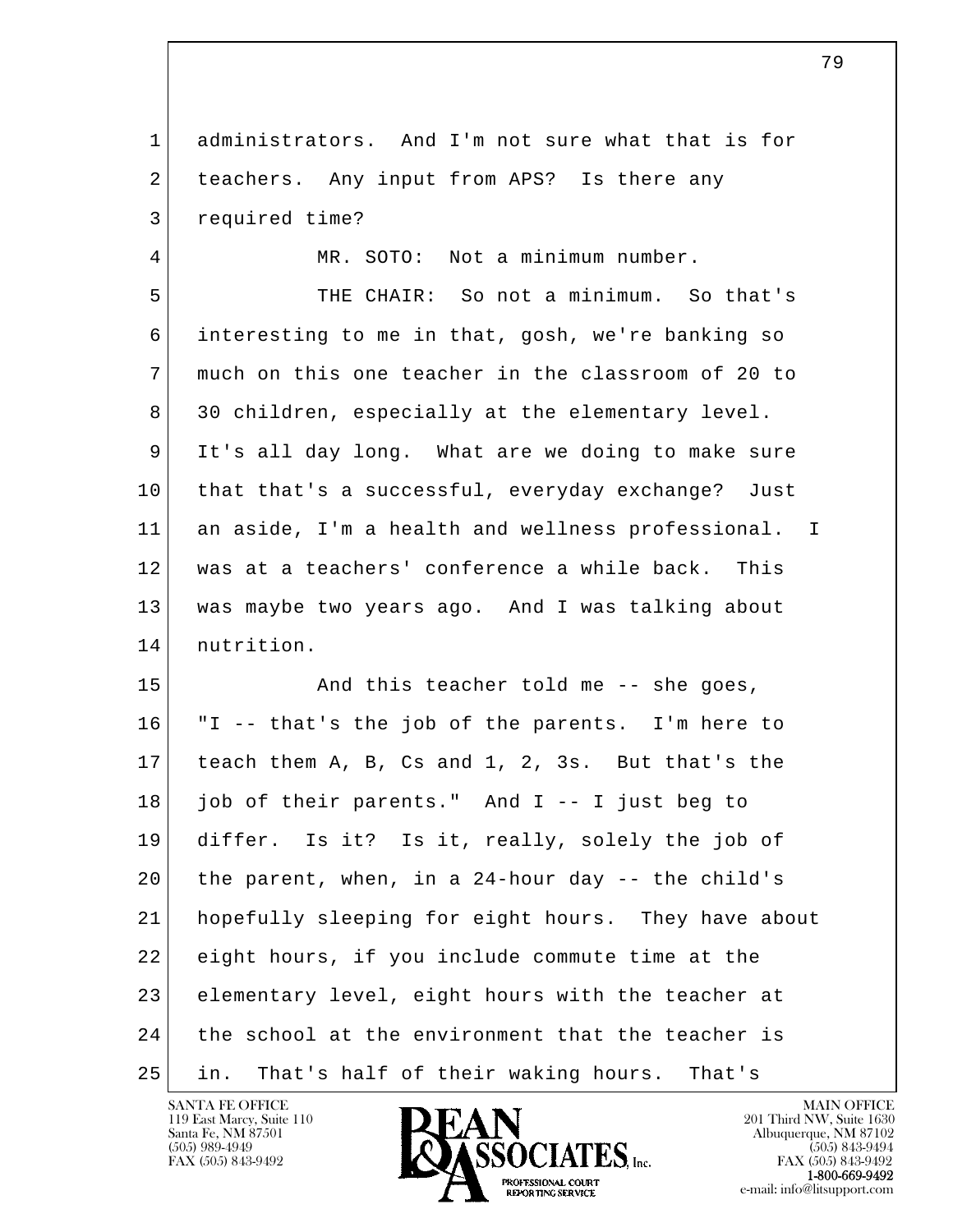1 50 percent of their time. How can we dismiss our 2 duty to love and encourage and educate during that 3 time, because "that's not my job"?

4 And I -- I gave the numbers to that 5 teacher, and she just said this: "I never thought 6 of it that way." And so systems are responsible. 7 And, unfortunately, systems work in silos most of 8 | the time. So the physical educator is doing a great 9 job. The health educator is doing a great job. But 10 the food system for the school hasn't been touched. 11 The discussion has not been had to improve the 12 nutrition of the children in those schools. It's 13 | slowly changing, and it's going to have to change 14 because childhood diabetes did not exist in the 15 1970s, and it's turning into an epidemic that we 16 will have to answer to.

l  $\overline{\phantom{a}}$ 17 So I spoke with a friend of mine from 18 Belen -- actually, my cousin, Patsy Castillo. And 19 they're serving -- they're serving nutritious food 20 at the schools. But she said, "You know what? When 21 we first started" -- and she didn't give me an 22 update on what's happening now. But, "When we first 23 started it, the children hated it." 24 And I said, "I know why they hated it.

25 Because it wasn't presented in the right way. It

119 East Marcy, Suite 110<br>Santa Fe, NM 87501

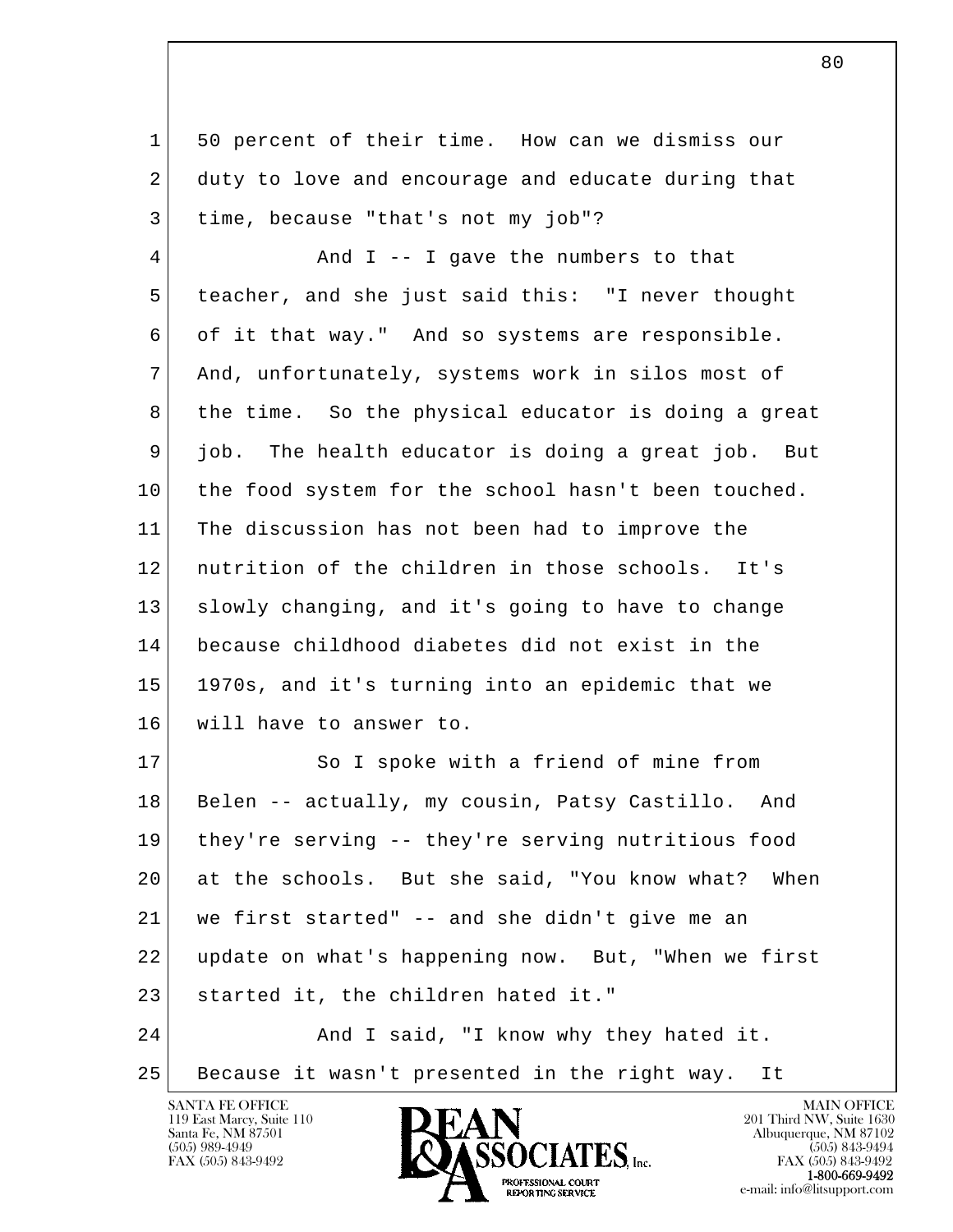1 wasn't given to them as an experience, just as field 2 trips are, just as new math is introduced to 3 children, or a new book is introduced to children. 4 It has to be given and delivered as an experience to 5 the child."

6 So at the high school level, I beg to 7 question, are we making everything about that 8 child's experience in the school something positive? 9 Why can't you use your fine arts department and 10 music department to make food exciting, for children 11 to be involved in the preparation of it, for the 12 food service personnel to maybe dress up as 13 characters, depending on what -- what holiday or 14 season that it is? There's a lot to be done. And 15 children, they are hardwired to be inspired. But 16 us, as teachers, we have to lead that charge.

l  $\overline{\phantom{a}}$ 17 The report goes on. To look at the global 18 view, it's vital for state boards to have a clear 19 vision of what comprehensive induction entails, 20 especially given the impact it can have on teacher 21 quality, teacher turnover, and student achievement. 22 And it speaks to, well, if a Local Education Agency, 23 if we don't know that there is -- well, if we know 24 that there's no minimum requirement, what kind of 25 policy -- what kind of public policy, what kind of



FAX (505) 843-9492<br>**1-800-669-9492**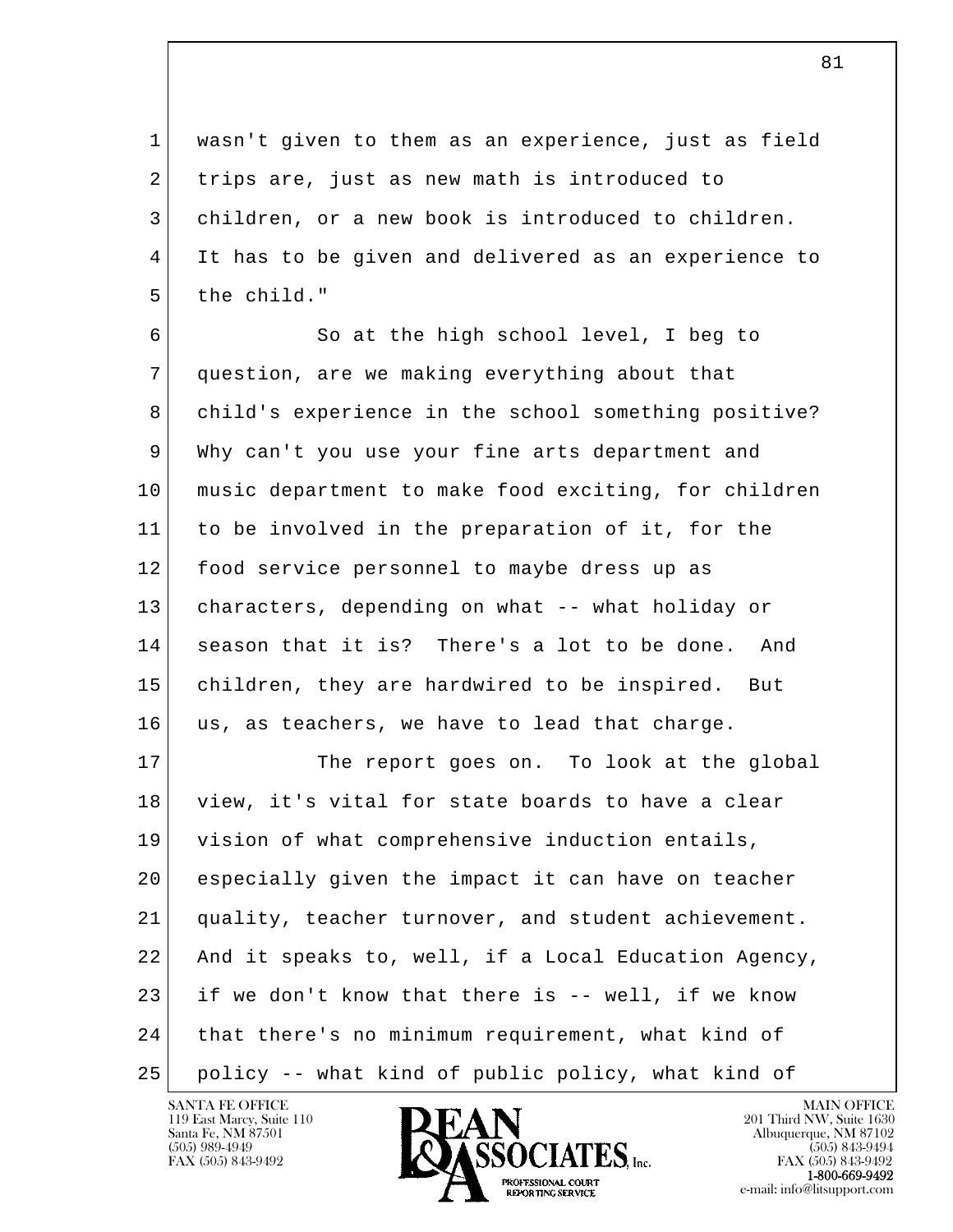1 | precedent are we setting for, "Hey, let's train 2 these teachers"?

 3 I know, in the Metropolitan Detention 4 Center, that 40 hours is given. That 40 hours is 5 developed, and it's a must, because it's in their 6 accreditation requirement. It is a must that they 7 must -- that they have to give that training to 8 | their security personnel in order to stay 9 accredited. So there are different ways to fry that 10 fish. But they are there.

 11 As state boards discuss induction for new 12 teachers, it's important to consider supports beyond 13 just providing a mentor to insure better quality -- 14 better teacher quality, and lower turnover. They 15 also go into cost-benefit analysis. And I have 16 probably gone on to speak to enough tangents.

l  $\overline{\phantom{a}}$ 17 But let me close by stating a couple of 18 examples. While 31 states require some form of 19 mentor training, only 12 states have policies that 20 discuss content or delivery of this training on 21 issues such as recognizing knowledge of state 22 teaching standards, using formative assessments, or 23 understanding effective classroom observation. 24 Illinois, for instance, includes mentor 25 training standards that require mentors to

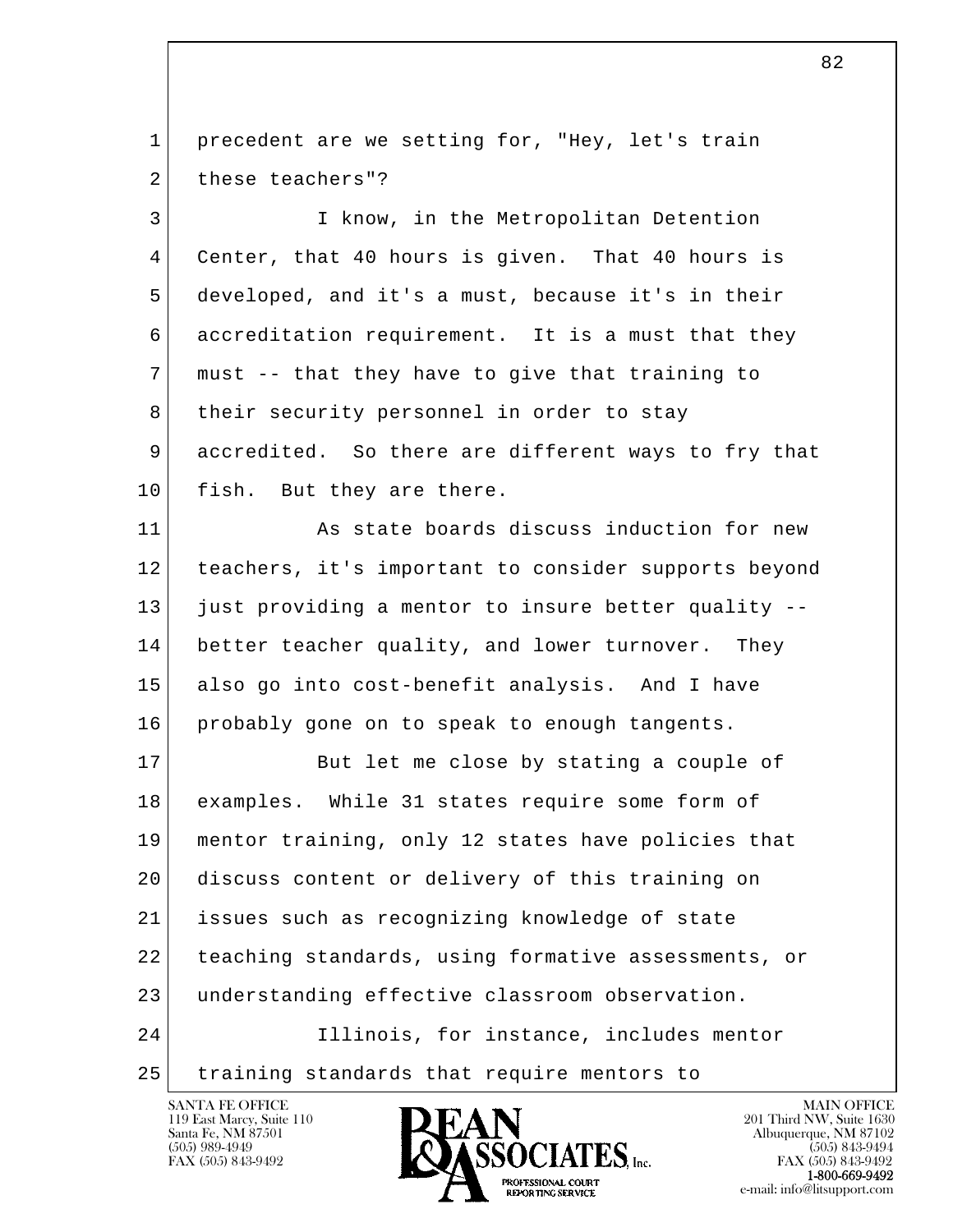1 participate in foundational training, an ongoing 2 professional learning community that uses reflective 3 observation and practice and a self assessment 4 process to improve their own instructional and 5 mentoring practices.

 6 Rhode Island requires at least ten hours 7 of initial mentor training that includes topics such 8 as adult learning theory, reflective questioning, 9 the role of the mentor in supporting new teachers, 10 and setting expectations with a new teacher.

11 I think this was sent out to -- to the 12 full Public Education Commission. If you don't have 13 this and would like this teacher induction 14 discussion guide, just get with me, and I can order 15 some from -- or just request them from the National 16 Association of State Boards of Education.

 17 Commissioner Peralta, did you have 18 anything else that you wanted to speak to in regards 19 to the conference, or any comments?

l  $\overline{\phantom{a}}$  20 COMMISSIONER PERALTA: I just want to take 21 this opportunity to extend my appreciation and 22 thanks to those involved in doing the coordinating 23 in the travel and registration, like Beverly and 24 support staff and the PED. This was my first 25 conference as Commissioner, national conference.

119 East Marcy, Suite 110<br>Santa Fe, NM 87501

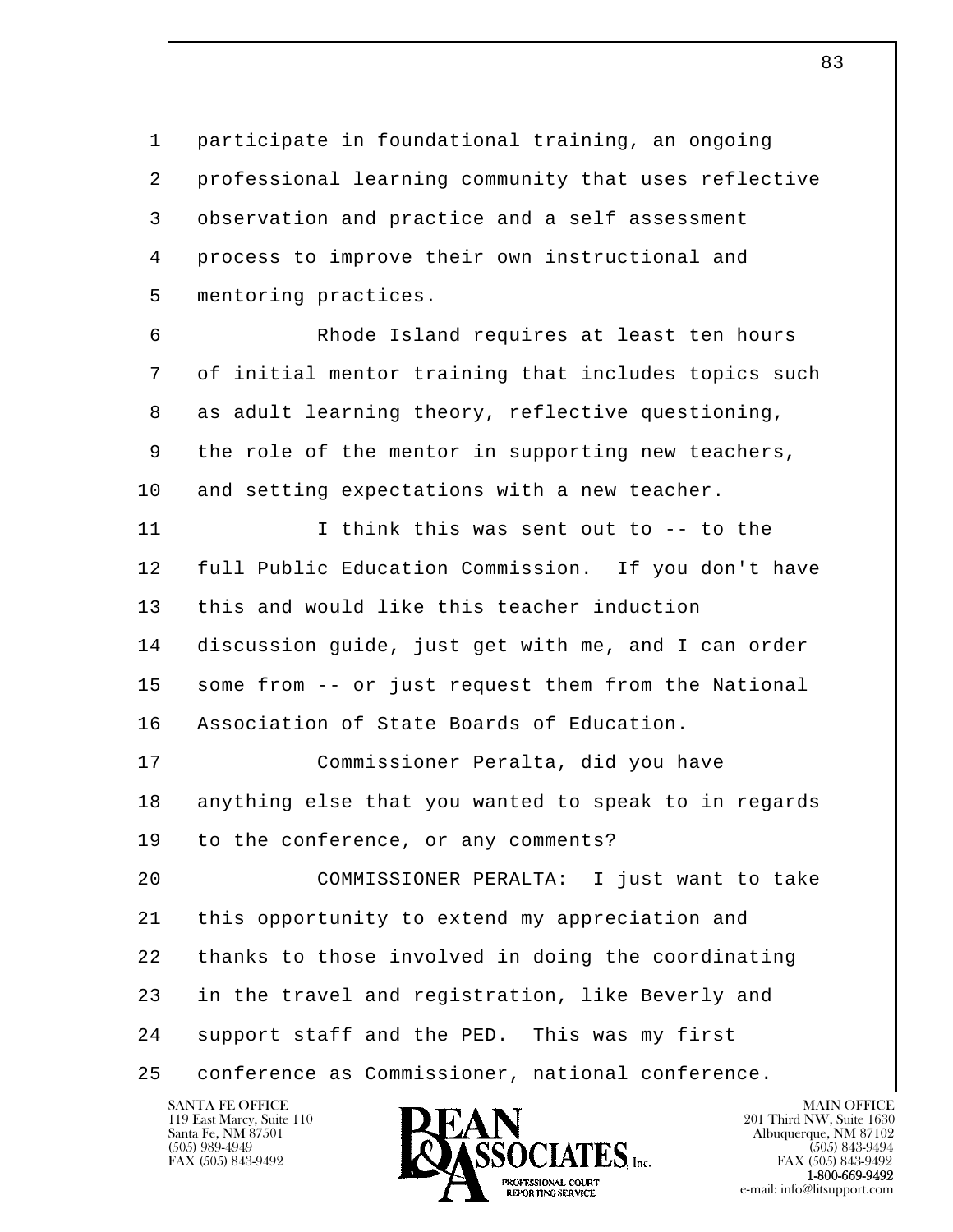l  $\overline{\phantom{a}}$  1 And I found it to be a very qualitative and 2 informative conference, and I enjoyed my stay there 3 thoroughly. And I want to thank them again for 4 giving me this opportunity. 5 THE CHAIR: Thank you, Commissioner 6 Peralta. I'll just end briefly. There was a 7 session on virtual schools. And a Mike Tyson quote 8 came out. How's that for education? So he states 9 this -- and it was after his -- I believe it was 10 Michael Spinks that he knocked out in, like, 11 90 seconds, just tore into this man. And he stated 12 this: "Everyone has a plan until they're smacked in 13 the face." 14 And I'll tell you -- and so it made me 15 think of virtual education. Are we -- do we place 16 it where it belongs, a wonderful tool, and wonderful 17 tools to expand on what we -- what we offer with 18 regard to face-to-face contact? Or do we virtualize 19 our -- the whole child's world and make them limited 20 in their ability to smile, make eye contact, give a 21 good handshake, and have all those soft skills that 22 they're going to need that can only be obtained 23 through true human interaction. 24 And the speakers -- actually, there was a 25 whole -- there was a study group; there was a panel

119 East Marcy, Suite 110<br>Santa Fe, NM 87501

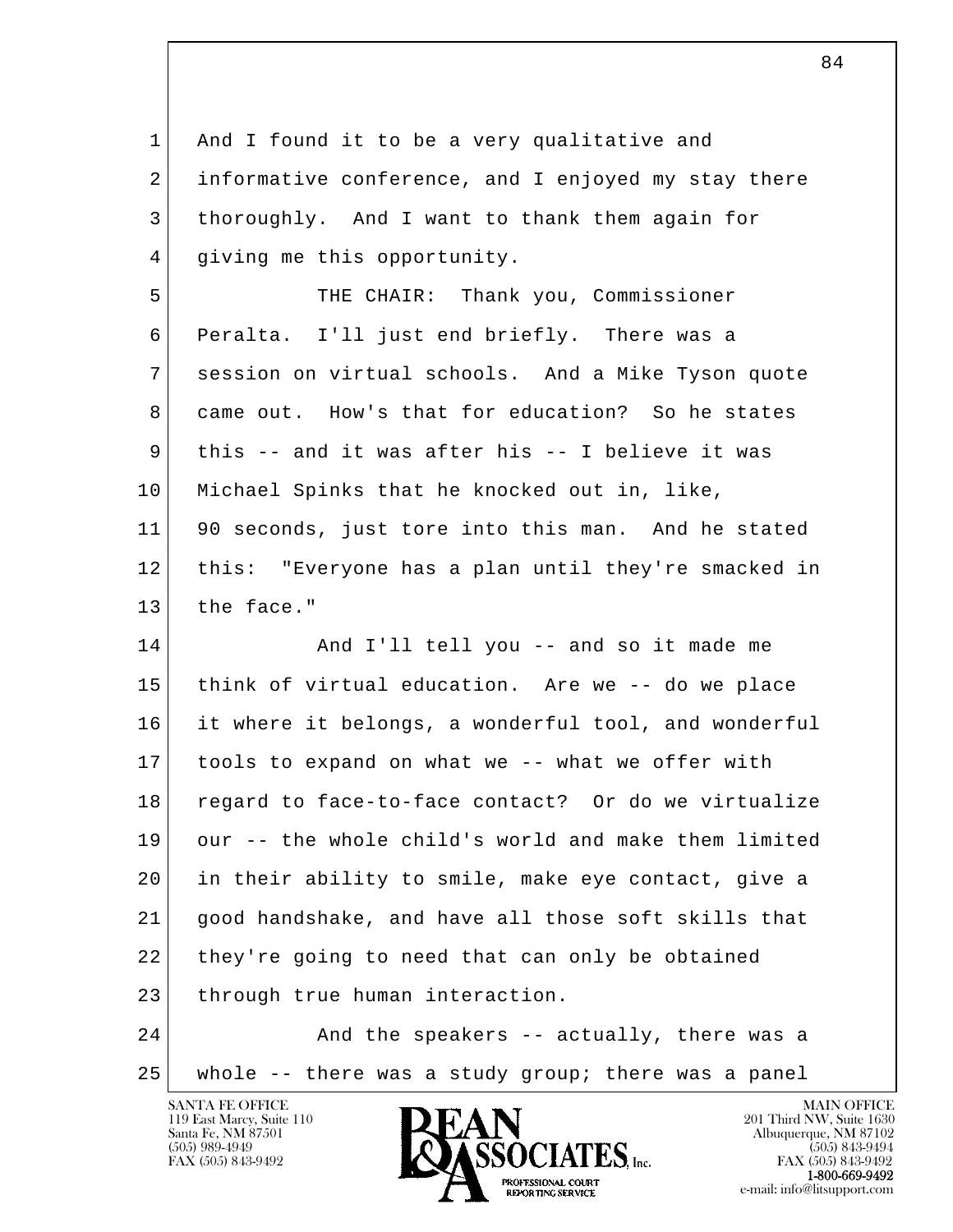| 1  | that spoke to it. And it was that -- that it's a     |
|----|------------------------------------------------------|
| 2  | tool. Five years ago, I wasn't buying -- I was not   |
| 3  | buying an app. When the iPhone came out -- it's      |
| 4  | only been five years, for example, that all of a     |
| 5  | sudden our phones are filled with all of these apps. |
| 6  | I will concede that half of those are for my         |
| 7  | three-year-old daughter. That's scary, in and of     |
| 8  | itself, that she knows how to work an iPad. But are  |
| 9  | they just -- are they trends?                        |
| 10 | Yeah, technology changes that quick.                 |
| 11 | What's next? And do we shift this foundation of      |
| 12 | education to chase each one of these trends? Or do   |
| 13 | we put them in their proper place? I should say      |
| 14 | that's my personal opinion. What I believe is their  |
| 15 | proper place is to use them as tools to assist in    |
| 16 | educating the whole child.                           |
| 17 | Commissioner Report on the National                  |
| 18 | Association of Charter School Authorizers            |
| 19 | conference. Vice Chair Shearman.                     |
| 20 | COMMISSIONER SHEARMAN:<br>Thank you. You've          |
| 21 | heard a lot about the conference already. Kelly      |
| 22 | gave you a nice overview of it. As I said, it was    |
| 23 | very successful, I thought, very well done.          |
| 24 | I agree with Kelly. The themes were                  |
| 25 | authorizer accountability and quality, close         |
|    | SANTA FE OFFICE<br><b>MAIN OFFICE</b>                |

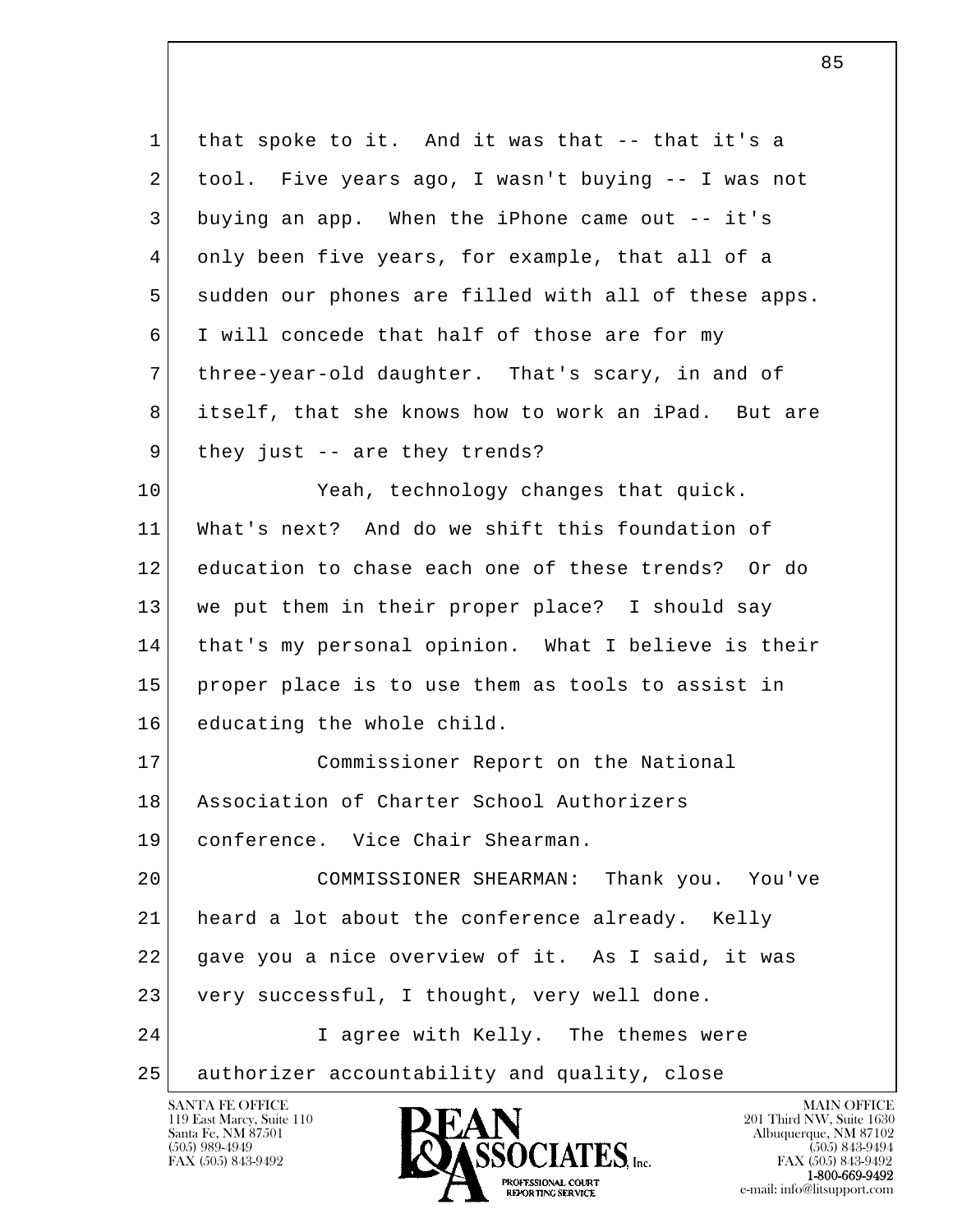| $\mathbf{1}$   | low-performing schools. And this Commission, I        |
|----------------|-------------------------------------------------------|
| 2              | know, intends to do that. We also are very well       |
| 3              | aware that the provisions in the law that we may use  |
| $\overline{4}$ | to deny an application are not always current or      |
| 5              | applicable. So we're going to have to work, I         |
| 6              | believe, very closely with Kelly and the entire CSD   |
| 7              | staff to put together these guides, performance       |
| 8              | framework, the contract, all of those documents.      |
| 9              | We're going to have to be very, very sure that they   |
| 10             | coordinate with New Mexico State law that gives us    |
| 11             | the ability to do what we know we need to do for      |
| 12             | students. And that is to maintain our                 |
| 13             | high-performing schools and to close our              |
| 14             | low-performing schools.                               |
| 15             | The NACSA conference gave one whole                   |
| 16             | general session to the process that St. Louis went    |
| 17             | through when they closed six charter schools, 4,000   |
| 18             | students at one time. It involved the entire          |
| 19             | community, the mayor's office, the business           |
| 20             | community, the schools. They brought in people with   |
| 21             | expertise. They did job fairs; they did school        |
| 22             | fairs for students to locate schools to transition    |
| 23             | to.                                                   |
| 24             | And it was a big deal. They thought they              |
| 25             | did it very well with a minimum of disruption.<br>But |
|                |                                                       |

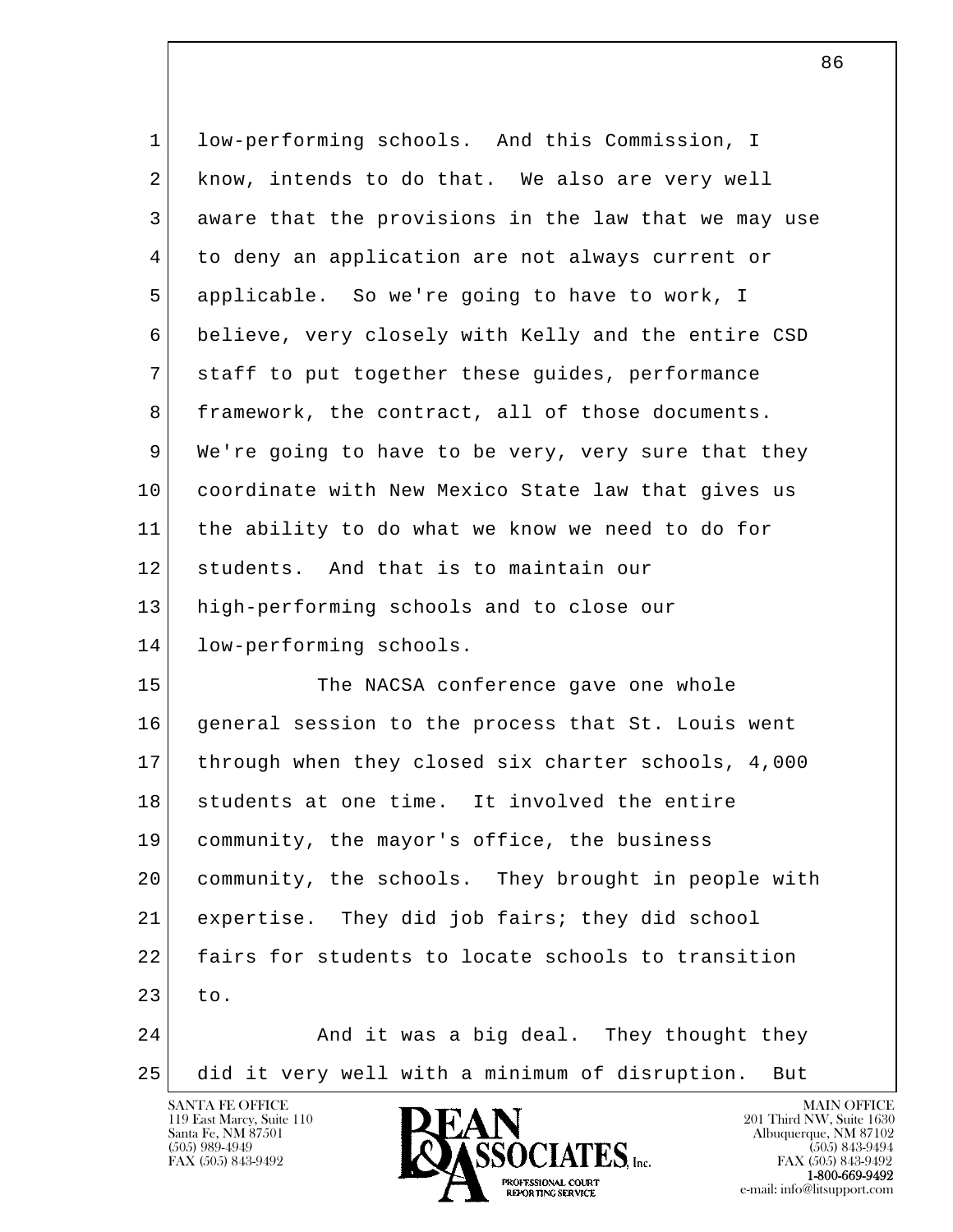l  $\overline{\phantom{a}}$ 1 the very -- one of the very last things the 2 presenter said -- the lady who was from the mayor's 3 office, said, "And when school started the next 4 year, we still had parents dropping students off at 5 closed schools." And she said, "We did so much 6 advertising, direct mail contact, and so forth, that 7 we had people saying to us, 'Enough. I've heard 8 enough from you, no more.'" And she said, "We still 9 had parents bringing them to those closed schools." 10 But she said, "It was worth it. We had 11 4,000 students that were not getting the education 12 they needed, and we made the decision, along with 13 our education partners in the community, to close 14 those schools and get those students in a better 15 situation." 16 | And that's what we've got to do. That's 17 our job, too. But we've got to have the tools to do 18 it with. So I'm looking forward to helping to 19 develop those tools. 20 I also -- I went to several sessions on 21 virtual schools. We all tried go to different 22 sessions and cover different aspects so that we 23 could bring back as much information as possible. 24 I brought back some -- some handouts or 25 some information that they had presented. This one

119 East Marcy, Suite 110<br>Santa Fe, NM 87501

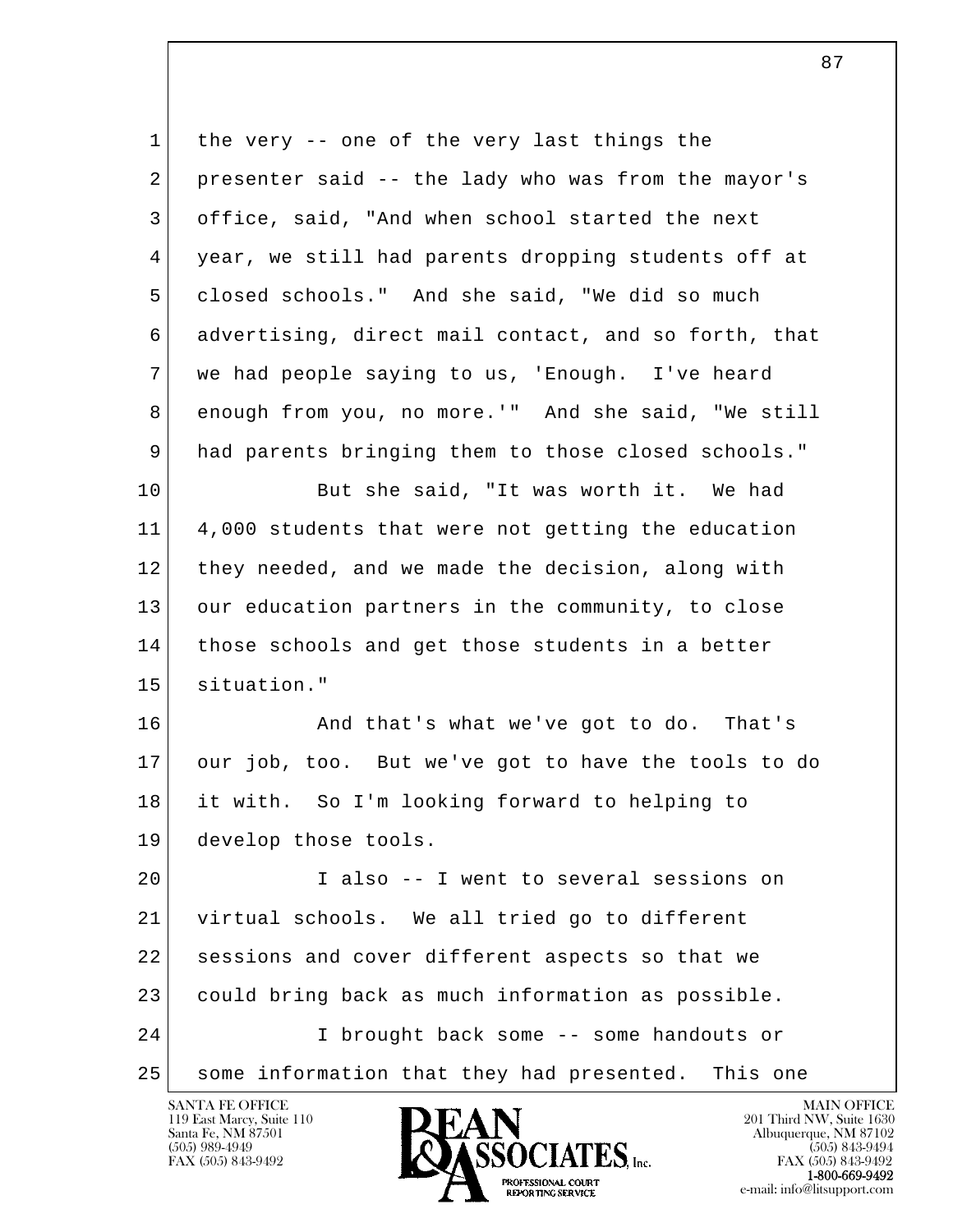1 is, "Key Questions for Reviewing Virtual Schools." 2 And, unfortunately, I wasn't able to get enough for 3 everybody to have a copy. I only was able to grab 4 what was on the table.

5 This one is "School Quality in The Cloud, 6 Guidelines for Authorizing Virtual Charter Schools." 7 And then the last one is "Successfully Authorizing 8 Blended Charter Schools." And I think that's what 9 Andrew sort of was alluding to a minute ago with a 10 virtual education. I heard a really good session on 11 blended, where you use the virtual content in the 12 classroom to augment or supplement what the teacher 13 is presenting, to give those students more practice, 14 more intense teaching. And when they get that 15 immediate feedback, "Yes, you did it right, move on; 16 no, let's try that again; and here's the 17 instruction, here's your practice; good, you did it 18 well this time; now let's move on." And that's what 19 they called blended learning.

l  $\overline{\phantom{a}}$  20 I did attend a session put on primarily by 21 the people from Colorado, who are very big in 22 virtual education, virtual schools. And let me give 23 you the direct quote from those folks. 24 "Virtual education in Colorado is very 25 popular. It's not doing well with students."

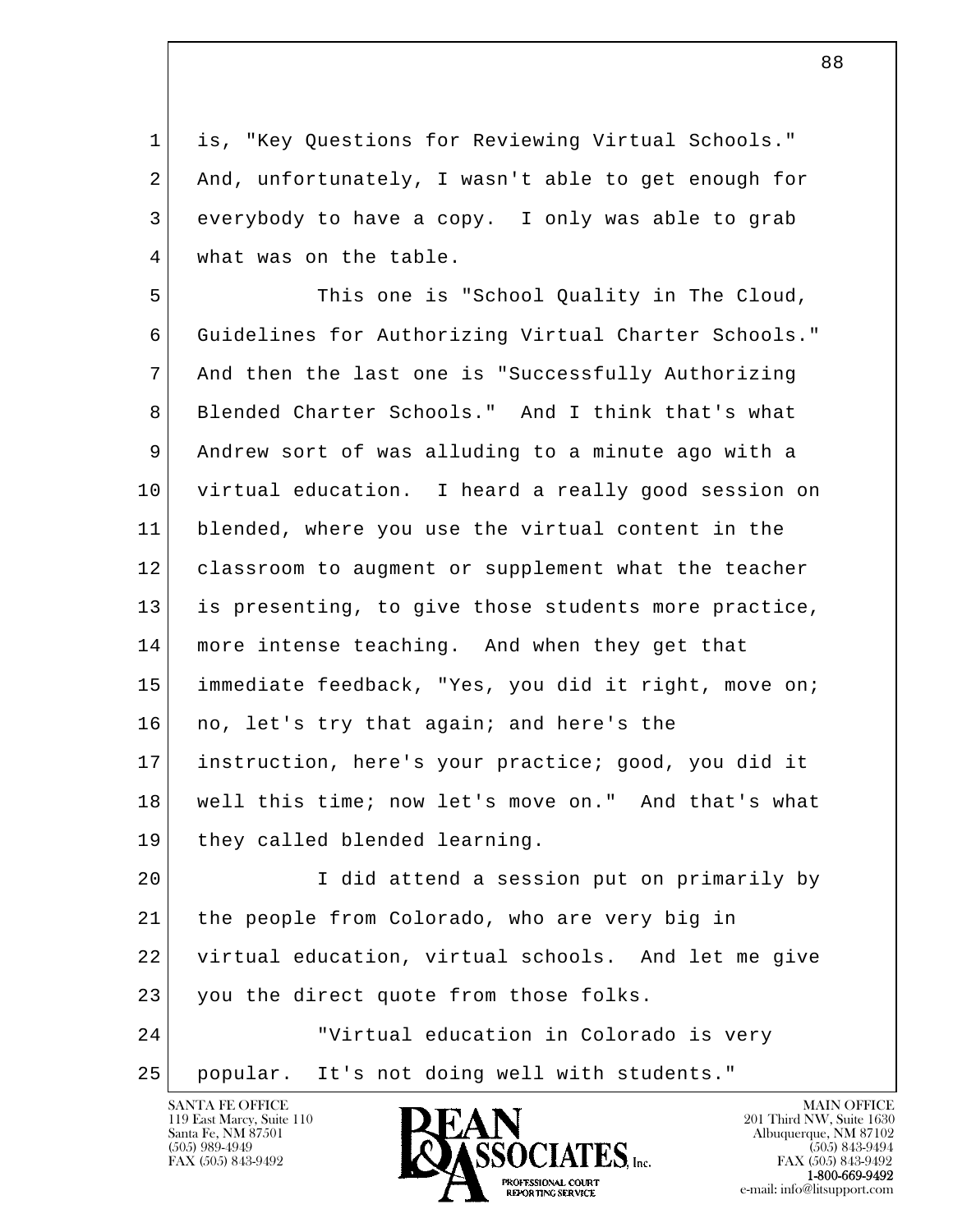l  $\overline{\phantom{a}}$ 1 That is powerful to me. Kids like it; 2 their families like it, I suppose, for whatever 3 reason. We're used to computers; we like them. 4 Kids love them. They've been on them since the day 5 they were born, I think. So they like the idea. 6 But we haven't found a way yet to really give those 7 children that education they need in a virtual 8 environment is what they were saying. 9 So I apprec- -- again, I appreciate the 10 | opportunity to go. I would love to go again. I 11 encourage all Commissioners to take advantage of the 12 opportunity when you can to attend. Thank you. 13 THE CHAIR: Thank you, Commissioner 14 Shearman. Item Letter "d" is our comments from 15 Commissioners. And within Item "d," I would like to 16 get a committee report from the Charter School 17 Committee, who they actually met Wednesday, 18 October 31st, yesterday, at 3:00 p.m. And I would 19 love to hear a report out on that, Mr. Bergman. 20 COMMISSIONER BERGMAN: Thank you, Chairman 21 Garrison. And, of course, we did meet here 22 yesterday afternoon. Commissioners Shearman and 23 Pogna and myself were there. Ms. Callahan was 24 there. And I had specifically invited Lisa Grover 25 to come. And I'll get into a moment why I did that.

119 East Marcy, Suite 110<br>Santa Fe, NM 87501

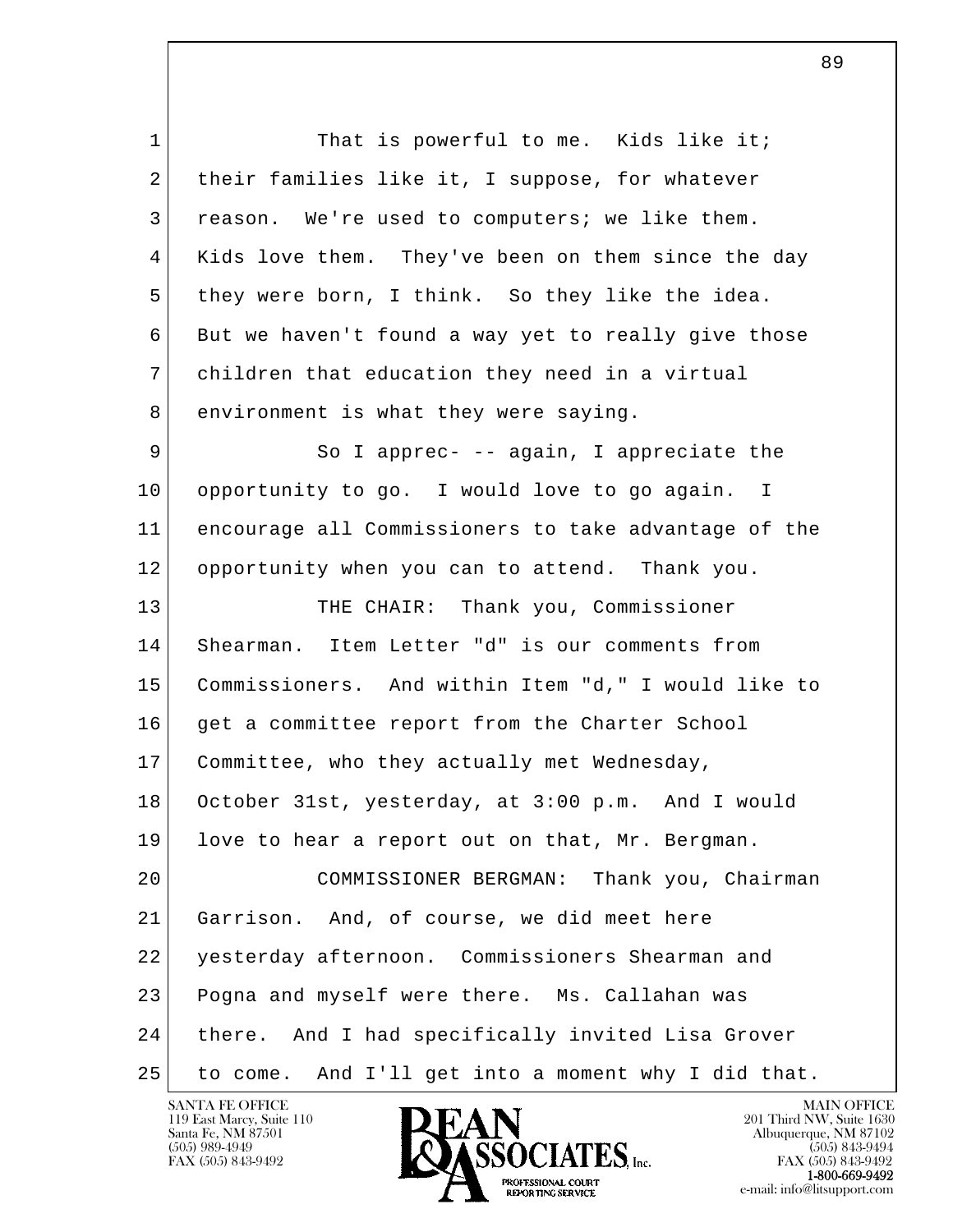1 She was there.

| $\overline{2}$ | A lot of what we discussed has already               |
|----------------|------------------------------------------------------|
| 3              | been contained in Ms. Callahan's report. So I won't  |
| 4              | go into that. There -- there is -- I share this,     |
| 5              | just with -- it's just for our information at this   |
| 6              | time. And I had not heard it till yesterday, and I   |
| 7              | don't know how many of you have heard about it. But  |
| 8              | one of your new -- and PED and CSD are already on    |
| 9              | top of this, by the way; they're already actively    |
| 10             | working on it.                                       |
| 11             | One of our new charter schools, the W. W.            |
| 12             | Dorn School [verbatim] on South Broadway only        |
| 13             | enrolled five students. And State law mandates you   |
| 14             | have to have a minimum of eight to be a viable       |
| 15             | school.                                              |
| 16             | COMMISSIONER LOPEZ: Which one?                       |
| 17             | COMMISSIONER BERGMAN: The W. W. Dorn, the            |
| 18             | one on South Broadway, working with that community   |
| 19             | action group. I understand they may be up to ten     |
| 20             | students now. I understand we're not involved with   |
| 21             | this at this stage. Commissioner Shearman raised     |
| 22             | the issue is, is it possible to set a higher minimum |
| 23             | of students? But since State law specifies eight,    |
| 24             | we have no authority to contravene State law.<br>So  |
| 25             | the Legislature is going to have to address that as  |

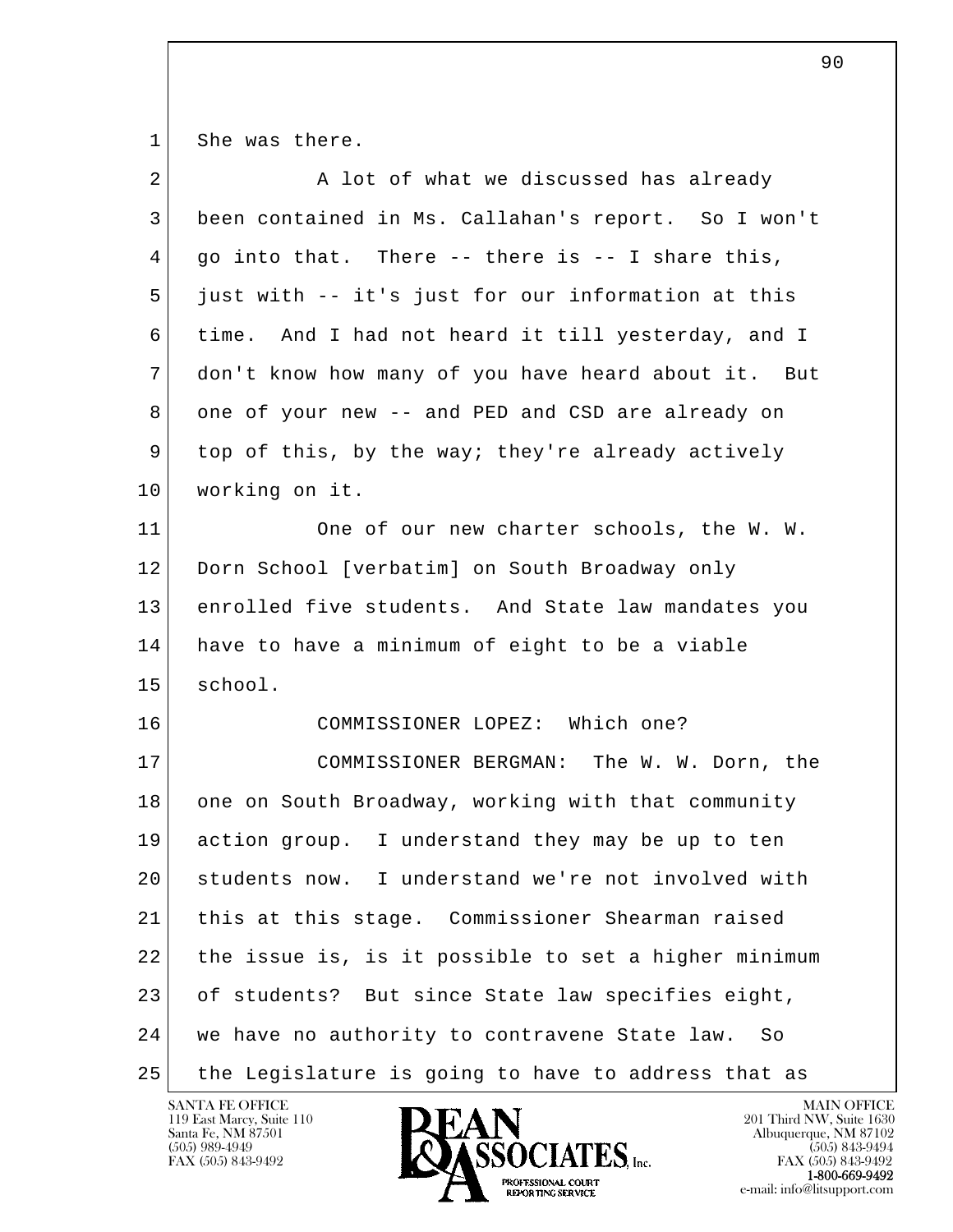1 an issue. But, like I say, PED and CSD are on top 2 of it talking about how they can make them a viable 3 school.

4 And it may come to us at some point. 5 | There may be a reason to suspend them or do 6 something like that. That's down the road. But I 7 wanted you to be aware of it. The reason I invited 8 Dr. Lisa Grover to come to the meeting -- this 9 actually started with Andrew. He called me about a 10 month ago, wanted me to look into something called 11 the "independent charter boards." This is something 12 that NACSA is actually appropriating at the national 13 level. They want something in every state called an 14 "independent charter board." It's in a little 15 two-page document that Andrew sent to me, e-mailed 16 to me. And that is one of their tenets.

l  $\overline{\phantom{a}}$ 17 Now, both Ms. Callahan and Commissioner 18 Shearman state this did not come up at this meeting 19 at all that they just went to. It's not really -- 20 it must be way down their list of things. Some 21 sample legislation was given to me, and I went over 22 that. It was apparently a compilation of what 23 exists in some states, most of whom are back East, 24 that have something called, quote, an "independent 25 charter board."

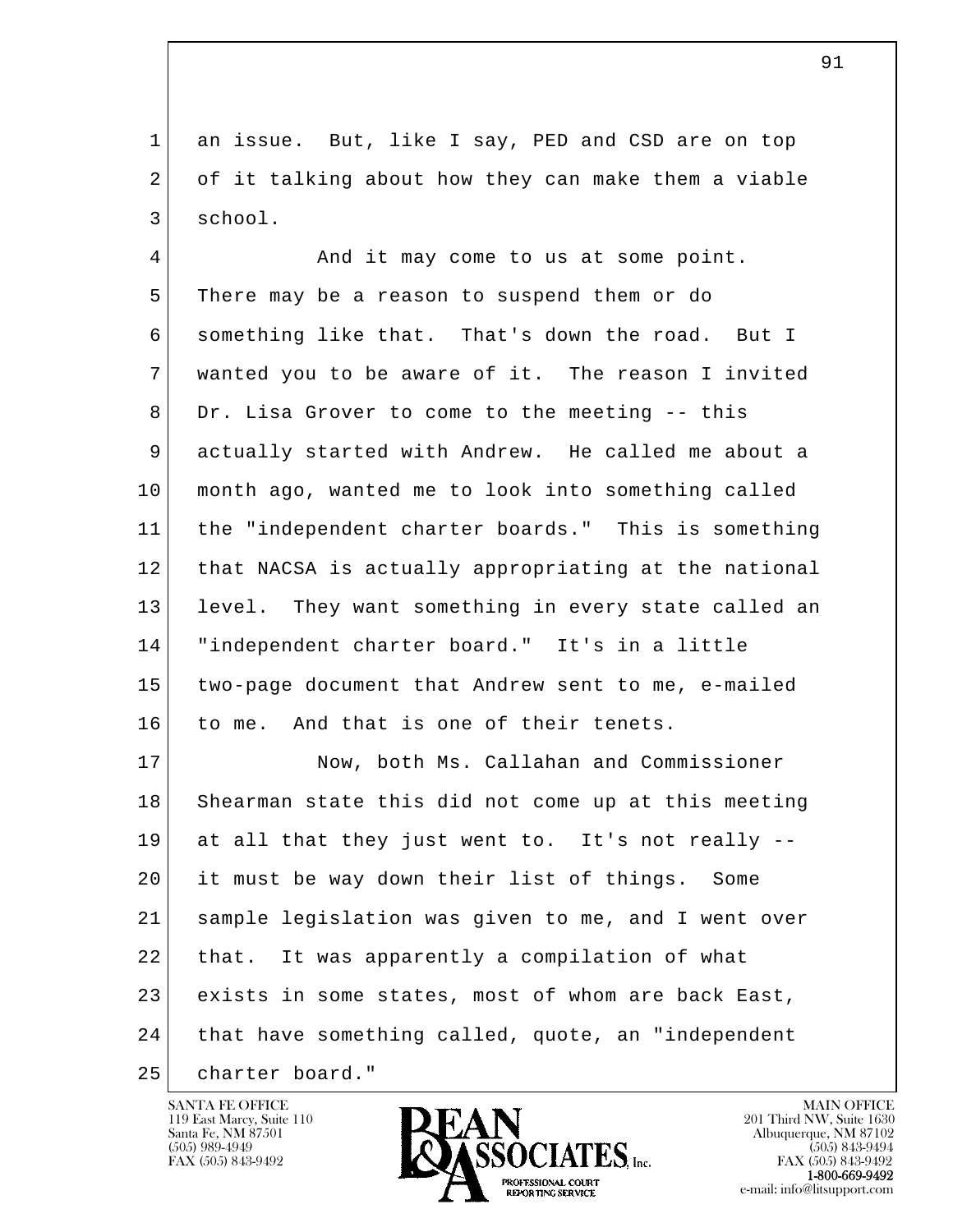| $\mathbf 1$ | We in this state already have an                     |
|-------------|------------------------------------------------------|
| 2           | independent charter board. It's called the Public    |
| 3           | Education Commission. This -- as the way that NACSA  |
| 4           | is promoting it, they want to create multiple        |
| 5           | authorizers in each state. This document purported   |
| 6           | to allow mayors, city commissions, school districts, |
| 7           | colleges, community colleges, nonprofit groups, to   |
| 8           | apply to this, quote, board, and be given the        |
| 9           | authority to authorize their own charter schools.    |
| 10          | And $I$ -- I would be opposed to that one.           |
| 11          | Some want more authorizers. But right now we have    |
| 12          | nine school districts that are authorizers, or at    |
| 13          | least allowed to be -- by statute, to be authorizers |
| 14          | if they wish to. And we, of course, have one state   |
| 15          | authorizer since summer of 2007.                     |
| 16          | Here, again, that's the Public Education             |
| 17          | Commission. And Dr. Grover did state in our meeting  |
| 18          | that she's not actively appropriating this           |
| 19          | conversation. She wants to figure out a way to make  |
| 20          | the PEC more independent, give us, I guess, more     |
| 21          | authority to accomplish some of the things -- and    |
| 22          | we're already working on that. The report that       |
| 23          | Chairman Garrison presented the LESC at their last   |
| 24          | August meeting has many -- has our recommendations   |
| 25          | for things that we would like to see in the          |

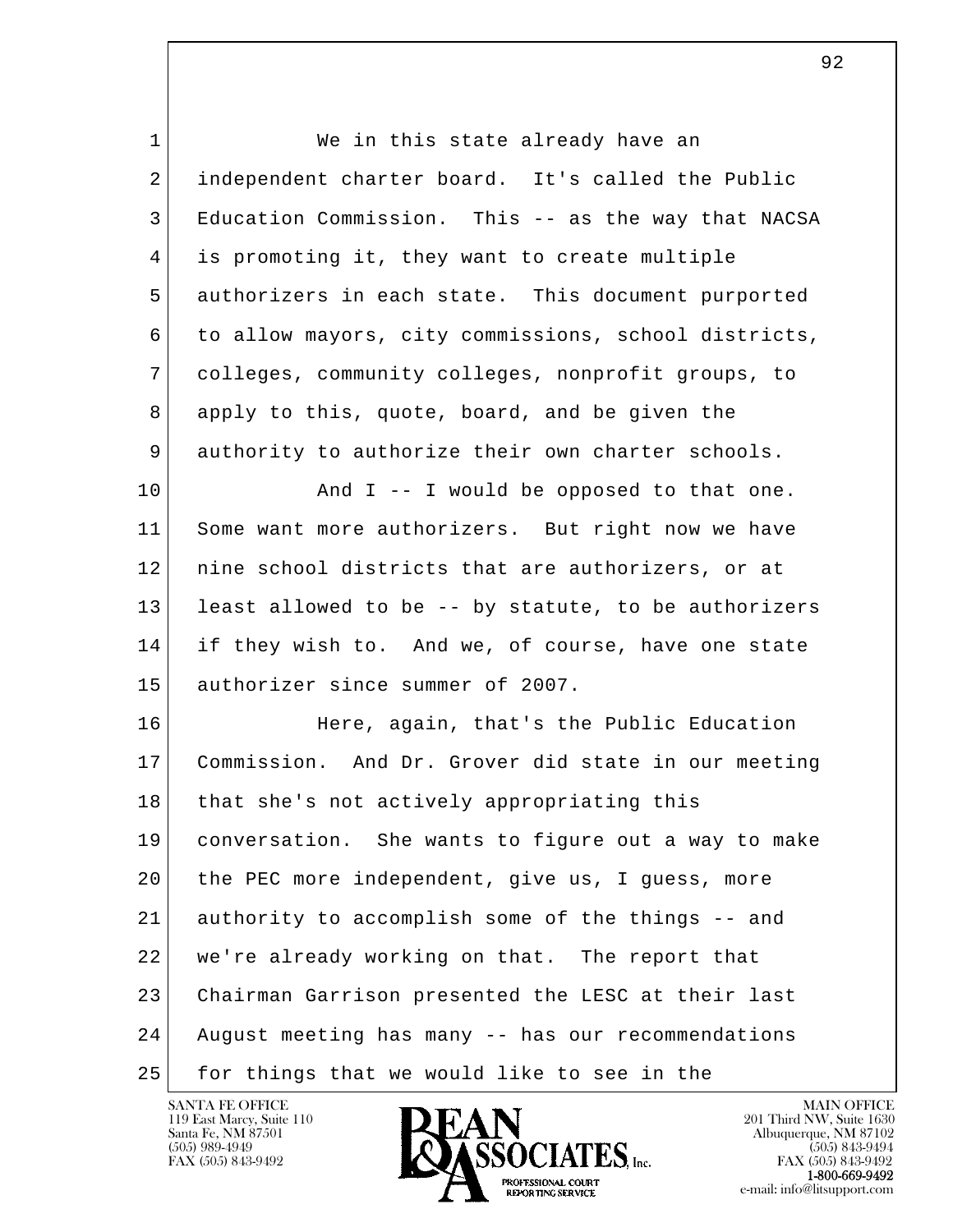1 legislative area. As always, there's no guarantee 2 that it will either get introduced into the 3 legislature or come out of the legislature if it is 4 introduced.

5 But I think we already are an independent 6 board. We could use some more independence. We 7 could use some more authority to try to improve the 8 quality of the education that the children of this 9 state get. And so we already are working on that. 10 We already have -- a majority of the charter schools 11 in this state have already chosen to fall under our 12 umbrella, and I think, right there, there's a vote 13 in our favor.

l  $\overline{\phantom{a}}$ 14 and, as has been noted with all the 15 changes that have been made, here again, through the 16 legislature, through the work of the CSD, and 17 through our work, as we have worked with CSD, we now 18 have laws in place. We now have the various 19 procedures, and we now have 446 with the contract 20 specifications. I can't remember what organization 21 it was has already been mentioned. We now are rated 22 as the fourth best state in the nation in this 23 kind -- in these areas. So we're not at the bottom 24 of the list in at least one thing anymore. We're 25 | actually out in front leading the way.

119 East Marcy, Suite 110<br>Santa Fe, NM 87501

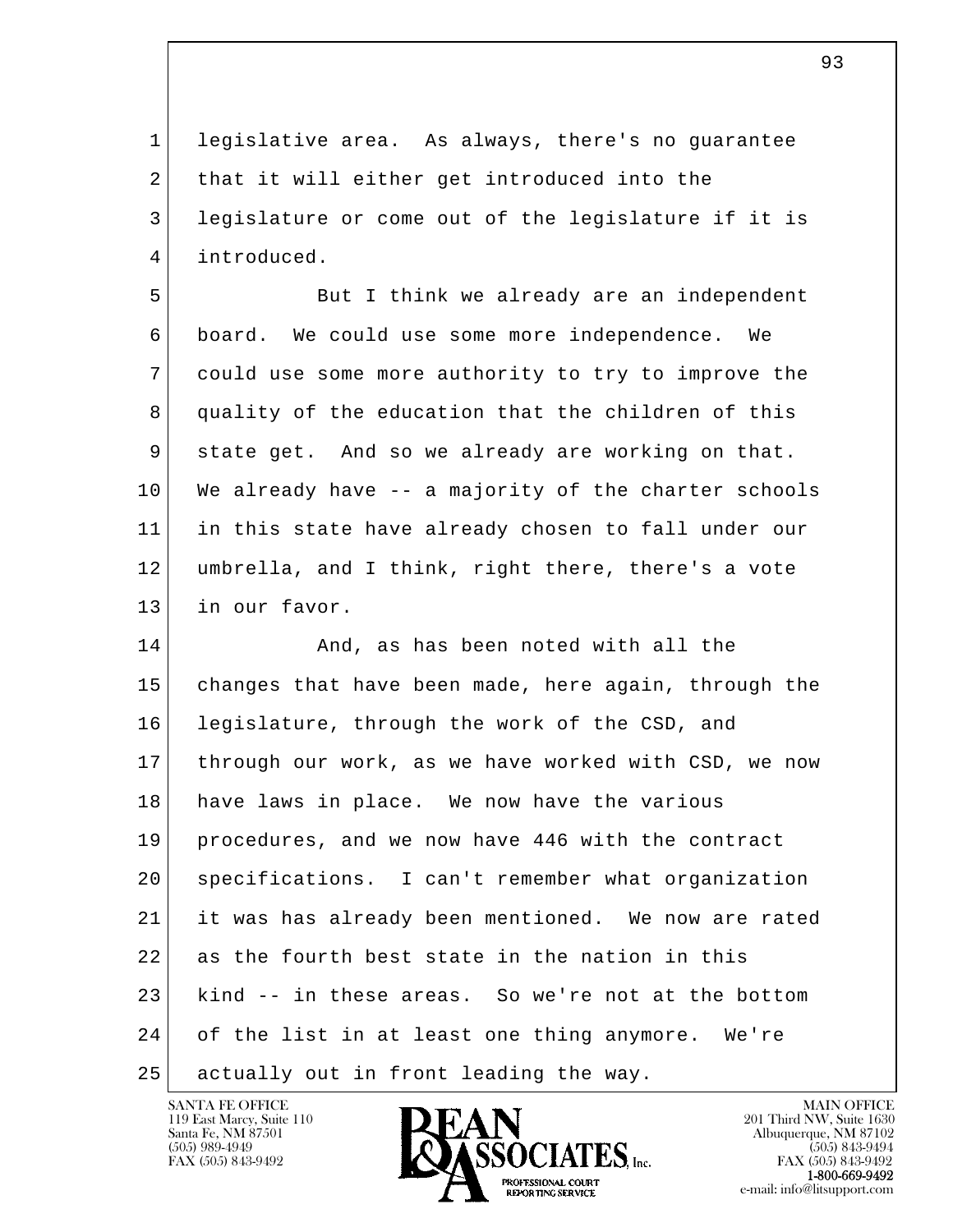l  $\overline{\phantom{a}}$ 1 and so we also have good procedures in 2 place, and we continually change them. We 3 continually amend them as needed. As Ms. Callahan 4 noted, it's an evolving process. There's going to 5 be some difficulties as we implement this contract 6 process. Every new thing turns out there's always a 7 bump in the road or a couple. And we will meet 8 those as it occurs with -- things will be modified; 9 they'll be changed; they'll be improved. 10 And that is the goal of this Commission. 11 It's the goal of CSD. And, here again, Dr. Grover 12 noted that her emphasis for the alliance that she 13 works with is improving the quality of the schools. 14 And that's where the emphasis really -- not in an 15 independent charter board. It should be in how can 16 we make every charter school in this state a higher 17 quality school, not for us, but for the children 18 that go to those schools. And that continues to be 19 our emphasis, and I'm sure it will be in the future. 20 And I intend to continue to stay on top of 21 this, watching this. When this other information 22 becomes available, I'll make it known to my fellow 23 Commissioners. But that was the emphasis, and I was 24 glad Dr. Grover was there. I believe it's good to 25 establish a dialogue. She gave me a couple of

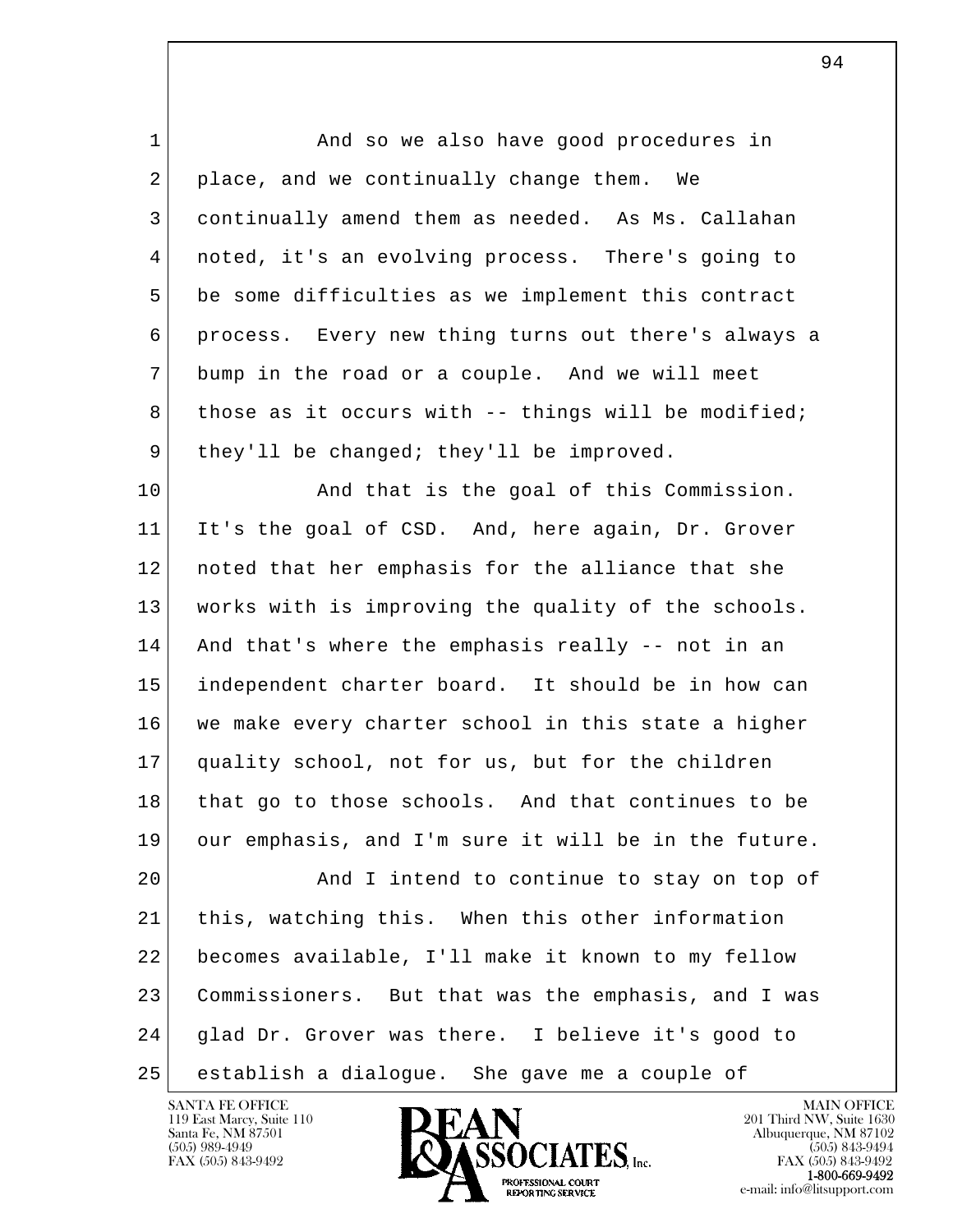l  $\overline{\phantom{a}}$  1 fairly thick pamphlets that come from her 2 organization. And I, obviously, haven't had time to 3 read them. I'm going to read them when I get home. 4 And if there's information in there that needs to be 5 shared, I will share that also. 6 So I intend to stay on top of that, with 7 the Chairman's approval. And as we discussed 8 earlier, I'm going to try to continue to work 9 closely with Ms. Callahan to try and stay on top of 10 these issues so we can be sure that what we're doing 11 is viable and top-notch and improves the quality of 12 the education in this state. Thank you, 13 Mr. Chairman. 14 THE CHAIR: Thank you, Commissioner 15 Bergman. Any other comments from Commissioners? 16 COMMISSIONER CANFIELD: Mr. Chair? 17 THE CHAIR: Commissioner Canfield, and 18 then Commissioner Carr. 19 COMMISSIONER CANFIELD: Thank you, 20 Mr. Chair. I just -- I just wanted to say a few 21 things, that there's about a 50/50 chance I won't be 22 able to make the December meeting. And I think most 23 of you know that my actual term is up. And I just 24 wanted to take the opportunity to thank you, 25 Mr. Chair, for your leadership, and thank the rest

119 East Marcy, Suite 110<br>Santa Fe, NM 87501

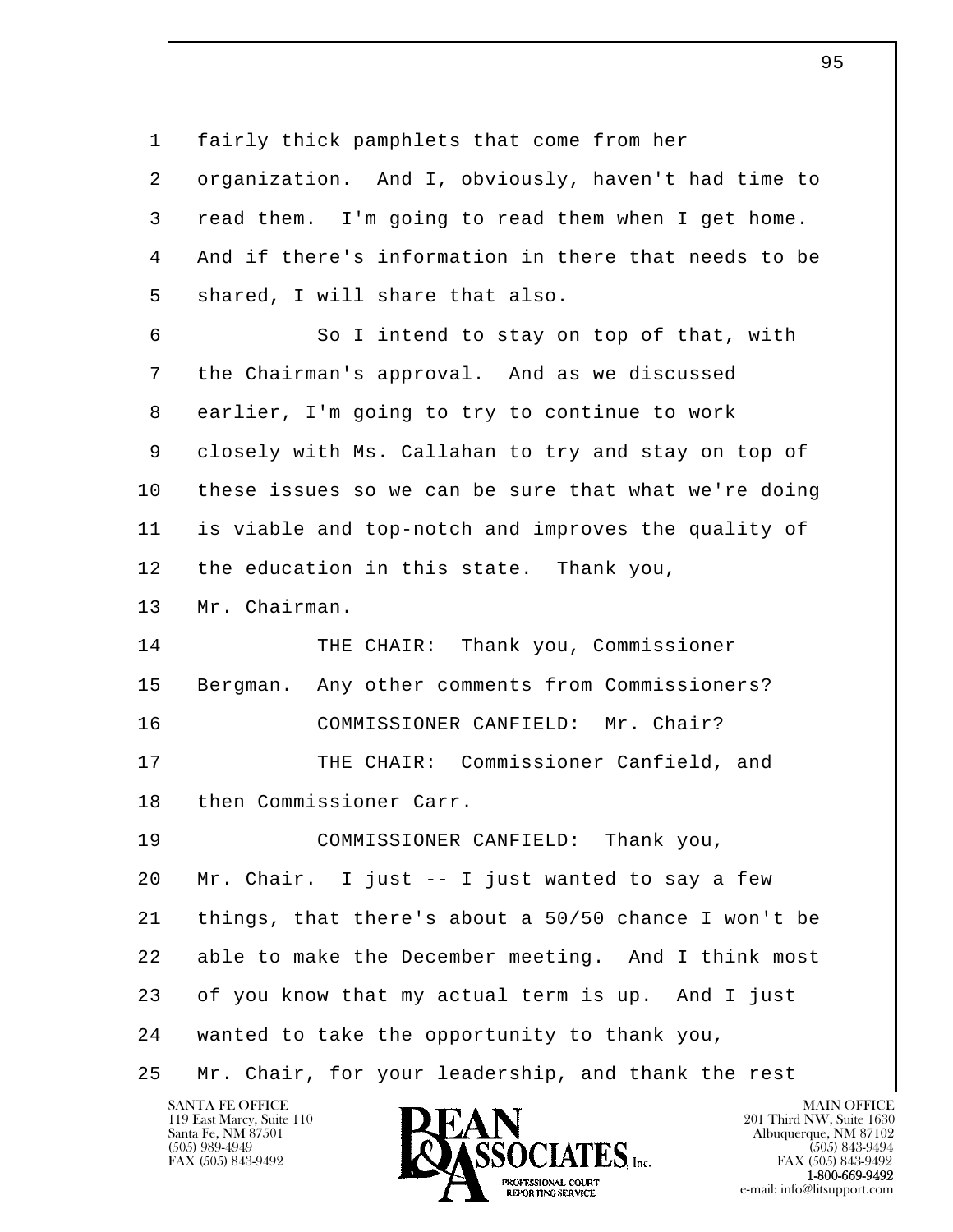l  $\overline{\phantom{a}}$  1 of the Commissioners for the professional way 2 they've both treated me and each other. And it's 3 been a pleasure serving on this Commission with all 4 of you. 5 So I wish you all the best. If I don't 6 make it to the December meeting, I wish you all the 7 best, and I'm sure our paths will cross again some 8 | way. So thank you. 9 THE CHAIR: Thank you, Commissioner 10 Canfield. We've really appreciated the business 11 lens that you look through when looking at the 12 application renewals, looking at new applications. 13 It's been a refreshing view that you bring to the 14 work of the Public Education Commission. So we 15 thank you also. 16 COMMISSIONER CANFIELD: Thank you, 17 Mr. Chair. 18 THE CHAIR: Commissioner Carr. 19 COMMISSIONER CARR: Mr. Chair, as you were 20 going through your report, years of teaching rushed 21 through my mind, and I couldn't help but make some 22 comments. I appreciate what you said. I think I -- 23 I agree, I think, almost wholeheartedly with most of 24 what you said. I can't think of anything right now 25 that I necessarily disagree with, but I would like

 $\sim$  96

119 East Marcy, Suite 110<br>Santa Fe, NM 87501

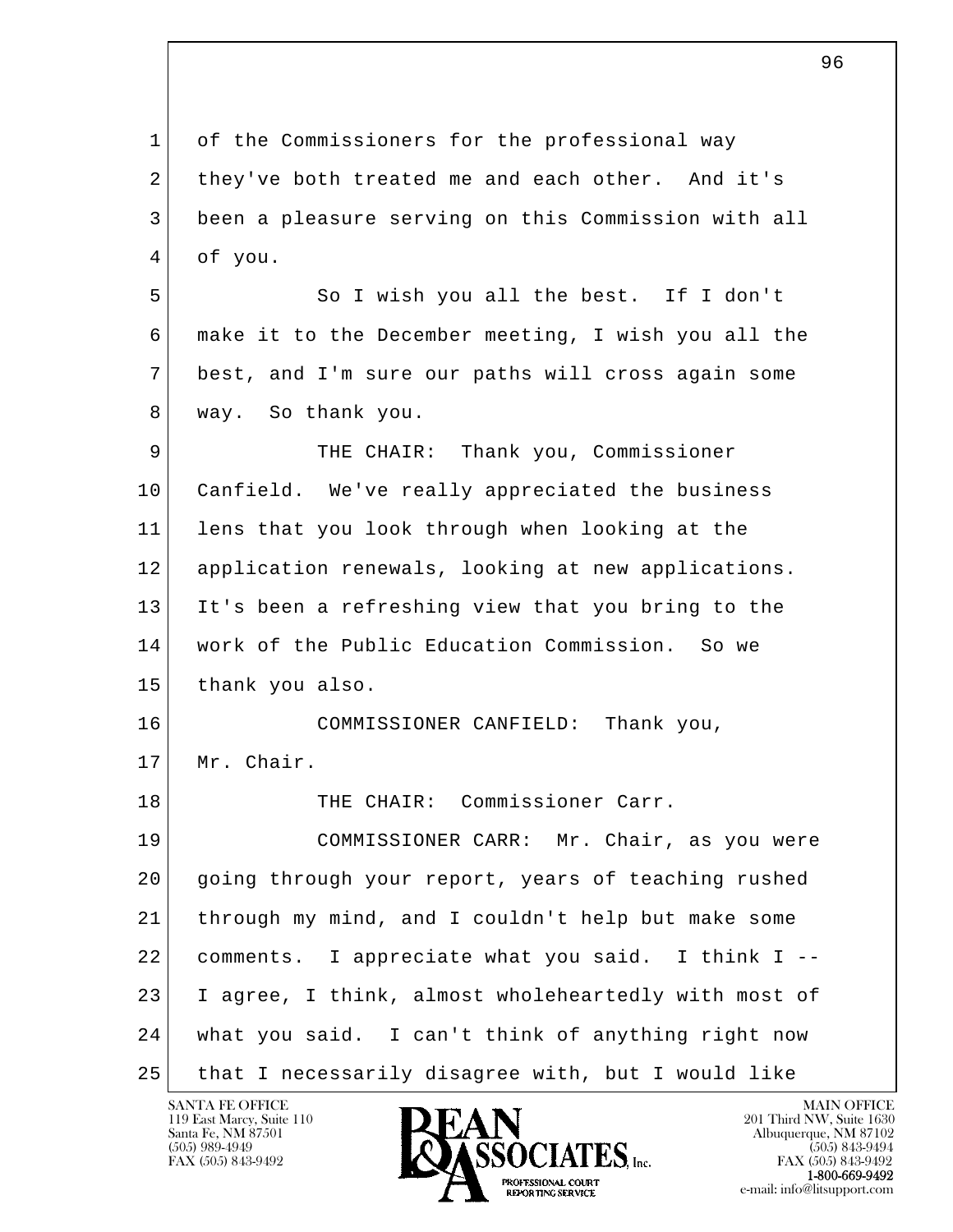1 to add some things.

| $\overline{a}$ | What I've seen from experience -- and I              |
|----------------|------------------------------------------------------|
| 3              | think educators -- long-term educators probably      |
| 4              | concur with me, and also from reading studies and    |
| 5              | reports, countless over the years, I have seen       |
| 6              | teacher after teacher, brand new teacher, come in    |
| 7              | with -- full of excitement and smiles on their face  |
| 8              | and want to make a difference and want to do things. |
| 9              | And I've seen principals go the same way, come and   |
| 10             | go.                                                  |
| 11             | But I've also seen leadership in that                |
| 12             | regards, and poor mentorship. I've seen new          |
| 13             | teachers get piled on with everything because        |
| 14             | veteran teachers, like myself, realize that we can   |
| 15             | act on this level for so long before we go crazy,    |
| 16             | insane, or do something else through our own         |
| 17             | detriment or change our professions. You know,       |
| 18             | there was a teacher in California, the movie -- that |
| 19             | she wrote -- there was a book, and there was a movie |
| 20             | that came out, "Freedom Writers." Do you guys        |
| 21             | remember that?                                       |
| 22             | She only lasted five years. At the level             |
| 23             | of -- if anybody saw that movie, read that book, she |
| 24             | could only -- the level that she was doing, what she |
| 25             | was doing for those kids could only be maintained    |

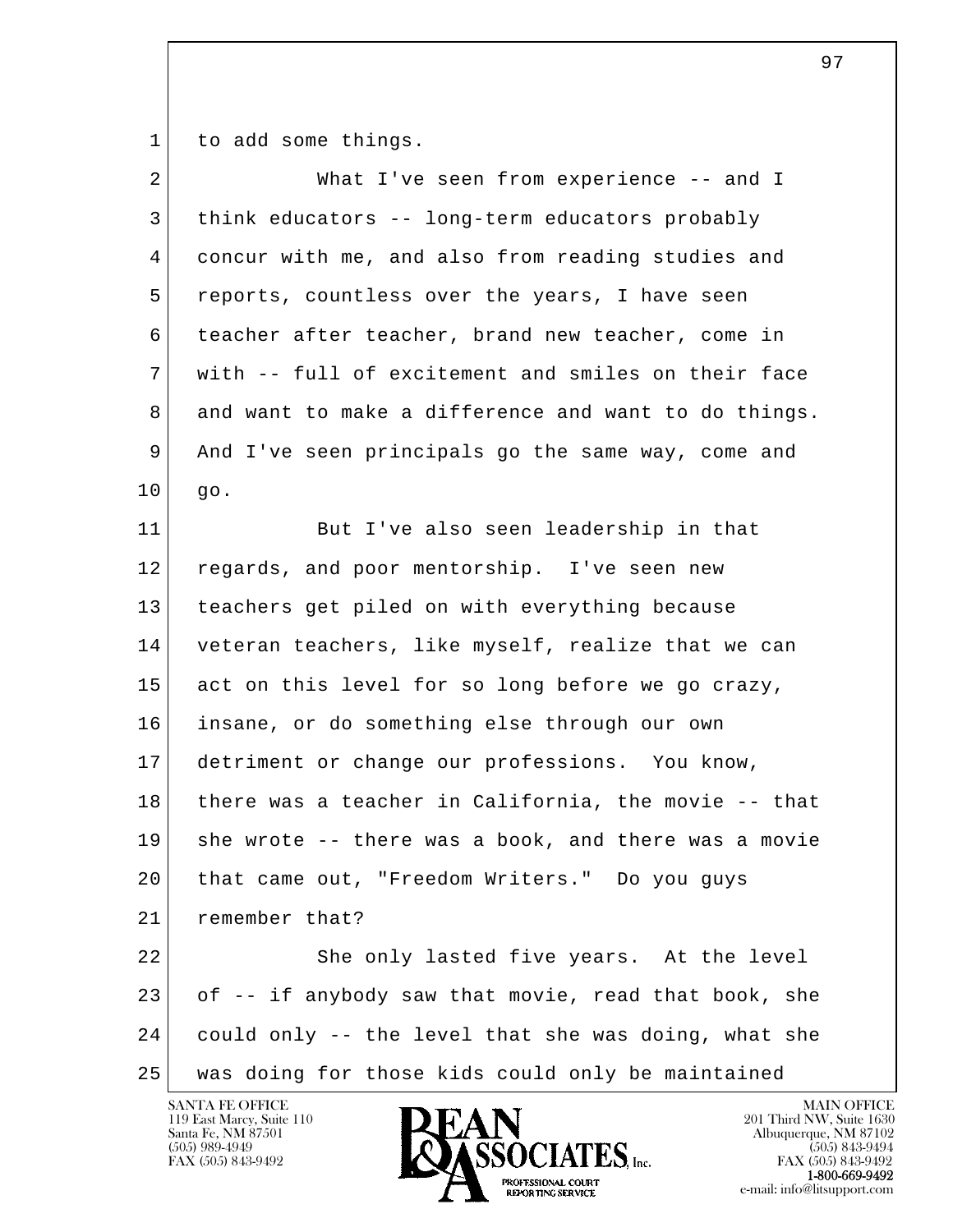1 for a certain amount of time by most human beings. 2 And we have to provide that kind of support, true 3 structured mentorship. We have a mentorship program 4 where we pay a veteran teacher to be with another 5 teacher for the first year and -- but there's 6 nothing really structured with it. And it's not 7 always implemented, even at that level, in many 8 districts. So burnout is huge.

9 | We have -- here's the other -- and I'm 10 going to go -- the next one is our working 11 conditions and class size. If you saw -- you know, 12 you saw the teachers' strike in Chicago. It was not 13 about pay. It was about classroom size. It was 14 about having a professional role in what happens in 15 the classroom. You know, most people realize that 16 if you don't have some kind of say-so, some kind of 17 say in what goes on, you can't buy into anything, 18 into what's going on. You shut yourself up in your 19 classroom, and you do the best you can for your kids 20 in spite of what's going on.

l  $\overline{\phantom{a}}$ 21 And that, psychologically, is not a good 22 place to be. Teachers need to be part of the 23 process all along the way. They need to feel like 24 they've got some sense of empowerment. Most of us 25 are there for the kids, and we're not there to get

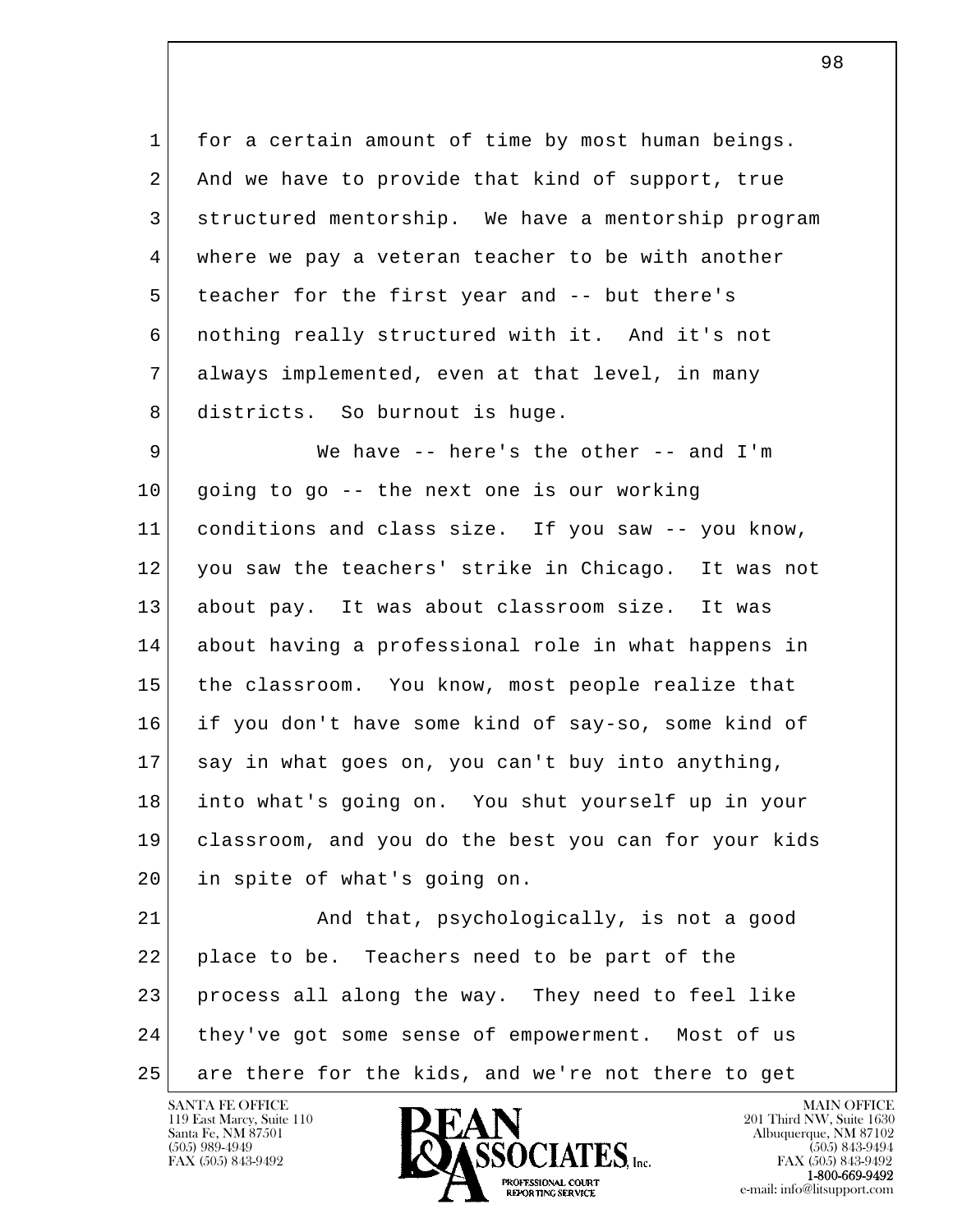| $\mathbf 1$ | rich. And which brings us to the other condition.    |
|-------------|------------------------------------------------------|
| 2           | We've slipped from No. 26 in pay, I                  |
| 3           | think -- and I think we're somewhere down the bottom |
| 4           | as far as that's concerned as well. You look at      |
| 5           | some of the states, like Massachusetts, where        |
| 6           | they're doing quite well. They have extremely high   |
| 7           | union membership, where they've actually got a       |
| 8           | say-so in what's going on in schools. They have a    |
| 9           | much higher pay.                                     |
| 10          | We can't find -- we're looking for a math            |
| 11          | teacher at Taos High School. We have all these       |
| 12          | people unemployed, and we cannot find, right now, a  |
| 13          | math teacher. And we actually have the funding for   |
| 14          | that position. We brought two math teachers in from  |
| 15          | Spain, because we had a special program that         |
| 16          | actually helped fund that. We can't find a math      |
| 17          | teacher who's looking for a job in this economic     |
| 18          | situation we're in right now, with high              |
| 19          | unemployment. That's amazing to me. They're going    |
| 20          | to go somewhere else, you know.                      |
| 21          | So pay conditions, how teachers are                  |
| 22          | treated. You have to take care of the person doing   |
| 23          | the nurturing. When I go to a hospital, I want my    |
| 24          | nurses who are taking care of my mother -- I want    |
| 25          | them well paid; I want them supported; I want them   |

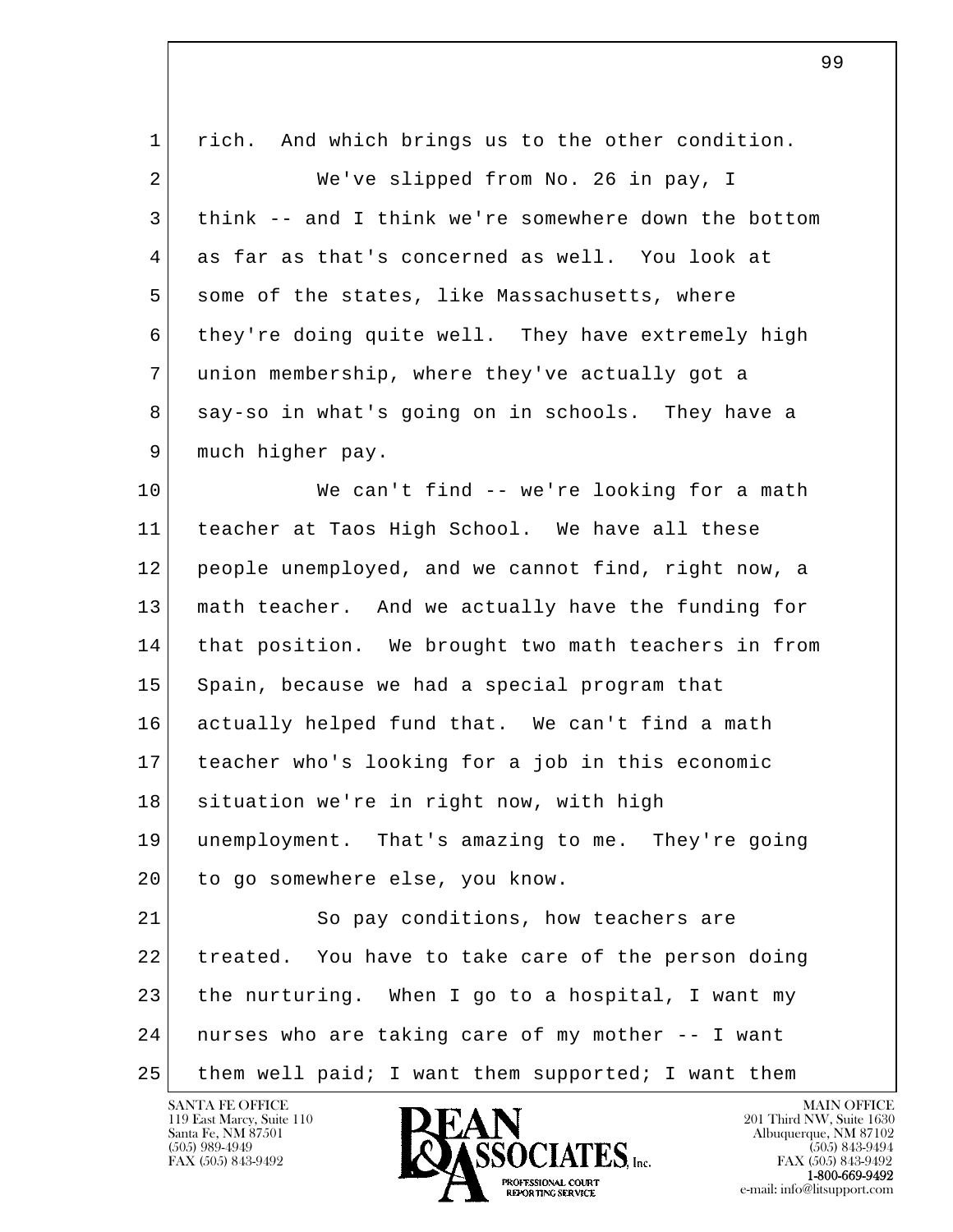1 to have time for continuing education, which is 2 another issue that Chairman Garrison brought up, and 3 | that is a very important aspect.

 4 So it -- when it comes right down to it, 5 what people don't want to talk about is the elephant 6 in the room or the 8,000-pound gorilla in the room, 7 which is money. We've been underfunded for over ten 8 years. And -- and what you hear -- you know, what 9 you hear from people, what teachers hear from 10 people, what educators -- and I'm going to include 11 administrators, because administrators get beaten 12 down time after time after time as well. They're 13 part of the team. And we have to have adequate 14 funding to do all these things we need to do.

l  $\overline{\phantom{a}}$  15 We need -- you know, if we want to extend 16 the school day or the school year, it's going to 17 cost money. Do we just want to stick them in a room 18 or stick them in front of a computer for an extra 19 one or two hours a day, or do we want to take them 20 out on some field trips, give them some experience, 21 teach them how to ride horseback, how to go -- what 22 it means to go camping and all these things that a 23 lot of our poor kids never get a chance to do. 24 I was able to do some of that with a grant 25 this year, with -- from the federal parks. And --

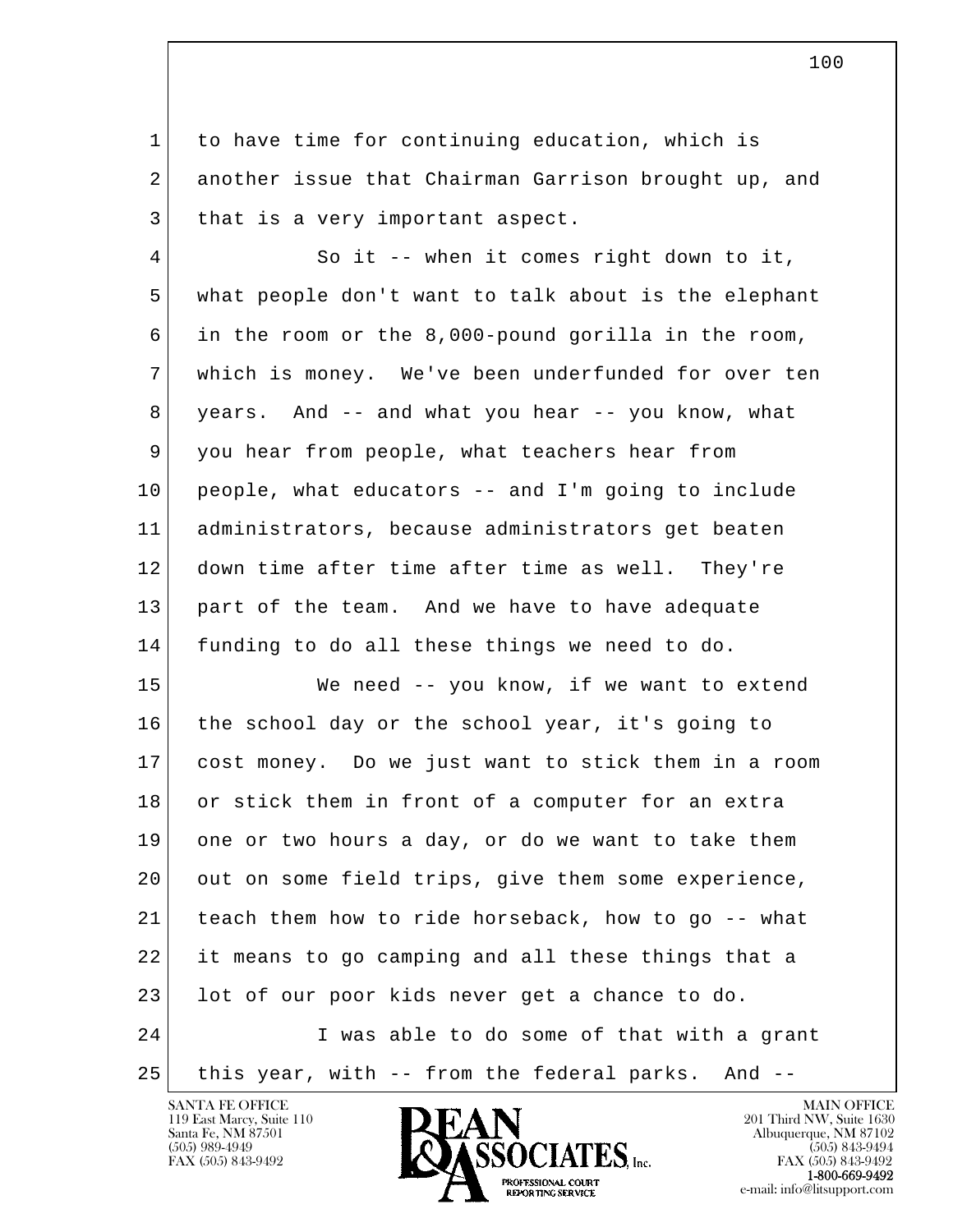l  $\overline{\phantom{a}}$  1 and it -- it was a tremendous amount of work to do 2 that, with poor kids, in a classroom where I've got 3 three teen mothers who -- whose babies are at the 4 day care. And those teen mothers are 5 breast-feeding, and they can't go with us on a field 6 trip, you know. 7 | The and it's -- there's all -- you know, it's  $8$  a -- they're -- that's a freshman level. You know, 9 the problems and everything that we have are going 10 to require more than -- than what may -- overworked 11 teacher who maybe has to work a second job -- and 12 many of our younger teachers have to work second and 13 third jobs, and they immediately leave school and go 14 to their second job so that they can pay their 15 bills, instead of taking on a club or tutoring kids. 16 I've been lucky. I've never had to work a 17 second job. But a lot of teachers I work with have. 18 And -- but I've also been fortunate and lucky in 19 many ways that other teachers haven't been. 20 It's going to require a lot of resources, 21 just a lot of resources. And nobody wants to broach 22 that dirty word that we have to reduce our class 23 size or anything that costs money. Oh, no, that's 24 not that important, you know. It is. You put 25 45 kids in a classroom with one teacher, or they're

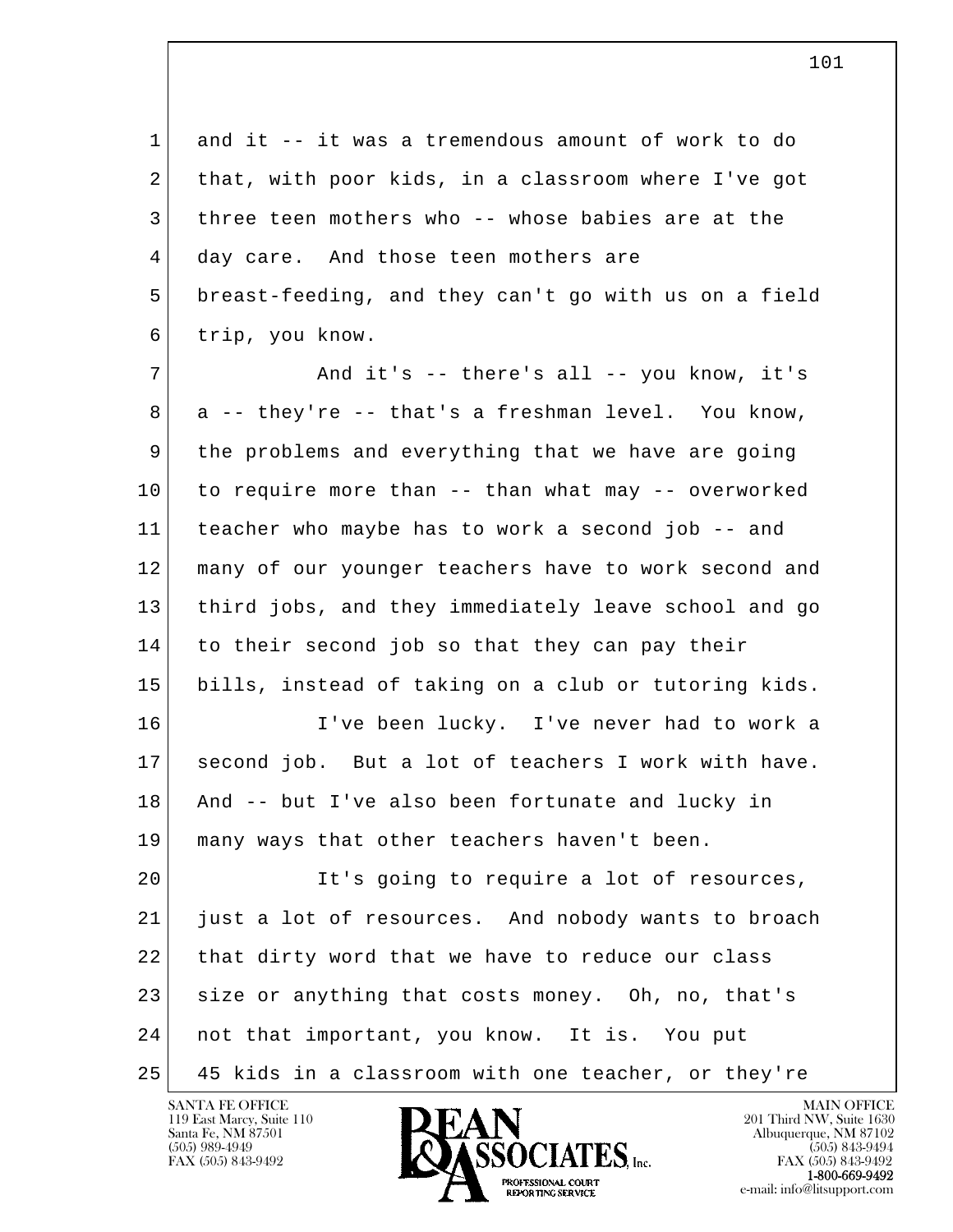1 teaching 170 kids a day, are you kidding me? Are 2 you telling me that doesn't have an effect? And 3 it's not good for the kids. It's got to be a team 4 effort. Everybody involved in the team has to be 5 taken care of so that they can also take care of the 6 children.

7 and it's awful hard for teachers to do 8 everything that they need to do if that's not 9 happening. You know, as taking an example -- going 10 to the -- you know, I'll stop, because I could talk 11 all day -- setting an example. When I first started 12 teaching, I remember my students asking me, "Do you 13 smoke?"

14 No, I don't smoke. It was important that 15 I didn't smoke, and that I let my students know that 16 I don't, that it's not good for them. "Well, I bet 17 you drink every night."

l  $\overline{\phantom{a}}$ 18 | No, I don't drink every night. I'll have 19 a glass of wine or something" -- I want to set an -- 20 I've always wanted to set an example. I think it's 21 important for our teachers to be able to do that, 22 and be trained that that's important. 23 I -- our principal that's been -- that we 24 had last year that retired last year, he always came

25 up with these great stories. And one of them was,

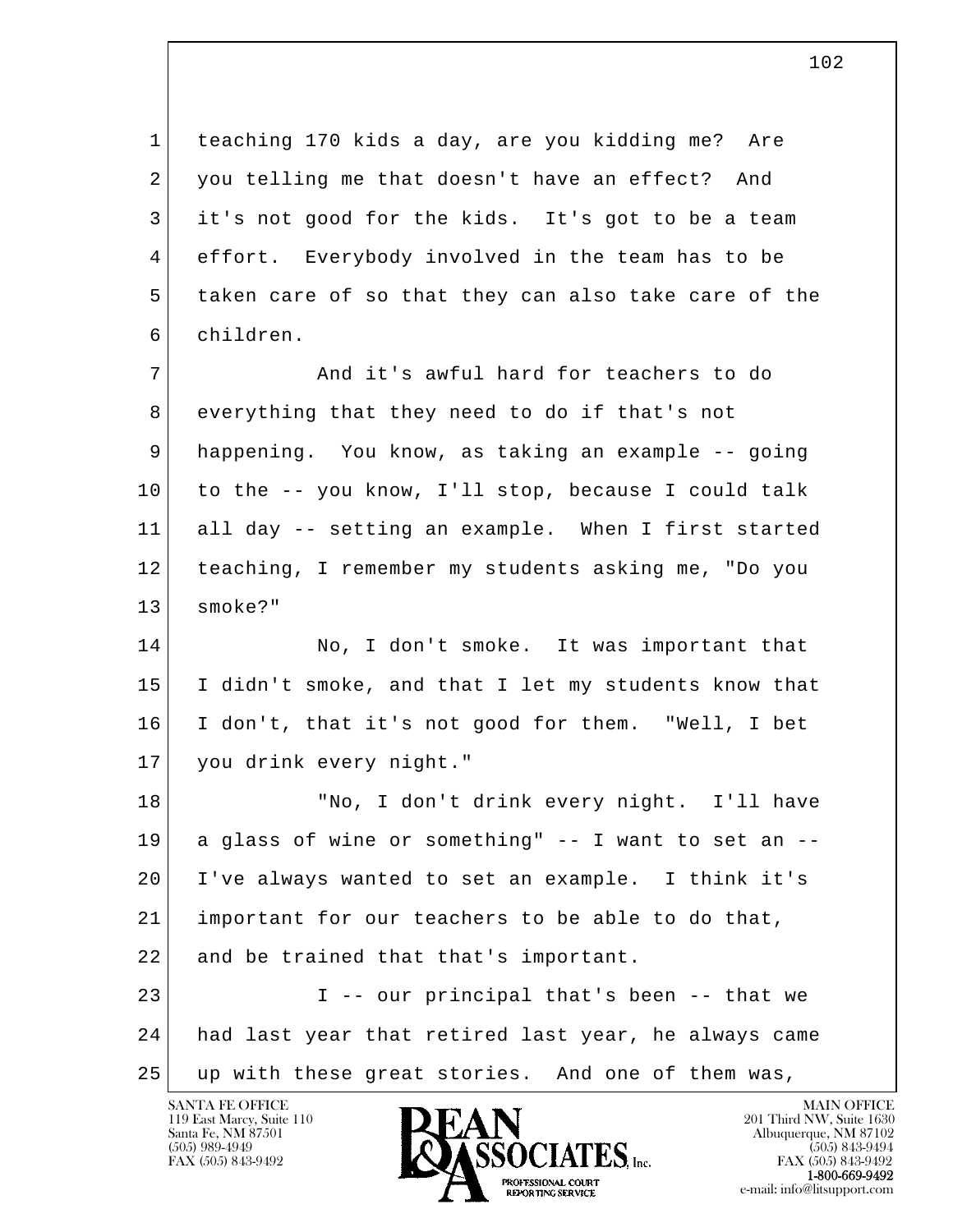1 "You don't tell your kids not to drink and then sit 2 there and get drunk watching the football game every 3 Sunday, because they're going to look at what you 4 do, and that's important."

5 And some time -- you know, and a lot of --6 at least maybe -- well, I want to say a large 7 percentage of my students and students across the 8 country, sometimes that teacher in the classroom is 9 the only functional supportive adult in their whole 10 life that they see a few hours a week. And if that 11 teacher is beaten down and -- and belittled 12 constantly in public, "You're never doing enough. 13 You're never doing enough. You're not doing enough. 14 You're failing our kids." They need support.

l  $\overline{\phantom{a}}$ 15 **And in countries like Finland and Japan**  16 where teachers are held to a high regard as being 17 the most respected profession and people aspire to 18 that, and, of course, they also have high standards 19 to get into those -- into those profession -- into 20 the teaching profession, that's the kind of thing we 21 need to work for -- to work toward. Because some of 22 the things that Chairman Garrison has been talking 23 about, we've been talking about, and people have 24 been writing about it for over 100 years.

25 And we can go back to the old classroom



FAX (505) 843-9492<br>**1-800-669-9492** e-mail: info@litsupport.com<br>REPORTING SERVICE REDUCED E-mail: info@litsupport.com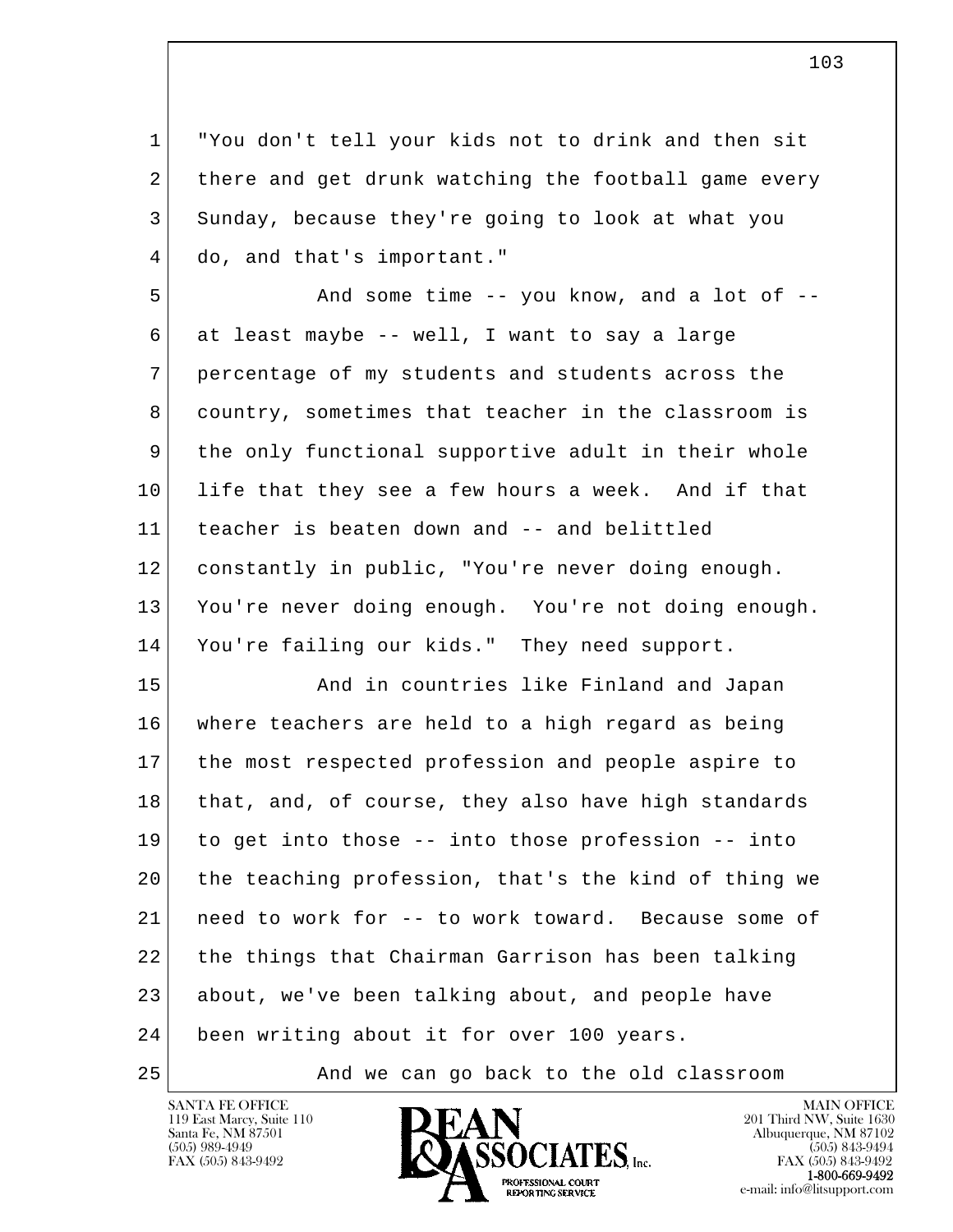1 where you have to be single. You just graduate from 2 high school, and you take a bunch of kids that are 3 from K through 8, like my mother went to. That's 4 | the kind of school my mother went to, and -- and not 5 pay them anything. And you just have somebody 6 volunteering. Well, that's a different time period. 7 We live in a society where both the husband and the 8 wife have to work in order to -- to just -- to just 9 function. And then we've got a lot of single 10 parents who are teaching, where that's their only 11 income. 12 Whereas, in years past, the wife taught,

 13 and the husband is one that made all the money. It 14 didn't really make that much difference what the 15 wife made, because it was the position -- the 16 profession that was mostly women.

17 So we're going to have to buckle down and 18 get the resources we need for our kids. To try to 19 do everything on a shoestring is awful. And it gets 20 boring and tiring to hear about it constantly. And 21 | nobody wants to put out any money to do what needs 22 to be done, you know.

l  $\overline{\phantom{a}}$  23 And it doesn't just happen with teachers. 24 It happens -- I, mean our firefighters, our 25 policemen, our soldiers; those are all professions

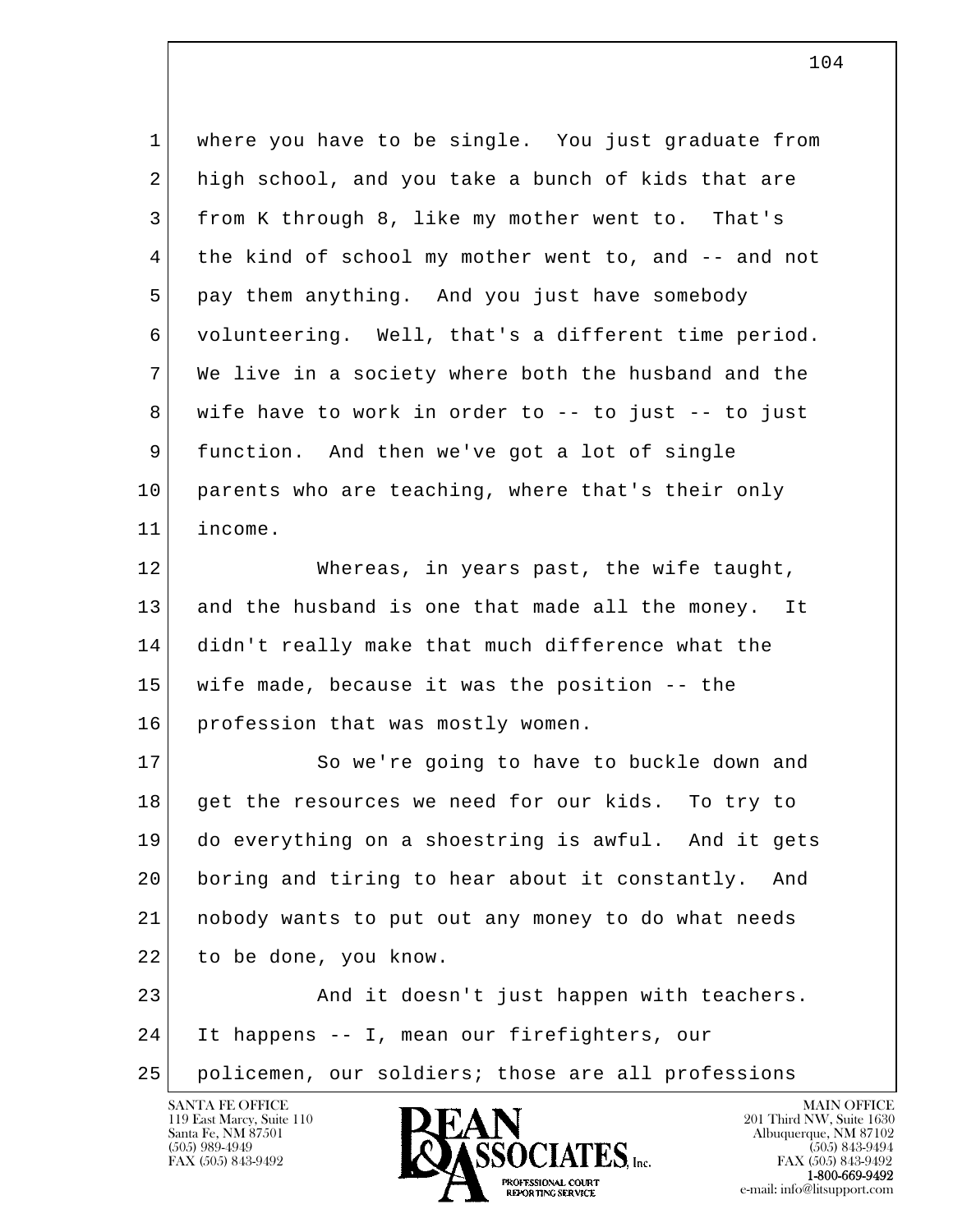1 that are quite often underappreciated, underfunded. 2 And a lot of times those people aren't taken care of 3 when they should be.

l  $\overline{\phantom{a}}$ 4 And when you see Hurricane -- what's the 5 name? -- Hurricane Sandy, all our first responders 6 | out there, those are the people that we've been 7 belittling for the past two years. And it's -- you 8 know, we need -- we need -- there's a lot of things 9 we need to be doing. So I'll shut up. I'll stop 10 | preaching. But I just wanted to get that said. 11 Just really quick -- I guess I wanted to 12 ask where we were -- I haven't heard anything about 13 the five-year plan. I just wondered if we were -- 14 where we were on that. 15 THE CHAIR: Any updates on the Strategic 16 Planning Committee? No updates at this time. 17 COMMISSIONER CARR: Okay. 18 | THE CHAIR: Commissioner Lopez? 19 | COMMISSIONER LOPEZ: I -- as you know, I 20 served on the Santa Fe School Board way back, '94 to 21 2001. And what I saw there was a lot of individuals 22 who did an astonishing and admirable -- and I 23 respected them greatly  $--$  the job that they did. 24 But what I saw was moments of greatness in the 25 middle of a system that was really, really

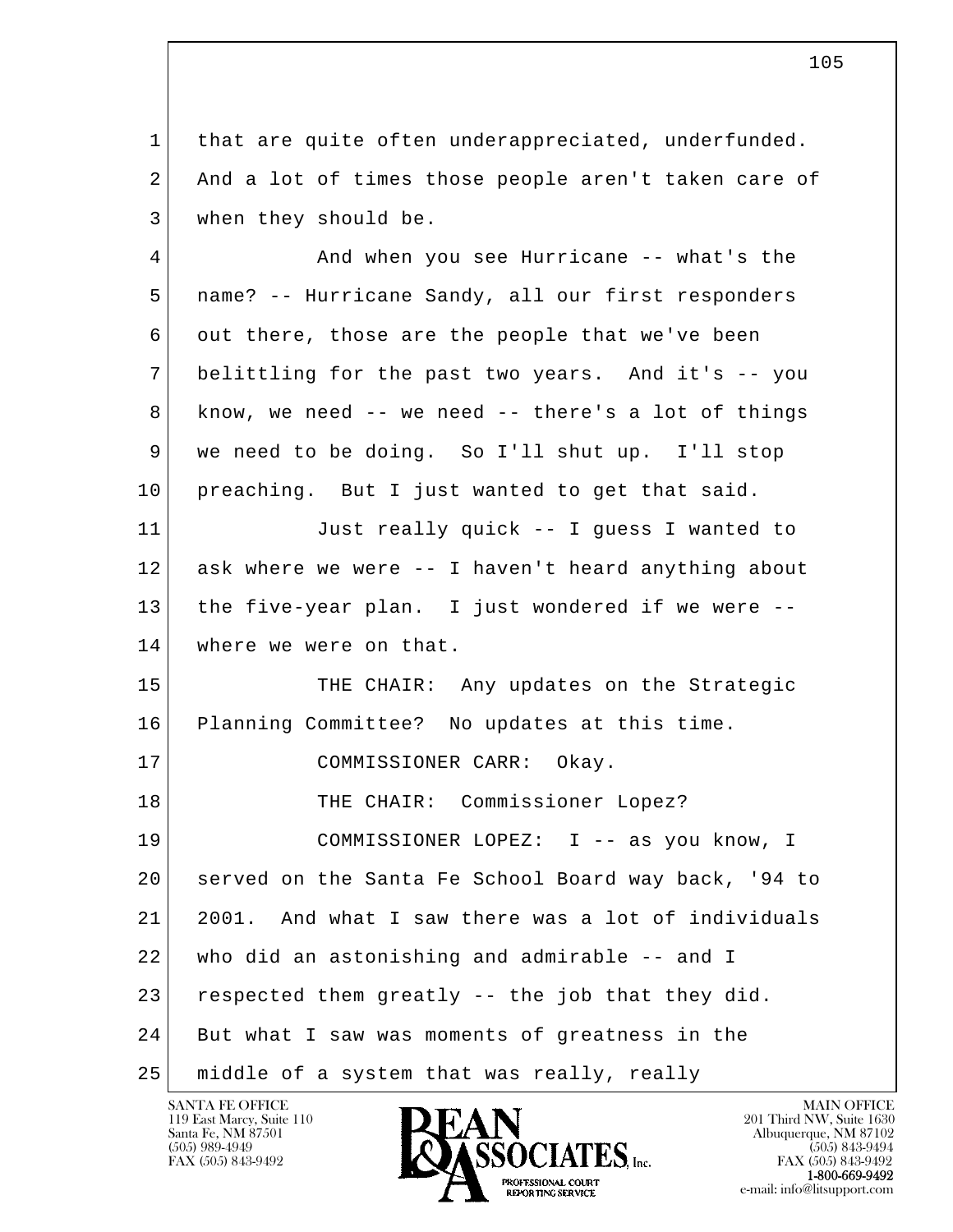1 struggling. And so I give that as a context, 2 because I, very recently, am watching what this new, 3 very young superintendent, who is younger than my 4 oldest child is now, doing there. And what I saw 5 was, he has called a spade a spade. It's the first 6 time I've seen that happen.

 7 And I know Beverly and I go back to 1994 8 at Santa Fe. And she was one of the very many 9 administrators and teachers who I saw doing the best 10 they could do. This guy, in his report, called -- 11 didn't blame any individuals. But he said -- or his 12 report said -- his first initial report that he 13 brought people in to look at the system. And what 14 he said was that there is a culture in this system 15 that is culturally offensive and operationally 16 dysfunctional, which I found enormously refreshing, 17 that somebody is saying, not, "You're doing a bad 18 job, administrators are wrong, teachers are wrong," 19 but, "We have a huge, huge problem here."

l  $\overline{\phantom{a}}$  20 And so my point is to urge everyone to 21 keep an eye on what they're doing there. But, I 22 agree with Commissioner Carr, you know. It's good 23 to call a spade a spade. But if there's not 24 money -- you know, I've always felt that every 25 classroom, at least at the elementary level, should

119 East Marcy, Suite 110<br>Santa Fe, NM 87501

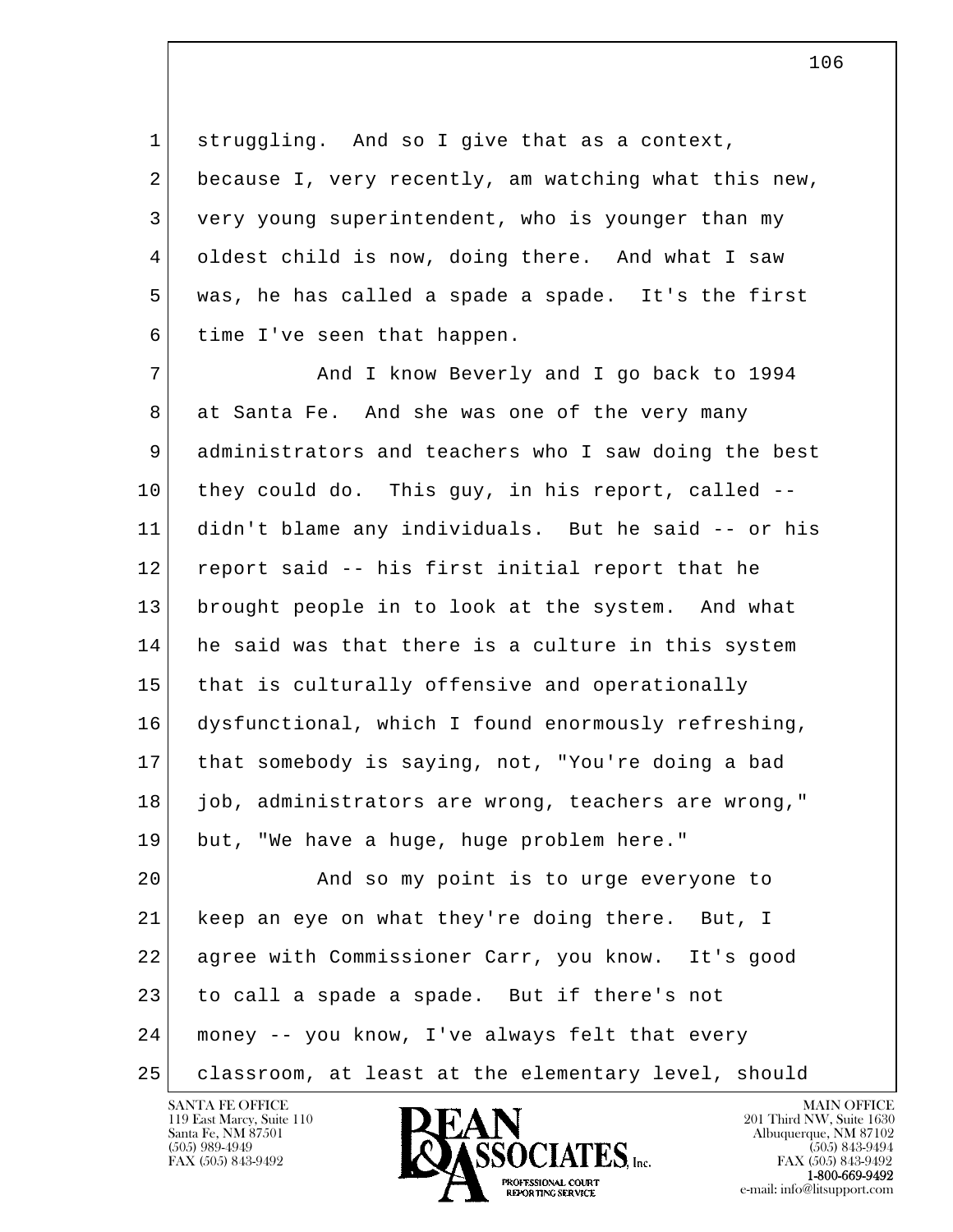| $\mathbf{1}$ | have a teacher's assistant. Well, how much money is   |
|--------------|-------------------------------------------------------|
| 2            | that? A lot of money. Every school should have        |
| 3            | more social workers. With all the problems we have    |
| 4            | in our society, there should be one for every grade,  |
| 5            | at least, lots more money. Lot -- we need             |
| 6            | after-school programs, because these parents are      |
| 7            | working. And the cities can't -- you know, they can   |
| 8            | put up a band-aid for those after-school programs,    |
| 9            | but they can't fund them.                             |
| 10           | It is funding. And I agree with                       |
| 11           | Commissioner Carr. People say you can't throw money   |
| 12           | at it. Well, you can throw money at it, and it's      |
| 13           | time. And so pay attention to Santa Fe. See where     |
| 14           | they get. They're going to need money. But they       |
| 15           | did call a spade a spade. Thank you.                  |
| 16           | THE CHAIR: Thank you, Commissioner Lopez.             |
| 17           | Any other comments from Commissioners? Seeing none,   |
| 18           | I do want to charge Chairman Vince Bergman of the     |
| 19           | Charter Schools Committee with initiating a           |
| 20           | preliminary meeting with the Charter Schools          |
| 21           | Define the scope of negotiations for the<br>Division. |
| 22           | preliminary contract approval for the Health          |
| 23           | Leadership High School. Also, define those            |
| 24           | logistics, and then report back to the Executive      |
| 25           | Committee with that information. Do you want me to    |

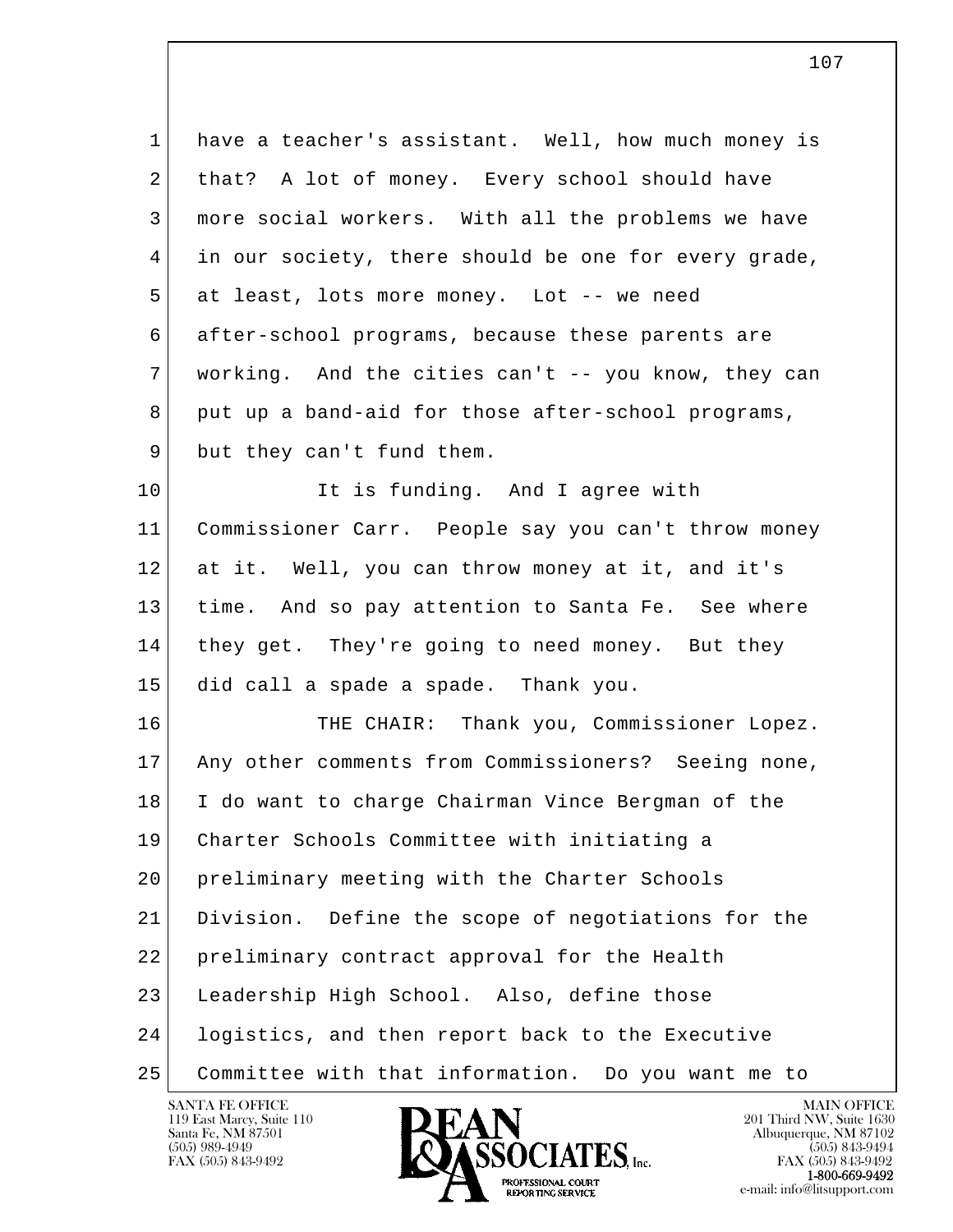1 start over there?

| $\overline{2}$ | COMMISSIONER BERGMAN: I don't think                  |
|----------------|------------------------------------------------------|
| 3              | either one of us was keeping up with all that.       |
| 4              | MS. CALLAHAN: For the contracts, the                 |
| 5              | Charter School committee.                            |
| 6              | THE CHAIR: And then we'll give you our               |
| 7              | blessing, hopefully, at that point to negotiate the  |
| 8              | preliminary contract, in the December meeting,       |
| 9              | you'll present to the full Public Education          |
| 10             | Commission. If needed, we'll follow that with --     |
| 11             | follow that up with a working session. And then we   |
| 12             | will vote on the preliminary contract as far as      |
| 13             | approval goes. Does that make sense? Does that       |
| 14             | sound fair for this first run-through?               |
| 15             | MS. CALLAHAN: I think that's probably,               |
| 16             | Mr. Chair, the best way that we can approach this.   |
| 17             | I'm just worried about setting travel again.<br>Is   |
| 18             | there a way we can kill birds and stones if there's  |
| 19             | other meetings that you all are attending, or we can |
| 20             | piggyback on or --                                   |
| 21             | THE CHAIR: Between now and December 14?              |
| 22             | MS. CALLAHAN: Yeah.                                  |
| 23             | THE CHAIR: I don't think there are --                |
| 24             | there are no full PEC meetings, obviously.           |
| 25             | MS. CALLAHAN: I know there's an LESC                 |

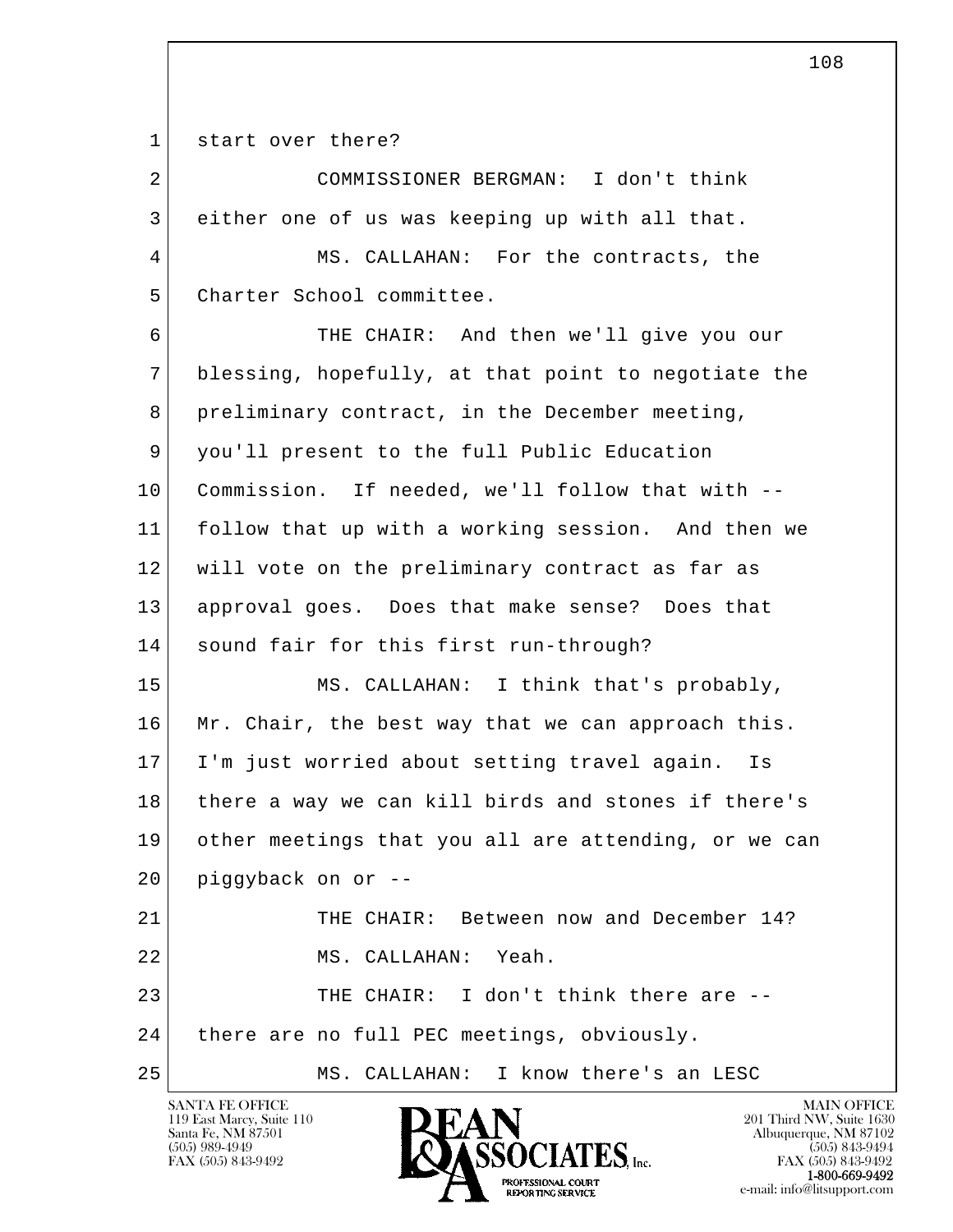l  $\overline{\phantom{a}}$  1 meeting. 2 COMMISSIONER SHEARMAN: It's in 3 Las Cruces; isn't that correct? 4 MR. CRAIG: We're in Santa Fe in December. 5 But it is the 14th and 15th. 6 MS. CALLAHAN: And to set up planning. 7 COMMISSIONER SHEARMAN: I'm asking David 8 when the LESC meeting is, and I can't hear him all 9 the way back there. 10 MR. CRAIG: The LESC meeting is in 11 December on the 14th and 15th, Commissioner 12 Shearman. 13 COMMISSIONER SHEARMAN: Where? 14 MR. CRAIG: In Santa Fe. 15 COMMISSIONER SHEARMAN: In Santa Fe. Why 16 did I think it was in Las Cruces? 17 MR. CRAIG: We met in Las Cruces in 18 September. 19 MR. CARR: That's the 14th and 15th, 20 | though, too. That's when our meeting is. 21 THE CHAIR: I'm going to repeat these 22 steps because, I think we have it covered in them. 23 | The Charter Schools Committee Chair will initiate a 24 preliminary meeting with the Charter Schools 25 Division, which should include the full Committee

 $\overline{109}$ 

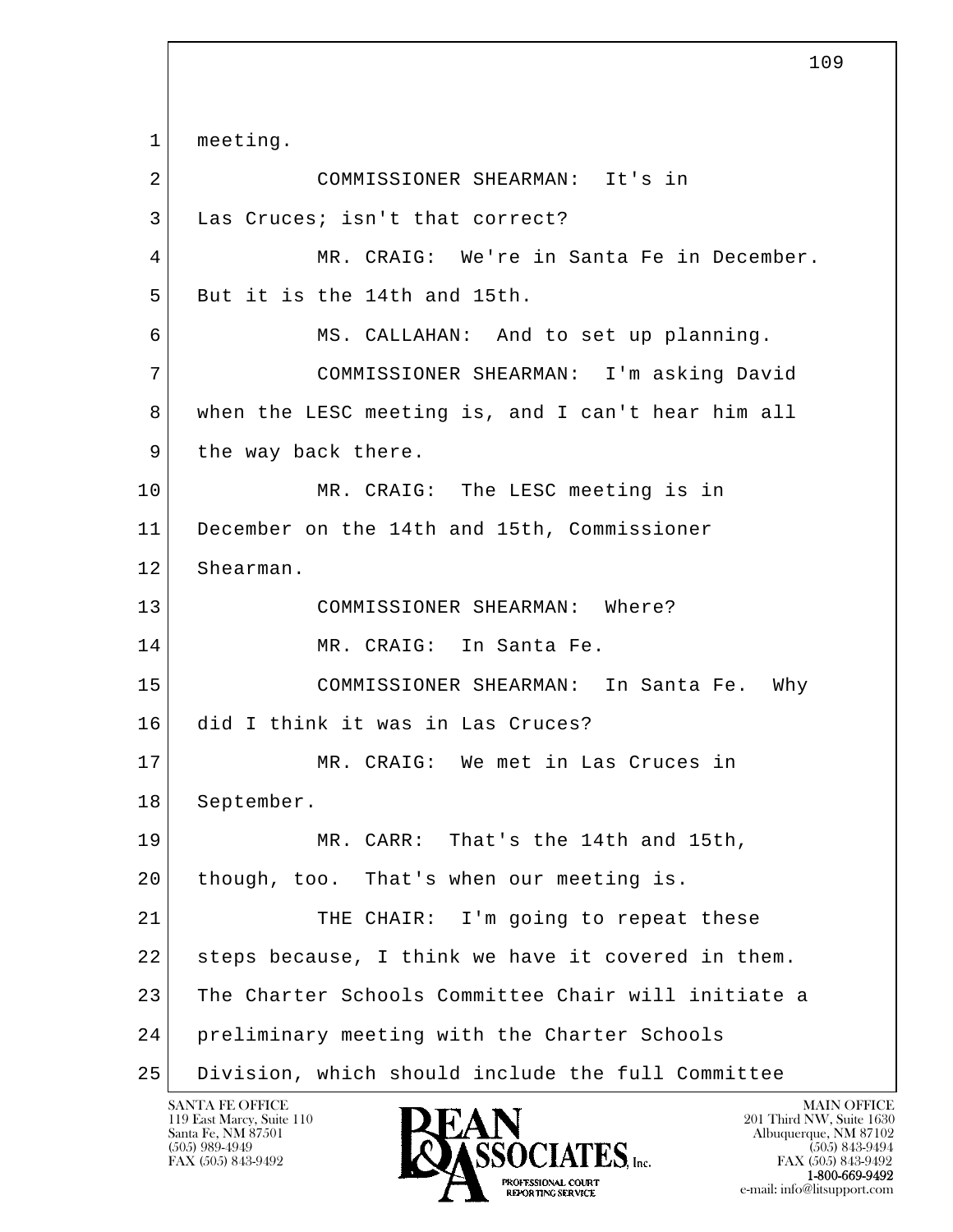1 for Charter Schools. Define the scope of 2 | negotiations. Now, what that means, that you will 3 define, including the logistics. So let's not try 4 to figure that out now. Let you all figure that 5 out.

 6 Report those logistics and the scope back 7 to the Executive Committee of the Public Education 8 Commission. At that point, you will proceed to 9 negotiate a preliminary contract based on our 10 approval of the logistics and the scope. And then, 11 in the December meeting, you'll present the 12 preliminary contract approval to the full Public 13 Education Commission. If needed, we'll have a 14 working session, and then we'll vote on that 15 approval at that time.

16 So next step is let's define the scope of 17 negotiations and the logistics, and then we'll move 18 forward from there when you report back to the 19 Executive.

l  $\overline{\phantom{a}}$  20 I'm going to need to take a quick break. 21 Recommendations on the -- on continuing through the 22 day? Do -- Beverly, I know Deputy Secretary is  $23$  coming at  $1:00$ . Can we move him back to  $1:30$  or  $-$ 24 MS. FRIEDMAN: Mr. Chair, I can check with

25 him and see.

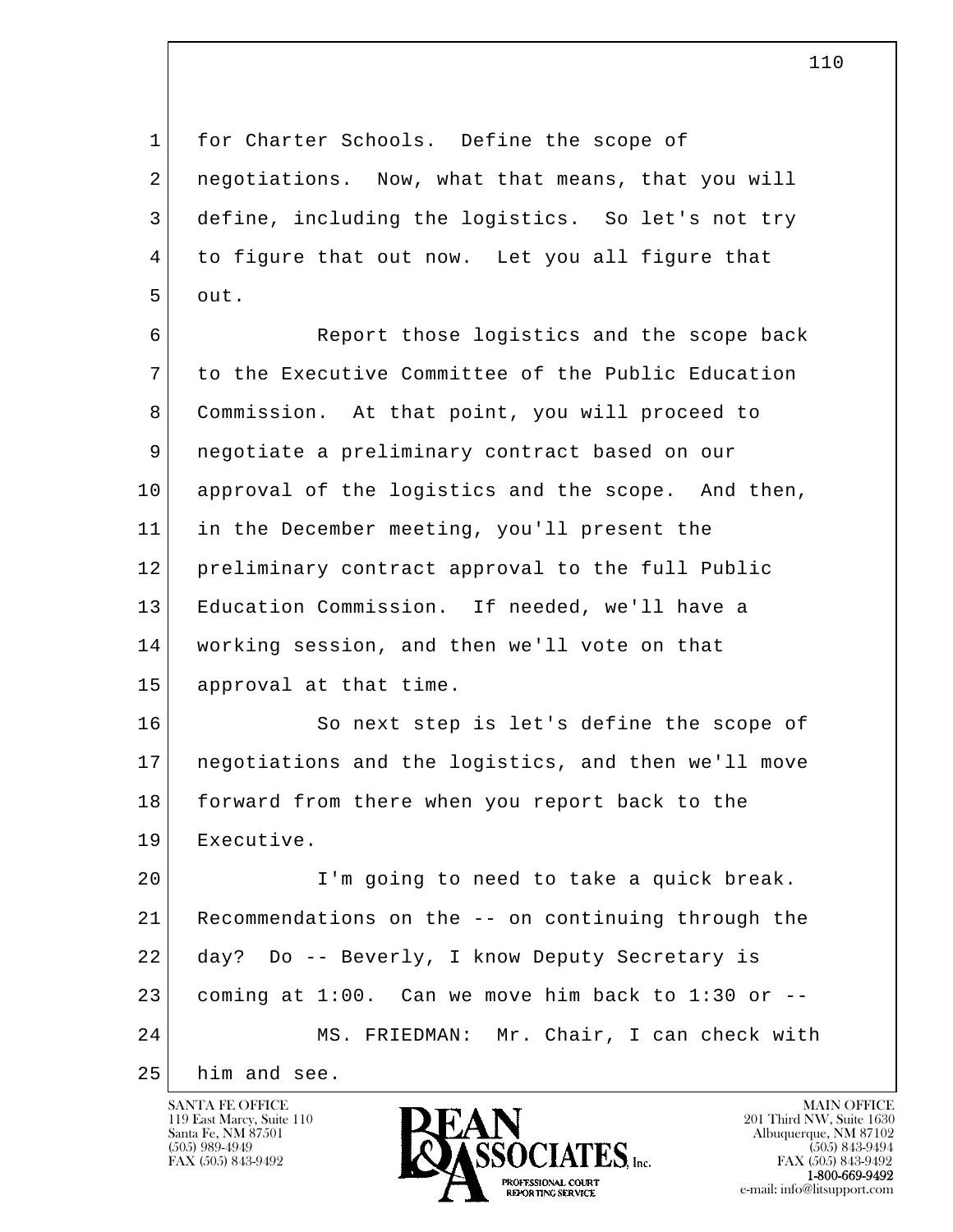l  $\overline{\phantom{a}}$ 1 THE CHAIR: Because what we're staring at  $2 \mid$  now is we have 11:20. We could do the training 3 probably by, you know, 12:30ish and then -- and then 4 take a little time for lunch. I'm guessing people 5 are going to want to just eat here in the hotel. I 6 know I am. And then, a little bit after 1:00, 7 probably closer to 1:30, we would be ready to 8 continue. 9 | MS. FRIEDMAN: I'll check with him, 10 Mr. Chair. 11 THE CHAIR: Okay. Let's take a ten-minute 12 break, and then we'll proceed with item No. 13, the 13 Renewal Application Review Training. We're in 14 recess. 15 (Recess taken, 11:20 a.m. to 11:45 a.m.) 16 THE CHAIR: The Chair calls this Public 17 Education Commission meeting back into session. And 18 we are at item No. 13, Renewal Application Review 19 Training. And there is no Executive Summary, so we 20 | will introduce again Kelly Callahan. 21 MS. CALLAHAN: Mr. Chair, Commissioners, 22 there's a tiny Executive Summary. It's very short. 23 Basically, the information that we're going to cover 24 very quickly is the renewal review process and what 25 it is that we're doing in our evaluations of the

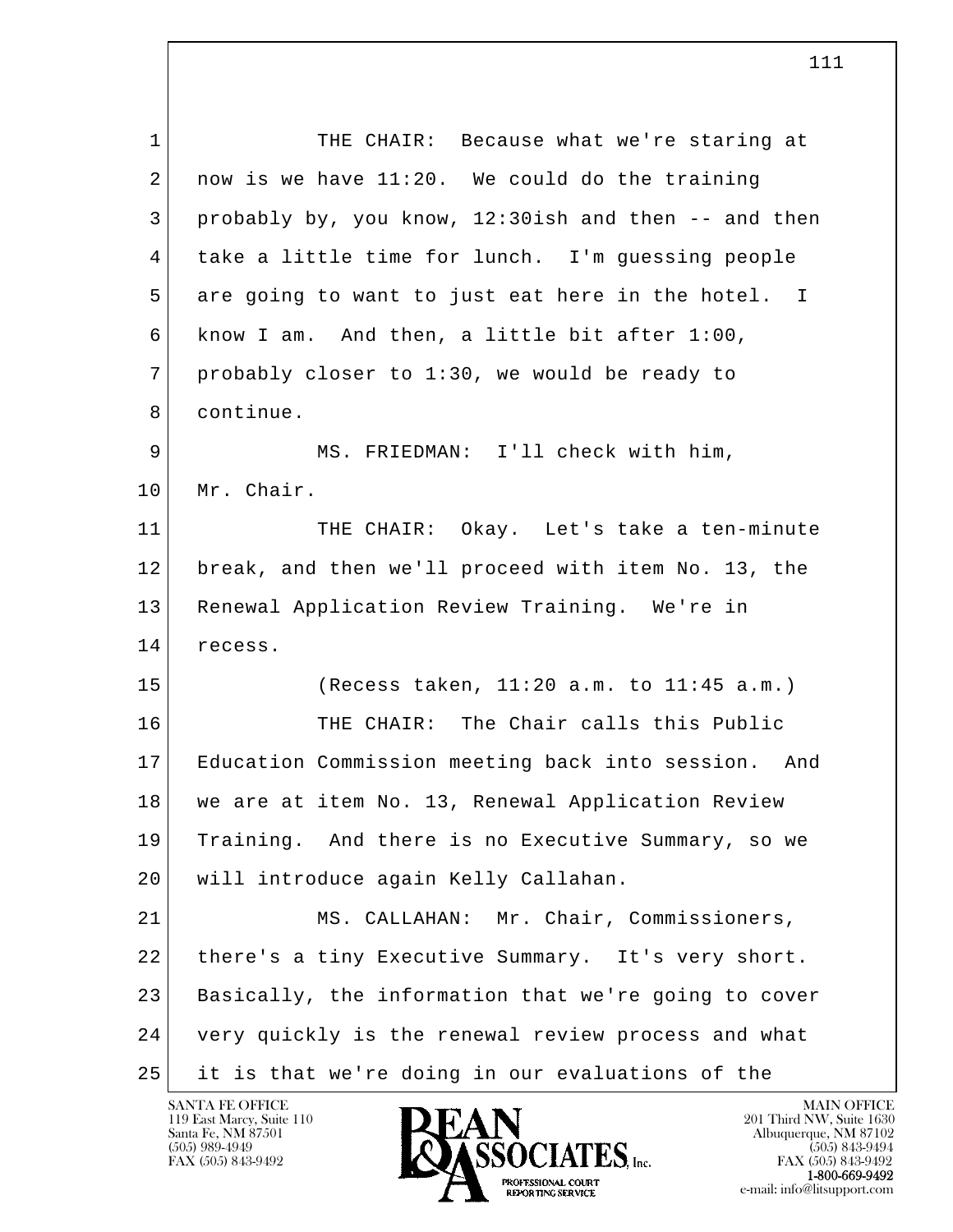1 renewal applications.

| $\overline{2}$ | And I'd like to introduce Rochelle                   |
|----------------|------------------------------------------------------|
| 3              | Cherrin, who is the Executive Administrator in the   |
| 4              | CSD who is working primarily with the implementation |
| 5              | of SB 446, and the work that we're doing with NACSA  |
| 6              | and the performance framework. And so all of this,   |
| 7              | of course, ties back to the applications. And        |
| 8              | Shelly has been very instrumental in creating these  |
| 9              | new applications. And so I invited her to come and   |
| 10             | do some quick overview training.                     |
| 11             | This is not nearly as intensive as the one           |
| 12             | that we did this summer prior to the review of the   |
| 13             | applications. And so we're just going to go over     |
| 14             | some points. You have folders with your names on     |
| 15             | And they are -- they contain all of the<br>it.       |
| 16             | documents that you're going to need. So I'm going    |
| 17             | to turn this over to Shelly. And we're here, and     |
| 18             | we're going to tag-team whenever we need to.         |
| 19             | And so if there's anything that you need,            |
| 20             | we'll be happy to provide it for you if we have it.  |
| 21             | Thank you.                                           |
| 22             | Thank you very much.<br>THE CHAIR:                   |
| 23             | MS. CHERRIN: Good morning, Mr. Chair and             |
| 24             | members of the Commission. I just wanted to give     |
| 25             | you a little bit of a background on the development  |
|                | SANTA FE OFFICE<br><b>MAIN OFFICE</b>                |

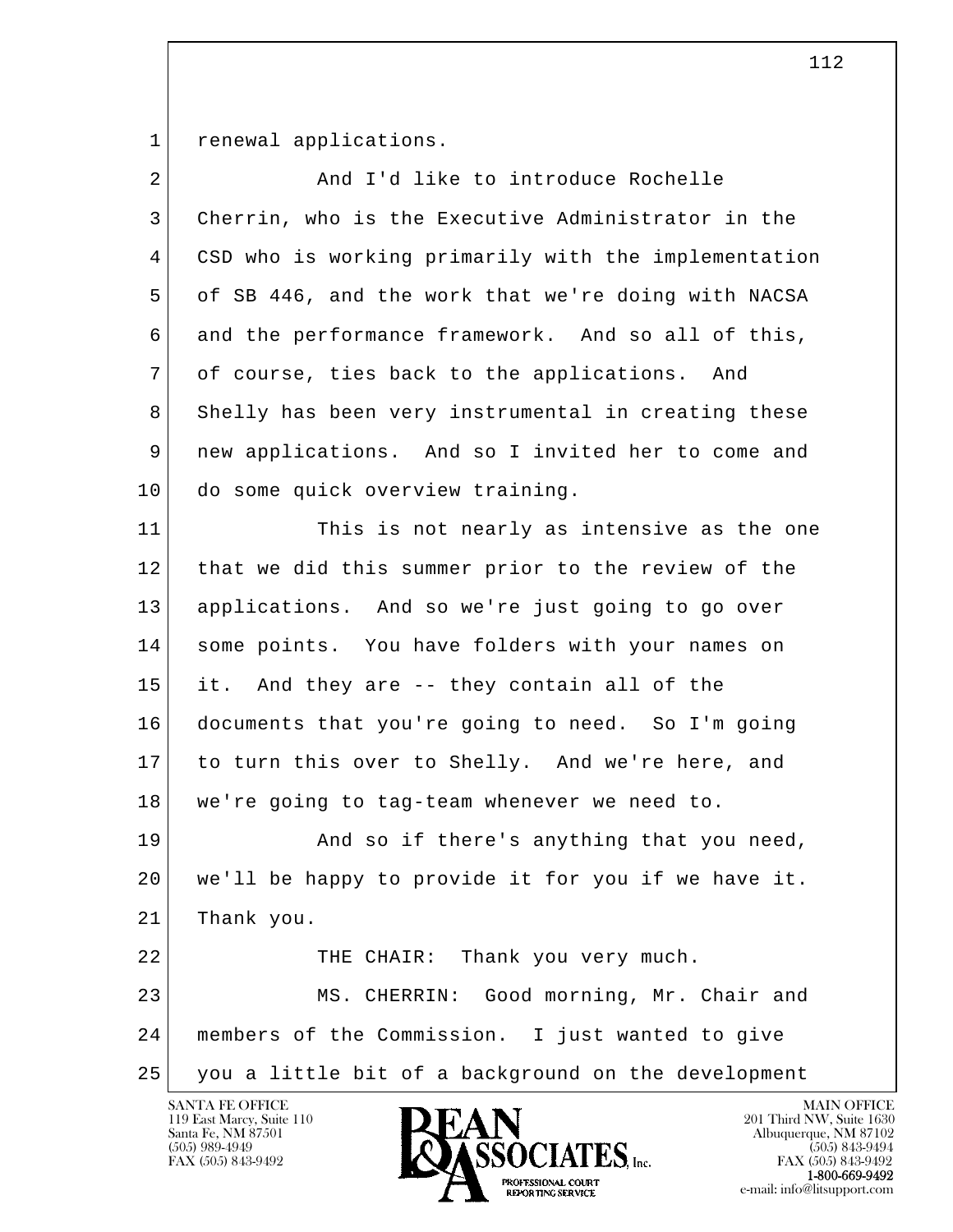1 of the renewal. It looks significantly different, 2 I'm sure, than the renewal applications you've seen 3 in the past.

 4 There's two reasons for that: One is 5 because, as ex-charter school operators, Kelly and I 6 have completed charter school applications more than 7 once, and we wanted to make the process a little bit 8 more succinct and easier and maybe have not as many 9 elements that are repetitive for not only us, but 10 for the reviewers.

 11 We've also reviewed them. And so, again, 12 we just thought maybe it was time to look at it and 13 | just really stick to what's required.

l  $\overline{\phantom{a}}$ 14 So what we did is we -- in terms of -- oh. 15 And the second part of it was that with the upcoming 16 performance -- the contracts, and then the 17 performance frameworks, we needed to look ahead and 18 get people -- our schools ready for that, just 19 because we know that a lot of the elements of the 20 contract will be negotiated. There's a 30-day 21 limit, as we've talked about before. And we just 22 didn't feel like thinking about these things after 23 the application was approved was enough time. 24 So we did a Part A and a Part B. So the 25 Part A is looking back, and the Part B is looking

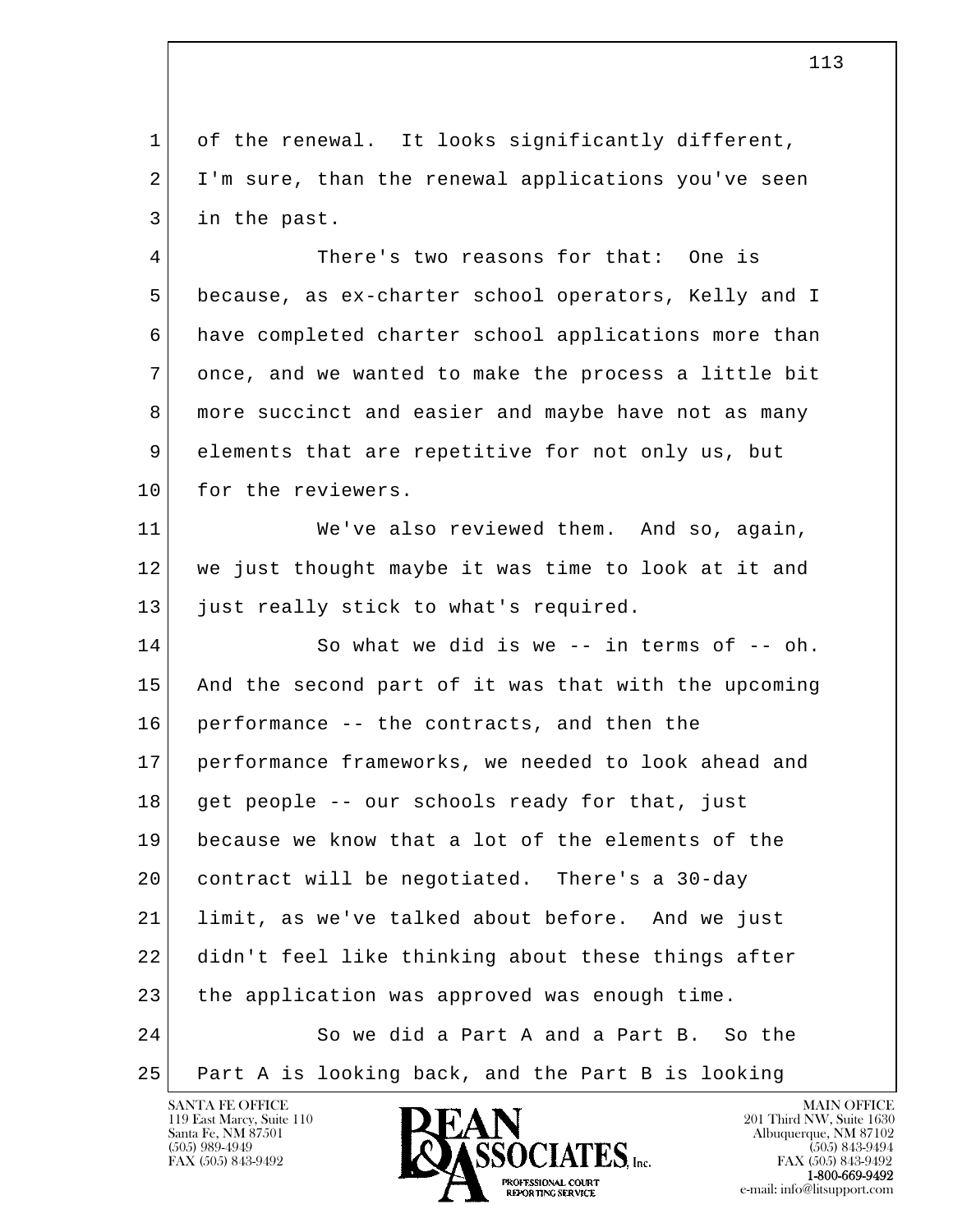1 forward. And, again, Part B, the purpose of that is 2 really just to give us a starting ground for our 3 negotiations.

 4 When looking into Part A and what's 5 required, when we went back to the statutes, there's 6 only really seven areas that are required. And it's 7 the report of the progress on the charter school and 8 achieving the goals, objectives, students' 9 performance standards, the financial statement that 10 discloses cost of administration, instruction, and 11 other spending categories; any change to the 12 original charter, amendments, the petition in 13 support of the charter from the families, and also 14 the petition in support of the charters from the 15 employees; the description of the charter school 16 facilities, and assurances that the facilities are 17 in compliance, and a statement of the term of the 18 renewal requested.

l  $\overline{\phantom{a}}$  19 So Part A really does focus on the past 20 performance and looking at what they've done. Now, 21 if you look at the other thing -- again, the reasons 22 | why charters can be denied or renewals can be 23 denied -- let me just find this. It does state 24 that -- and, again, we talked about this a little 25 bit this morning, but I do want to point out one

119 East Marcy, Suite 110<br>Santa Fe, NM 87501



FAX (505) 843-9492<br>**1-800-669-9492**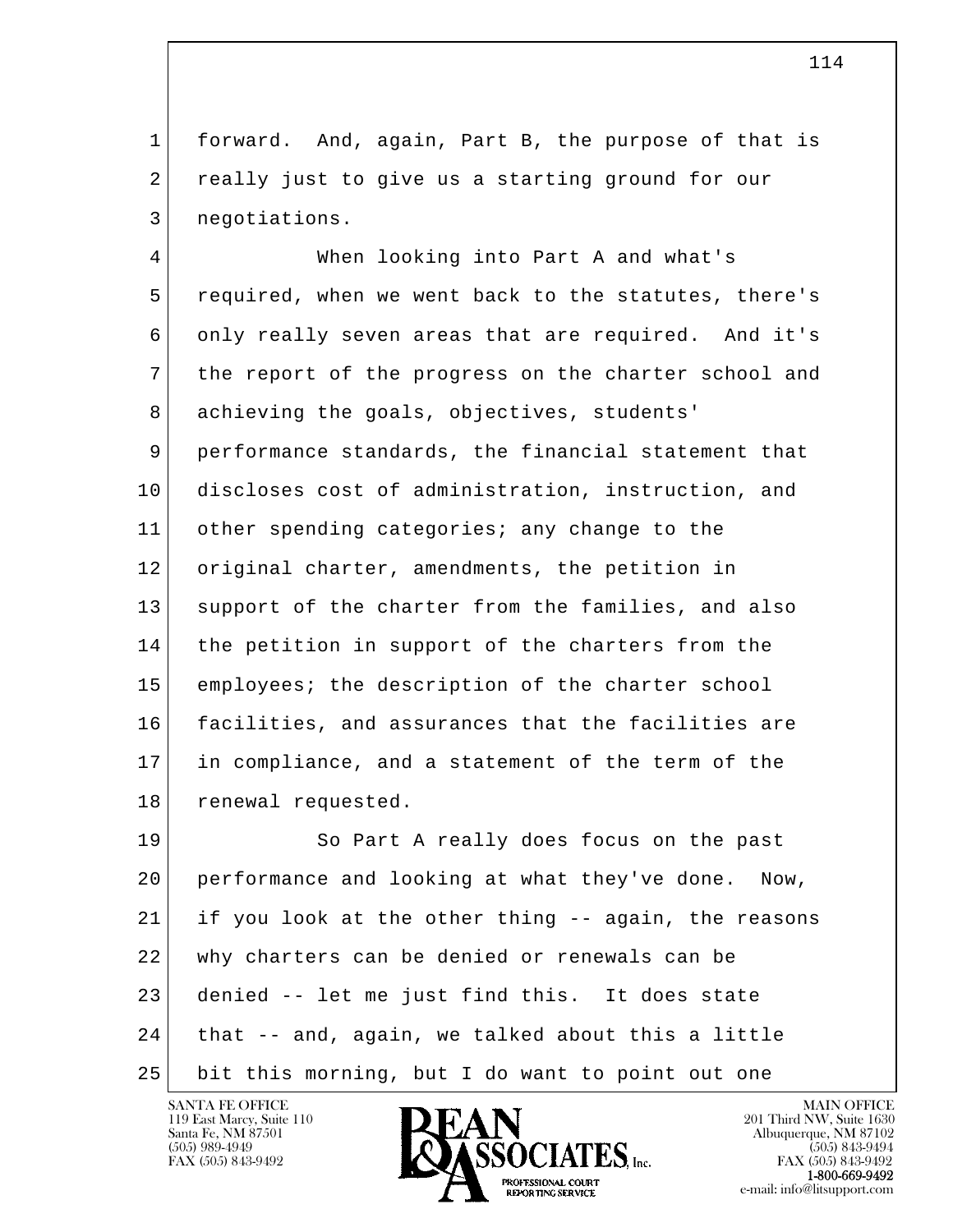1 thing. It states that, "A charter may be suspended, 2 revoked, or not renewed by the chartering authority 3 if the chartering authority determines that the 4 charter school failed to meet or make substantial 5 progress toward achievement of the Department's 6 minimum educational standards, or... -- it doesn't 7 say "and"; it says "or" -- "...student standards 8 identified in the charter application."

9 So before the charter application was the 10 contract. But now, moving into SB 446, there will 11 actually be a contract where those -- in my 12 understanding, the minimum requirements will be 13 defined and agreed upon. That's the authorization 14 part. And I'm just going to kind of leap out here. 15 And I know that a lot more information has to be 16 discussed and gathered.

l  $\overline{\phantom{a}}$ 17 But it seems to me that if -- if those 18 minimum educational standards are negotiated and 19 agreed upon by the authorizer, that if the school 20 does not meet those, then it's a breach of contract. 21 And, again, I think that we need to really explore 22 | that a lot further. But it does have "or" here, not 23 "and." So I just, you know, thought I would throw 24 that out.

25 So anyway, looking at that, what we --

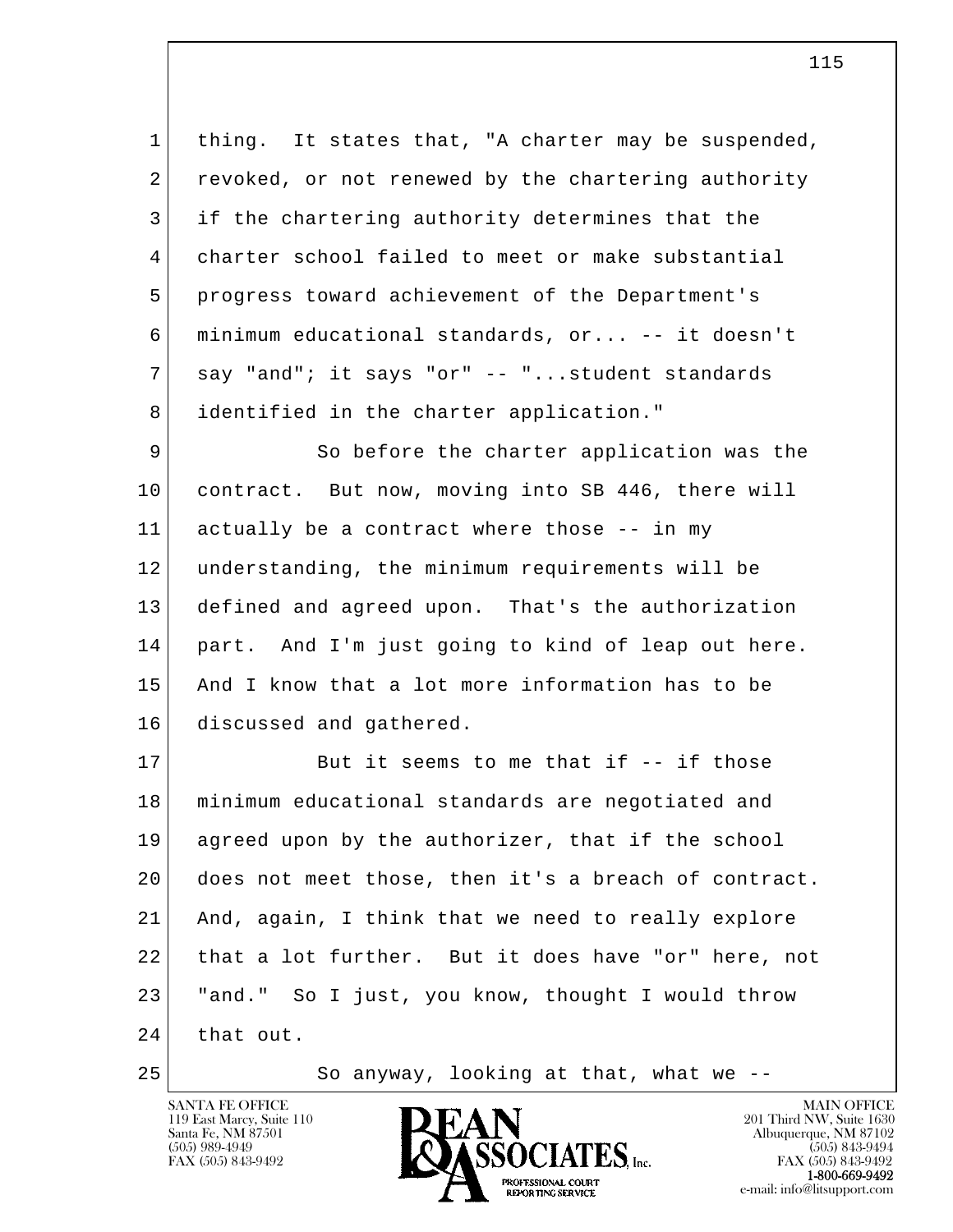| $\mathbf 1$ | again, I think we recognized that for this year,         |
|-------------|----------------------------------------------------------|
| 2           | it's probably going to be a little more difficult,       |
| 3           | because mission statements, as we've talked about in     |
| 4           | the last training, were maybe a little bit vague and     |
| 5           | a little bit general. And our goals from charter         |
| 6           | applications from five years ago may or may not have     |
| 7           | been written in SMART format. Some of the schools        |
| 8           | were open before they were required to do that. And      |
| 9           | so our challenge this year is going to be looking at     |
| 10          | the progress of the schools and somehow analyzing        |
| 11          | how they're doing. And they may or may not, in some      |
| 12          | cases, relate to the goals. We've already struggled      |
| 13          | with that in some of the analyses that we've done.       |
| 14          | Anyway -- and I just wanted to let you                   |
| 15          | know $-$ - I mean, we'll $-$ - you know, I think, again, |
| 16          | that's a good thing about things changing. The           |
| 17          | mission statements will have to be more concise.         |
| 18          | They'll have to translate into goals that can be         |
| 19          | measured. And the goals will have to be very             |
| 20          | specific as well. So I think, again, moving ahead,       |
| 21          | the good news is that we should be able to really        |
| 22          | just have four or five years of annual reports that      |
| 23          | are consistent and that really give us the               |
| 24          | information that we need. This year, I think it'll       |
| 25          | be a little bit of a struggle.                           |

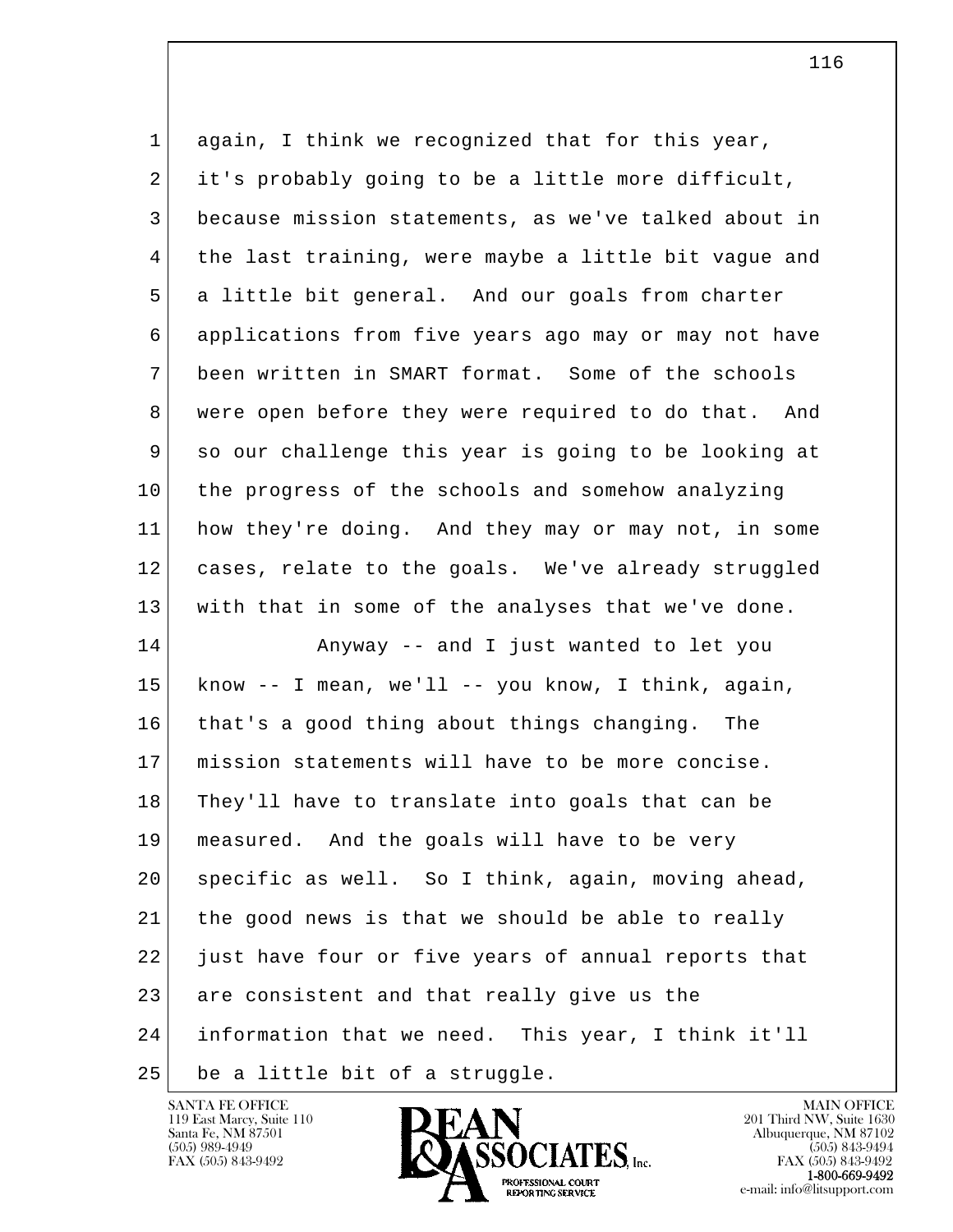1 So, again, Part A -- and I know that you 2 all received copies of the renewal application. And 3 it basically just asks questions that we've 4 identified, the seven that are identified in the law 5 as things that we need to look at. And then we are 6 going to do our best to look at all the data and 7 analyze that for you so that you can see trends and 8 patterns, and we'll try to tie them back to goals. 9 Do you want to add anything else to that? Okay. 10 So Part B is looking forward. And, again, 11 I think that this is something we'll have to have a 12 discussion about, because, again, it's not required 13 to look forward to consider -- maybe just the 14 amendment piece, which we did put in Part B -- but 15 the law doesn't require the plans for the future. 16 And we put it in, again, just to give people a place

18 all, in terms of what needs to be negotiated within 19 that 30-day time period.

17 to start -- the schools a place to start, and you

l  $\overline{\phantom{a}}$  20 We are asking schools, though, to look at 21 their mission, again, because, again, they have to 22 be not so general anymore. We have to be able to 23 determine if they're meeting their mission. And 24 that's through some really good strong goals. So 25 we're asking them to look at their goals again.

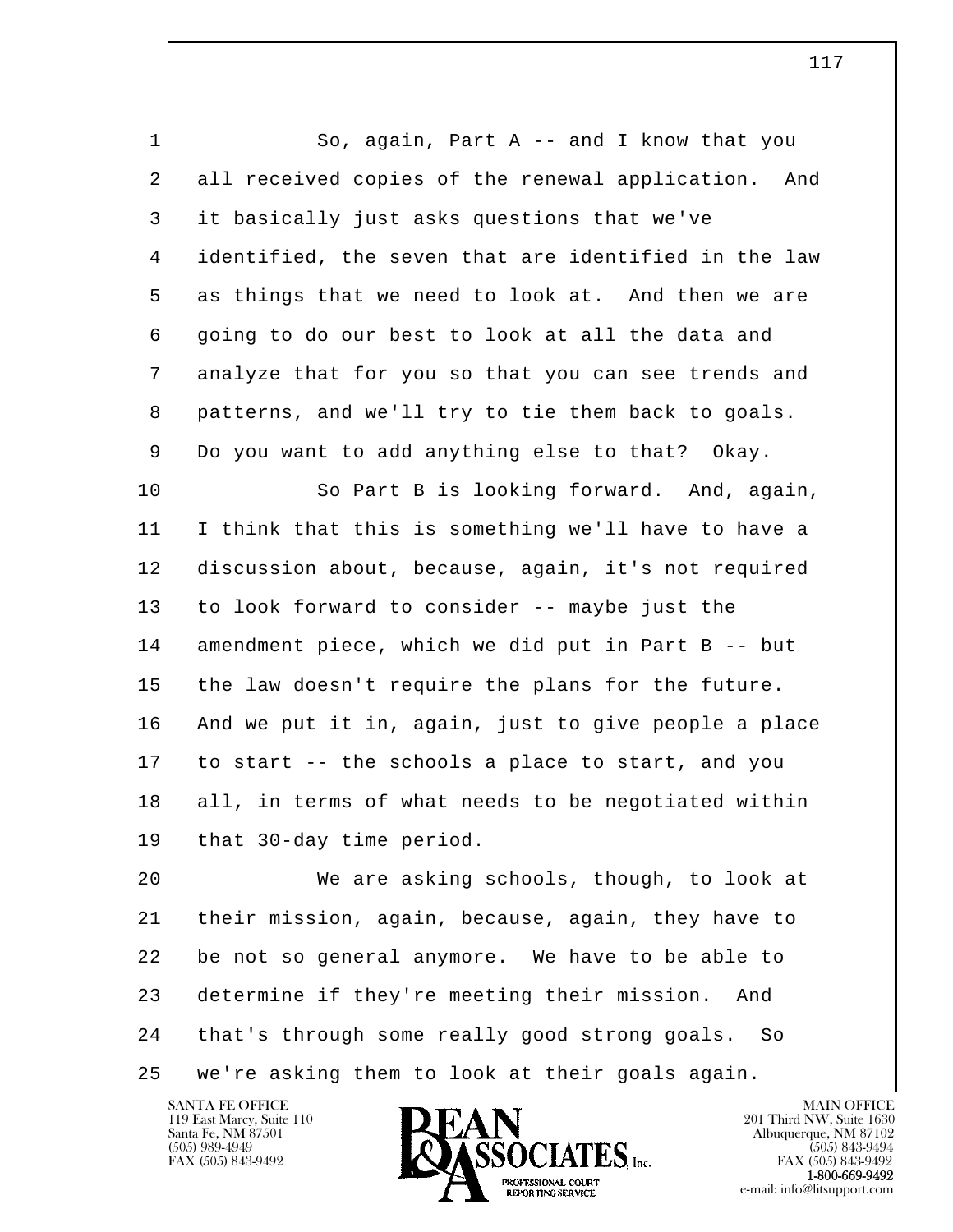1 The goals that are listed here are the 2 ones that are required in 446. And then they have 3 optional goals as well that they can put in. For 4 example, if they're a school that has a really 5 unique population and they want to put in some 6 optional goals, or if they want to have some 7 organizational goals, they have the ability to put 8 those in as well.

9 The amendments -- and again, I think we're 10 rolling this out for the first time. And the 11 amendments, we are going to have to consider. And I 12 think there's going to be some question about, if 13 the applications are approved, does that include 14 approving the amendments as well. And the only 15 thing that I wanted to mention about the renewals 16 is -- you know, we -- we didn't -- we're asking for 17 the schools to submit a copy of their latest 18 application, including any changes that were made 19 through the amendment process.

l  $\overline{\phantom{a}}$  20 We, I think, feel very strongly that if 21 they're wanting to change too many things, then the 22 question would be, "Is this a new application?" 23 It's a renewal process. We want to renew what 24 they've been doing. If there are some minor 25 changes, that's one thing. But if there are some

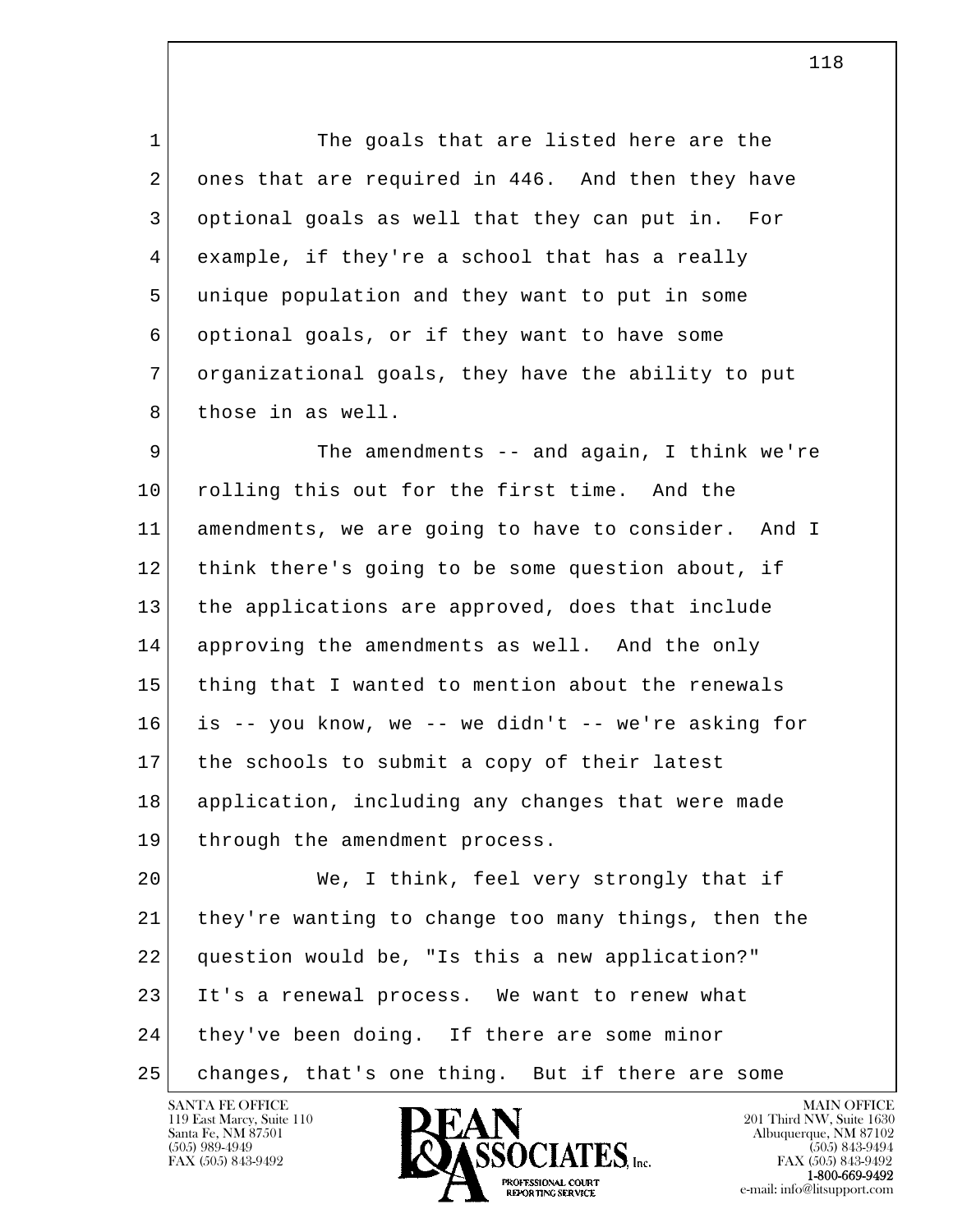1 big changes; for example, if it's a Montessori 2 school and they want to become a STEM program, well, 3 to us, that would be a whole new application. And I 4 think we're approaching looking at the amendments 5 llike that as well.

 6 And I think the rest of the questions -- 7 the financial plans, again, we did put this -- I 8 don't know how this got in -- but, again, we have a 9 Part A and a Part B. And you'll see, again, if we 10 can go back to the seven required elements of a 11 renewal application, the amendment piece and maybe 12 this question about the financial plans, where you 13 have to under- -- present them in categories in 14 terms of what you're spending, I see that that's 15 here as well.

16 But then we also put in other questions 17 that have to do with what we're going to be 18 expecting in terms of governance and partnerships 19 and things like that that are based on SB 446. Are 20 there any questions?

l  $\overline{\phantom{a}}$  21 COMMISSIONER SHEARMAN: I'm reading the 22 financial -- under Financial Plans -- now, this is 23 for renewal. So this is the information that they 24 are going to be required to provide to support their 25 bid for renewal; right?

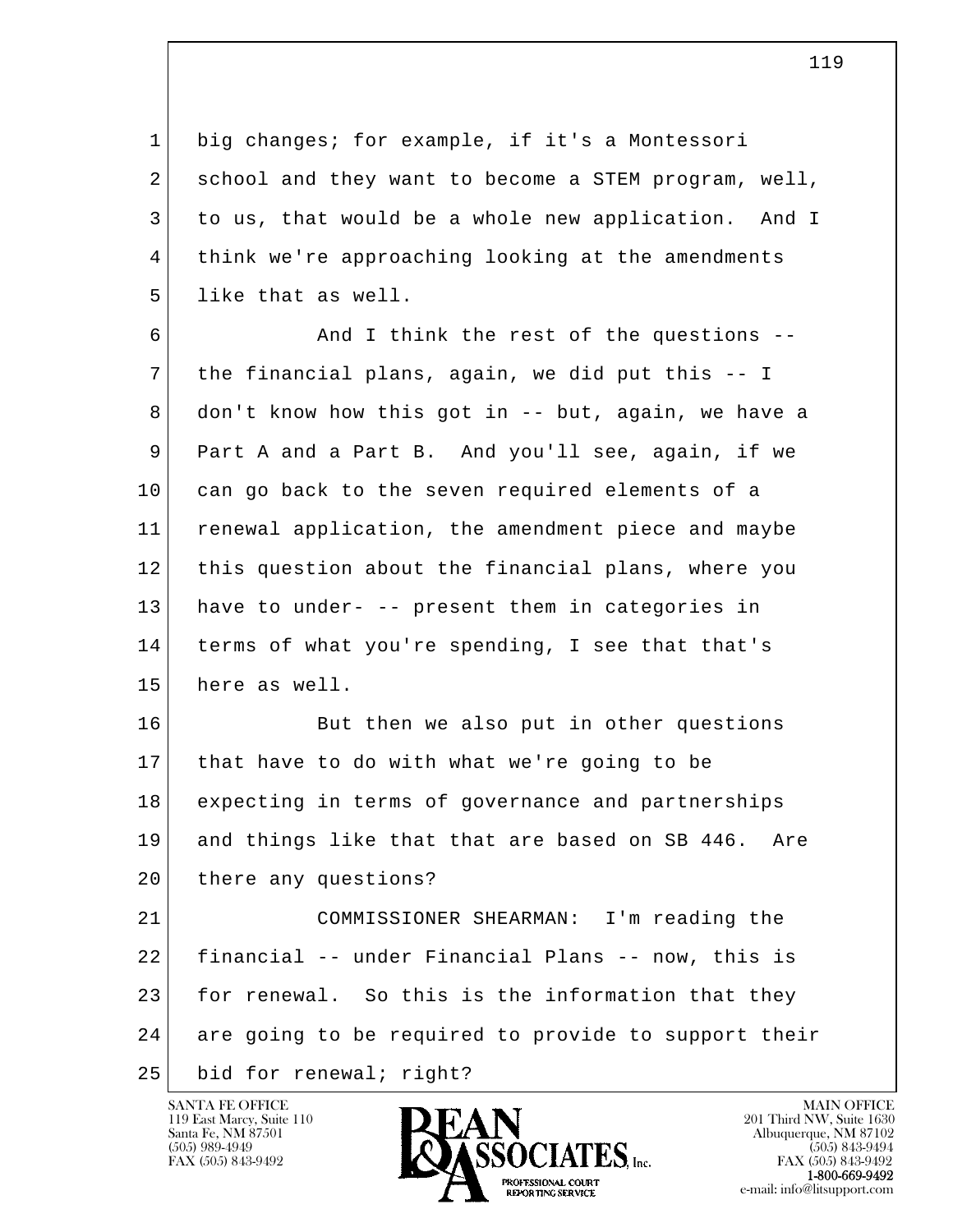l  $\overline{\phantom{a}}$ 1 MS. CHERRIN: Yes, that's correct. 2 COMMISSIONER SHEARMAN: Financial 3 statements that disclose the costs of 4 administration, instruction, and other spending 5 categories for a charter that is understandable to 6 the general public. 7 | MS. CHERRIN: Right. 8 COMMISSIONER SHEARMAN: What kind of 9 statements are you envisioning here? Like, a 10 budget? Or financial statements? Or -- I can't 11 think of financial statements. 12 COMMISSIONER CANFIELD: Audit. 13 COMMISSIONER SHEARMAN: Audit findings? 14 MS. CHERRIN: Again -- and that comes 15 directly from the law in terms of what's required. 16 And so what we've suggested to the schools is that 17 they really maybe -- they maybe want to do a pie 18 graph. How much is -- what percentage of their 19 budget is going toward instruction, versus 20 administration, versus supplies and materials. 21 There's a variety of ways that they can show that. 22 But, basically, that was one of the 23 suggestions that we made. It's the spending 24 categories and just how they can disclose the cost 25 of all of that. Some, you know, schools may have

119 East Marcy, Suite 110<br>Santa Fe, NM 87501



120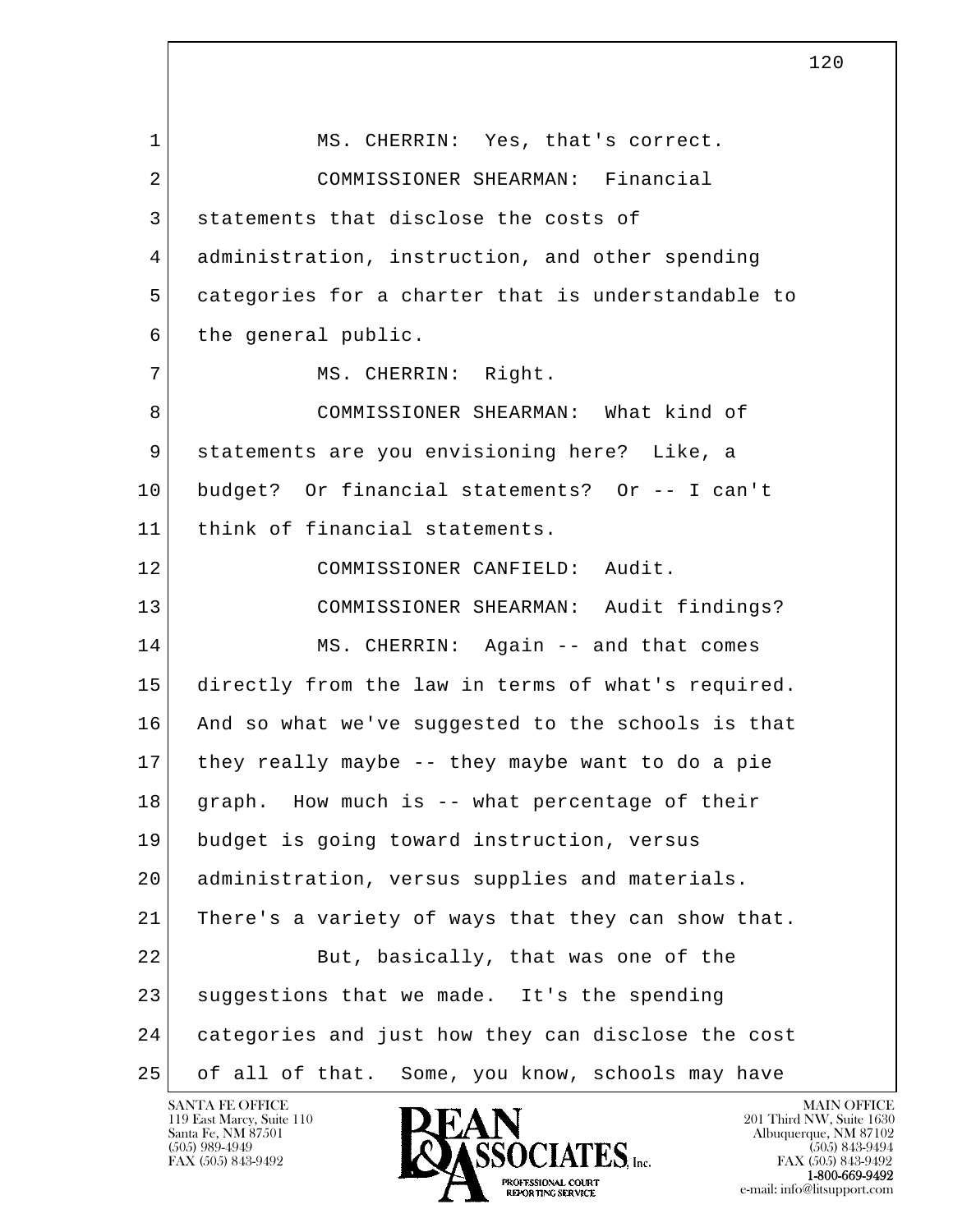l  $\overline{\phantom{a}}$  1 other ways. They may have, like, end-of-year 2 reports, you know, where they talk about how much 3 | they've spent on instruction versus administration, 4 versus other areas. 5 COMMISSIONER SHEARMAN: So no defined 6 presentation, just information that needs to be 7 | there. What about audits? Where is that 8 information? 9 MS. CHERRIN: That's in Part A, where we 10 ask for any material findings, financial findings. 11 And that would be based on their audits. 12 COMMISSIONER BERGMAN: Do you all know 13 what document we're reading from? I can't find it 14 here somewhere. 15 MS. CHERRIN: Here is Part A, and here is 16 Part B. (Indicates.) Again, we don't have a copy 17 of the renewal application here. 18 MS. CALLAHAN: So there's two parts. 19 These are the analyses that we're going to be 20 providing to the Commission. And so Part A is the 21 required elements, according to the law, that Shelly 22 just talked about, the seven elements that are 23 reviewed for the charter renewal. That analysis 24 takes place in this document that's labeled Part A. 25 COMMISSIONER LOPEZ: Preliminary and

121

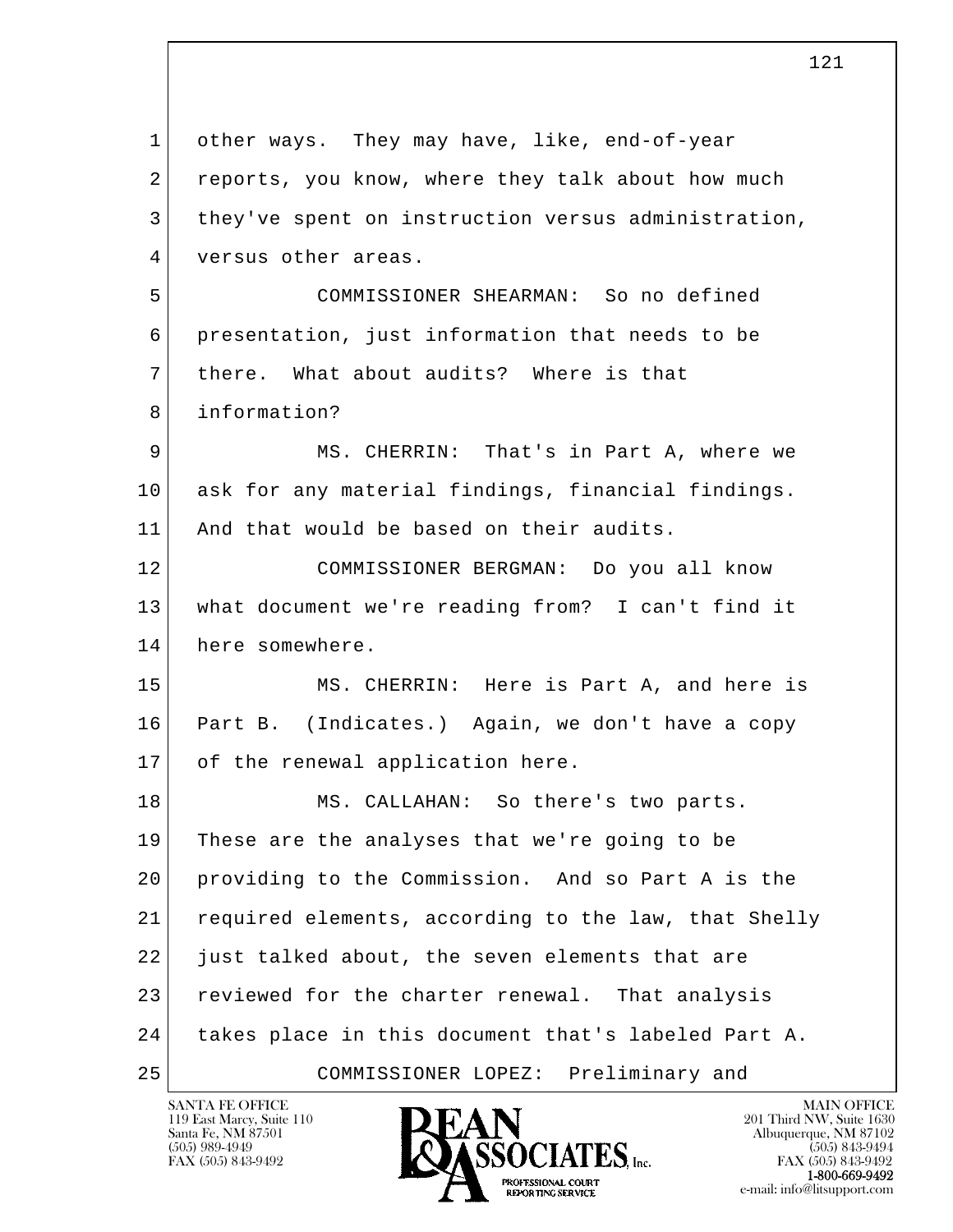1 Final?

| $\overline{2}$ | MS. CALLAHAN: Preliminary and Final                  |
|----------------|------------------------------------------------------|
| 3              | Recommendation Document. So, in other words, what    |
| 4              | you're going to get in a couple of weeks is our      |
| 5              | preliminary overview of the renewal application that |
| 6              | will -- that will give our analysis of what's        |
| 7              | happening in this renewal document.                  |
| 8              | We then ask for feedback from the schools.           |
| 9              | They have a chance to respond to these, which is     |
| 10             | different from the application -- new application,   |
| 11             | because these schools have been in existence. So if  |
| 12             | there's a discrepancy somewhere, if there's audit    |
| 13             | findings that aren't addressed, what have you, that  |
| 14             | were -- we ask that the school then give us a        |
| 15             | response back. After that's assimilated into this    |
| 16             | document, we'll send the entire document with the    |
| 17             | recommendation from the CSD, what we feel would be   |
| 18             | an appropriate action for the PEC to take in terms   |
| 19             | of the renewal; so whether it's a denial or approval |
| 20             | of the renewal application.                          |
|                |                                                      |

l  $\overline{\phantom{a}}$ 21 And so Part A is -- this is -- this is the 22 rubber hits the road on the renewal. This is where 23 you really want to focus the attention, because this 24 is the requirement by law of what they have to do to 25 demonstrate capacity to be renewed. And what we're

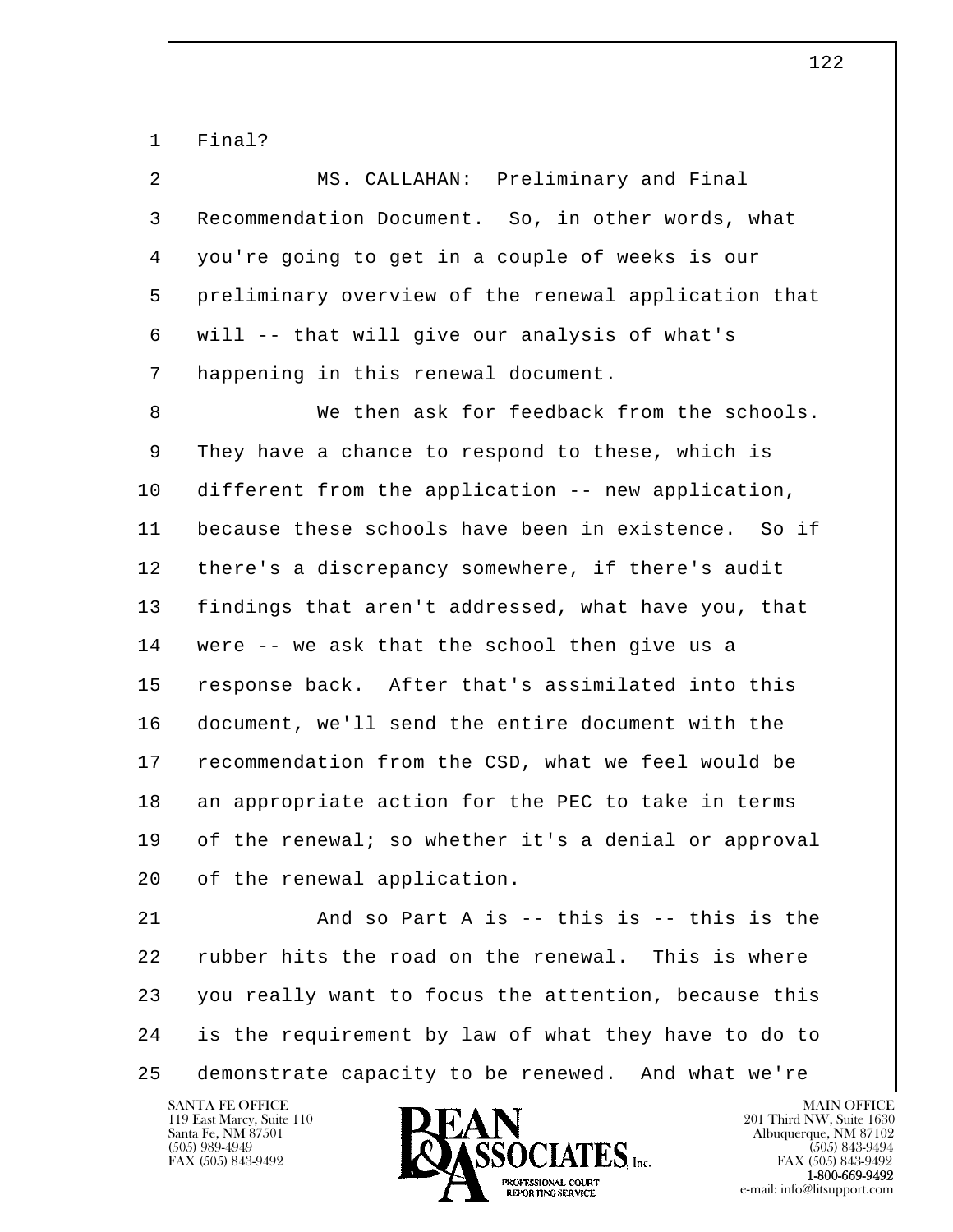1 trying to do is we're trying to capture a lot of 2 information in these -- you know, as easily as we 3 can so that it's readable to the reviewers and to 4 the public in understanding what's happening.

5 Part B and C are future -- you know, 6 looking at the previous application, what kind of 7 changes are going to happen, they propose, either 8 through an amendment or other changes that are in 9 here that may be significant. And so this 10 section -- if you don't approve this section, this 11 section becomes moot, essentially. This is the -- 12 this is the document -- or this is the part of the 13 application that needs to be very carefully 14 scrutinized by the Commission to insure that the 15 | school is viable to continue.

 16 MS. CHERRIN: And I will say, though, in 17 Part B, there are a couple of required elements of a 18 renewal application that will need to be looked at 19 as well. And we'll make sure that you, you know, 20 just get a list of the seven elements that are 21 required in the renewal.

l  $\overline{\phantom{a}}$  22 MS. CALLAHAN: When you receive your 23 documents from us, we'll have kind of a table of 24 contents that you'll be able to identify what -- 25 what sections are doing what, and it will lay it out

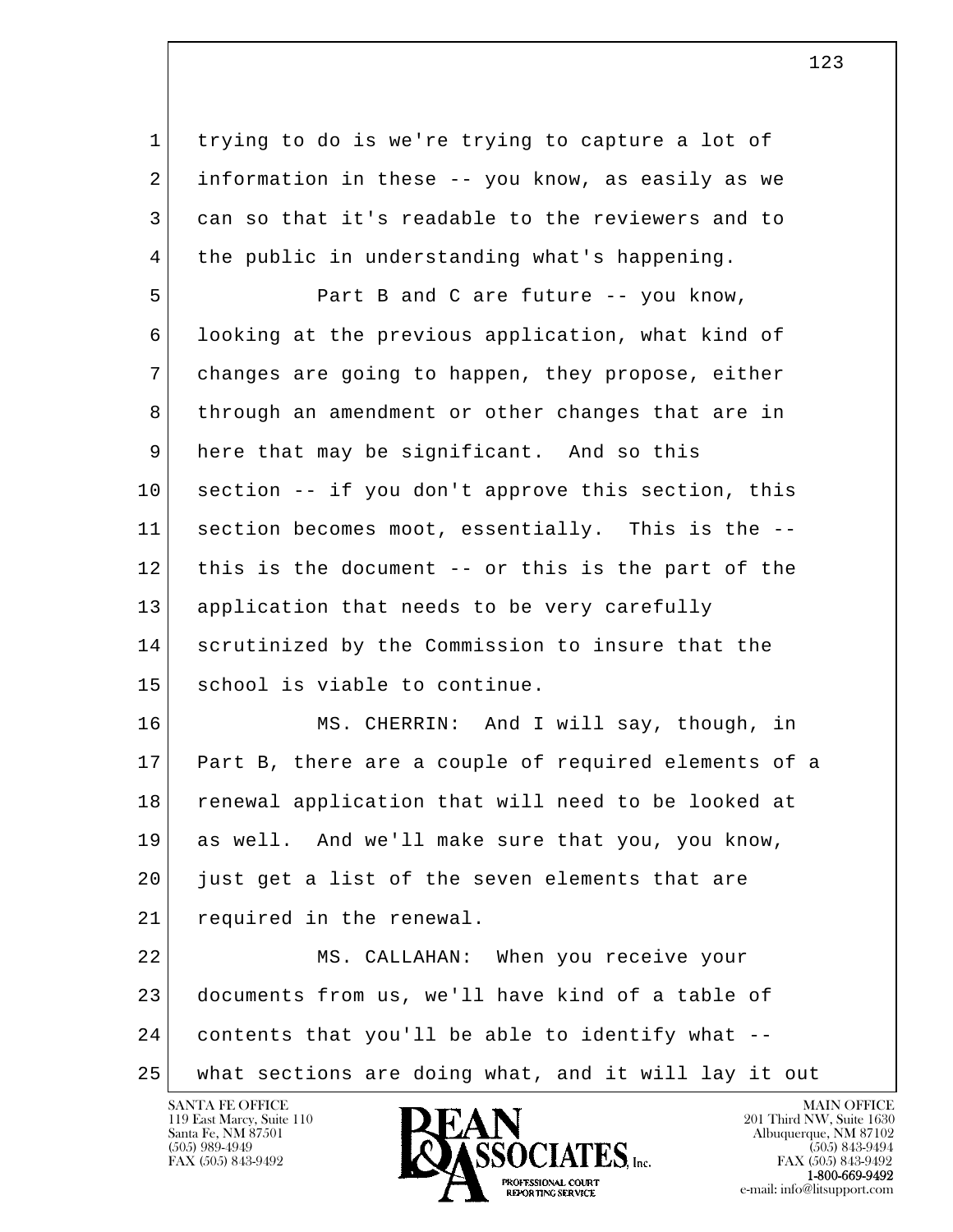1 clearly.

| 2  | And I just need to put a little caveat on            |
|----|------------------------------------------------------|
| 3  | Shelly alluded to it, and I think I alluded<br>here. |
| 4  | to it earlier. This is this bridge that we're        |
| 5  | talking about. You have the schools who were under   |
| 6  | a completely different set of laws when they wrote   |
| 7  | their applications. They received yearly updates     |
| 8  | and reviews for progress. And then the new law that  |
| 9  | they're going to be required to do. And so we're     |
| 10 | kind of straddling.                                  |
| 11 | So that the Part A $-$ - which is why we             |
| 12 | distinctly separated it -- Part A was looking at     |
| 13 | those previous standards and those previous -- did   |
| 14 | they meet terms of that charter contract. And then   |
| 15 | we're look- -- if we say, "Okay, we feel like you've |
| 16 | done adequate work, and we agree that you need to be |
| 17 | renewed," then we need to look at the next part of   |
| 18 | the charter that is going to be under the terms of   |
| 19 | SB 446.                                              |
| 20 | So there's differences that -- we're                 |
| 21 | literally straddling. So once we have a contract in  |
| 22 | place that we can, you know, show and demonstrate    |
| 23 | what the school is going to do to meet the terms of  |
| 24 | the contract, that's what we're trying to get to     |
| 25 | here is this is about capacity of the next phase,    |

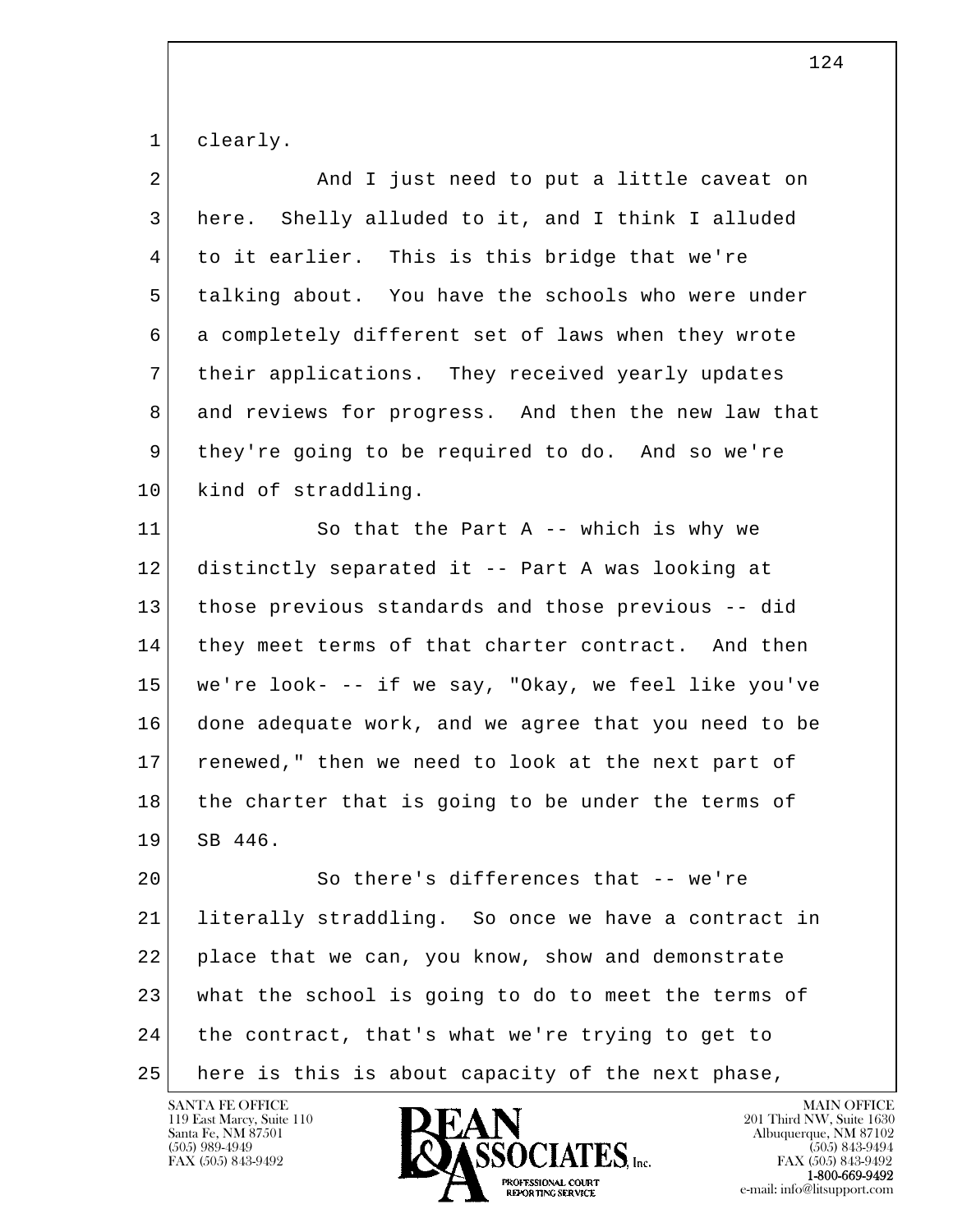l  $\overline{\phantom{a}}$  1 you know. Are they going to be able to implement 2 any changes that they need to do? 3 Some of them may not have any changes 4 because they're doing just fine. And so this will 5 be a very limited section. But we will make it 6 really clear in the review that we send you where it 7 is that we want you all to really pay attention and 8 where -- where the next steps would be in terms of 9 approval to contract. Does that help a little? 10 It's confusing for us, too, as well. And I 11 apologize. 12 THE CHAIR: It is very helpful. 13 Commissioner Canfield, do you have a question or a 14 comment? 15 COMMISSIONER CANFIELD: So the charter 16 schools will actually be getting your report about 17 the same time we will be getting it. Right? 18 MS. CALLAHAN: Mr. Chair, Commissioner 19 Canfield, that is correct. And just -- if I could 20 interject a couple of the other documents that you 21 have? These are the -- these are the reports that 22 we're receiving from the previous authorizers and/or 23 the Public Ed Department divisions to which schools 24 are responsible for reporting the -- their safety 25 plans -- the compliance part. And so these reports,

119 East Marcy, Suite 110<br>Santa Fe, NM 87501



FAX (505) 843-9492<br>**1-800-669-9492** e-mail: info@litsupport.com<br>REPORTING SERVICE e-mail: info@litsupport.com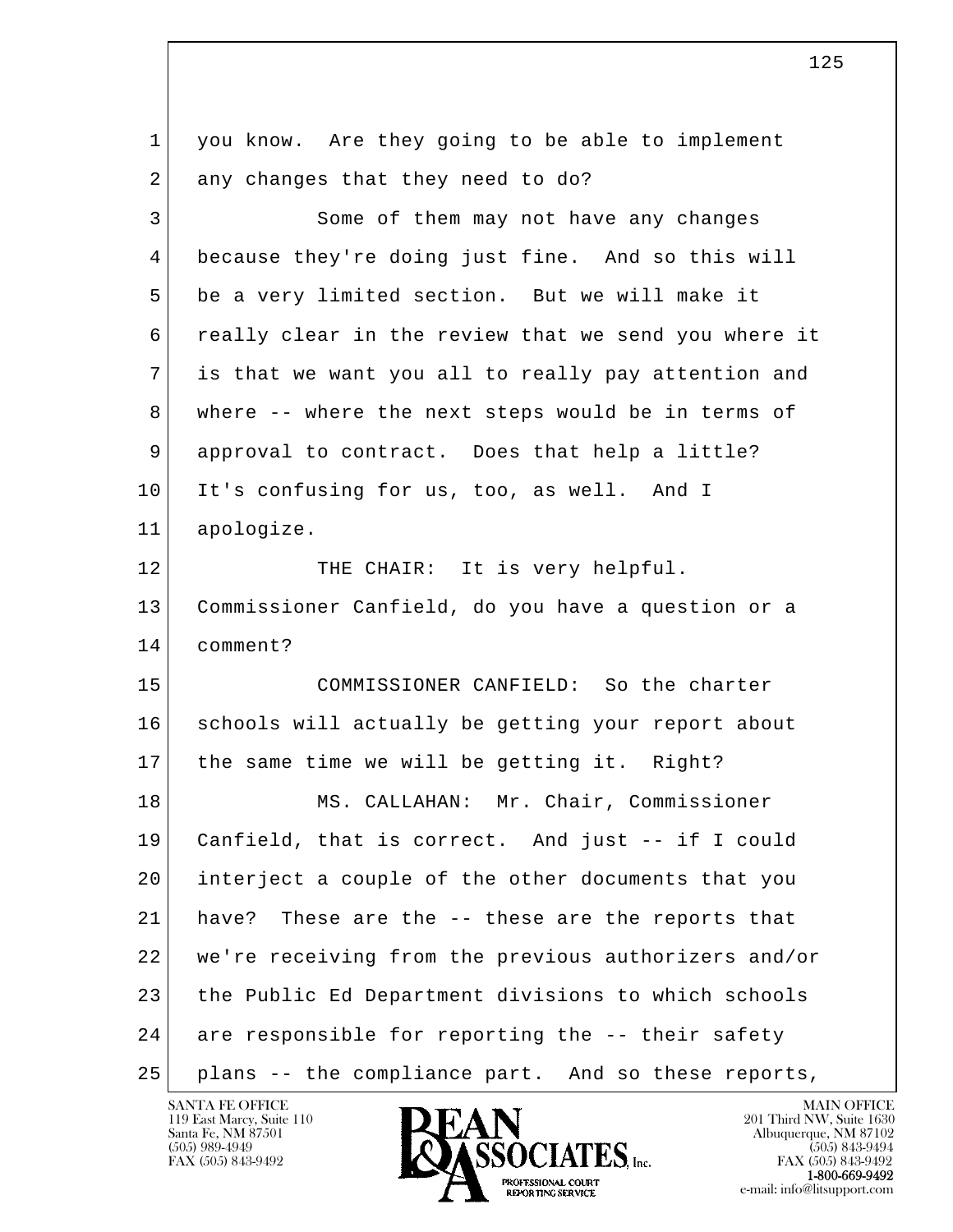1 the contents of these three, will be assimilated 2 into this. (Indicates.)

3 So you're going to he get this one report 4 that's going to synthesize everything to -- so 5 you'll have one document that will give the 6 oversight of the school in terms of performance and 7 compliance. And so that's -- we wanted to include 8 | these -- and I'm sorry about extra pieces of paper. 9 But we wanted you to see that we were thoroughly 10 looking back at the schools and what it is that 11 they're doing and how they're performing right now, 12 so you have the biggest and most complete picture of 13 what they look like. And that's kind of where we're 14 heading.

l  $\overline{\phantom{a}}$ 15 And then, also, we've included a site 16 visit document. As part of the process includes a 17 site visit from the CSD. So what we're doing is 18 we're verifying and validating the information that 19 they gave us. We're reviewing their data. We're 20 reviewing their governance board minutes, and, you 21 know, are they complying with the Open Meetings Act. 22 We're looking at curriculum. We're actually going 23 to do classroom visits, which hasn't happened in the 24 past. But we're going to look at the instruction

25 itself.

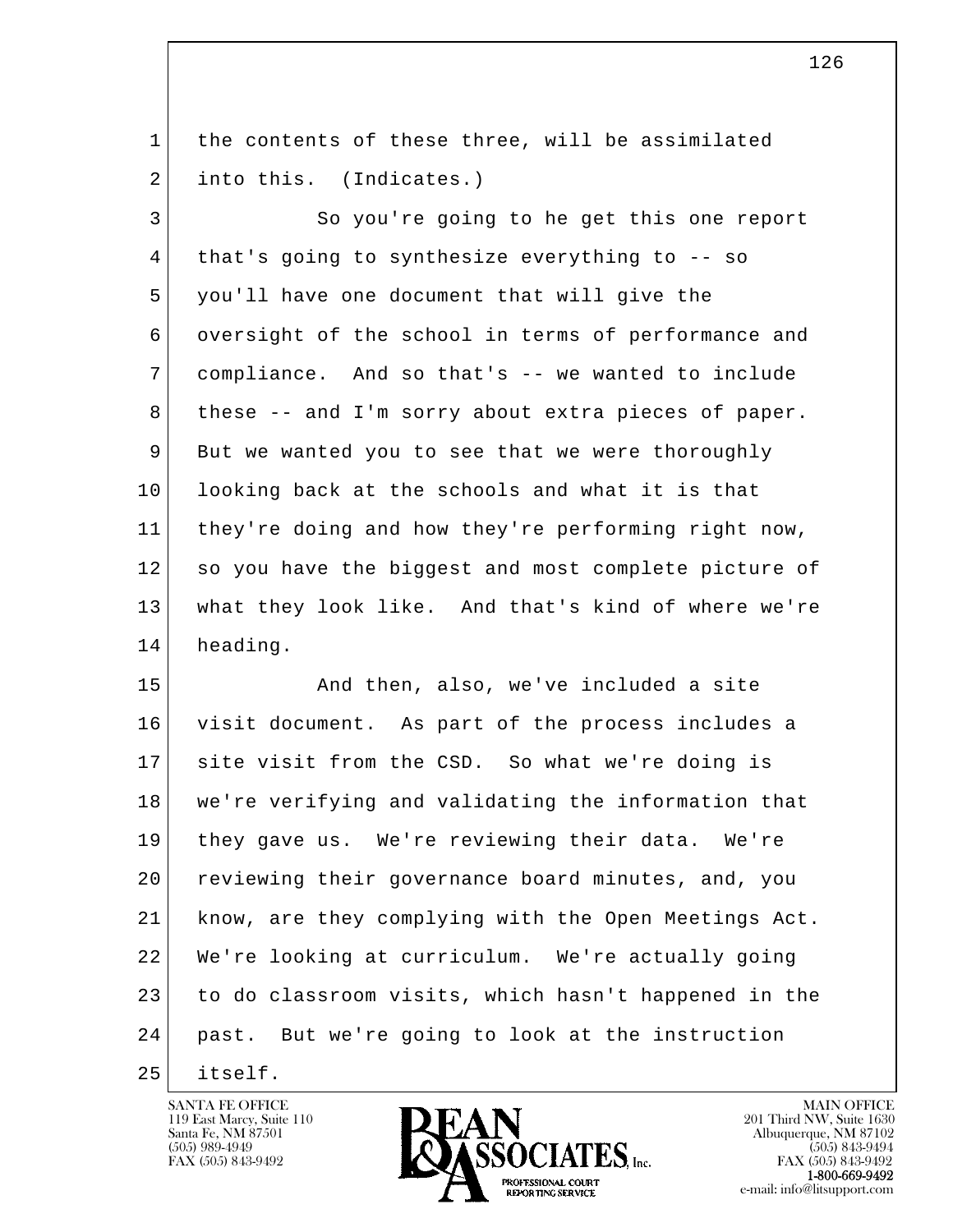l  $\overline{\phantom{a}}$ 1 and so -- so these tools -- you're not 2 going to receive these. (Indicates.) These are 3 working documents. But we wanted you to see the 4 questions that we were going to be asking. We 5 wanted you to see what the -- what the items are  $6$  that we're going to be reviewing to -- that makes 7 this report, then, comprehensive and -- and will, I 8 | think, give you the most accurate picture of what 9 this school is doing and how well they're doing. 10 COMMISSIONER LOPEZ: All right. 11 MS. CALLAHAN: Does that help a little  $12$  bit? 13 COMMISSIONER LOPEZ: A lot. 14 THE CHAIR: Commissioner Bergman? 15 COMMISSIONER BERGMAN: I just wanted to 16 know. That's the level of cooperation we 17 appreciate. When you send us stuff, even if you 18 don't make it really stuff [verbatim], we need it. 19 And maybe we do need it; maybe we don't need it. 20 But we do appreciate that kind of cooperation. 21 (A discussion was held off the record.) 22 THE CHAIR: Please proceed. 23 MS. CALLAHAN: The --24 MS. CHERRIN: Can I --25 MS. CALLAHAN: Go ahead.

119 East Marcy, Suite 110<br>Santa Fe, NM 87501



FAX (505) 843-9492<br>**1-800-669-9492**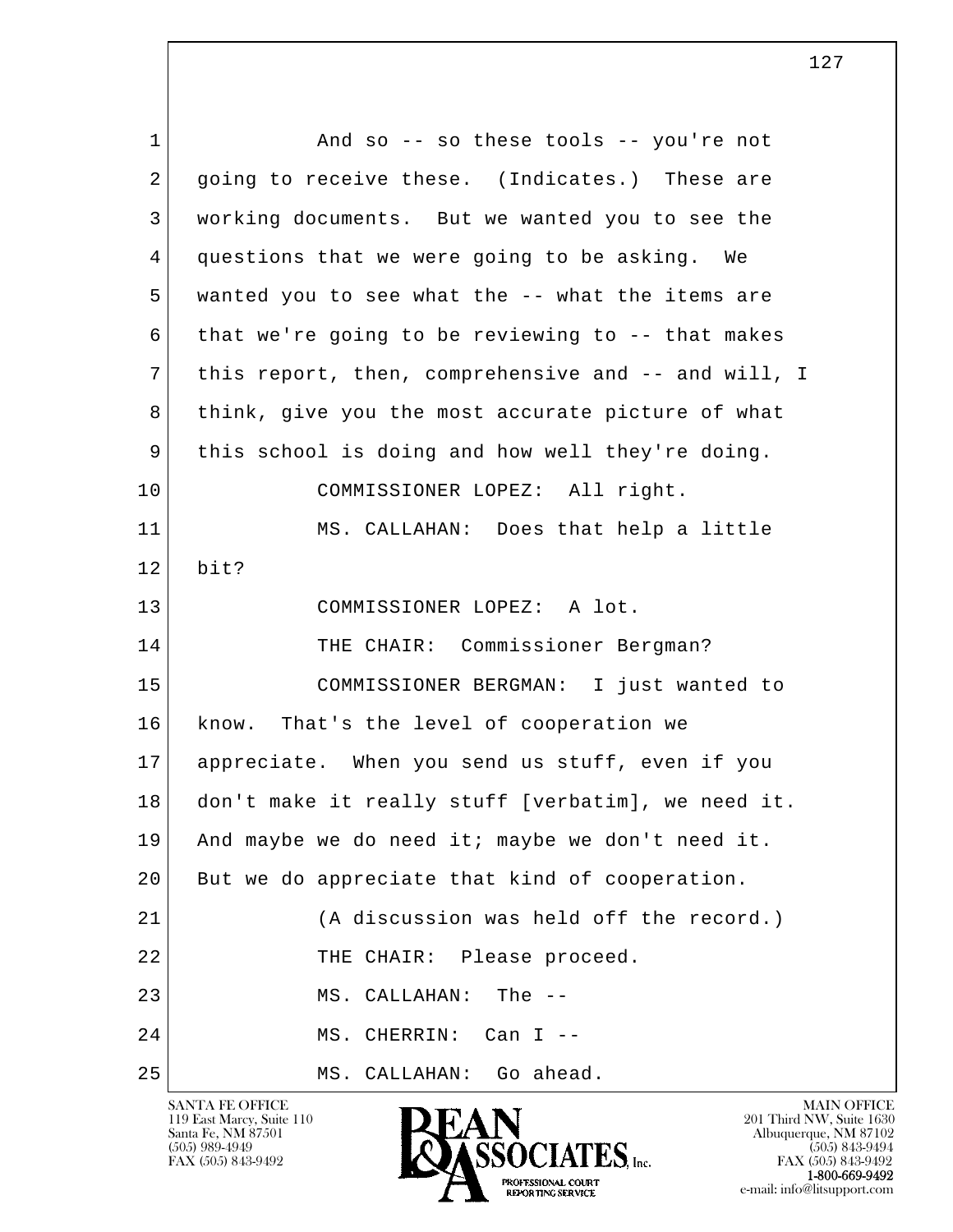1 MS. CHERRIN: Well, again, these are -- we 2 haven't started filling these out yet. And so they 3 are drafts, which means that we can update them a 4 little bit, and we can make it really very clear by 5 taking out a couple of the parts from Part B that 6 have to be in Part A. They're one of those search 7 criteria. And that's an easy fix. So I suggest 8 that we do that. So you won't have to worry about 9 it. 10 MS. CALLAHAN: Mr. Chair, Commissioners, 11 I'm going to continue to say, this is truly 12 evolving. And the train-and-track analogy that I've 13 been talking about, laying the track while the train 14 is coming behind you is a challenge. And we're

 16 as well as a rigorous review that's -- and there's a 17 lot of -- a lot of brain power that goes into this 18 discussion; arguments, to some degree, about what 19 needs to be included.

15 trying our best to insure a fair process for schools

l  $\overline{\phantom{a}}$  20 And so, you know, it's -- I consider them 21 all living documents, because we do -- we have to be 22 agile enough to change, you know, to make sure we're 23 meeting the terms of the law, but also -- I guess I 24 can't emphasize this bridging that we're doing is 25 very difficult. Because it -- the schools are the

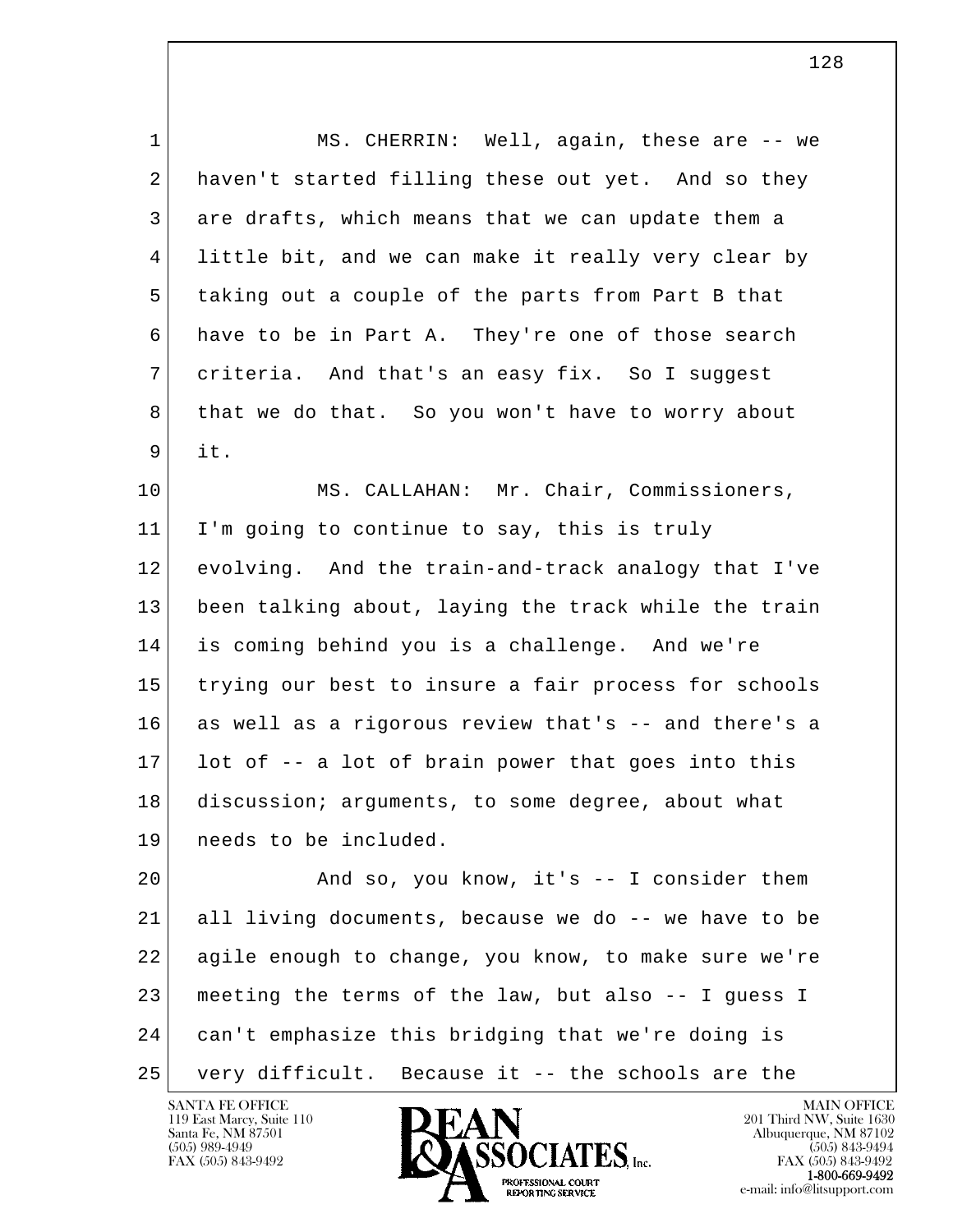| $\mathbf{1}$ | ones that are -- that we're trying to ease as        |
|--------------|------------------------------------------------------|
| 2            | much -- because this is going to be a difficult      |
| 3            | transition for them. They literally are the guinea   |
| 4            | pigs of SB 446, because that's a -- that's when we   |
| 5            | will be doing these material negotiations and the    |
| 6            | terms that we've been talking about in -- I wish we  |
| 7            | had a definition of "material terms." I wish we had  |
| 8            | a definition of "minimum education standards." I     |
| 9            | wish we had -- these are going to become the         |
| 10           | definitions to which the schools live by. And I      |
| 11           | think that's a very important piece of it.           |
| 12           | So we're trying to make sure that we're              |
| 13           | building the rigor and accountability with fairness  |
| 14           | and -- and thoroughness of review. But if there are  |
| 15           | questions, if there are things that you can suggest, |
| 16           | please -- please send it to me or to any of the      |
| 17           | team, and we will -- we want to make sure that you   |
| 18           | all have that complete picture of what it is, that   |
| 19           | there's something that you need to do.               |
| 20           | I just also want to mention in here that             |
| 21           | you have a time line. This is the time line -- it    |
| 22           | looks much better than the one I did. My team is     |
| 23           | technologically advanced. And so the time line --    |
| 24           | and just to draw your attention to where we are,     |
| 25           | right now is November 1. And it was 1 and 2 when we  |

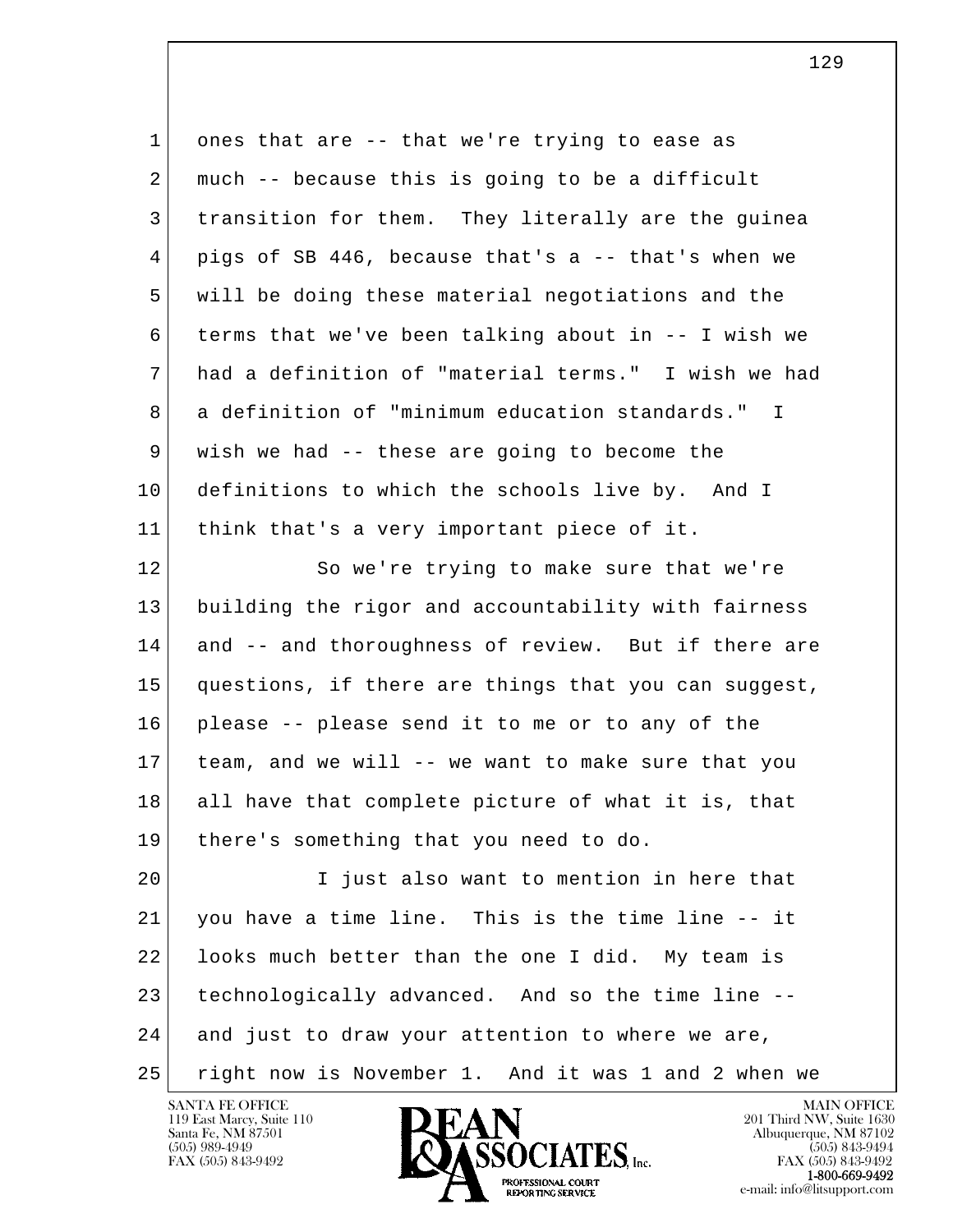| 1  | originally did this, but we were able to do it in    |
|----|------------------------------------------------------|
| 2  | one day. We're at that point in the time line.       |
| 3  | The next kind of phases that we're going             |
| 4  | through, we are in the middle of the analysis.       |
| 5  | October 10 through the 7th, we are also in the       |
| 6  | middle of our site visits; I believe about half of   |
| 7  | them have been completed. The November 9 -- so next  |
| 8  | week is when we're looking at completing the         |
| 9  | preliminary analysis. And we're asking for a little  |
| 10 | grace, because we had to change some of the site     |
| 11 | visits due to the instructional audits, and so we're |
| 12 | asking for a little flexibility.                     |
| 13 | But as soon thereafter the 9th, we will              |
| 14 | send those preliminary analyses, which will be just  |
| 15 | the rough cut. This is before the schools respond,   |
| 16 | and you'll just get that initial overview that       |
| 17 | the -- the CSD did. And then the schools have to     |
| 18 | have their work back to us by November 21. And then  |
| 19 | we are going to incorporate what those responses     |
| 20 | look like into the analysis. Then the final -- the   |
| 21 | school response part of it will go at the end of the |
| 22 | month, and then you will receive the final analyses  |
| 23 | and recommendation by December 3 -- or excuse me --  |
| 24 |                                                      |
|    | December 6.                                          |

25 It's a very tight time line, very tight.

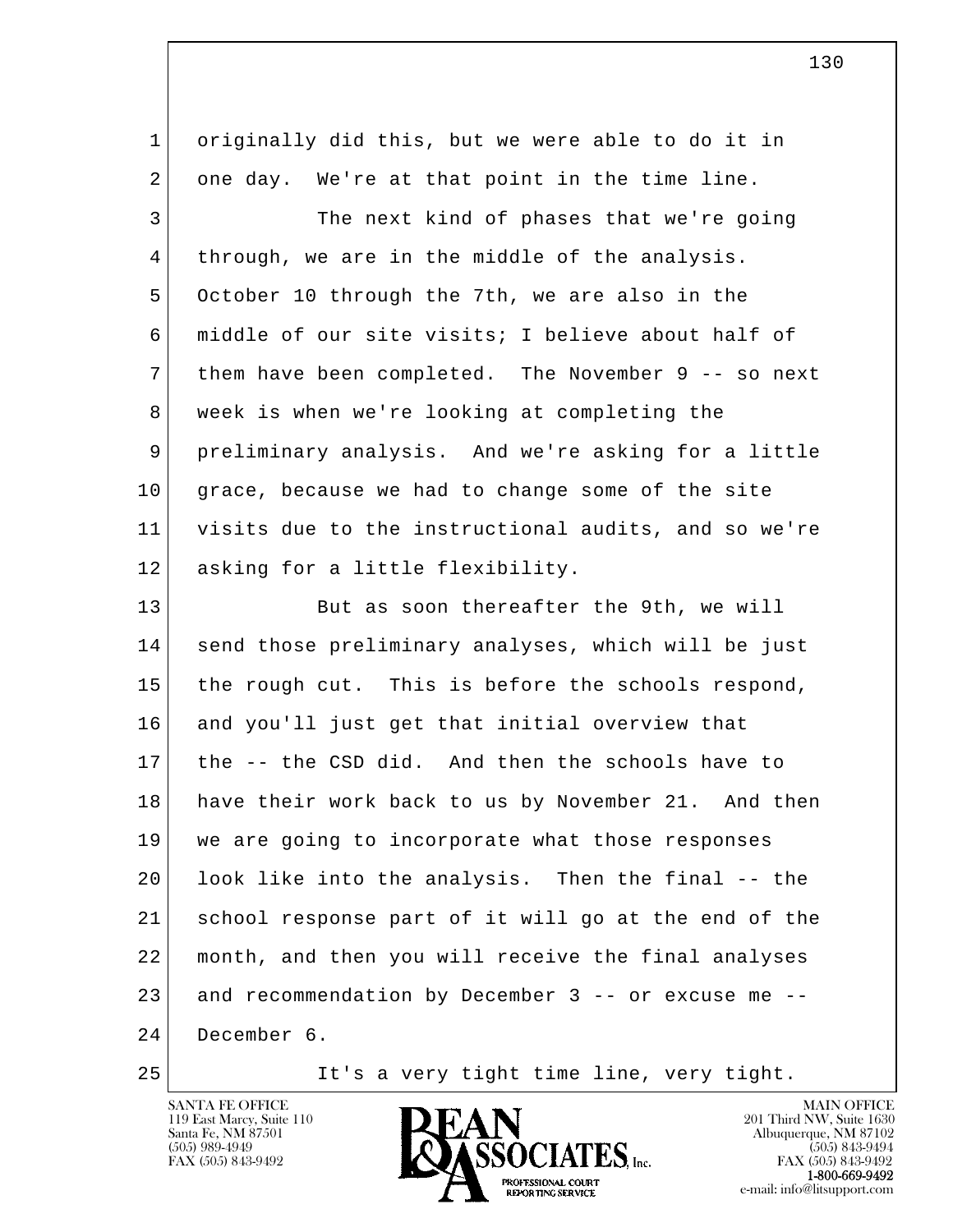l  $\overline{\phantom{a}}$ SANTA FE OFFICE MAIN OFFICE MAIN OFFICE MAIN OFFICE 119 East Marcy, Suite 110 **201 Third NW**, Suite 1630<br>
Santa Fe, NM 87501 **201 Abuquerque, NM 87102**  1 I mean, we're pushing, as it is, to do the thorough 2 review that needs to happen. There are seven 3 schools. And so it's -- and then, you know, again, 4 the train -- the other train that's coming is we 5 have current things that are going on, the 6 instructional audits and the day-to-day reviews that 7 we have to do about concerns that come up, trying to 8 create the templates for SB 446 and getting all of 9 that done. 10 So, you know, please know that we'll try 11 as best we can to stay to the deadlines. But we're, 12 again, operating in real time. Sometimes that 13 doesn't -- that doesn't work all the time. But, 14 hopefully, this gives you a little bit of a picture 15 of where -- where we're going to be. 16 And then, of course, the meetings are the 17 middle of December, and then we have to look at the 18 contract negotiations. So it's -- again, it's 19 tight, and it's coming very quickly. 20 We're through. 21 MS. CHERRIN: To give you enough time for 22 lunch. 23 THE CHAIR: Questions, Commissioners? 24 Commissioner Bergman. 25 COMMISSIONER BERGMAN: So, according to

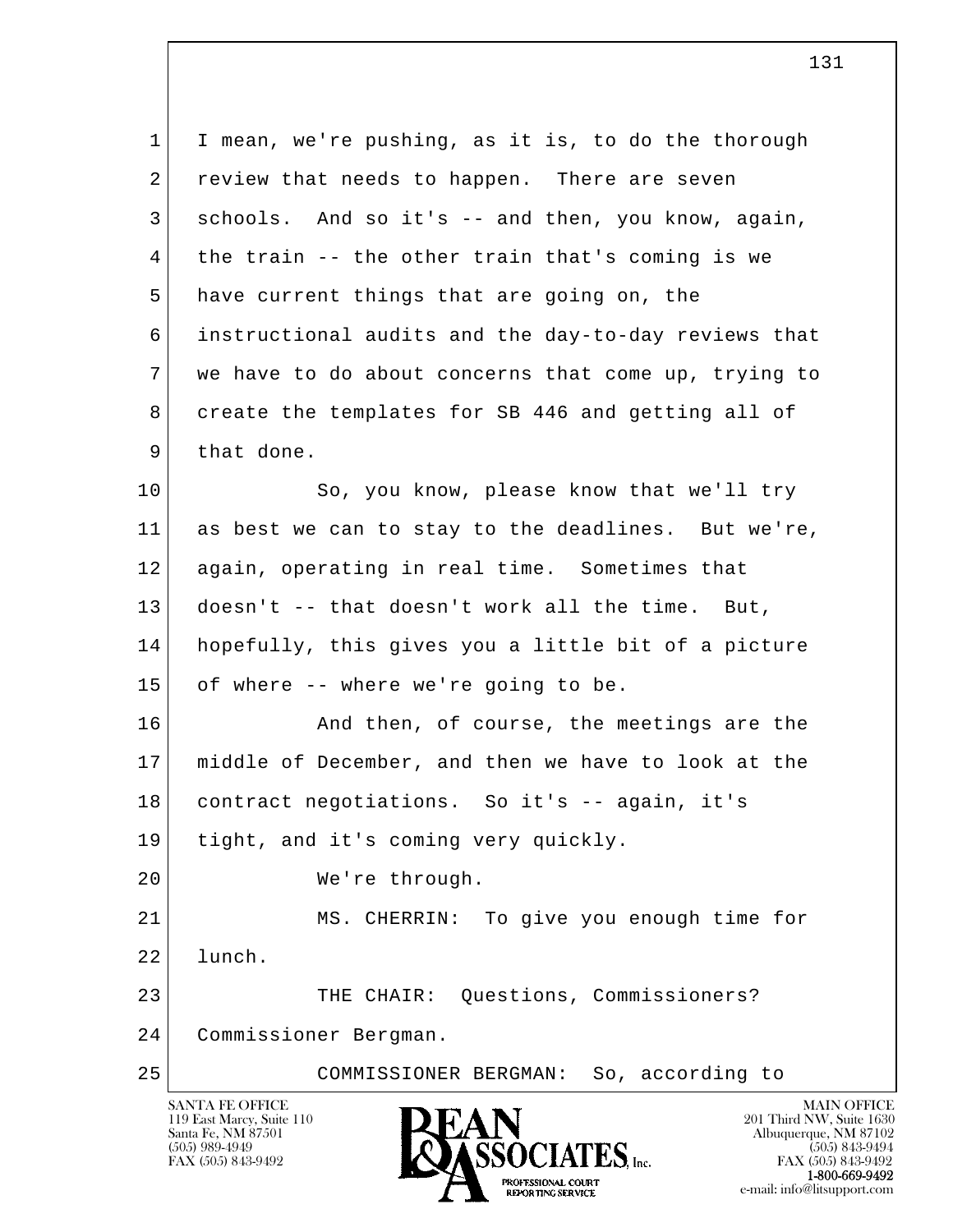l  $\overline{\phantom{a}}$  1 this time line, we're not going to get the 2 preliminary preliminary analysis. We're going to 3 get the preliminary analysis after the schools have 4 responded and you include those comments in that 5 preliminary, and that's due at the end of November, 6 then, November 28. 7 MS. CALLAHAN: The -- did I read it wrong? 8 I apologize. No, you're right. That's exactly 9 right. 10 COMMISSIONER BERGMAN: And then a week 11 later, we get the final recommendation. 12 MS. CALLAHAN: The final would be December 13 6. So that would be with the recommendation. So 14 everything would be incorporated into that one final 15 document that you get. So you'll get a draft, and 16 then you'll get a final. 17 COMMISSIONER BERGMAN: Okay. Thanks. 18 THE CHAIR: I have a question. Has all 19 this been run through the new director? The reason 20 I ask is that I remember we were going to receive 21 some draft documents from a former CSD director, and 22 that that presentation got pulled by the -- it was 23 requested to be pulled, and, I implied, by the 24 Secretary of Education Designate. And there were -- 25 | there were other things going on.

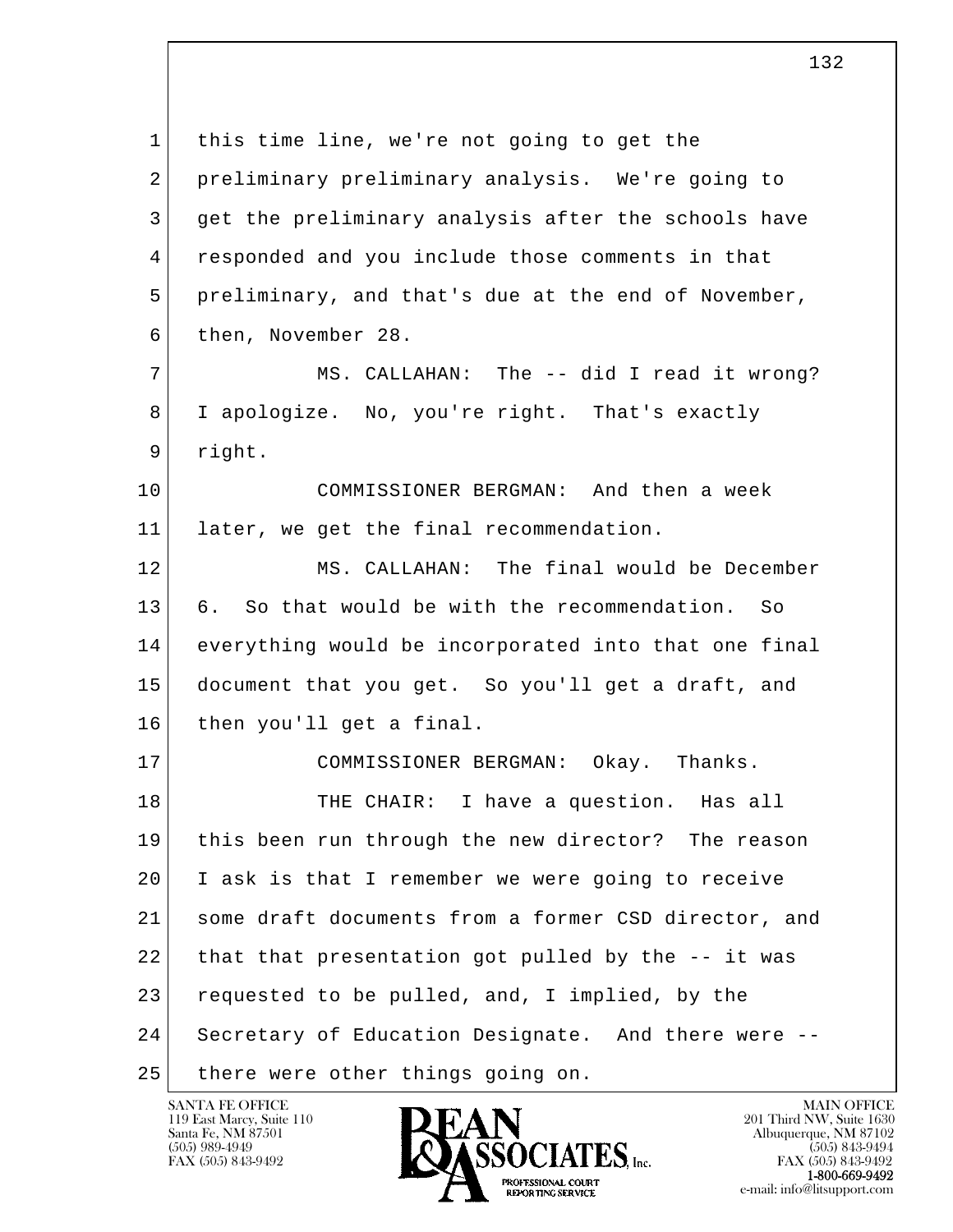l  $\overline{\phantom{a}}$ 1 So I love this. I just want to make sure 2 that I'm going to love it because it's still here 3 next week. 4 MS. CALLAHAN: Mr. Chair, Commissioners, 5 Mr. Gerlicz, as we said, began his term on Monday 6 and has assured us that the work that we're doing 7 is -- he plans to continue, that there's not a 8 change -- and I think he would be very honest if we 9 asked him that same question. He's in the middle of 10 reviewing everything that we're doing at this point; 11 so looking at process, looking at organization, 12 looking at structure. He's on -- the learning curve 13 is like this. (Indicates.) 14 So that's what he's in the middle of right 15 now. So I would suggest maybe asking him this 16 afternoon the commitment. But he was very adamant 17 about that the work that we've begun doesn't need to 18 be stopped. And we have too many critical time 19 lines. So -- but I -- I don't want to speak for 20 him. But that's what his assurance was to me when 21 he started. 22 THE CHAIR: Okay. Thank you. 23 COMMISSIONER LOPEZ: Mr. Chair? 24 THE CHAIR: Commissioner Lopez? 25 COMMISSIONER LOPEZ: I just want a

119 East Marcy, Suite 110<br>Santa Fe, NM 87501



FAX (505) 843-9492<br>**1-800-669-9492** e-mail: info@litsupport.com<br>REPORTING SERVICE REDUCED E-mail: info@litsupport.com

133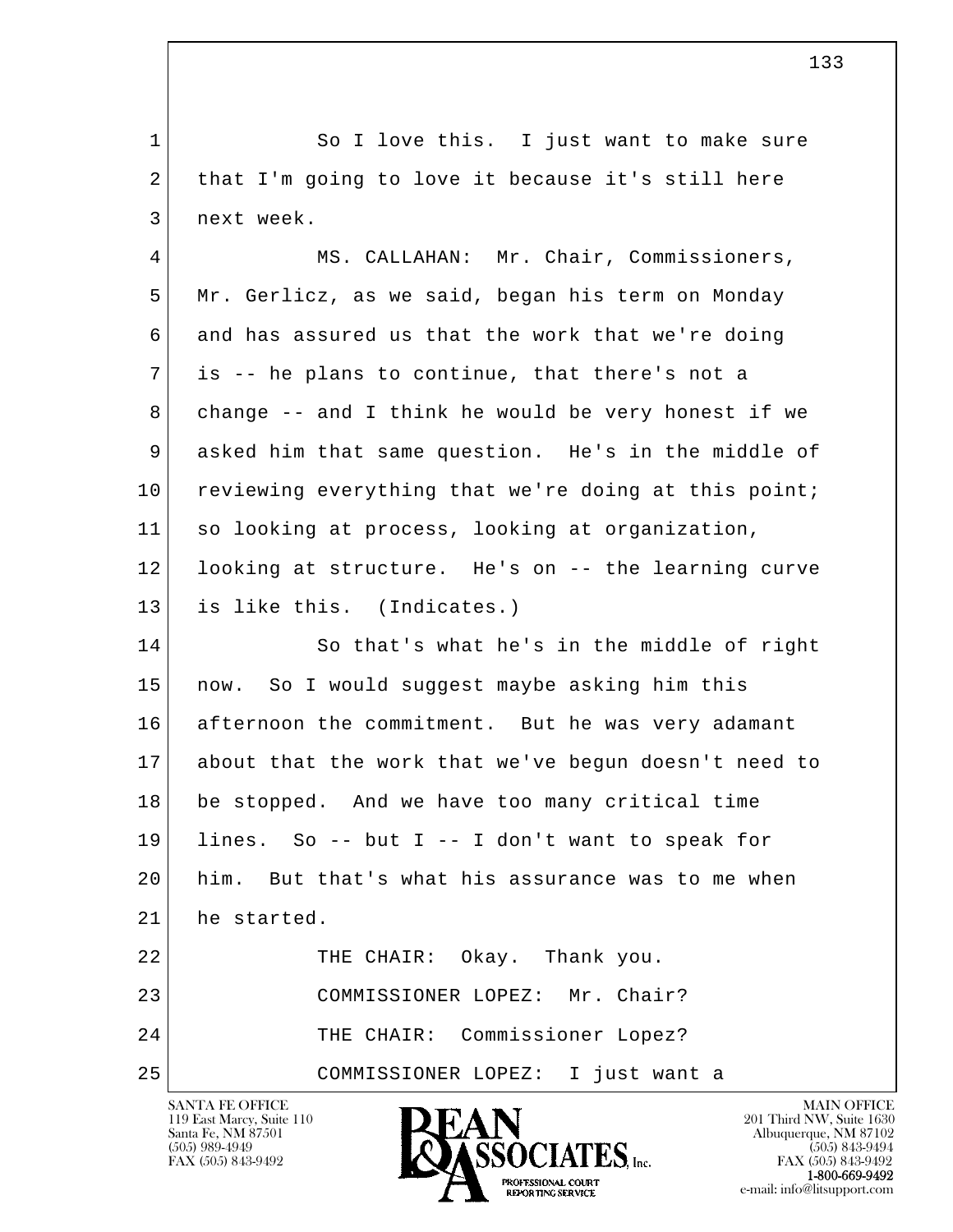| $\mathbf 1$ | clarification. How is the structure between you       |
|-------------|-------------------------------------------------------|
| 2           | and -- I'm thrilled to hear that's it's Tony          |
| 3           | Gerlicz. Another really excellent charter school      |
| 4           | principal will be working with you folks. But what    |
| 5           | will the relationship be between -- on staff?         |
| 6           | MS. CALLAHAN: Mr. Chair, Commissioner                 |
| 7           | Lopez, the position that I had was the Acting or      |
| 8           | Interim Director, Options for Parents. I took Patti   |
| 9           | Matthews' position, Ms. Matthews' position, and       |
| 10          | acted an internal role. And so there was a Director   |
| 11          | and then a General Manager. And the General Manager   |
| 12          | has hands-on oversight of schools and the             |
| 13          | educational administrative staff at the CSD;          |
| 14          | whereas, the Director for the Options for Parents     |
| 15          | actually has a lot more responsibility outside the    |
| 16          | charter schools. There's home school, private         |
| 17          | school. Virtual schools will fall under that          |
| 18          | person.                                               |
| 19          | And so IDEA New Mexico would be under that            |
| 20          | So they have a larger Options for Parents.<br>person. |
| 21          | COMMISSIONER LOPEZ: So Charter Schools                |
| 22          | Division is under Options for Parents.                |
| 23          | MS. CALLAHAN: Correct, correct. And then              |
| 24          | the educational administrative staff works with, you  |
| 25          | know, the schools themselves and clients and review,  |

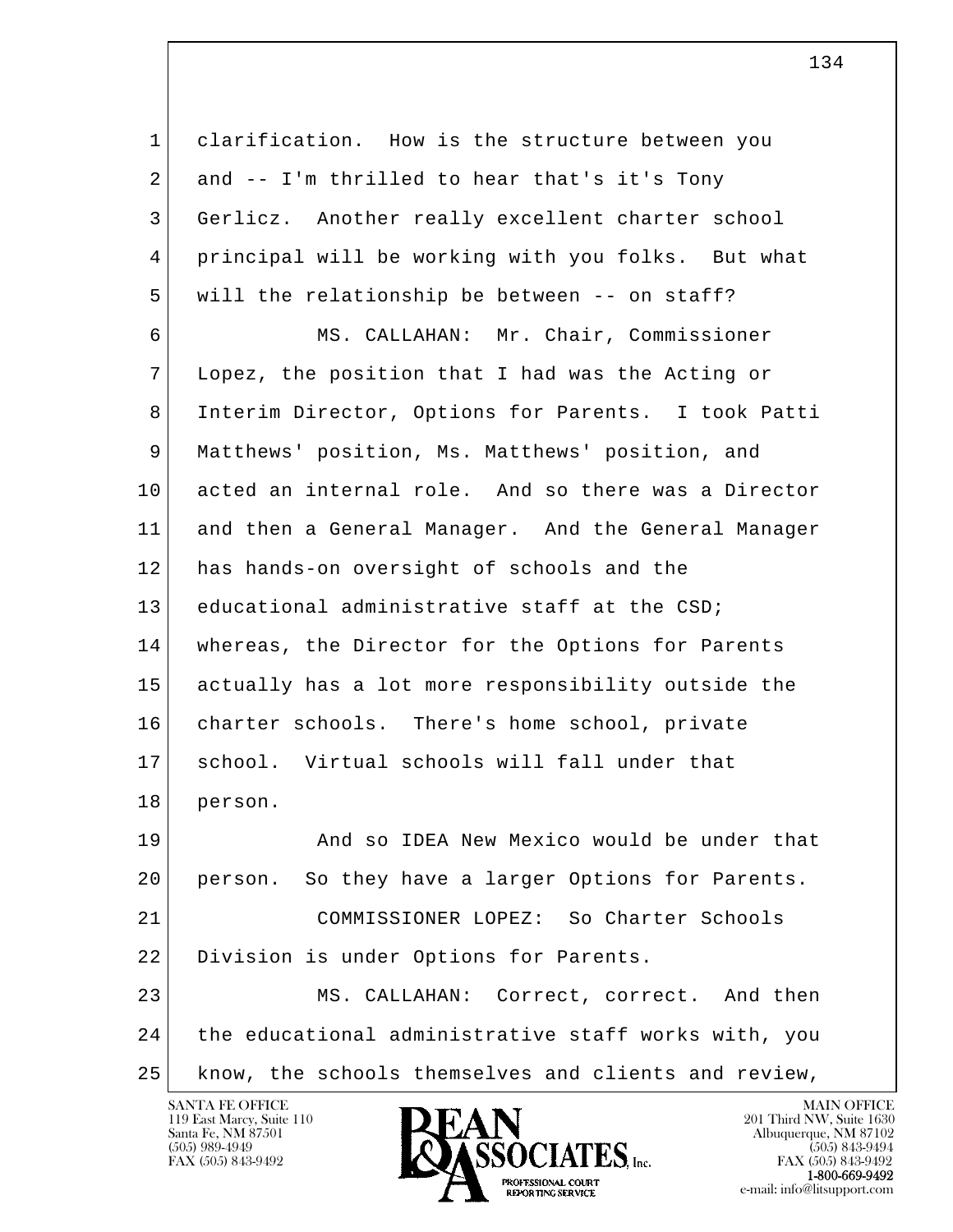1 oversight, that kind of thing.

| $\overline{2}$ | And Mr. Gerlicz and Patti and myself, we             |
|----------------|------------------------------------------------------|
| 3              | covered a lot of territory beyond charter schools.   |
| 4              | What's happened, though, just lately is that because |
| 5              | of the new charter school law, it sort of elevated   |
| 6              | everything -- you know, charter schools above        |
| 7              | everything else right now. And, you know, it's not   |
| 8              | that they're not being paid attention to; but        |
| 9              | it's -- that focus is on charter schools and the     |
| 10             | implementation of SB 446, because it's just such a   |
| 11             | short time line.                                     |
| 12             | COMMISSIONER LOPEZ: So your position --              |
| 13             | you're going back to Manager?                        |
| 14             | MS. CALLAHAN: To General Manager, yes.               |
| 15             | COMMISSIONER LOPEZ: And that's under                 |
| 16             | Options for Parents?                                 |
| 17             | MS. CALLAHAN: Correct.                               |
| 18             | COMMISSIONER LOPEZ: Okay. Thank you.                 |
| 19             | COMMISSIONER BERGMAN: Mr. Chair?                     |
| 20             | THE CHAIR: Commissioner Bergman.                     |
| 21             | COMMISSIONER BERGMAN: So you answer to               |
| 22             | Mr. Gerlicz; correct?                                |
| 23             | MS. CALLAHAN: Mr. Chair, Commissioner                |
| 24             | Bergman, yes, that's correct.                        |
| 25             | COMMISSIONER BERGMAN: But you are going              |

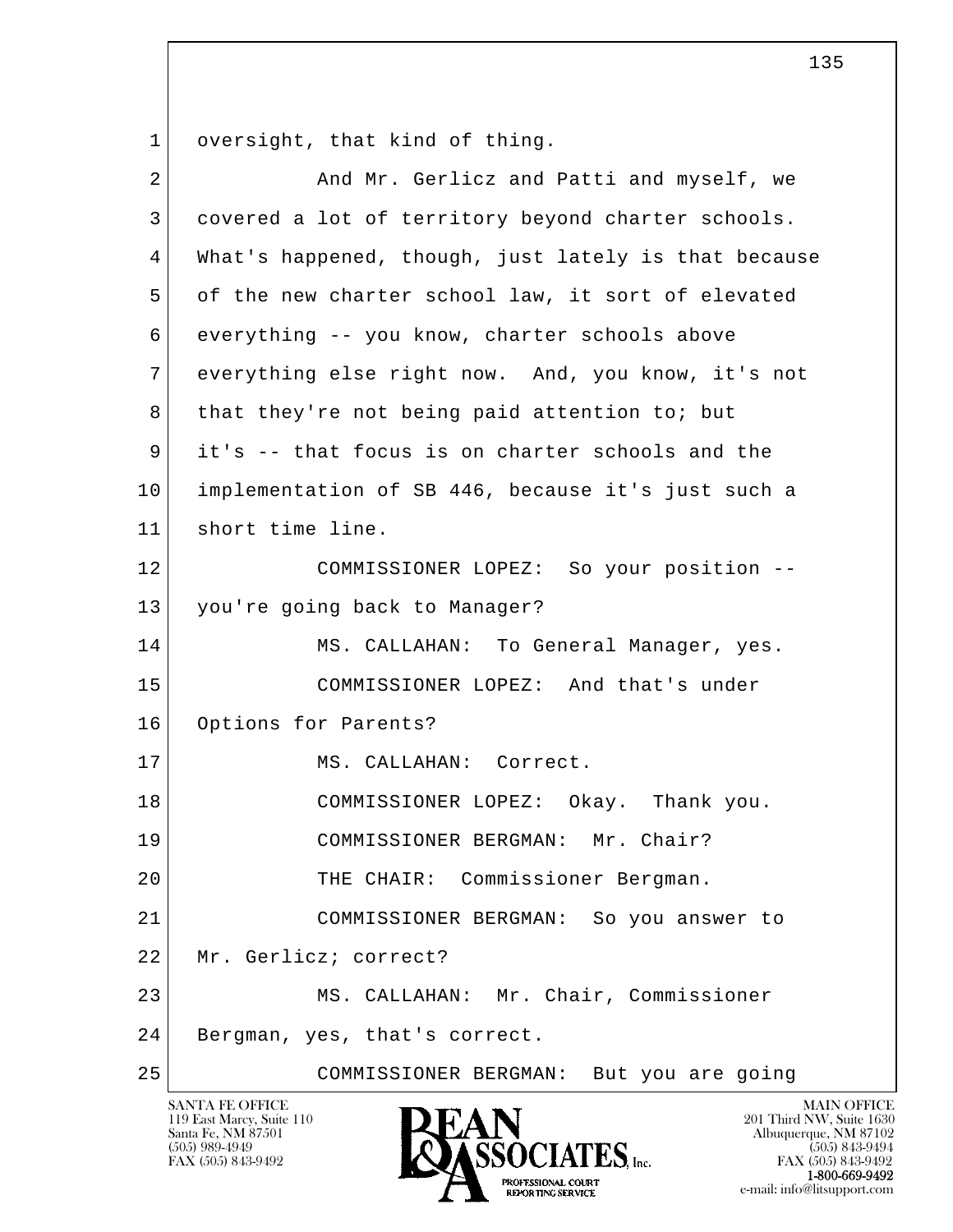l  $\overline{\phantom{a}}$  1 to be acting, then, on the day-to-day operation of 2 CSD; is that correct? 3 MS. CALLAHAN: Yes, Commissioner Bergman. 4 That -- essentially, yes. 5 COMMISSIONER BERGMAN: Or is he -- is that  $6$  going to be part of his big umbrella? 7 MS. CALLAHAN: We're still developing 8 exactly what that's going to look like. Because 9 even since Patricia Matthews left, it's a 10 different -- there's -- the whole implementation of 11 SB 446 has taken on this new level of structure. 12 And so we're going to have to take a look at it. 13 But, essentially, the General Manager over Charter 14 Schools Division will have the day-to-day 15 operations. But, ultimately, Mr. Gerlicz is 16 responsible for what happens and reporting to the  $17$  PEC and  $-$  and is your staff to  $-$  to your  $-$  18 COMMISSIONER BERGMAN: I guess I'm asking, 19 because as Chair of the Charter School Committee of 20 the PEC, am I supposed to run everything through 21 Mr. Gerlicz and -- or how am I supposed to do that? 22 MS. CALLAHAN: Mr. Chair, Commissioner 23 Bergman, I would say that it's probably a good idea 24 for us to both -- you know, that any communication 25 that we send goes through both of us regarding

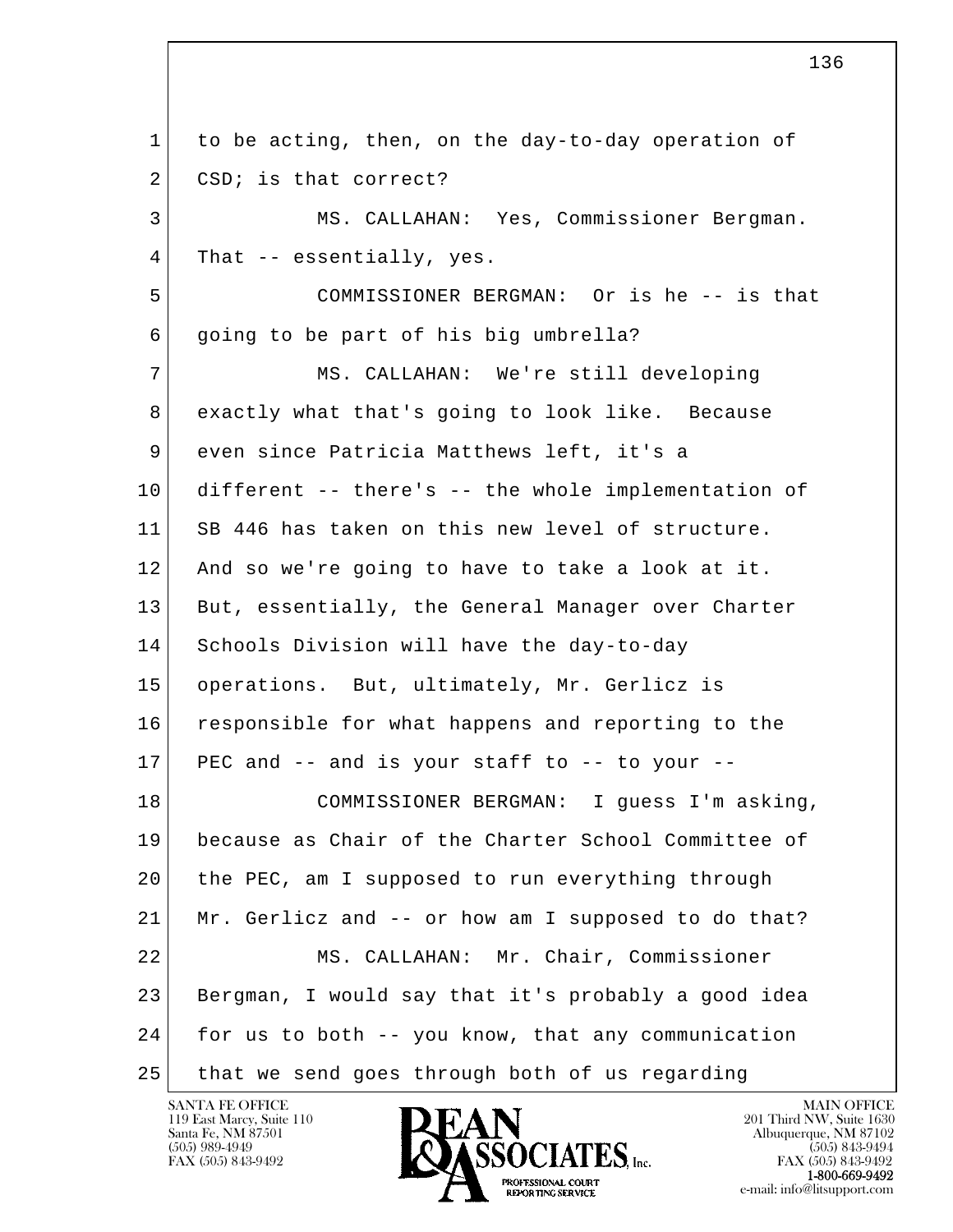l  $\overline{\phantom{a}}$ 1 charter schools, just so we can make sure that  $2$  everybody's in the  $-$ - I'm about transparency and 3 everything in the loop. I want to make sure that 4 he -- as the new Director, he obviously wants to be 5 involved as much as he can with the new development 6 of the law. 7 COMMISSIONER BERGMAN: So should I send 8 e-mails to you -- then I should certainly copy him 9 in to them? I guess that's my question. 10 MS. CALLAHAN: Yes, Mr. Commissioner. 11 COMMISSIONER BERGMAN: Okay. Thank you. 12 THE CHAIR: Are there any other questions? 13 I want to thank you both for the fine presentation, 14 very informative. And this is all exciting work. 15 But what an aggressive time line. You did not lie. 16 We are going to -- we are planning on having Deputy 17 Secretary Paul Aguilar and Mr. Tony Gerlicz at 18 11- -- at 1:30. So it is 12:20 now. So we're going 19 to break from now until 1:30. We're in recess. 20 (A recess was taken at 12:20 p.m., and 21 | reconvened at 1:35 p.m., as follows:) 22 THE CHAIR: The Chair calls this meeting 23 of the Public Education Commission back into 24 session. Hope everyone had a wonderful lunch. And 25 congratulations to Jeff Carr for fighting through

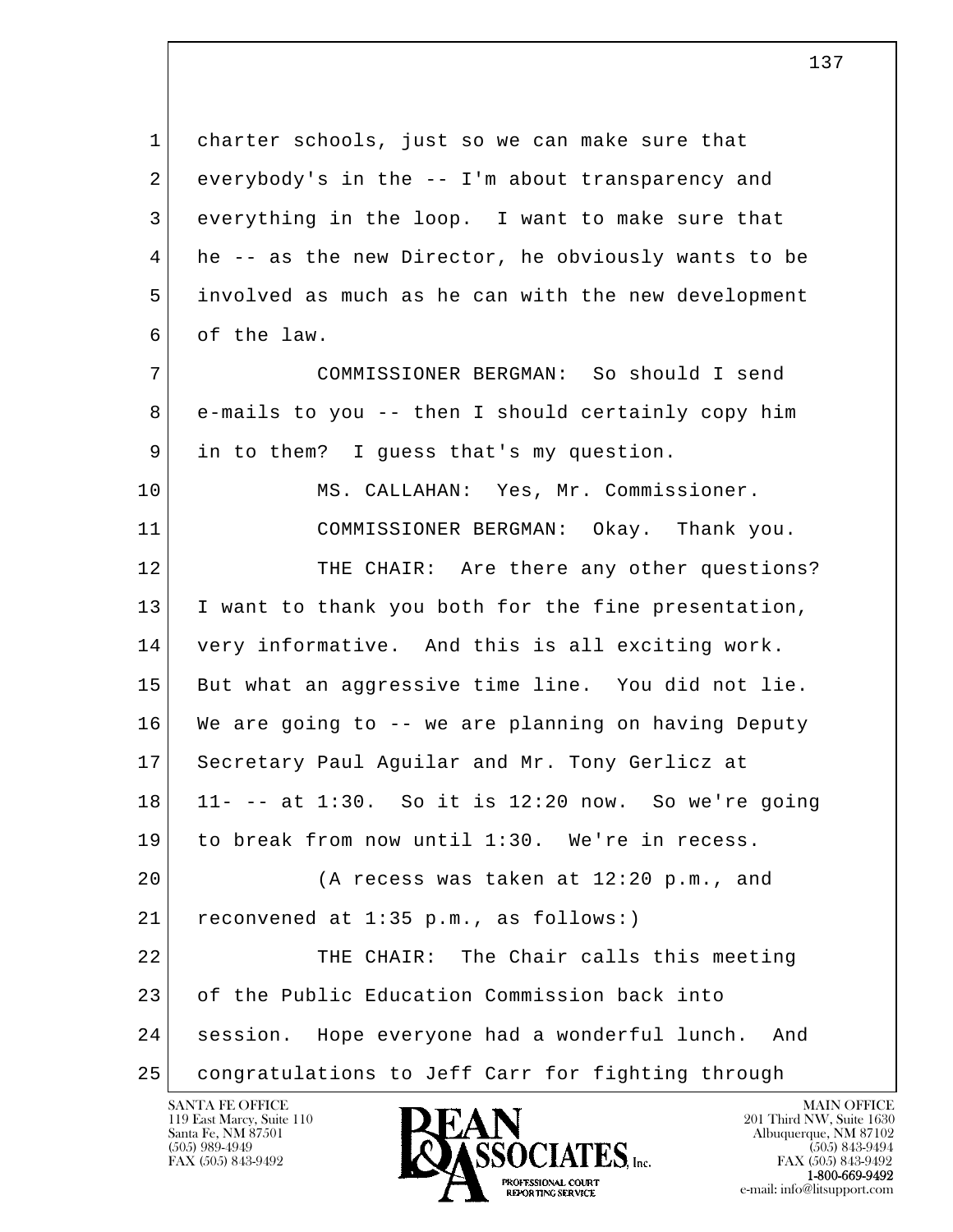l  $\overline{\phantom{a}}$ SANTA FE OFFICE MAIN OFFICE MAIN OFFICE MAIN OFFICE MAIN OFFICE 1 that fish and chips. It just looked awesome. I was 2 coveting it. 3 COMMISSIONER CARR: It was. 4 THE CHAIR: Was it great? 5 COMMISSIONER CARR: It was great. 6 THE CHAIR: We are at Item No. 7, and we 7 would like to welcome Public Education Department 8 Deputy Secretary Mr. Paul Aguilar. I'm glad you 9 made it down. We moved the item around so we could 10 enjoy your company and give and receive the Public 11 Education Department Secretary Designate report. 12 Welcome. 13 DEP. SEC. AGUILAR: Thank you, 14 | Mr. Chairman and members. How are you? I'm only 15 jealous, because I talked to Commissioner Peralta, 16 and he had the Philly Cheesesteak. So fried fish 17 with beef on top might be okay. 18 Mr. Chairman, thank you for having -- 19 having me here today. It's always a pleasure. It's 20 nice to see each and every one of you. Before I 21 start with a briefing, Mr. Chairman, I want to make 22 an introduction. 23 THE CHAIR: Yes, sir. 24 DEP. SEC. AGUILAR: With me today is 25 Mr. Tony Gerlicz. Mr. Gerlicz has been appointed as

119 East Marcy, Suite 110<br>Santa Fe, NM 87501



FAX (505) 843-9492<br>**1-800-669-9492** e-mail: info@litsupport.com<br>REPORTING SERVICE e-mail: info@litsupport.com

138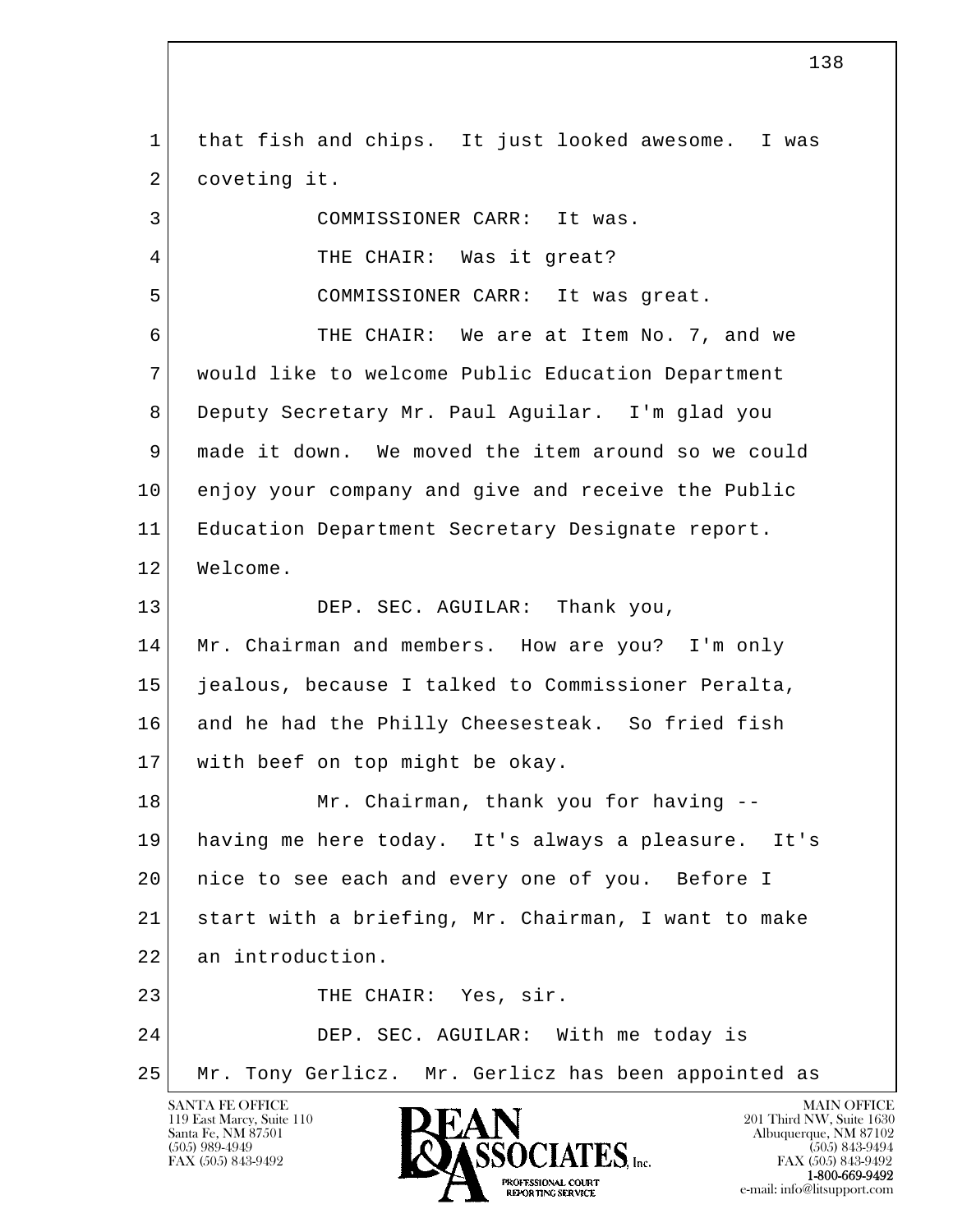1 the Director of Options for Parents with the Public 2 Education Department. Mr. Gerlicz is recently 3 returned to New Mexico from Warsaw, Poland, where he 4 was a director of the American School in Warsaw, 5 serving some 900 students, studying all aspects of 6 school life, middle -- elementary, middle, and high 7 schools.

8 Mr. Gerlicz had a previous role here in 9 New Mexico as the founder and head learner at the 10 Monte del Sol Charter School in Santa Fe. And under 11 Tony's direction, the mission of Monte del Sol was 12 to create community leaders under a program focusing 13 on academic excellence using the arts, technology, 14 sustainability, community connection, and global 15 perspective. Ninety percent of Monte del Sol's 16 graduates at the time went on to attend local and 17 also out-of-state public and private universities. 18 And during his time at Monte del Sol, Tony directed 19 the technical assistance training for emerging 20 charter schools and veteran charter school leaders 21 around the state.

l  $\overline{\phantom{a}}$  22 Mr. Chairman, in addition to serving as 23 the Director of the American School in Warsaw -- 24 which, by the way, caused some problems in 25 communication, because he'd be calling me in the



FAX (505) 843-9492<br>1-800-669-9492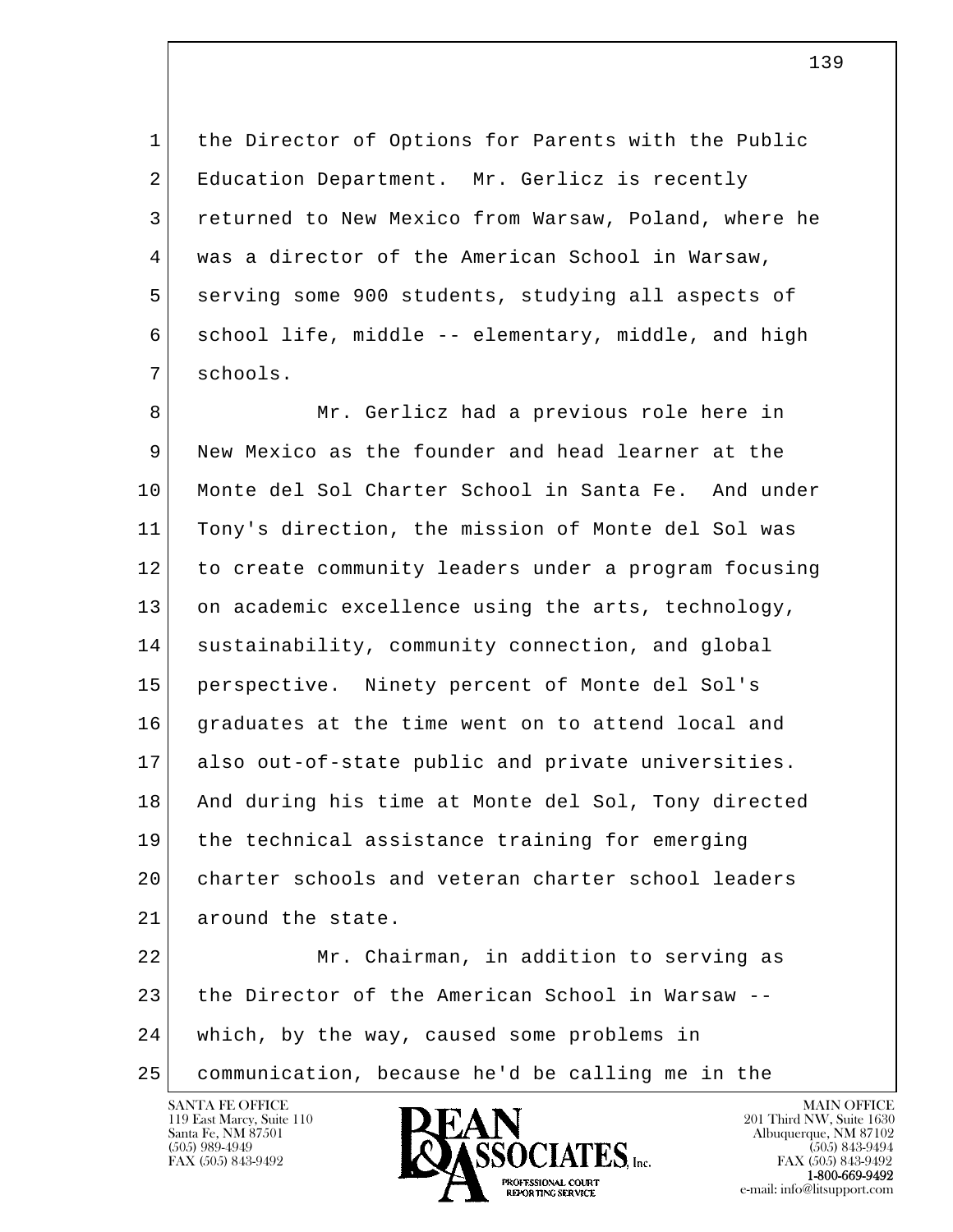1 middle of the night while he was up over there -- 2 but he also served as the head of the Upper School 3 at the Garland -- Graland Country Day School in 4 Denver. He was also the director of the Oregon 5 Governor's School for Citizen Leadership, and has 6 served as a middle school/high school principal. 7 | And I found out, to my delight -- because 8 I was a middle school math teacher -- is he's also a 9 math teacher. And so all good things come from 10 STEM, STEM education, as far as I'm concerned. 11 Mr. Chairman, Tony's the son of immigrants 12 who believe that education was the pathway to 13 success for their children. He's taken that belief 14 into his career. He's been married for 28 years -- 15 I find out one year less than I have, so we're both 16 doing pretty well -- to Diane Friedman, a native New 17 Mexican, and is the father of Stefan, who is a 18 26-year-old with an MBA from UC Davis. And Camilla, 19 a 24-year-old who's a third-year doctoral student in 20 mathematics at UT Austin. Both Tony and Diana are 21 bilingual in English and Spanish. 22 And, Mr. Chairman, Tony has indicated that

l  $\overline{\phantom{a}}$  23 he's thrilled to be back in New Mexico working for 24 our kids. Mr. Chairman, I'd like to introduce for a 25 brief comment Mr. Tony Gerlicz. (Applause.)

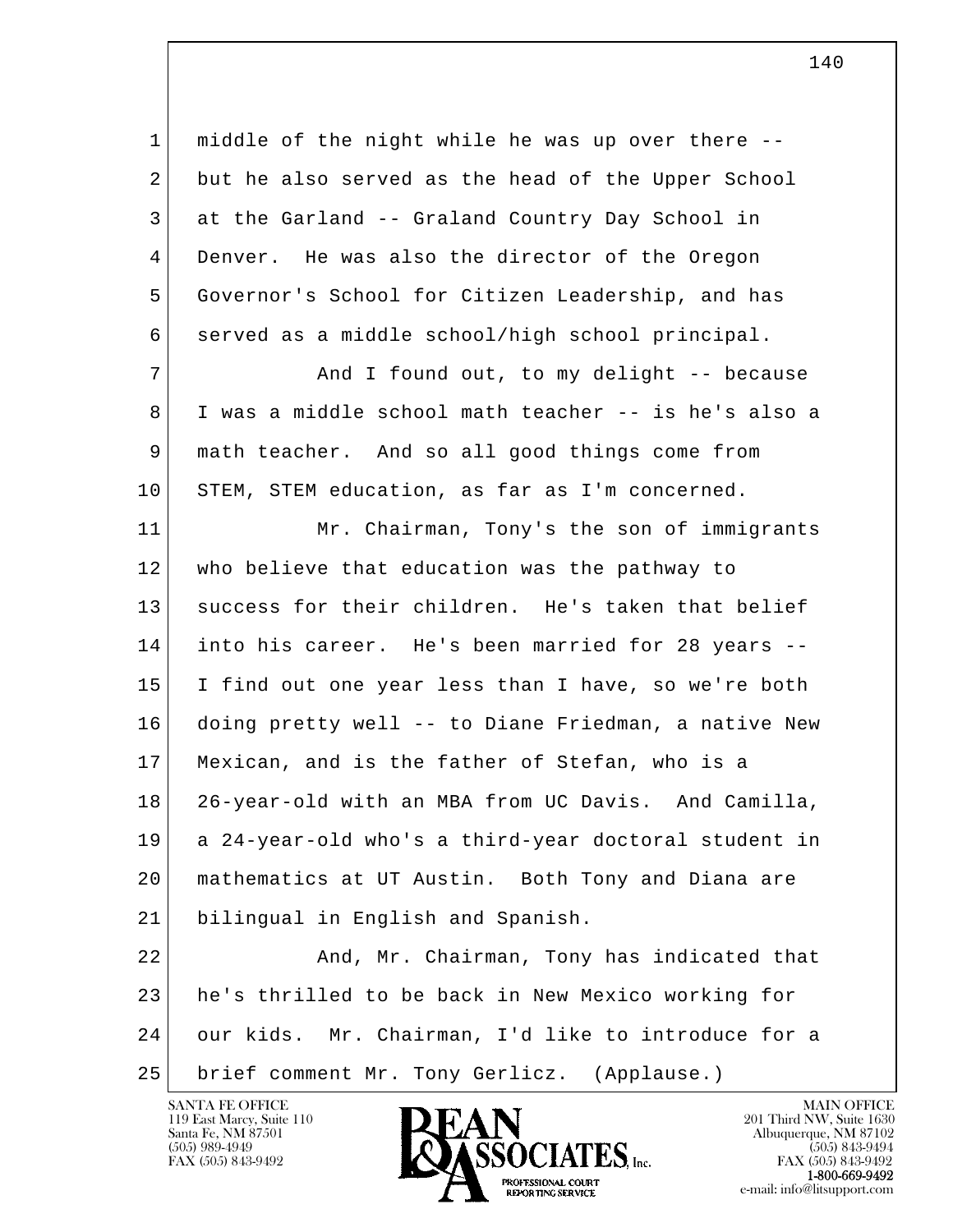| $\mathbf 1$ | MR. GERLICZ: Thank you, Paul,                          |
|-------------|--------------------------------------------------------|
| 2           | Mr. Chairman, and members of the Commission. It's      |
| 3           | really a pleasure and an honor to be here. I -- as     |
| 4           | Paul said, I am thrilled to take this position.<br>And |
| 5           | I'm thrilled to take this position for a couple of     |
| 6           | key reasons.                                           |
| 7           | I first met Paul, which immediately got me             |
| 8           | interested, and then the Secretary, her initiatives.   |
| 9           | And I was born and bred an educator from day one.      |
| 10          | As Paul mentioned, we grew up fairly low in the        |
| 11          | socioeconomic stream of things as immigrants. And      |
| 12          | education was the ticket, and was the only ticket,     |
| 13          | and there was no higher value in my family than        |
| 14          | education. And it's been my whole life.                |
| 15          | And starting a charter school here in                  |
| 16          | Santa Fe -- and the reason I came to Santa Fe is       |
| 17          | because my wife is a native New Mexican. And we        |
| 18          | love this region. We love the culture; we love the     |
| 19          | language; we love its people; we love everything       |
| 20          | about it.                                              |
| 21          | So starting a charter school was, without              |
| 22          | a doubt, the highlight of my professional career,      |
| 23          | and only to be surpassed by the success of that        |
| 24          | charter school. Starting a school is one thing, but    |
| 25          | having it be successful is truly extremely             |

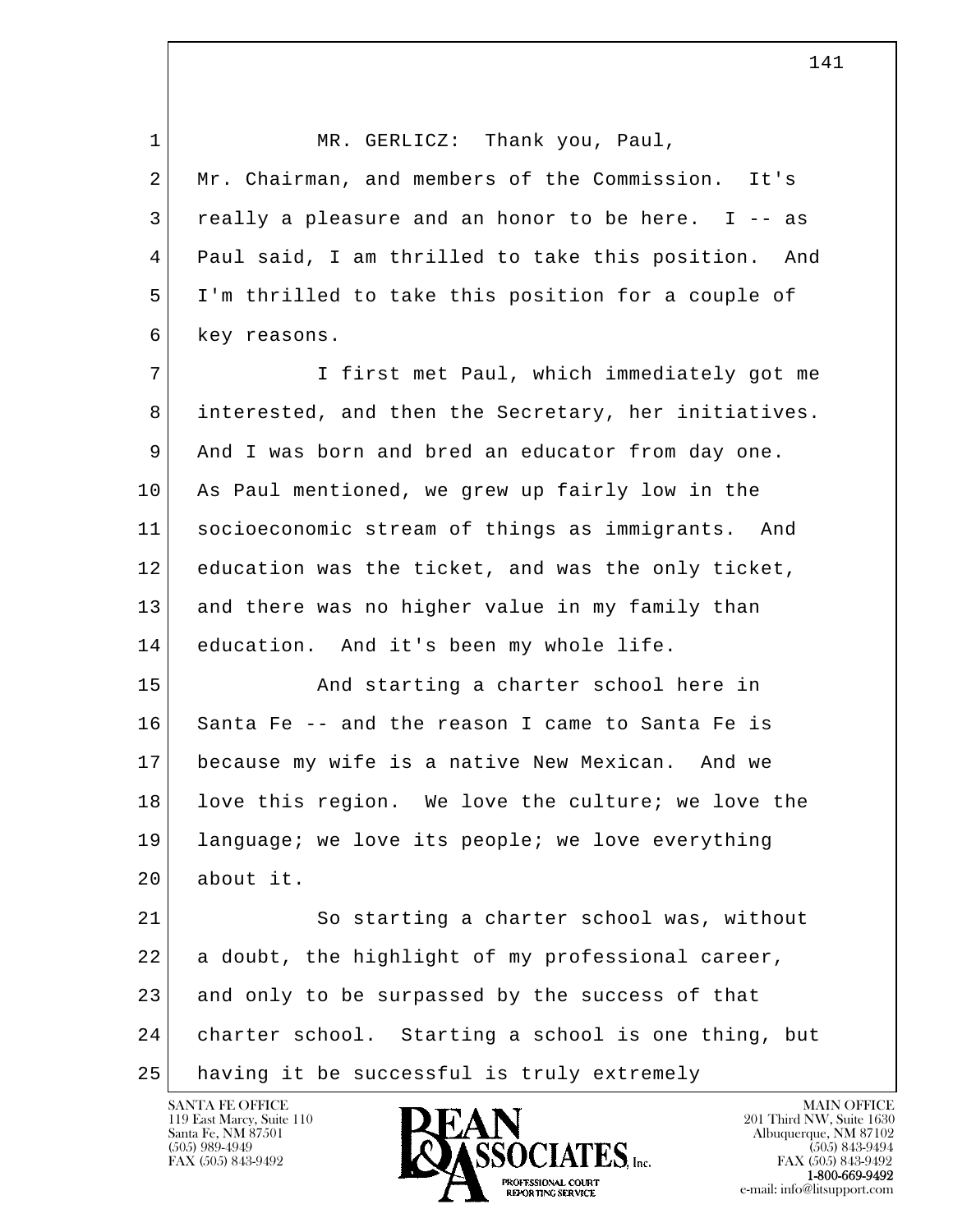l  $\overline{\phantom{a}}$  1 fulfilling, professionally and personally. 2 So I was 70 percent, 80 percent of the way 3 there to being -- accepting the position and being 4 very comfortable. And what got me fully the way 5 there was when I met Kelly. And the work that Kelly 6 has done has impressed me no end. She and I are 7 together philosophically on educational matters. We 8 view charter schools in very similar lights as 9 beacons of hope and excellence in the educational 10 sphere. 11 | And I am thrilled that Kelly will stay on 12 in the Charter School Division. And we will work -- 13 and I'm extremely looking forward to working very 14 closely with her as we move forward and steering in 15 the charter school world here in New Mexico. 16 So I'm happy to answer any of your 17 questions. But that's a little bit about me. And 18 it really is a -- an absolute pleasure to be in 19 front of you and to take this position here in 20 New Mexico. Thank you. 21 THE CHAIR: The Chair will open up the 22 | floor to questions from Commissioners? 23 COMMISSIONER LOPEZ: Mr. Chair? 24 THE CHAIR: Commissioner Lopez. 25 COMMISSIONER LOPEZ: Tony, I'm thrilled

119 East Marcy, Suite 110<br>Santa Fe, NM 87501



FAX (505) 843-9492<br>**1-800-669-9492**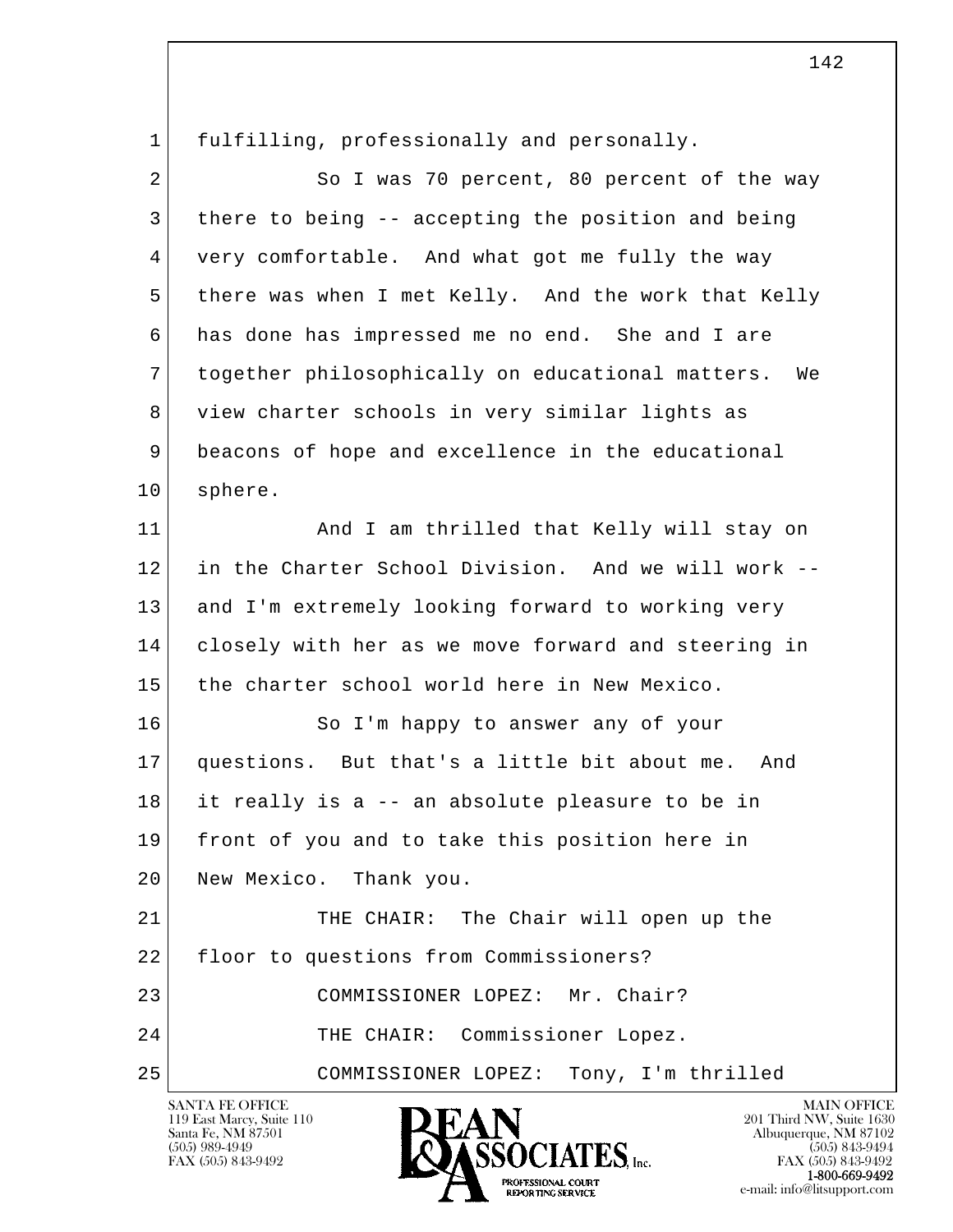| 1              | that you're here. And I know Tony from Santa Fe      |
|----------------|------------------------------------------------------|
| 2              | when your school was authorized -- actually, I       |
| 3              | wasn't on the Board. My husband was at that point.   |
| $\overline{4}$ | But one thing that you didn't say was,               |
| 5              | even after you left Monte del Sol, it went through a |
| 6              | rough spot, but it's still being successful. You     |
| 7              | laid a really good foundation. And I'm really        |
| 8              | thrilled that you're here, even though I won't be    |
| 9              | around. But welcome aboard.                          |
| 10             | MR. GERLICZ: Thank you, Commissioner                 |
| 11             | Lopez. That was duplicated when I saw the list of    |
| 12             | the Commissioners and saw your name on it, and then  |
| 13             | dampened immediately by knowing that you're leaving. |
| 14             | COMMISSIONER LOPEZ: Thank you.                       |
| 15             | THE CHAIR: Other questions? I had a                  |
| 16             | question of Ms. Kelly Callahan, with the changes     |
| 17             | with the switch -- I shouldn't say a switch -- but   |
| 18             | with the changes and with your hiring. I had asked   |
| 19             | her the question when we were going over the renewal |
| 20             | framework if that would indeed stay intact. And she  |
| 21             | said that that might be a question better asked of   |
| 22             | you. And I said, "Sure, I'll ask it this             |
| 23             | afternoon." So --                                    |
| 24             | MR. GERLICZ: Great. It's a fine                      |
| 25             | question. And after, let's say, three days on the    |
|                | <b>SANTA FE OFFICE</b><br><b>MAIN OFFICE</b>         |

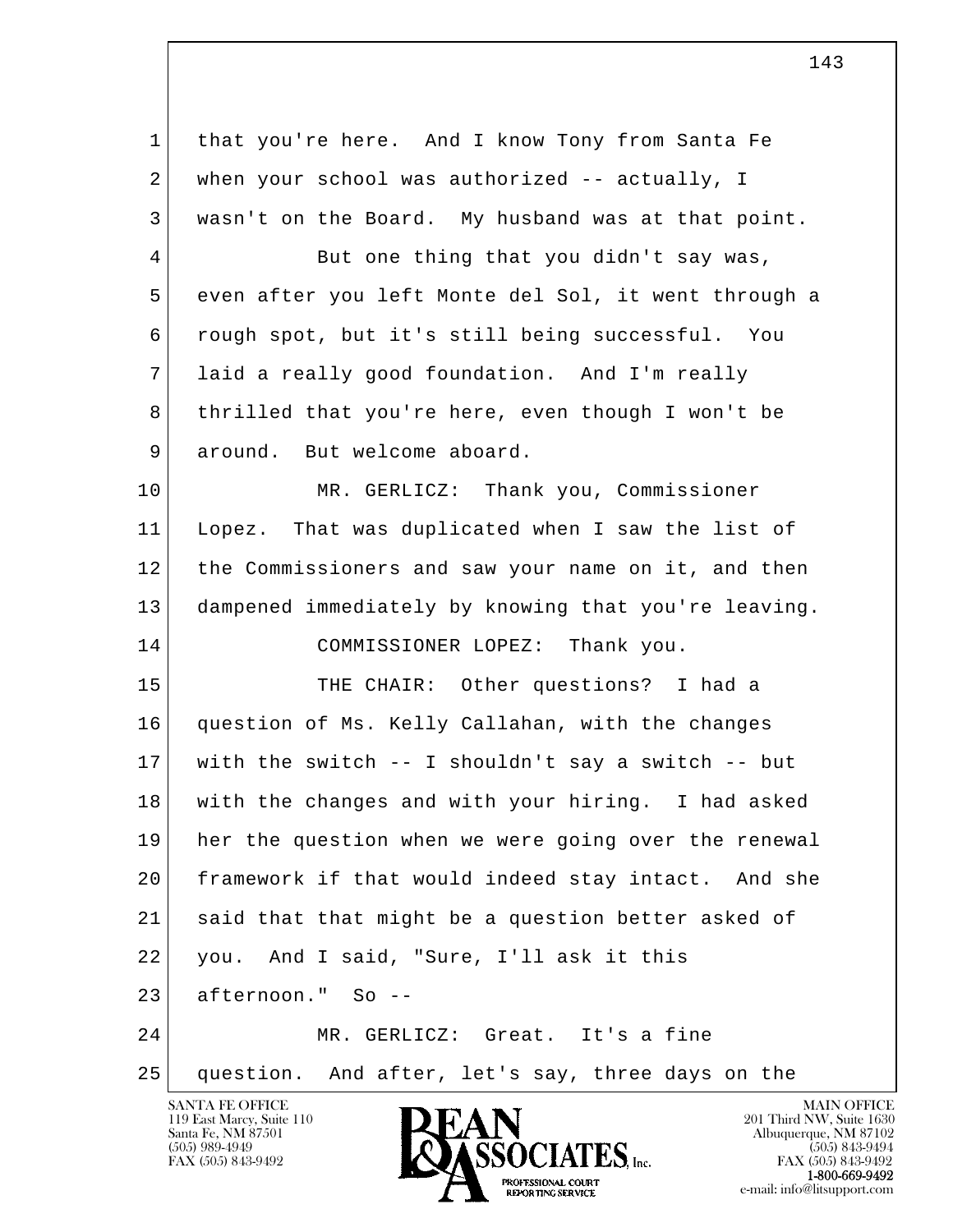l  $\overline{\phantom{a}}$  $1$  job  $-$ 2 THE CHAIR: She mentioned that, too, by 3 the way. 4 MR. GERLICZ: -- there's no way I'm going 5 to change anything right now. I'm going to lean 6 very, very heavily on Kelly's expertise, which I 7 trust implicitly. 8 THE CHAIR: I just want to compliment her 9 and let you know that we have really seen the 10 Charter Schools Division and its accountability, its 11 transparency, its professionalism rise up with her 12 acting as interim. And from what I've heard, just 13 today even, from -- about you is that there are some 14 great things to look forward to. So -- 15 MR. GERLICZ: Well, if I could add to 16 that, Commissioner Garrison, is that in addition to 17 Kelly, the eight other staff people that we have in 18 the Charter School Division are first class. And 19 this is coming from someone who has run very 20 high-powered international schools, started a school 21 of my own in Santa Fe and has had a rich experience 22 in education. I can tell you firsthand, these are 23 first-class people. And I'm very excited to be 24 working with them. So together, it's all good 25 things.



144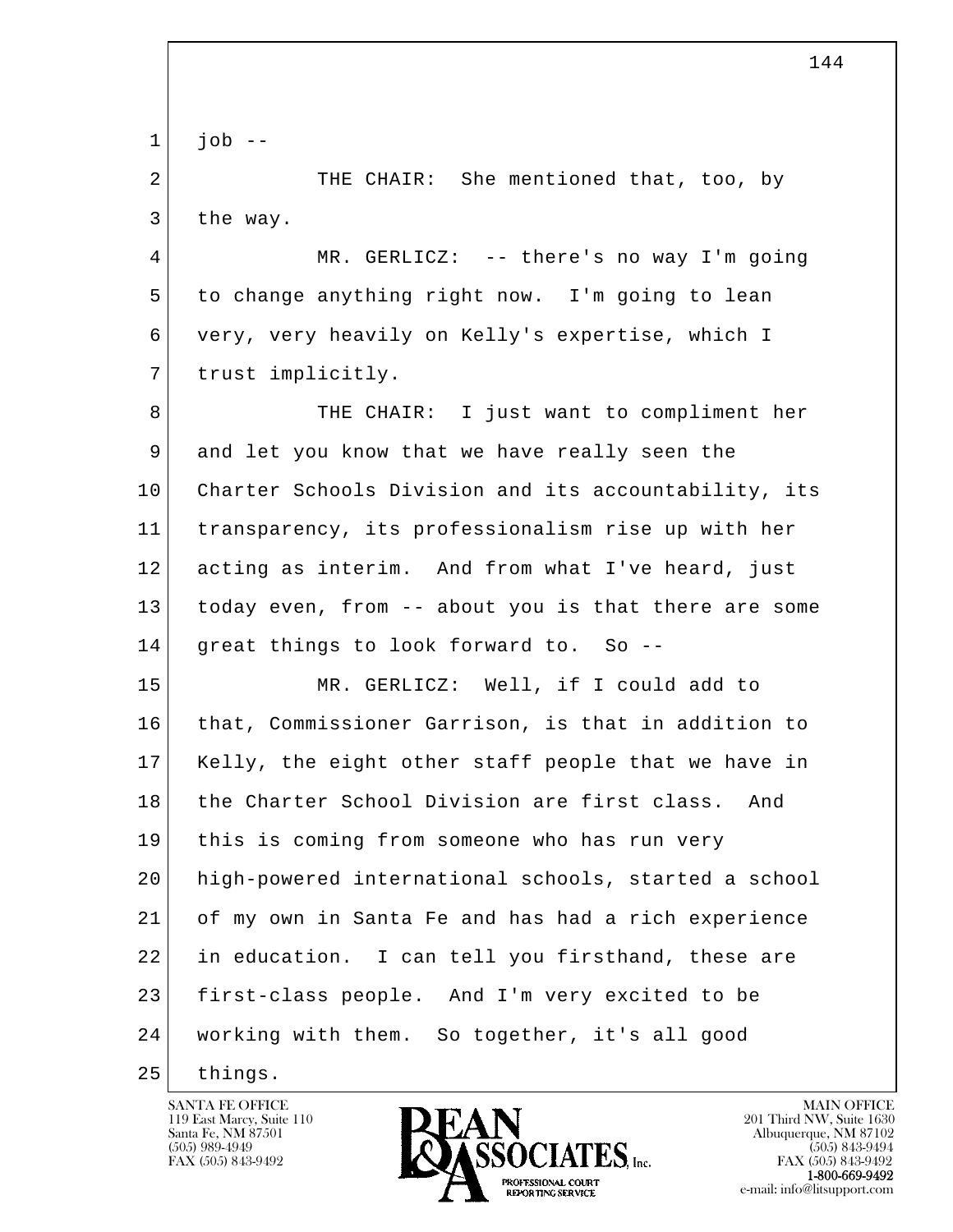l  $\overline{\phantom{a}}$ 1 THE CHAIR: Absolutely. And the work of 2 Shelly and Rachel and the rest of the clan, and 3 knowing that you have administrators, former 4 administrators of charter schools, it's been very 5 comforting and also enlightening. We're learning 6 every step of the way, too, with the looming SB 446 7 requirements. It is a lot; it's plenty. So I hope 8 you're going to fight for extra staff as you catch 9 up. 10 MR. GERLICZ: Say that a little bit 11 louder. 12 THE CHAIR: I say it loud. I've called 13 him in the middle of the night, and we're in the 14 same time zone. So I'm with you. 15 MR. GERLICZ: Great. Thank you. 16 THE CHAIR: Any other questions? Now I 17 need to get a pronunciation right. I've heard 18 Gerlitch [ph]. I've heard Gerlitz [ph]. 19 MR. GERLICZ: It depends on what country 20 you're in. If you're in Poland, it's Gerleech [ph]. 21 So just say Gerlitch [ph]. 22 THE CHAIR: Gerlitch [ph]. Excellent. 23 Tony Gerlicz, welcome to New Mexico, back to 24 New Mexico, and we congratulate on your position. 25 MR. GERLICZ: Gracias. Es un placer

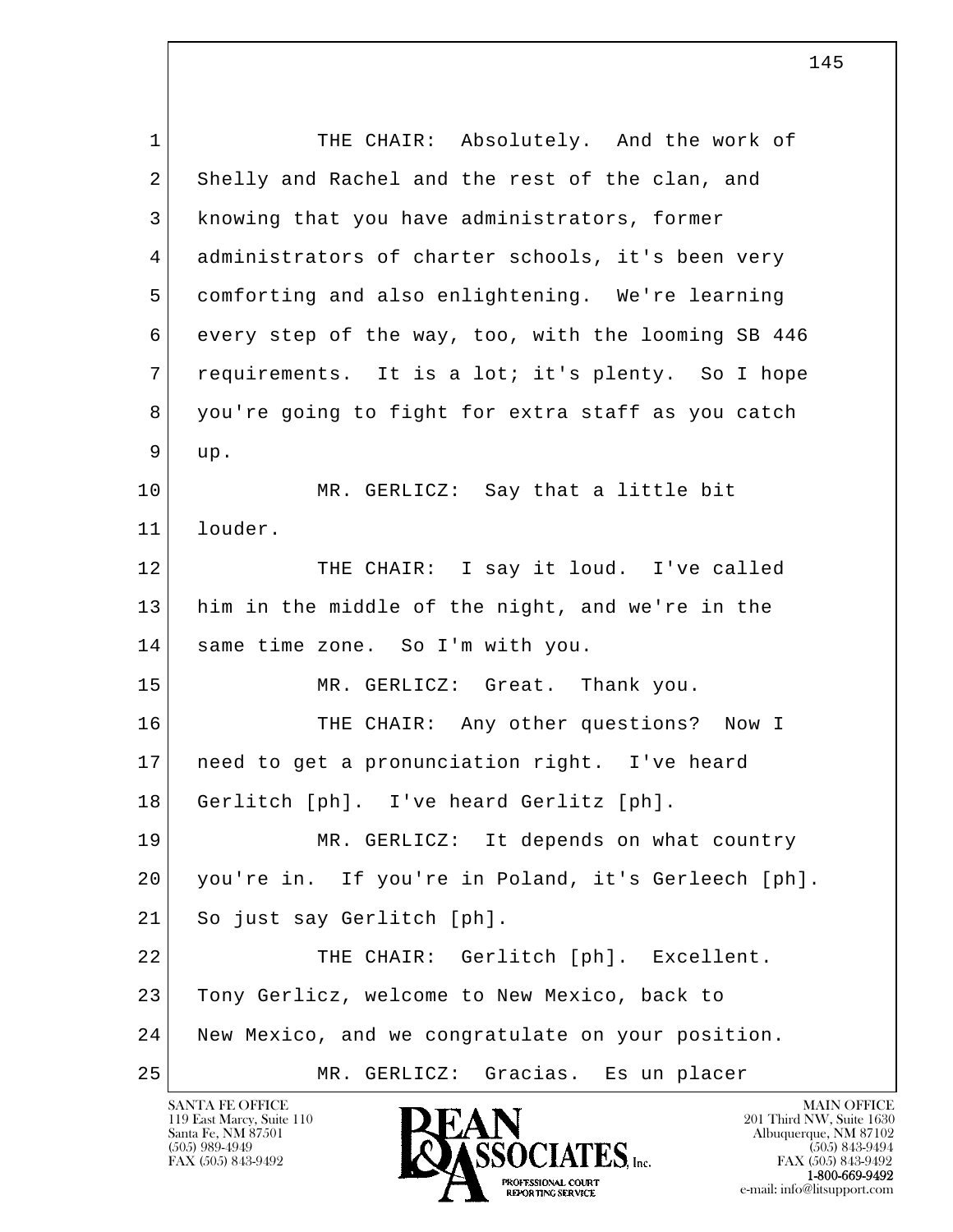1 grande.

| $\overline{a}$ | THE CHAIR: [Spoken Spanish.] Just for                |
|----------------|------------------------------------------------------|
| 3              | the record, Commissioner Gant is present, back from  |
| 4              | the PSCOC meeting.                                   |
| 5              | DEP. SEC. AGUILAR: Mr. Chairman, thank               |
| 6              | you very much. Along the lines that you just --      |
| 7              | your comment about additional staffing, the Public   |
| 8              | Education Department has submitted its FY14 budget   |
| 9              | request to the Legislative Finance Committee and the |
| 10             | Department of Finance and Administration on          |
| 11             | September 1, as required by statute. That request    |
| 12             | has requested additional funding for additional      |
| 13             | staff for the Charter Schools Division. So we're     |
| 14             | going to pursue that actively, and we hope that we   |
| 15             | can be successful in getting that funding.           |
| 16             | Secondly, along the lines of staffing,               |
| 17             | just so you know, I can't -- I can't release a name  |
| 18             | yet. But our General Counsel -- we have a new        |
| 19             | General Counsel -- oh. We have a General Counsel.    |
| 20             | Let me do another introduction, Mr. Chairman, before |
| 21             | I go further.                                        |
| 22             | Mr. Chairman, we have a new General                  |
| 23             | Counsel with the Public Education Department.<br>As  |
| 24             | you know, Mr. Brown left to -- can't say greater     |
| 25             | pastures at Santa Fe County, but he's now working    |

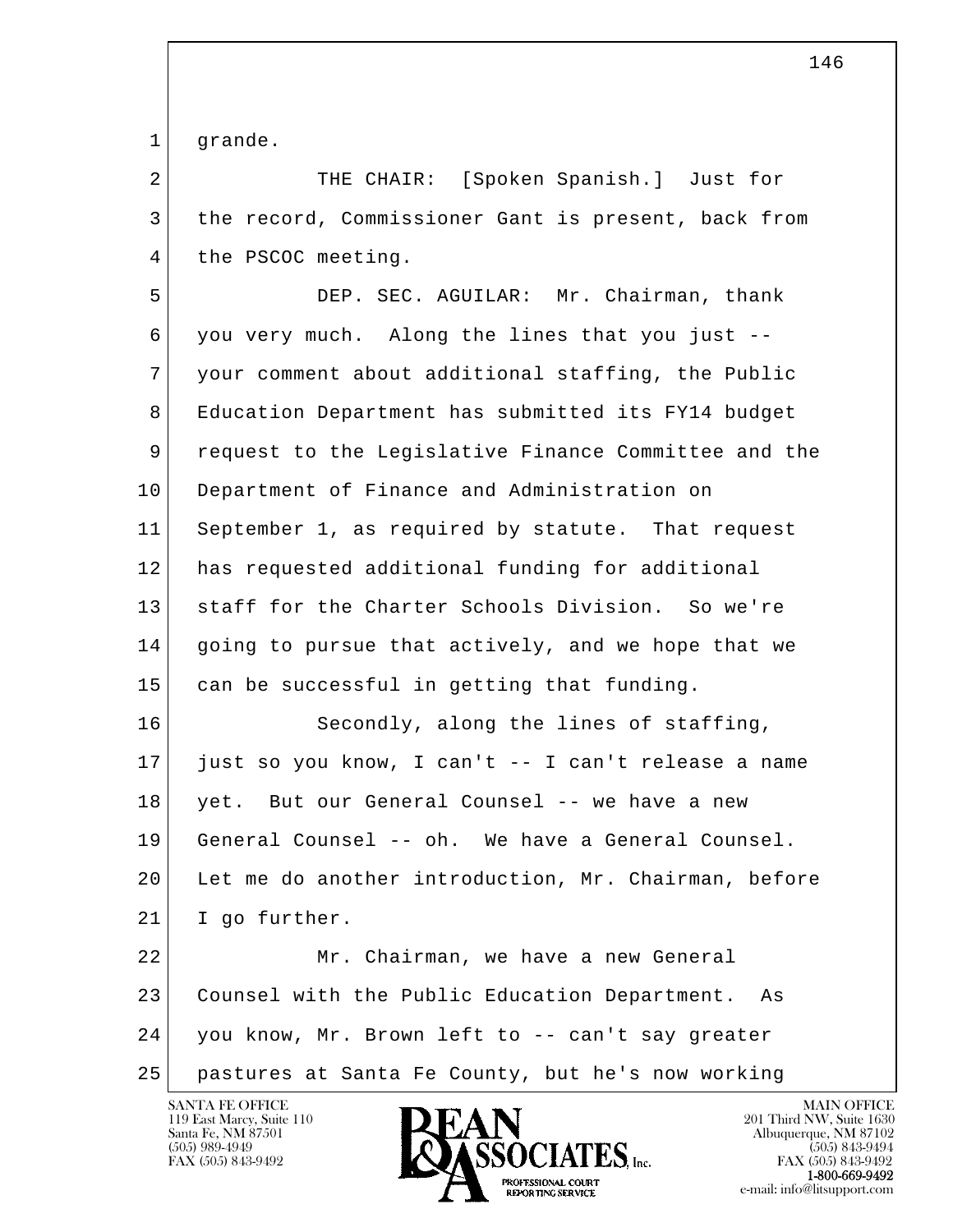l  $\overline{\phantom{a}}$  1 with Santa Fe County. But we are pleased to welcome 2 Ms. Hilary Noskin to the Public Education 3 Department. She comes to us from private practice. 4 In her short time here -- and I'll be talking about 5 Ouesta and other issues in a few minutes. But in 6 her short time here, she's shown a willingness to 7 roll up her sleeves and get to work and get to work 8 hard. She's done a wonderful job in reorganizing 9 the inner operations of our General Counsel's 10 office. 11 We are now in the process of developing a 12 docketing system. Our filing system has been -- we 13 just carried about 19 or 20 boxes to State Archives. 14 So we've cleaned up the area, and we've -- she's 15 also -- she'll take credit for this, which I'm okay 16 with -- is we have new staff coming on board in 17 terms of new attorneys in the -- in the Office of 18 the General Counsel. And so she's also already 19 increasing staff. 20 | Rand so, Mr. Chairman, I'd like to 21 | introduce Ms. Hilary Noskin. (Applause.) 22 MS. NOSKIN: Thank you. I met most of you 23 at lunch. Commissioner Bergman, I didn't get the 24 opportunity. But I'm available. I have the 25 pleasure of knowing the Chairman from before this --



147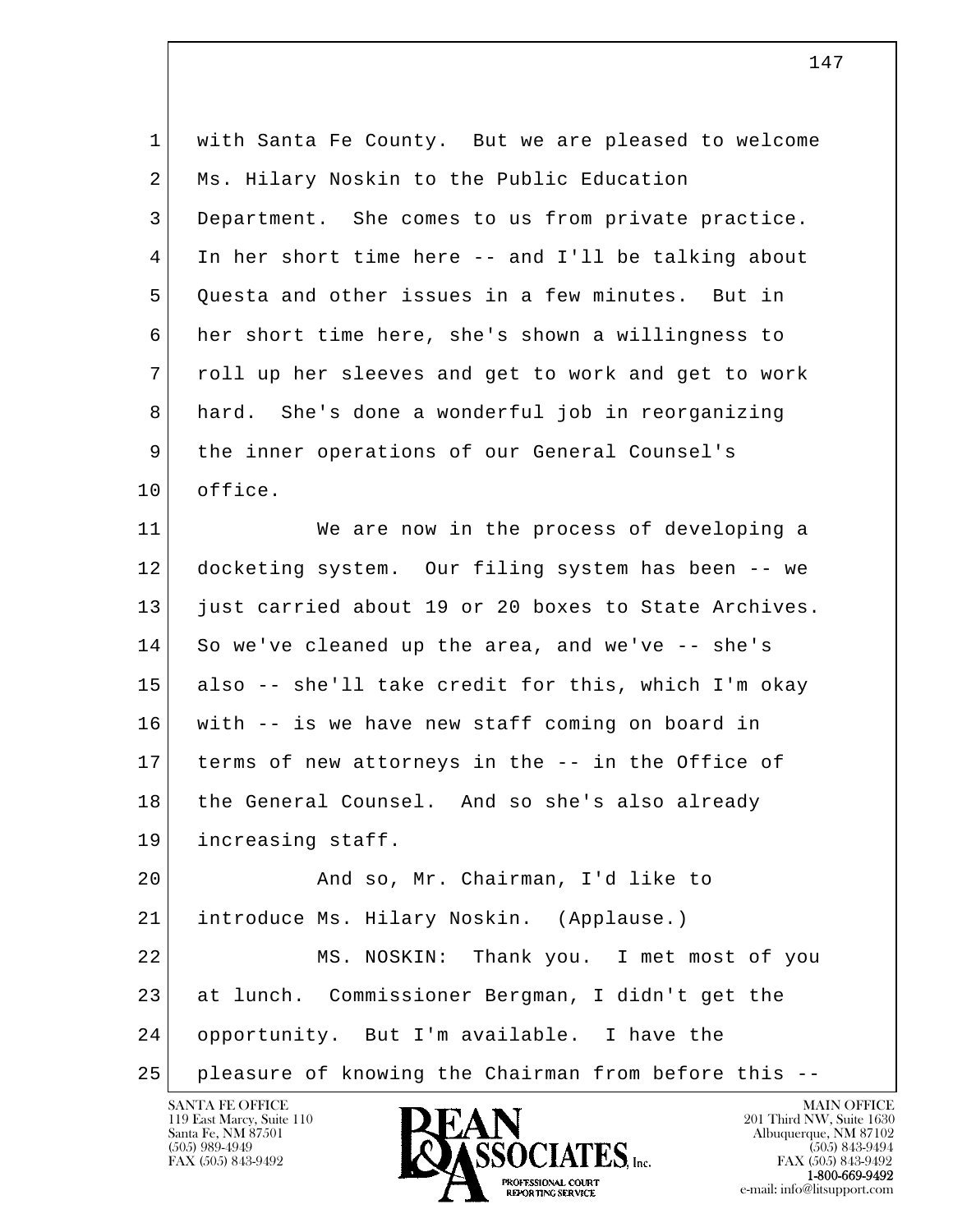l  $\overline{\phantom{a}}$  1 this opportunity. And I'm very pleased to be here. 2 And whatever I can help with, thank you very much. 3 Oh. I guess if you have any questions, I'm happy to 4 answer them. 5 THE CHAIR: She said that she knew me 6 before. That doesn't imply that she has a criminal 7 background, as far as lawyering. I do know 8 Ms. Noskin, and she's a dear friend. Any questions 9 of Ms. Noskin? Congratulations on your appointment 10 as General Counsel of the Public Education 11 Department. 12 MS. NOSKIN: Thank you, sir. 13 DEP. SEC. AGUILAR: Thank you, 14 Mr. Chairman. Oh. So getting back to what I 15 started, I can't release a name yet. But Ms. Noskin 16 and our federal -- we've decided that -- I shouldn't 17 say "we decided" -- you've noted throughout the past 18 year since -- or the past year and a half since 19 Mr. Arnold left that -- and I've seen it 20 demonstrated -- you really do have a need for an 21 attorney. And so when Mr. Arnold left, we chose to 22 not fill that position and to hire a contract 23 attorney, who's done a good job for you. 24 But we believe that you need an attorney 25 that you have access to more often than just here at

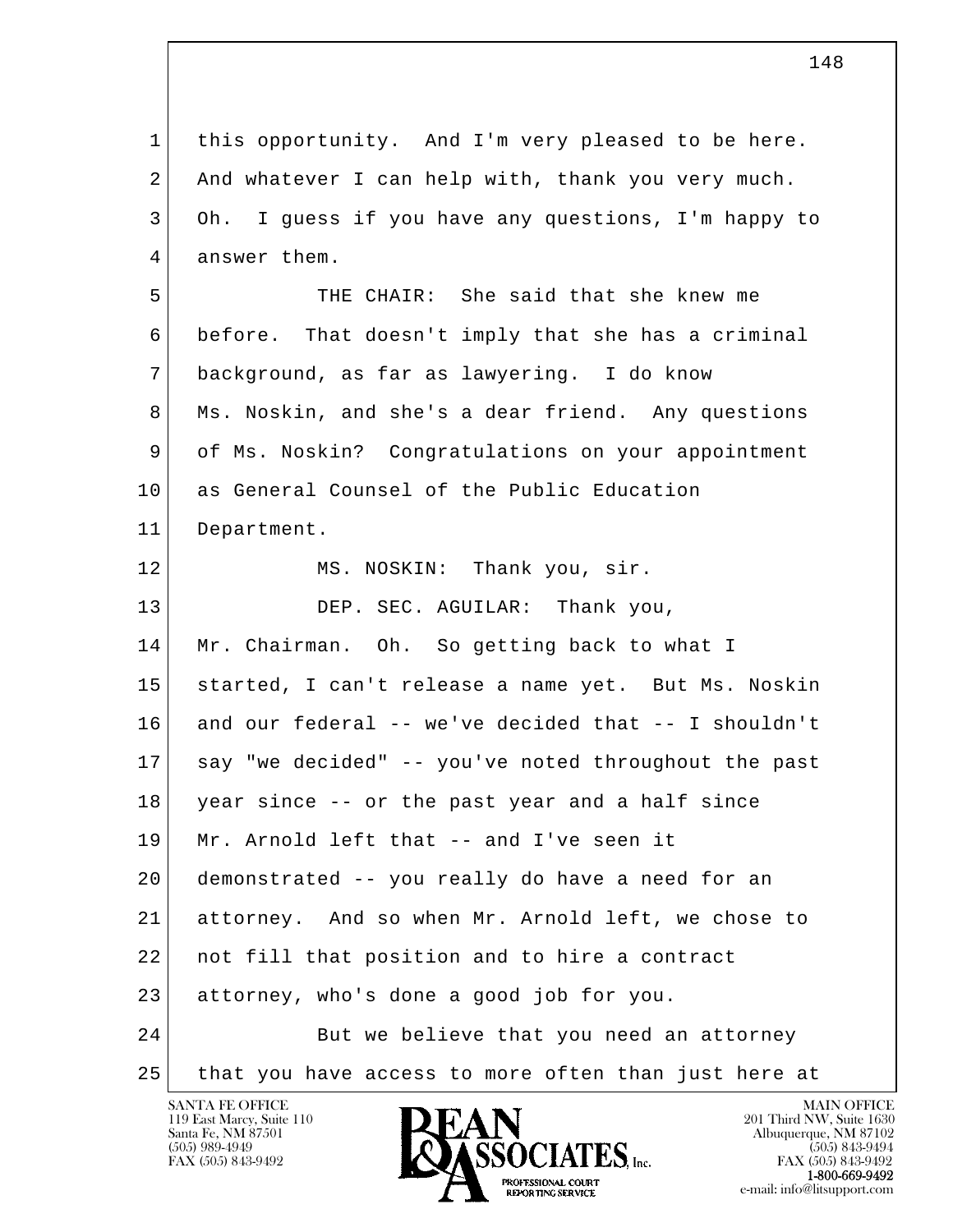1 meetings and whatnot. So I'm pleased to announce 2 that we have finished -- Ms. Noskin and 3 Ms. Kaselniak [ph], our Director of Federal Programs 4 and others, have just completed the interview 5 process. And we are in the process of making an 6 offer to an attorney who will serve 50 percent of 7 their time on charter school issues, serving your 8 needs, and will serve 50 percent of the time on 9 federal programs. 10 **And so -- and that's not set in stone.** If 11 one -- during the slow season, they do more work on 12 federal programs than they do during the busy 13 season, we'll do more work on charter school issues. 14 I just wanted to let you know about staffing, that 15 we have another staff member that we'll be making an 16 offer to in the next day or so. So the request -- 17 so I guess Tony will take credit for new attorneys 18 and new staff and other funding. So -- that's okay.

19 THE CHAIR: The man is working fast. 20 Excellent.

l  $\overline{\phantom{a}}$  21 DEP. SEC. AGUILAR: Mr. Chairman, I have a 22 request for information from Commissioner Peralta 23 regarding Mr. Bill Green. Mr. Bill Green is serving 24 this year as the Superintendent of the Quemado 25 Public Schools and is serving as the Superintendent

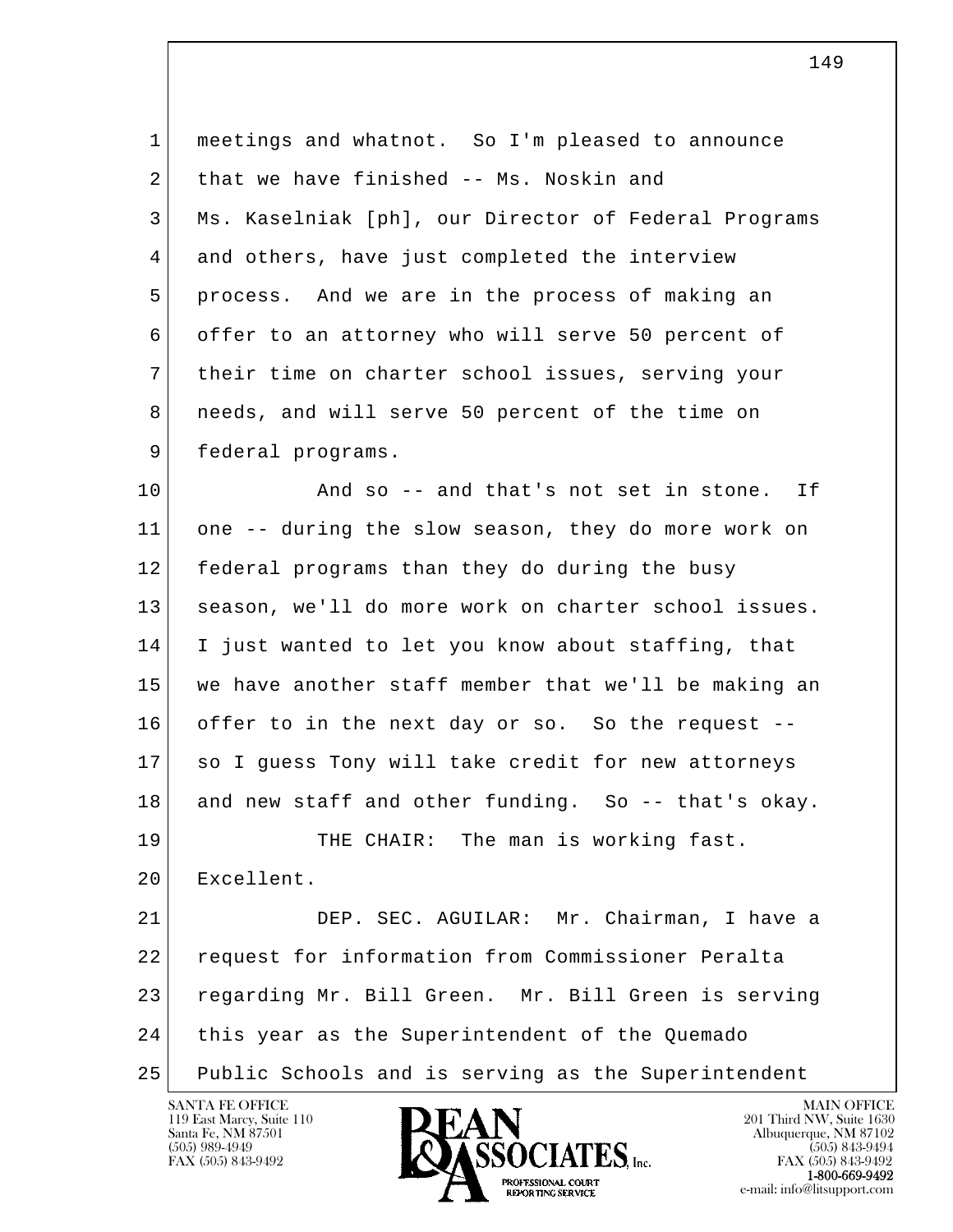1 of the Reserve Public Schools. The information that 2 I had received is how -- is receiving well over  $3$  \$180,000. That's not, in fact, the case. The 4 salary of the Quemado School was about \$90,000. And 5 the salary for the Superintendent at Reserve has 6 been about \$90,000.

7 Mr. Green is serving both at a combined 8 salary of \$120,000. So there's some savings to each 9 district. And there's no statutory or rule 10 preclusion to him serving in that manner. So, to be 11 perfectly honest with you, the stability that he's 12 brought to the Reserve Public Schools after all the 13 issues that we dealt with last year has -- is a 14 breath of fresh air. Things are moving smoothly. 15 Buildings are getting fixed, and kids are being 16 educated. And so we're very happy that he offered 17 to do that. And so I hope that that answers your 18 question, Commissioner.

l  $\overline{\phantom{a}}$  19 COMMISSIONER PERALTA: Thank you. 20 DEP. SEC. AGUILAR: Mr. Chairman, just for 21 your -- more information, the Legislative Finance 22 Committee has scheduled -- or would like to 23 schedule -- an entrance conference with the 24 Department. And I would like to extend an 25 invitation to any member of the Commission that



FAX (505) 843-9492<br>1-800-669-9492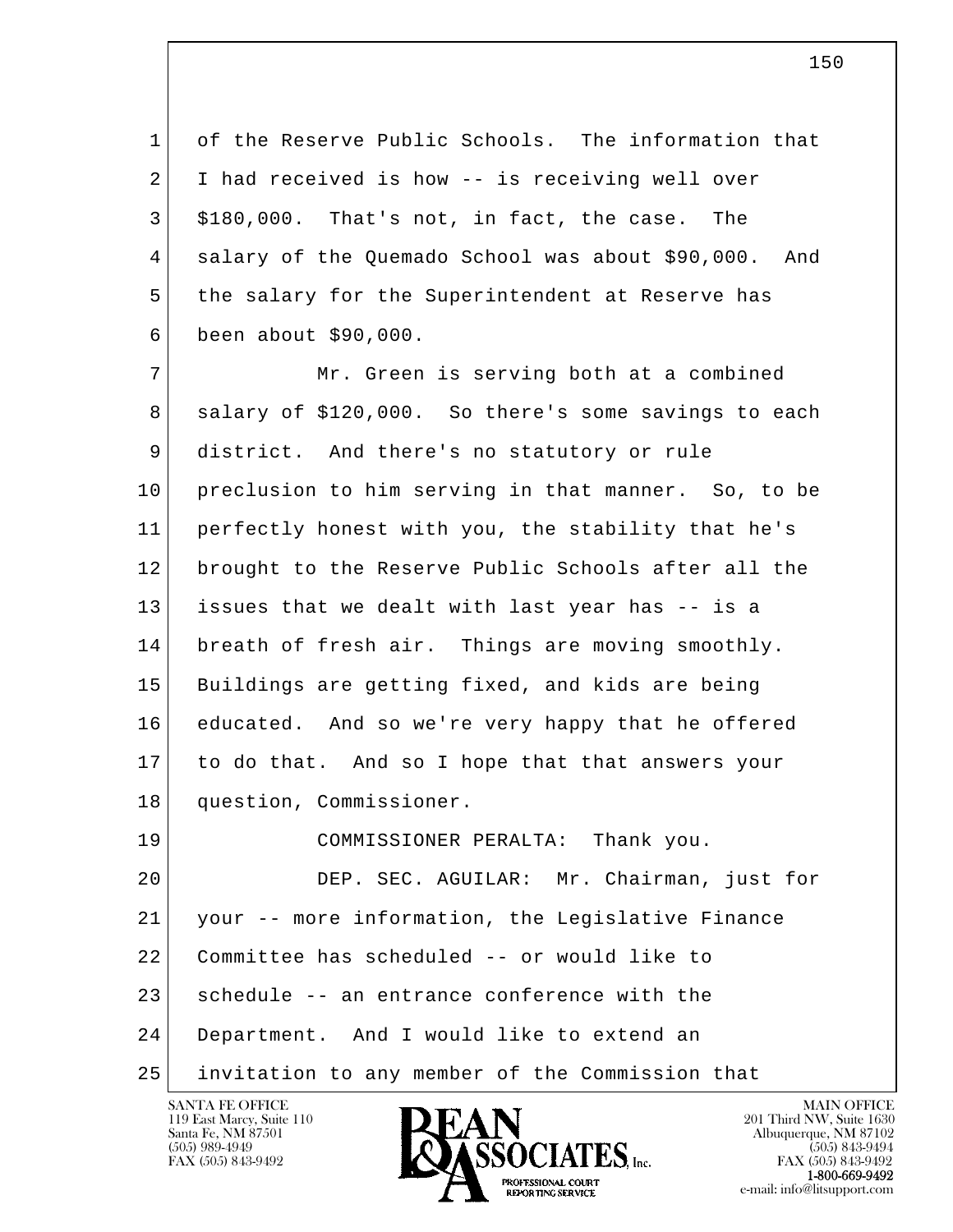1 would like to attend the entrance conference. We 2 don't have a set date yet. But they're going to 3 begin an evaluation of the Charter School Facilities 4 lease assistance and capital outlay Planning.

 5 A number of Commissioners -- you've heard 6 a number of issues that have been raised over the 7 last year regarding the amount of money that's spent 8 on leases, where that money comes from, who are -- 9 who is the recipient of the -- the final recipient 10 of the money, is the lease assistance program 11 sufficient to cover the cost of the lease on a 12 building; if not, how much of the operational money 13 districts -- charter schools are using to offset 14 that cost, and whether the lease -- the leases that 15 are entered into are actually reasonable and 16 consistent across the state.

l  $\overline{\phantom{a}}$ 17 And, granted, there are regional 18 differences. But, as the Public School Capital 19 Outlay Council has been working on and has noted, we 20 have a limited number -- but still of concern, we 21 have a limited number of charter schools who have 22 lease -- lease contracts with folks for -- at the 23 high end, \$56 a square foot. And we have a number 24 that are between \$22.50 and \$40; and I want to say a 25 number -- it will be 14 or 15 schools -- most are

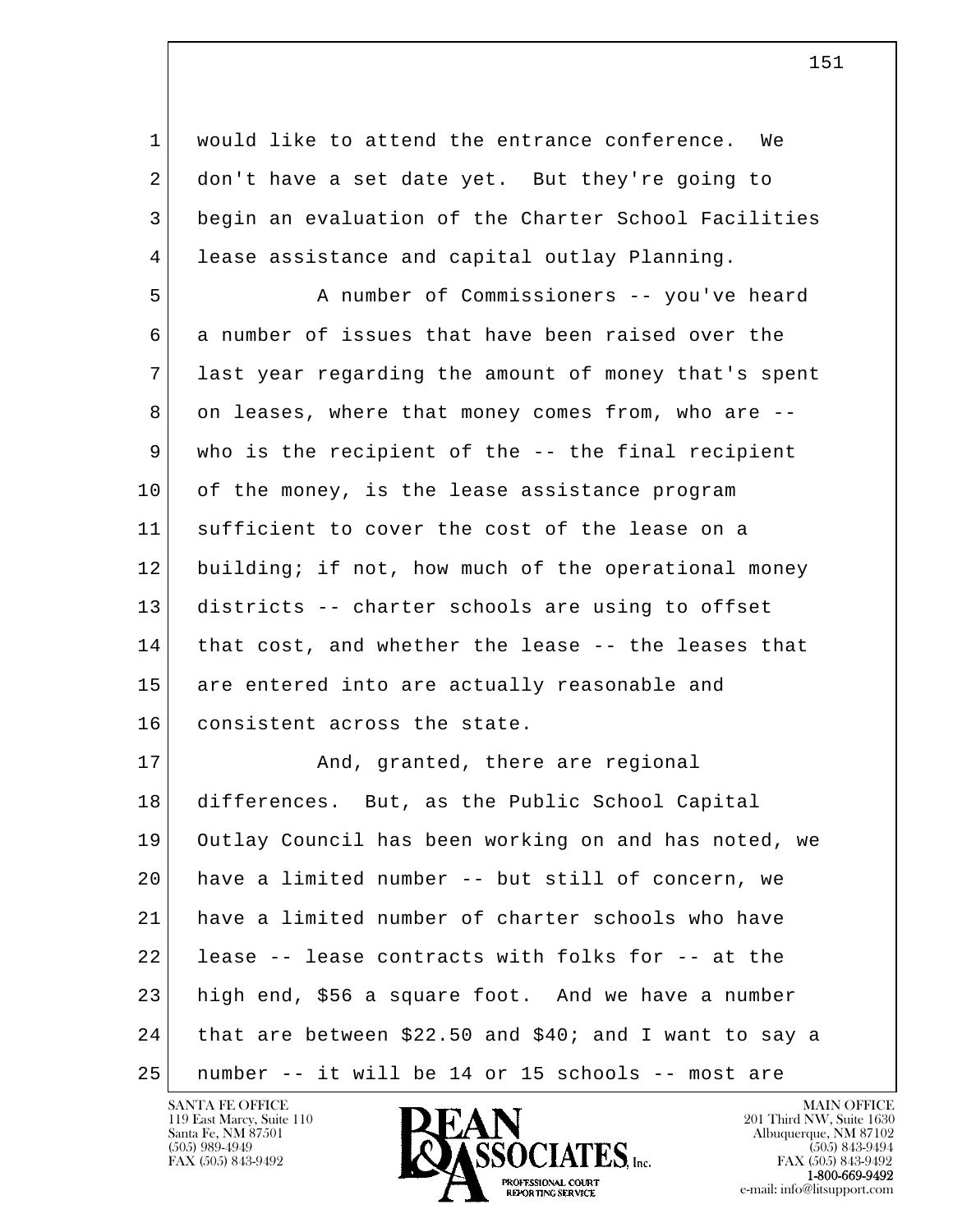$1$  down in the \$10, \$11, and \$12 range.

| $\overline{2}$ | But the other thing that is of concern is            |
|----------------|------------------------------------------------------|
| 3              | that there's not a -- there's not a uniform lease    |
| 4              | contract that's entered into. And so terms are       |
| 5              | different depending on who the owner is and how the  |
| 6              | school -- how well the school can negotiate or not.  |
| 7              | And so the Public School Facility -- the Public      |
| 8              | School Capital Outlay Council this morning           |
| 9              | authorized the Public School Facilities Authority to |
| 10             | put together a task force.                           |
| 11             | I have offered some of the work of our               |
| 12             | General Counsel's Office. Ms. Patti Matthews and     |
| 13             | Ms. Susan Fox have offered some pro bono work to     |
| 14             | contribute to the task force. And so we want to put  |
| 15             | together a group to really start looking at that and |
| 16             | try to come up with a situation that's acceptable to |
| 17             | all -- to all parties concerned so that our leases   |
| 18             | are fair to the State, fair to the charter schools,  |
| 19             | and fair to the -- to the landlords; but also trying |
| 20             | to determine who these landlords are, and insuring   |
| 21             | that our statutes are aligned properly with the      |
| 22             | desires -- with the -- not the desires -- our        |
| 23             | statutes are aligned properly with what's in the     |
| 24             | best interests of the State.                         |
|                |                                                      |

25 And so that work, I assume, will begin



**1-800-669-9492**<br> **EXX (505) 843-9492**<br> **EXX (505) 843-9492**<br> **EXX (505) 843-9492**<br> **EXPORTING SERVICE**<br> **EXPORTING SERVICE**<br> **EXPORTING SERVICE** e-mail: info@litsupport.com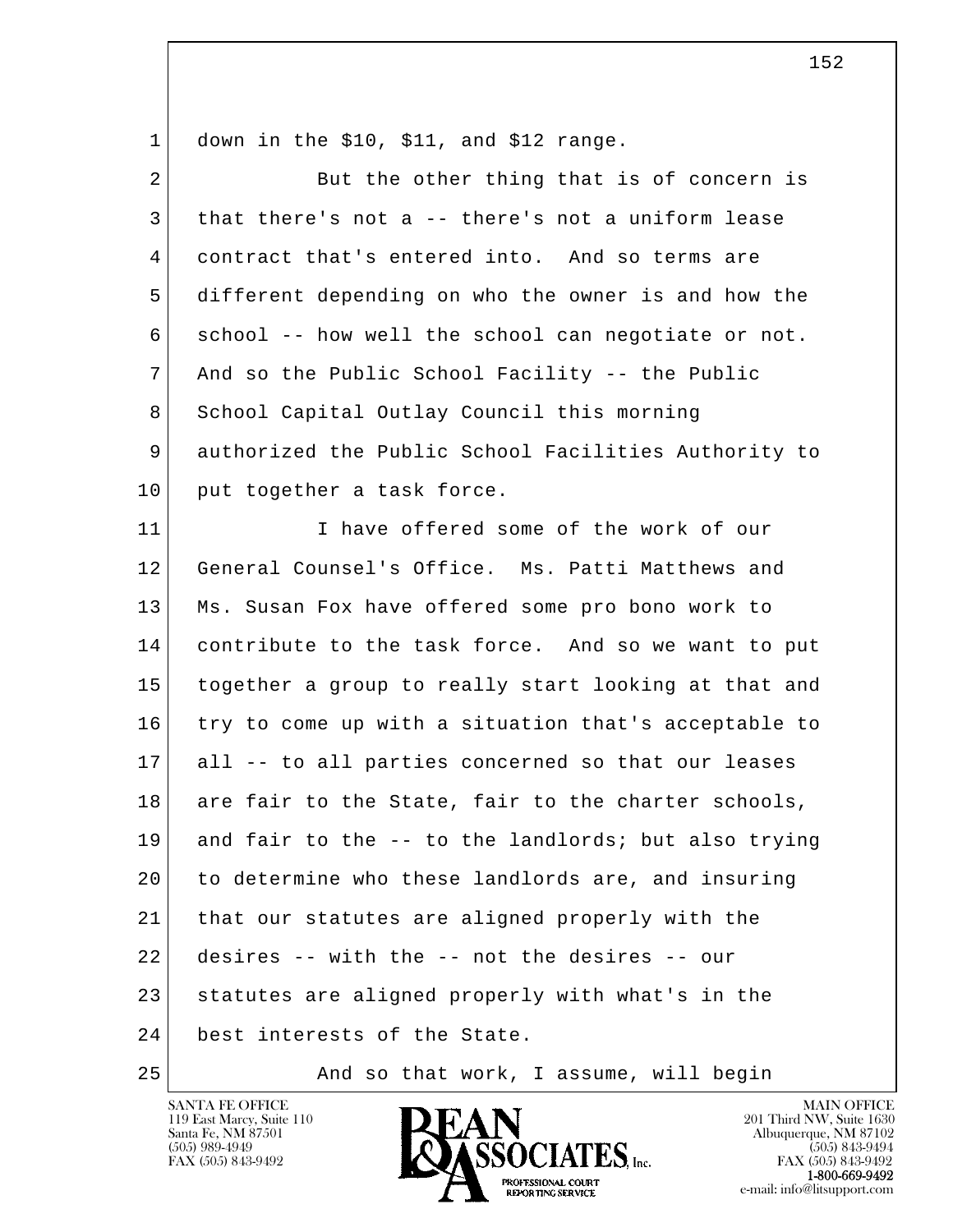l  $\overline{\phantom{a}}$  1 quickly. And, hopefully we'll have a report 2 sometime after the session. I don't think it'll get 3 done before the session. If we identify some really 4 significant statutory issues, then we may -- we'll 5 communicate to you. But we may then look at how we 6 can get some legislation in place in time. It's a 7 little late in the year. You know how that goes. 8 But we're going to give it a shot. And if not, 9 we'll bring recommendations forward to the Public 10 Education Commission. 11 And, Mr. Chairman, what I would like to do 12 is contact you, if that's okay, about the entrance 13 conference, and then you can communicate with your 14 members -- 15 THE CHAIR: Sure. 16 DEP. SEC. AGUILAR: -- if anyone wants to 17 be present at that. It's not a big event. It 18 really is a sit-down outlining what the scope of the 19 evaluation will be and then requesting any upfront 20 data that's necessary to begin the evaluation 21 process. But, again, members are welcome if they 22 choose to. 23 Mr. Chairman, the next item I'd like to 24 talk about is the matter of the suspension of the 25 Questa Board. I've been serving as the Board of

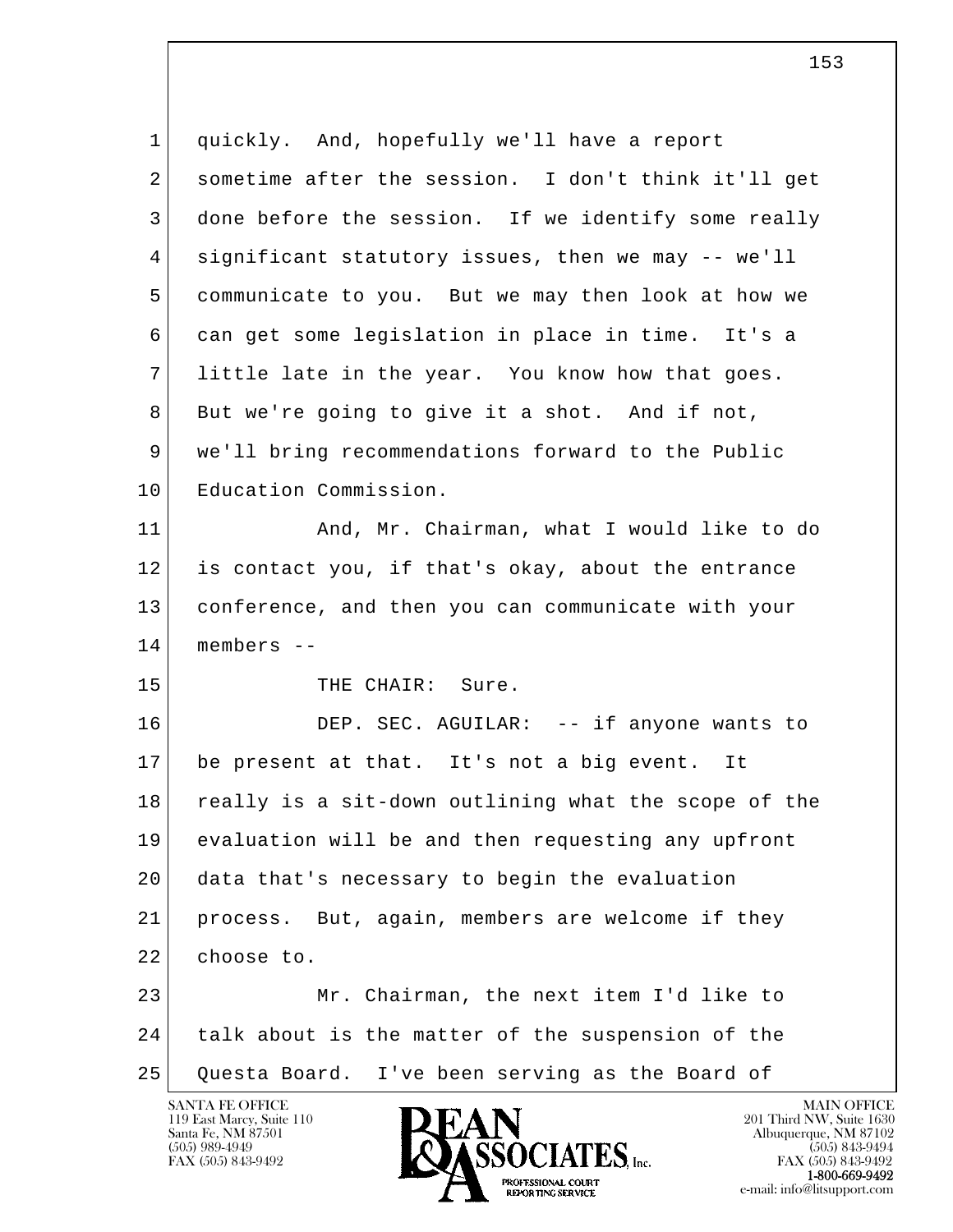l  $\overline{\phantom{a}}$  1 Education for the Questa Independent School 2 District. I am proud to report that the lack of 3 infighting has actually calmed things down in the 4 district. School is running well. We've identified 5 some facilities issues that need to be addressed. 6 And the Public School Facilities Authority has very 7 graciously stepped in to help us get those issues. 8 We had a leaky roof in the qymnasium at 9 Ouesta High School, and we also had a boiler that 10 had been worked on for a number of times this year 11 that still wasn't working. And now the gym and the 12 school has heat, and they're ready to go, 13 particularly now that the weather is going down. 14 Mr. Chairman, as you know, the Secretary 15 of Public Education suspended the authority of the 16 Questa Board based on a number of allegations. I 17 believe you've seen the suspension letter. It was 18 e-mailed to all of you. The staff has prepared a -- 19 a response to -- and it's a staff response, not the 20 Secretary's response -- to the Board. And I don't 21 think you've gotten it, so I apologize for that. I 22 have a copy with me here. But I will make sure you  $23$  get  $-$  it gets e-mailed to you this afternoon. Oh, 24 you do? Great. Thank you very much.

25 COMMISSIONER SHEARMAN: Is this it,

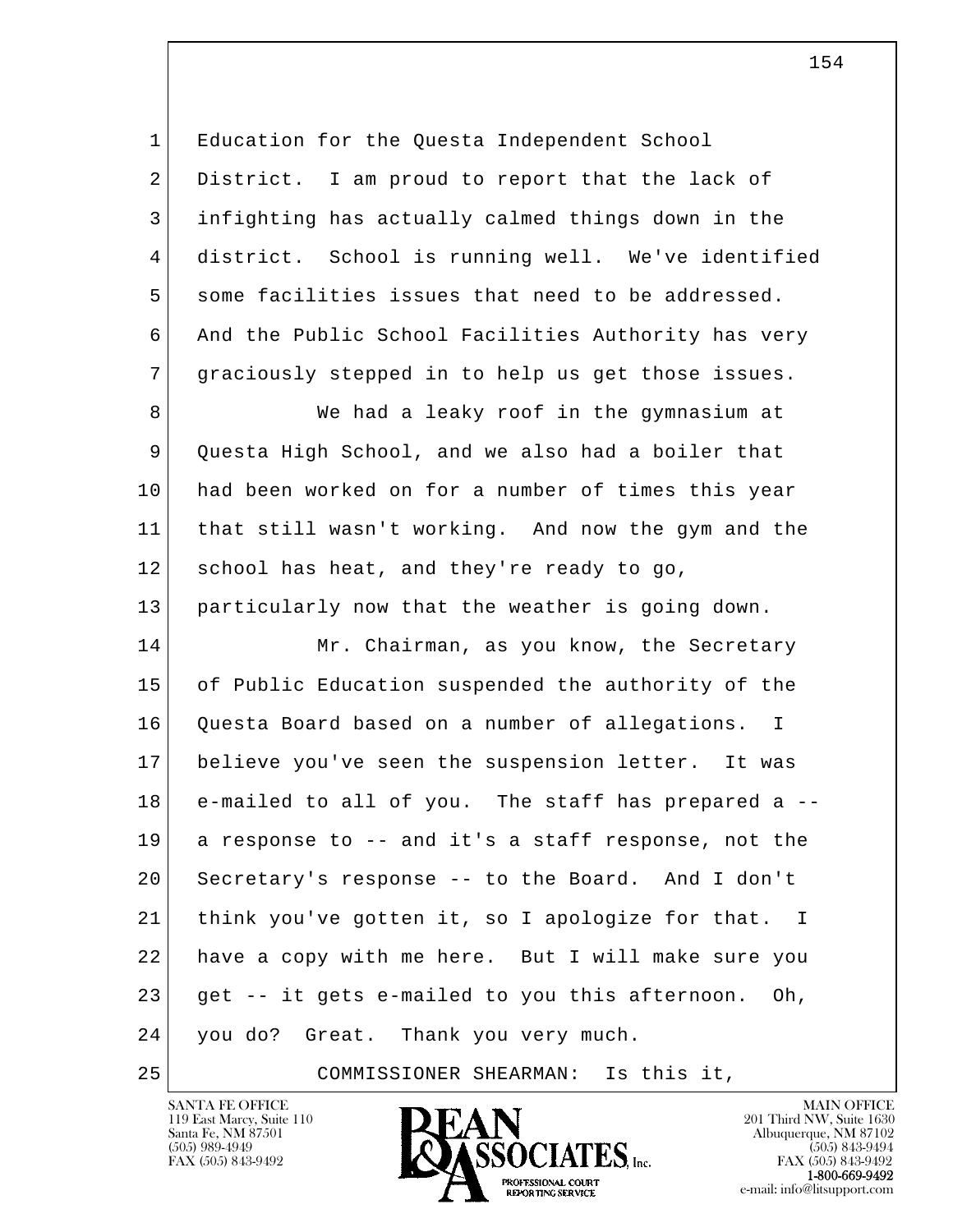1 though? I'm asking.

| 2  | DEP. SEC. AGUILAR: I'm a little blind.               |
|----|------------------------------------------------------|
| 3  | Yes, ma'am. So as a result, Mr. Chairman, the --     |
| 4  | the Secretary of the Department has scheduled a      |
| 5  | hearing on Monday, November 5, this coming Monday,   |
| 6  | to give the Board of Education the opportunity to    |
| 7  | present their case and reasons why the Board should  |
| 8  | not continue to be suspended. I'm -- I want to use   |
| 9  | my words carefully -- I'm a little dismayed.         |
| 10 | We were notified last evening that                   |
| 11 | Mr. John Kennedy and Mr. Vigil from the Cuddy        |
| 12 | McCarthy Law Firm have -- have pulled out of the     |
| 13 | representing the School Board in this matter. There  |
| 14 | was no reason given. We believe that it's -- it was  |
| 15 | difficult for the law firm to represent both sides   |
| 16 | in this, because they couldn't come together to      |
| 17 | agree on things. And so there's not -- there's not   |
| 18 | a provision in statute for the requirement for legal |
| 19 | representation in this matter.                       |
| 20 | But we want to be fair to folks. And so              |
| 21 | what we've done is, this afternoon, there will be a  |
| 22 | meeting with -- there's a hearing officer that's     |
| 23 | been appointed, and there's a meeting between our    |
| 24 | legal staff and the hearing officer and the Board to |
| 25 | try to determine whether it would be appropriate to  |

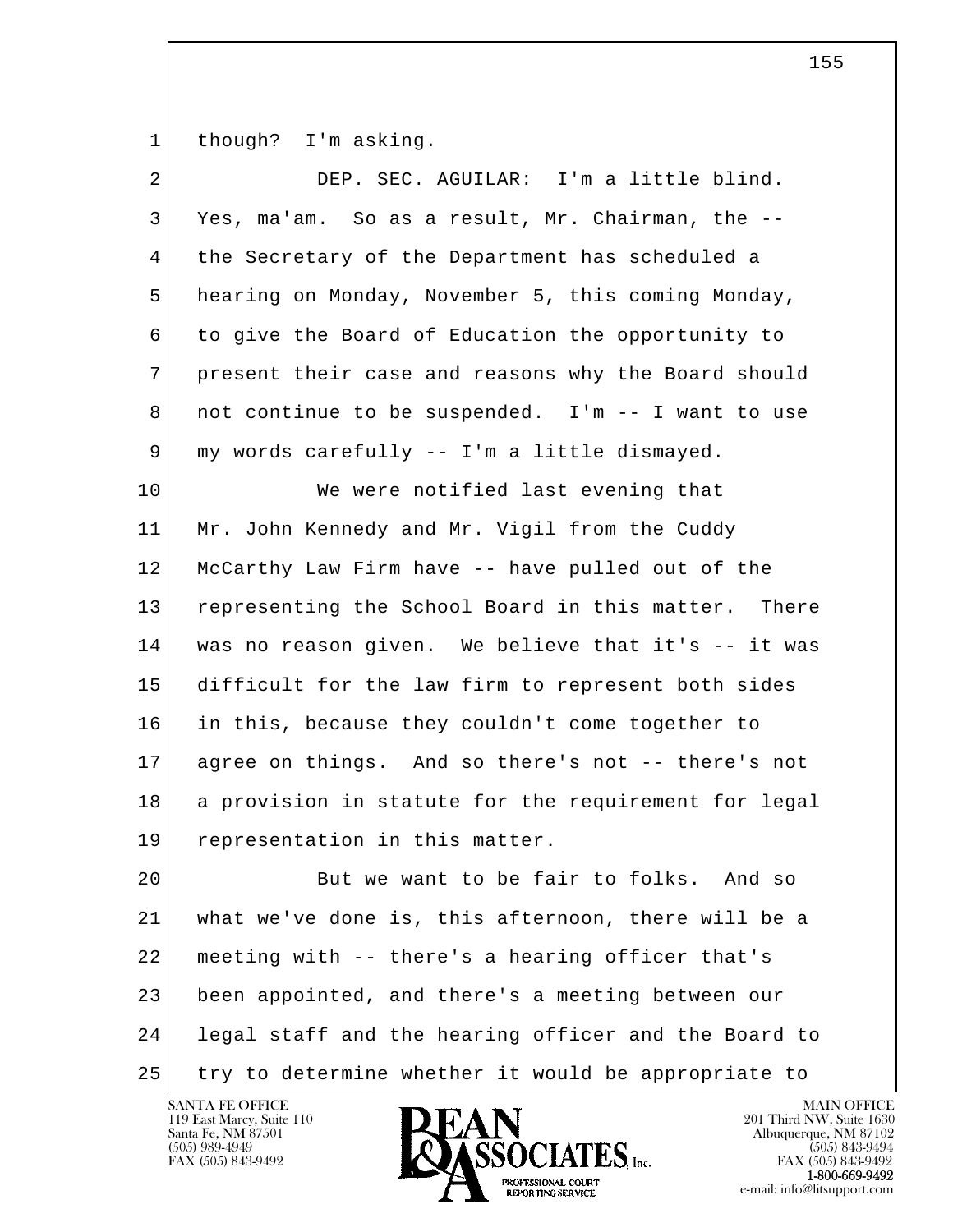1 go forward with the hearing on Monday. And we're 2 going to let the hearing officer make that decision, 3 keep it completely out of the Department's purview. 4 And so the hearing officer will determine what the 5 circumstances are, whether the hearing will go 6 forward on Monday, or whether it will be delayed.

7 and I don't know what that term of delay 8 is. We'll keep the Commission posted as that 9 information comes forward. And so -- the -- now 10 there are a couple of options really. The Secretary 11 will decide whether the suspension -- or the hearing 12 officer will make a recommendation to the Secretary, 13 who will decide -- pardon me -- who will decide 14 whether the suspension should continue, should end 15 with an agreement or not, and/or -- or -- well, 16 those are the two options, whether the suspension 17 will continue, or whether it will terminate with 18 either conditions or not. And that will be a 19 decision to be made by the Secretary. 20 Mr. Chairman, I think that's -- oh. We 21 had a great Halloween party yesterday at the 22 Department. That sounds funny. But I'm really

l  $\overline{\phantom{a}}$  23 excited, because the staff really came together and 24 had a good time. I believe that the morale at the

25 Department is -- is -- is as high as it's been in a

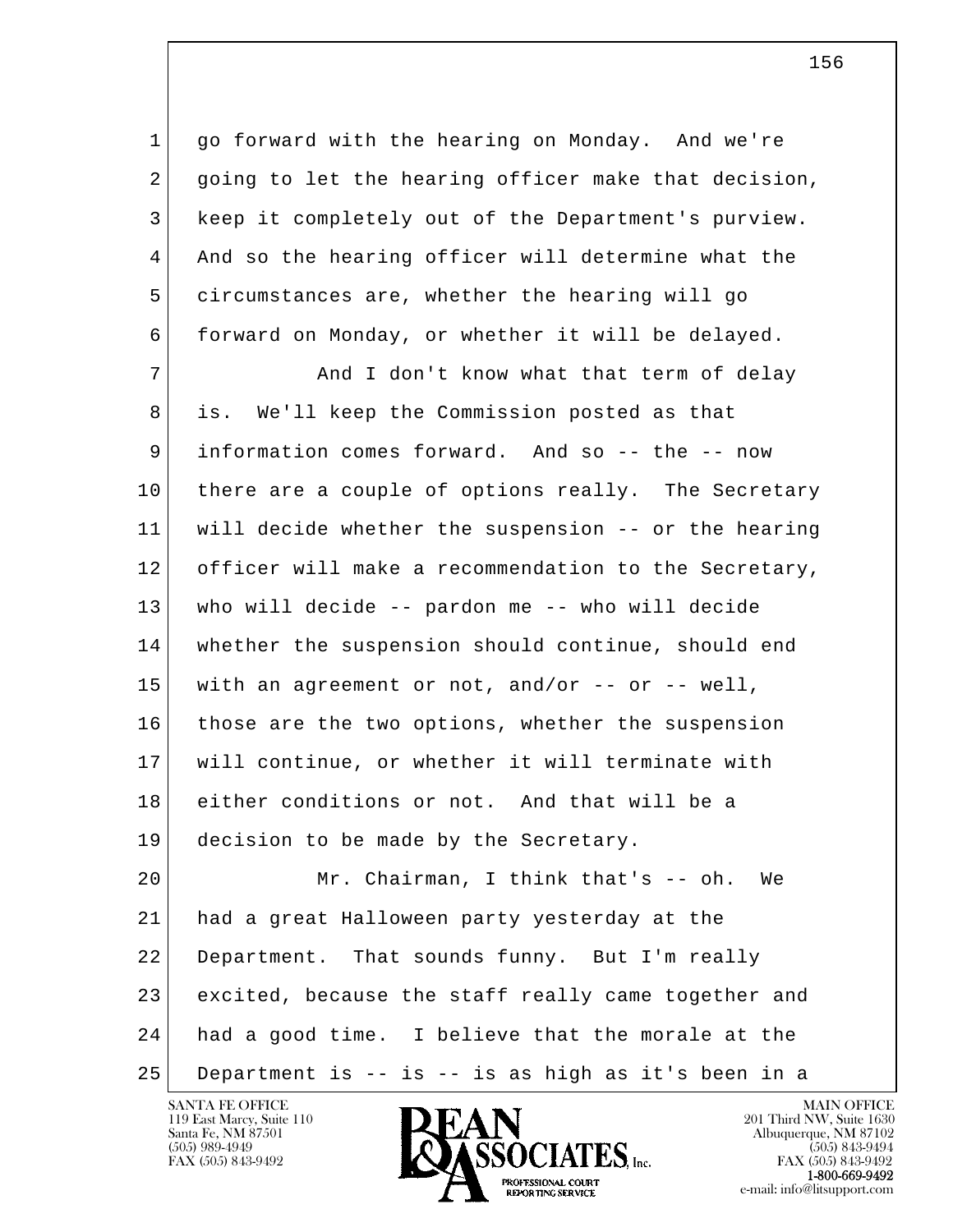1 long, long time. Folks are working hard. I think 2 our productivity -- I would put our productivity  $3$  up  $-$ - that would be competitive with other  $-$ - with 4 private industry, as well as any other agency in 5 | State government. I'm pretty proud of our staff.

6 And they came together yesterday for  $-$  7 again, it's funny -- but for a pretty good Frito-pie 8 lunch. And so you can't go wrong with Fritos and 9 chile. So that was exciting. There were costume 10 contests and door decorating and things of that 11 nature. So I believe that our morale is -- is 12 improving. Folks are happier, and I think that 13 we're moving forward as a Department. And, 14 Mr. Chairman, with that, I will stand for any 15 questions.

l  $\overline{\phantom{a}}$ 16 THE CHAIR: I have one. It pertains to 17 the -- the appointment of District 7 for the Public 18 Education Commission. And I was remiss in sending 19 that request to Beverly, because I just thought 20 about it yesterday. But it's -- it's running on two 21 years without an appointment for a vacant position. 22 And so that's incredible to me. I work for 23 Bernalillo County government. And Michelle Lujan 24 Grisham left her post so she could run for Congress. 25 And within a week, someone was -- was appointed from

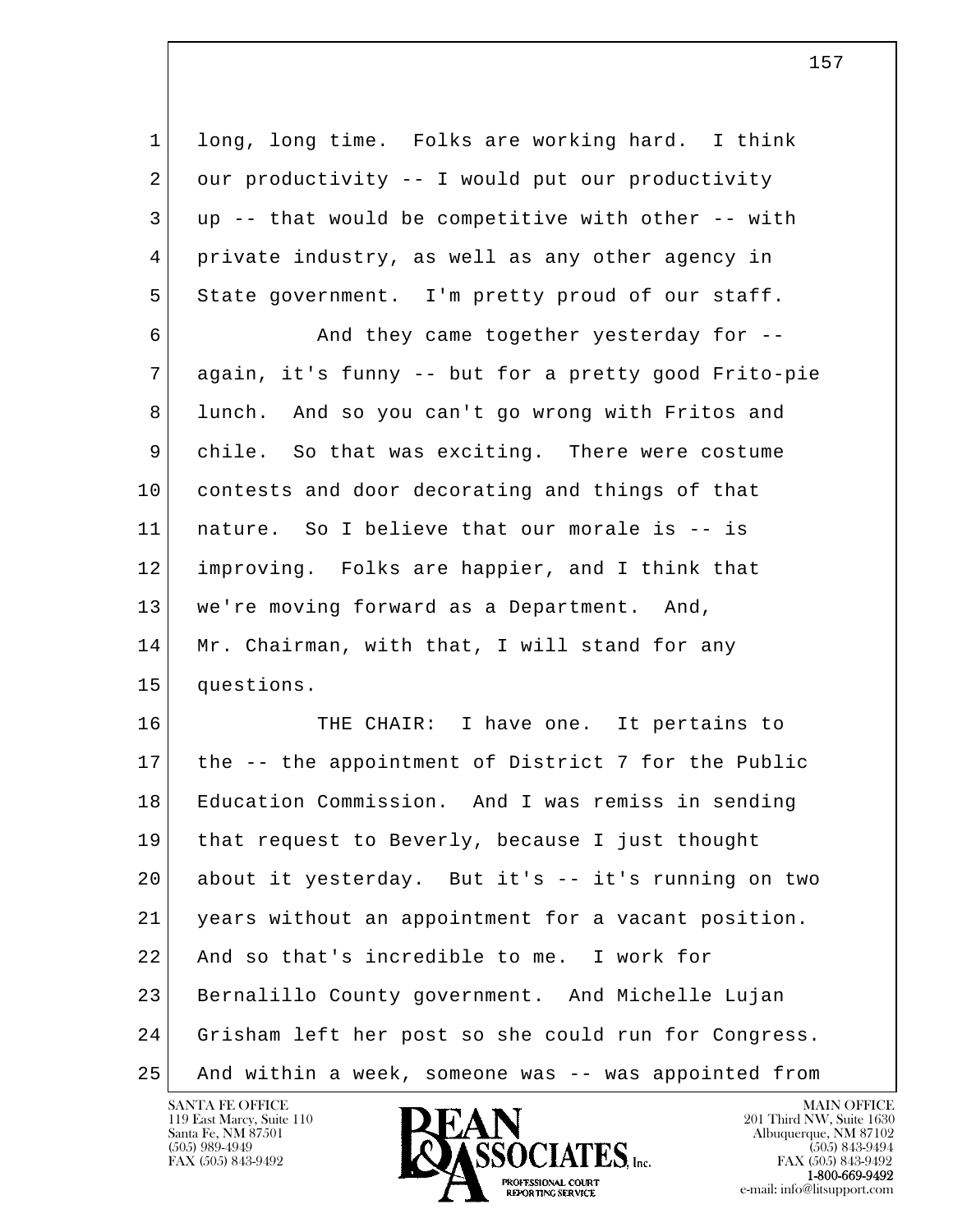l  $\overline{\phantom{a}}$  1 the Governor's Office. So this is just -- it 2 baffles me. And it's disappointing not to have a 3 full Commission, because we represent the full State 4 of New Mexico and each individual community, and it 5 | would be nice to fill that. 6 DEP. SEC. AGUILAR: Mr. Chairman, I don't 7 have an answer for you, but I will try to find out 8 where we are with it. And if we're not, I'll answer 9 that as well. 10 THE CHAIR: I appreciate it. Commissioner 11 Gant? 12 COMMISSIONER GANT: A couple of questions, 13 if I may, Mr. Chair, Mr. Deputy Aguilar. This 14 morning, maybe I left with the wrong impression on 15 this -- with the lease assistance and coming up with 16 the standardized lease and all that. I thought that 17 Ms. Fox and Ms. Matthews were taken out of the 18 equation, and they were going to only use government 19 or State attorneys, your attorneys, et cetera, those 20 from the Roundhouse area. 21 | I thought that those two, because -- well, 22 one of my concerns was they are the attorneys for 23 the charter school. And I left with that impression 24 after we rewrote the -- the motion. 25 DEP. SEC. AGUILAR: Mr. Chairman and

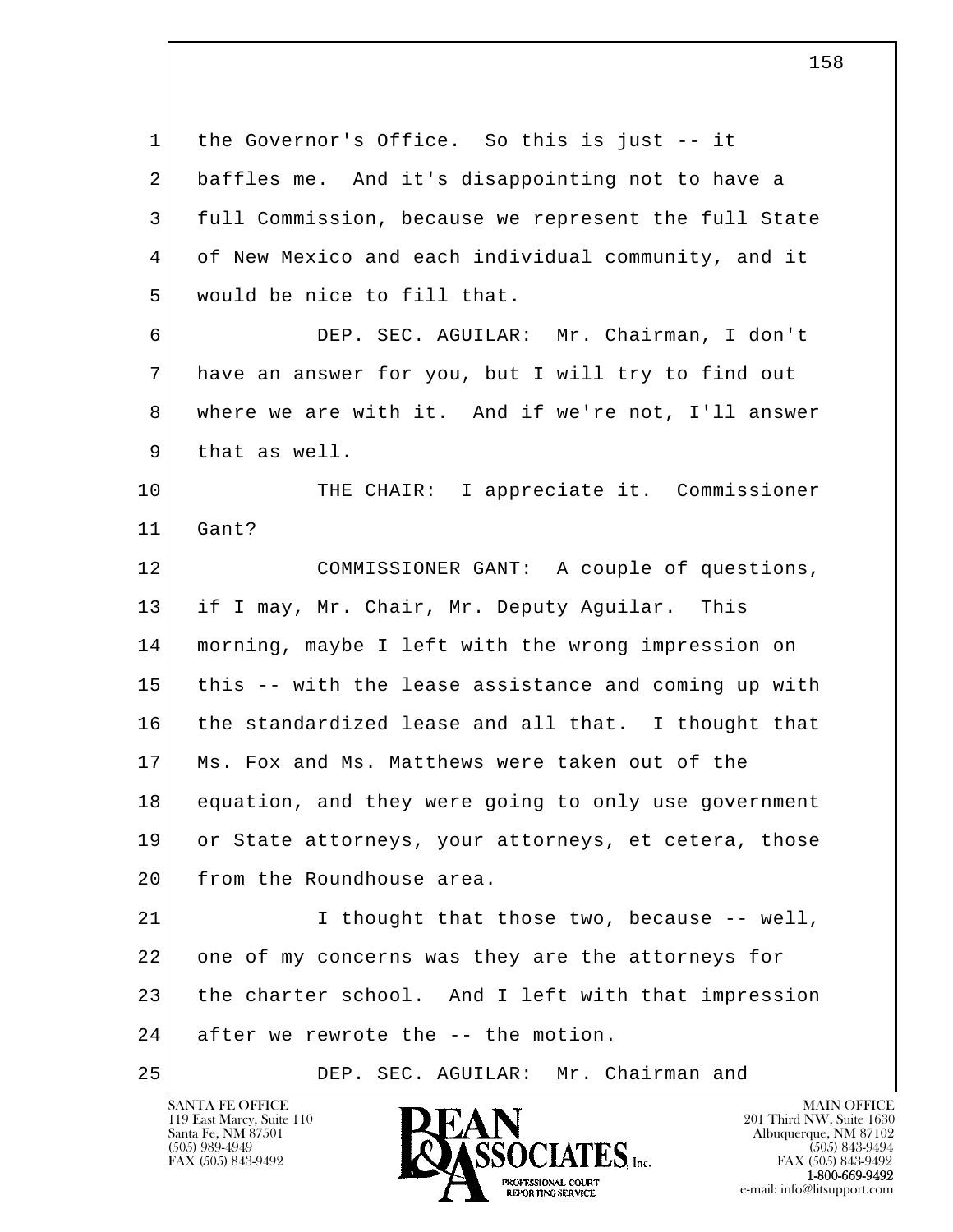| $\mathbf 1$     | Commissioner, what I left with -- maybe we're -- we      |
|-----------------|----------------------------------------------------------|
| 2               | weren't at the same meeting. I'm being glib.             |
| 3               | While $--$ I think the concern was that they $--$ in the |
| $\overline{4}$  | initial motion, they were going to work -- they were     |
| 5               | going to work with the PSFA directly to craft the --     |
| 6               | the -- the standardized lease agreements. And you        |
| $7\phantom{.}$  | raised the issue, I believe, and so did member           |
| 8               | Maestas. I think when it went to a task force,           |
| 9               | where there would be a number of folks, not just         |
| 10 <sub>o</sub> | PSFA and the private attorneys, that it was -- that      |
| 11              | they came back into it. It could be just in an           |
| 12              | advisory capacity. But let me visit with -- with         |
| 13              | David and Mr. Gorrell, and I'll get an answer for        |
| 14              | you.                                                     |
| 15              | COMMISSIONER GANT: Thank you. My other                   |
| 16              | question, which was probably covered this morning        |
| 17              | since, is Deputy Aguilar and I were up in the            |
| 18              | Roundhouse this morning -- is William W. and             |
| 19              | Josephine Dorn Charter School. And you said this         |
| 20              | morning, there's nine students.                          |
| 21              | DEP. SEC. AGUILAR: Mr. -- Commissioner                   |
| 22              | Gant $--$                                                |
| 23              | COMMISSIONER GANT: And I realize that                    |
| 24              | they're saying that they can cover it with the           |
| 25              | federal dollars they have now that are start-up, and     |
|                 | SANTA FE OFFICE<br><b>MAIN OFFICE</b>                    |

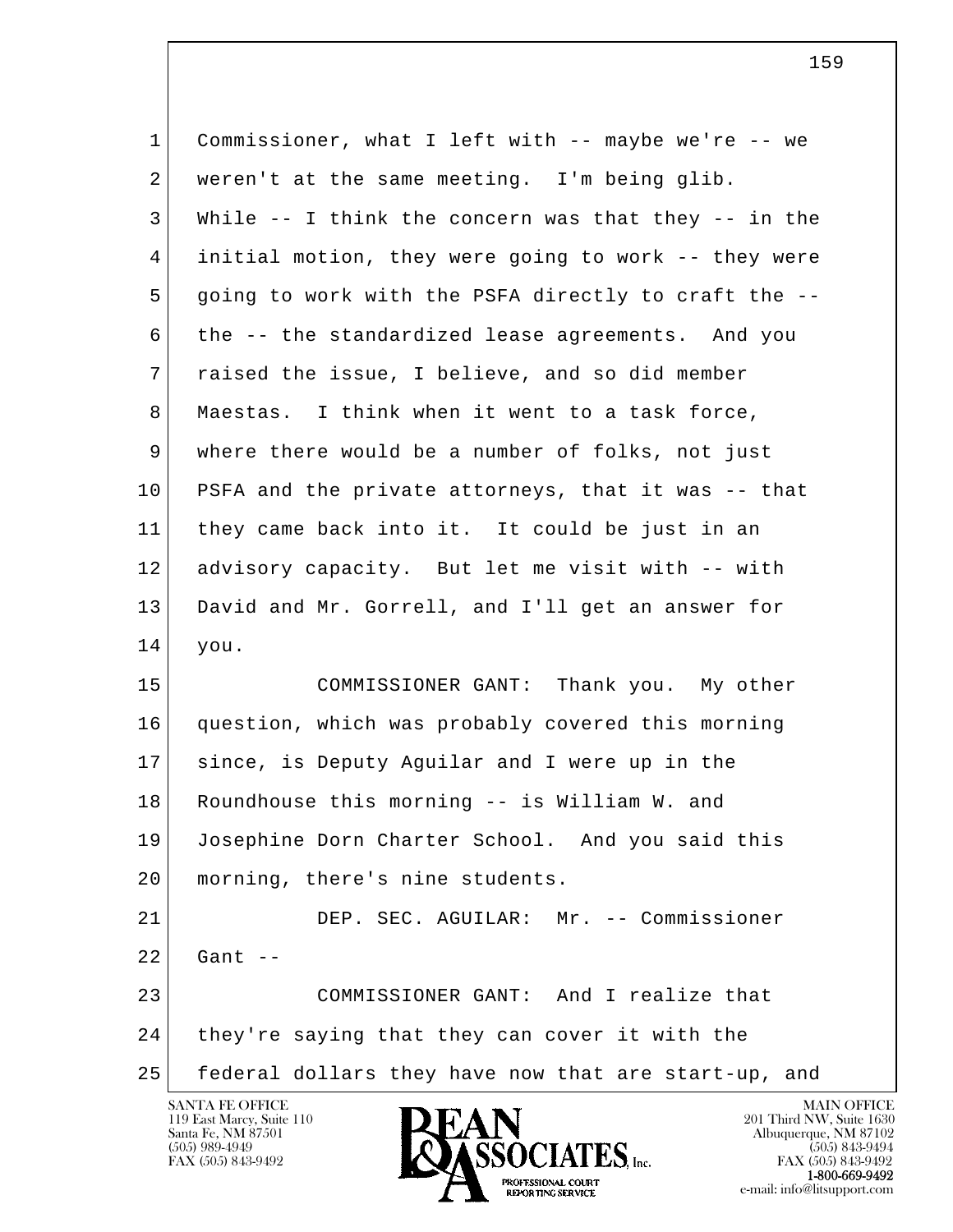1 they're getting help from some downtown outfit to 2 help pay for the lease, I guess. I don't know how  $3$  that's working. But I -- I really question having 4 five or nine, or however many they've got, how they 5 can still afford to have enough teachers to pay the 6 salaries that are required to pay, how they're 7 covering administrative costs as who's running the 8 place and all that.

9 And I think -- I think, Mr. Chair, we need 10 a report or for them to come stand and explain to us 11 how they're going to keep this school open for the 12 next year, regardless of where the funds are coming 13 from. You know, they talked about having 14 90 students to open the school. Well, I believe at 15 one time, they had five. So they don't have their 16 lease money -- they have lease money for nine 17 students. They have SEG for nine students. And 18 that federal money can't go very far after a while. 19 So I really think we need some kind of

l  $\overline{\phantom{a}}$  20 explanation from them personally in front of us, 21 because we're the authorizer, and where they're 22 going with this, you know. That's just my comment. 23 DEP. SEC. AGUILAR: And, Mr. Chairman, I 24 was remiss. I wrote it down just as we started 25 questions. So, for the rest of the Commission, the



160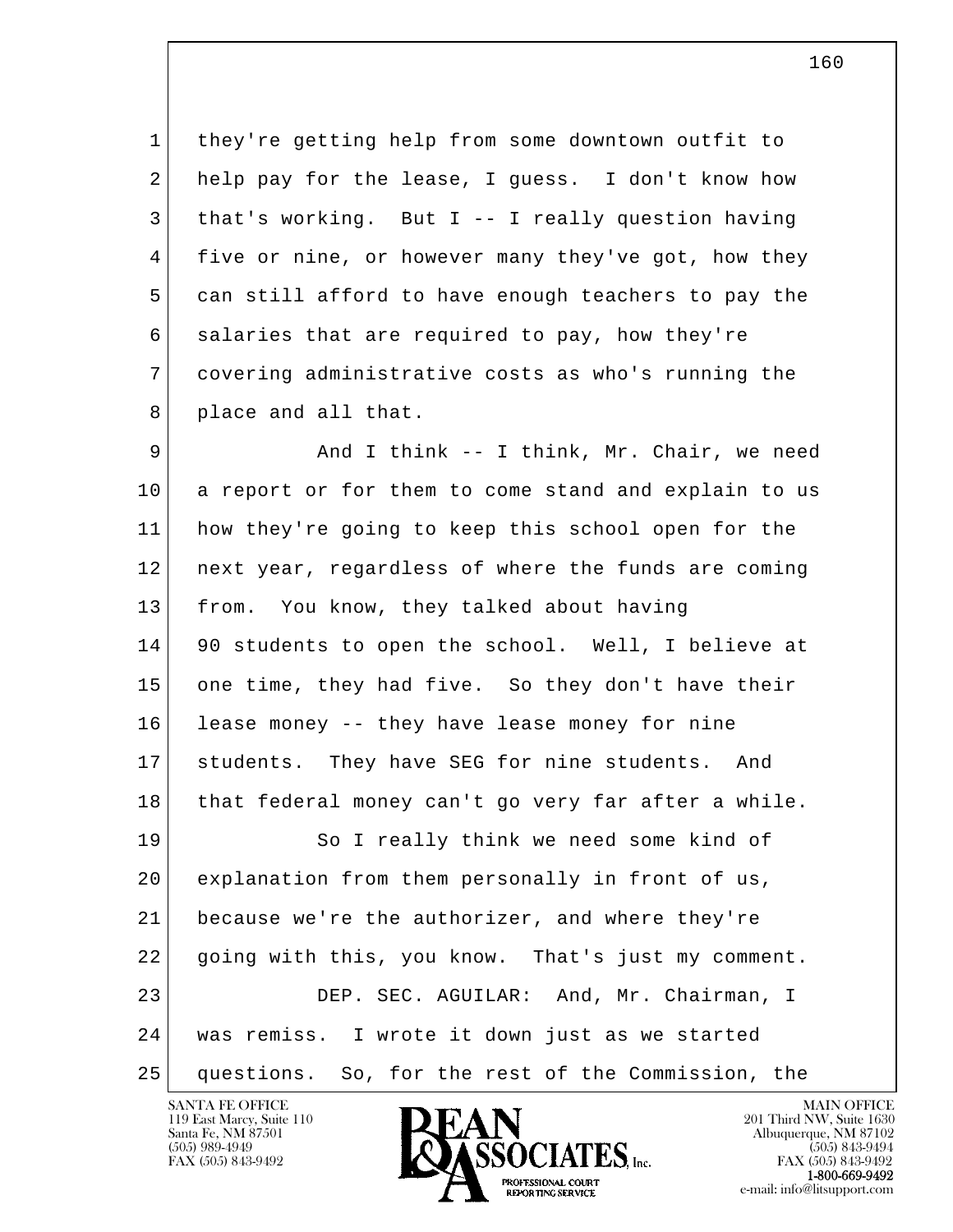1 William and Josephine Dorn Charter School, it was 2 brought to our  $-$ - it was self-reported by Mr. Mike 3 Vigil, their finance person about the third week in 4 September, it was brought to our attention that they 5 only had -- they had an enrollment of five students. 6 So I brought them in to the Department to have a 7 sit-down on their finances, on whether they would be 8 eligible to remain open and whether they were going 9 to be able to manage the year.

10 Mr. Vigil has laid out a financial plan, 11 and I will e-mail a copy to each of the members on 12 how they're going -- it's going to be tight. They 13 have -- or they did at the time -- I believe that 14 they're -- that they've let one person -- they've 15 laid off one person, I believe, but let me look into 16 that for sure. I want to verify that before -- that 17 they had the principal and three teachers for five 18 kids.

l  $\overline{\phantom{a}}$  19 They had anticipated -- when they hired 20 contracts, they had anticipated having 90 students, 21 which didn't materialize. And so there were a 22 couple of options. One of them was -- and we talked 23 about it  $-$ - that they had the option of coming 24 before this Commission and asking for a second 25 planning year. Obviously, they chose not to do it,

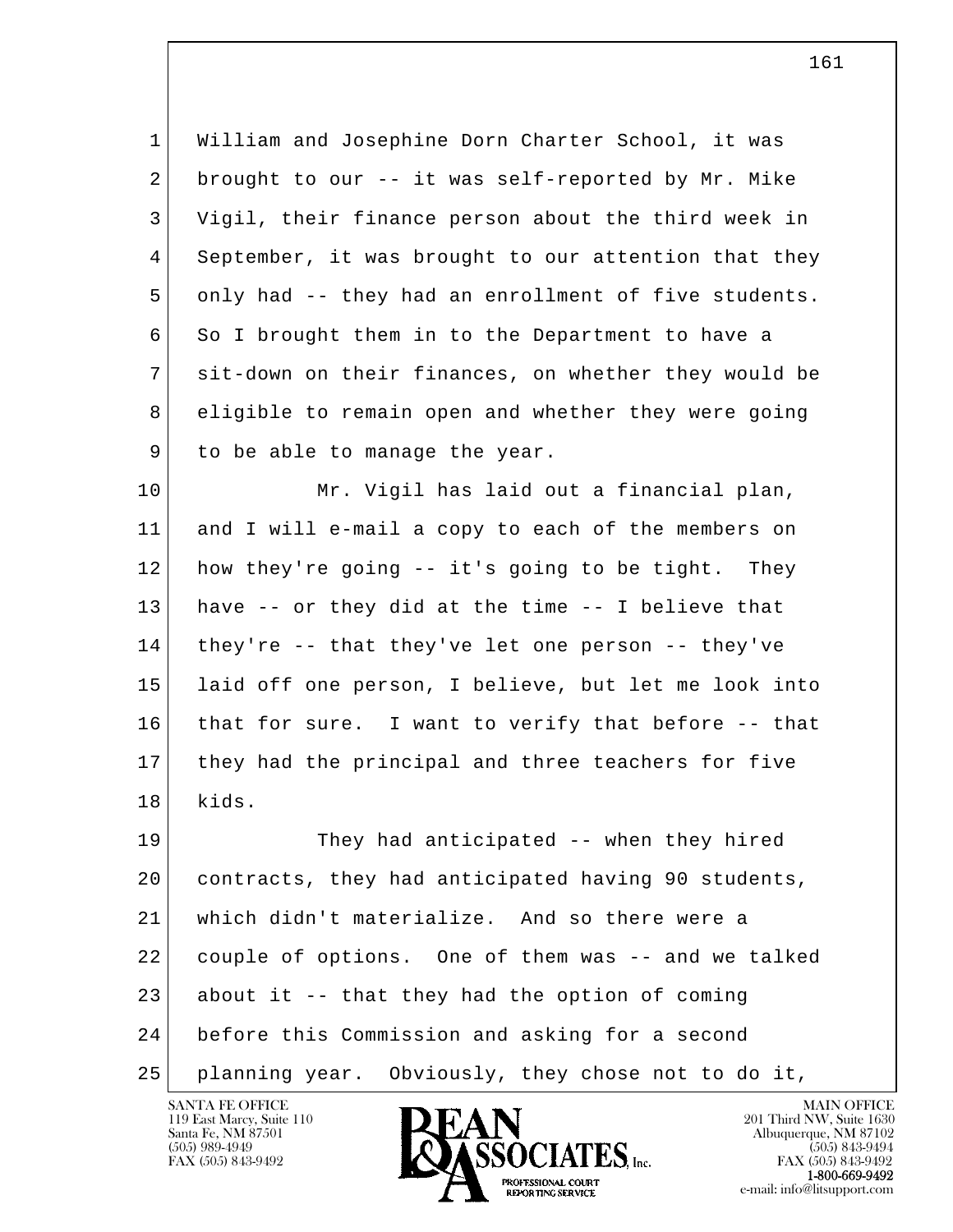1 because they're not here today.

| $\overline{2}$ | The other option was -- and according to             |
|----------------|------------------------------------------------------|
| 3              | statute, the Secretary cannot authorize a school to  |
| 4              | operate with less than eight people. And so they     |
| 5              | came up with four kids between the third week of     |
| 6              | September and the first reporting date. And so they  |
| 7              | meet that test.                                      |
| 8              | Mr. Vigil has indicated that they have the           |
| 9              | capacity to finish out the year. We've already       |
| 10             | begun clawing back the excess SEG that's been paid   |
| 11             | to them. And -- but I agree with Commissioner Gant   |
| 12             | that they should come before you and explain why --  |
| 13             | you know, why they spent an awful lot of money to -- |
| 14             | for only nine kids.                                  |
| 15             | COMMISSIONER GANT: Mr. Chair, members and            |
| 16             | Deputy Aguilar, the other issue is that they laid    |
| 17             | out a plan for us when we authorized the school a    |
| 18             | year ago, how they're going to meet standards, and   |
| 19             | how they're going to raise the educational level of  |
| 20             | students that go to their school, et cetera,         |
| 21             | et cetera. So the concern I have is with the         |
| 22             | limited budget, the limited resources, which         |
| 23             | includes staff, et cetera, how -- they need to       |
| 24             | explain how they plan to meet these standards.       |
| 25             | I mean, is -- I know you've got five                 |

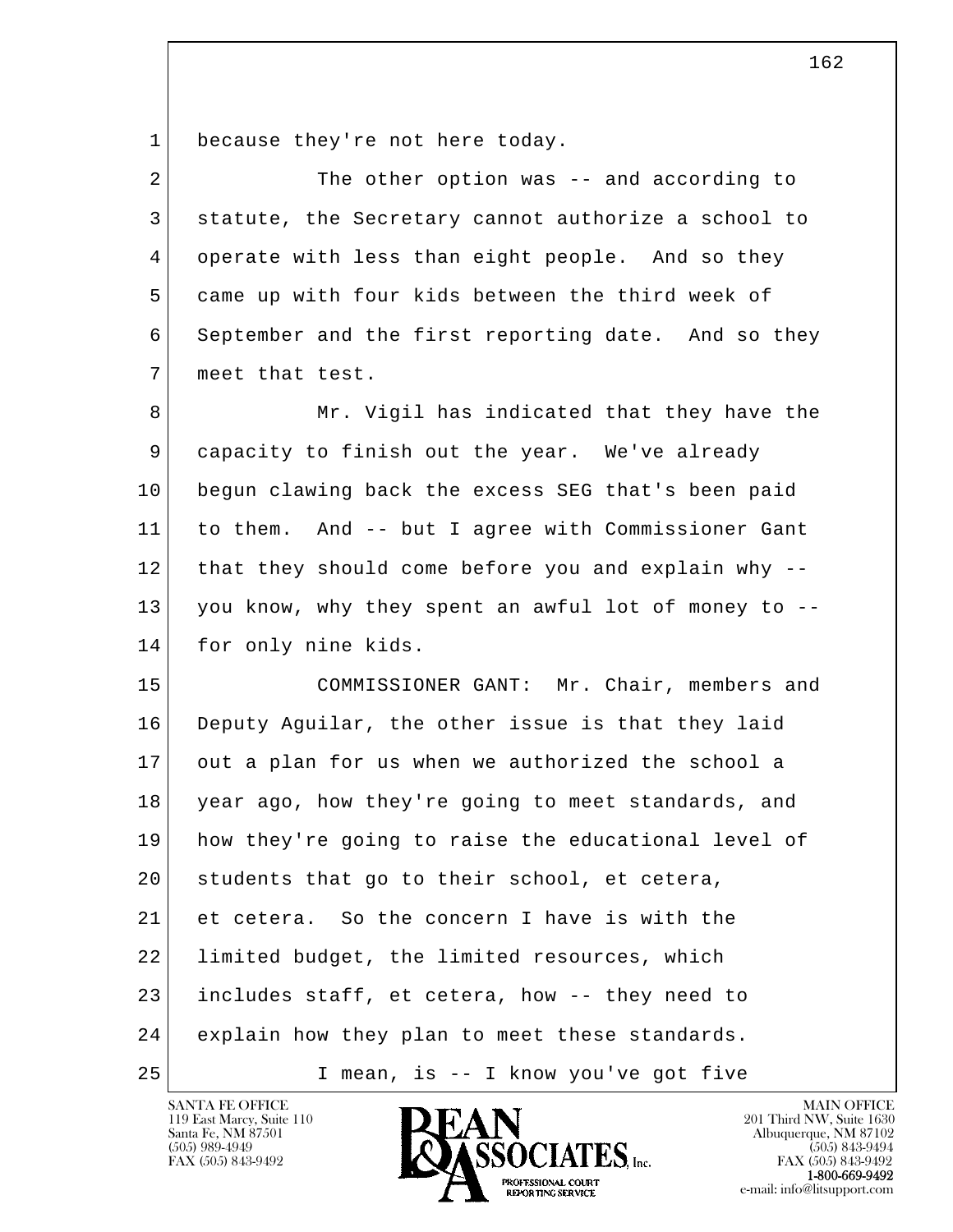l  $\overline{\phantom{a}}$  1 students. Well, you can have more time with the 2 | students. But still, there's -- need a plan, 3 because a year or two, three years down the road, 4 when the Charter School Division is doing their 5 analysis every year, they need to have a plan in 6 hand to cover this. And if they don't get any more, 7 even if they get 30 students or 40 students, I don't 8 understand how they can keep the school running to 9 meet the standards as required by the State and by 10 their charter. Thank you. 11 DEP. SEC. AGUILAR: Mr. Chairman and 12 Mr. Gerlicz, can you please contact them and get it 13 on the agenda for next time -- for the next meeting? 14 THE CHAIR: That issue obviously brings us 15 back to the -- the ongoing conversation of the 16 Public Education Commission not being an 17 independent, separate body, that we're indeed 18 advisory to the Secretary. And it also brings to 19 light what Kelly Callahan and the PEC have been 20 discussing, is that we are authorizing -- we're 21 authorizing new applications; we're authorizing 22 renewals. But between these five-year contracts, 23 what can the PEC do, what can it not do? 24 And the answer has been that we need to 25 devise a protocol for all that. So there's a lot of

119 East Marcy, Suite 110<br>Santa Fe, NM 87501



163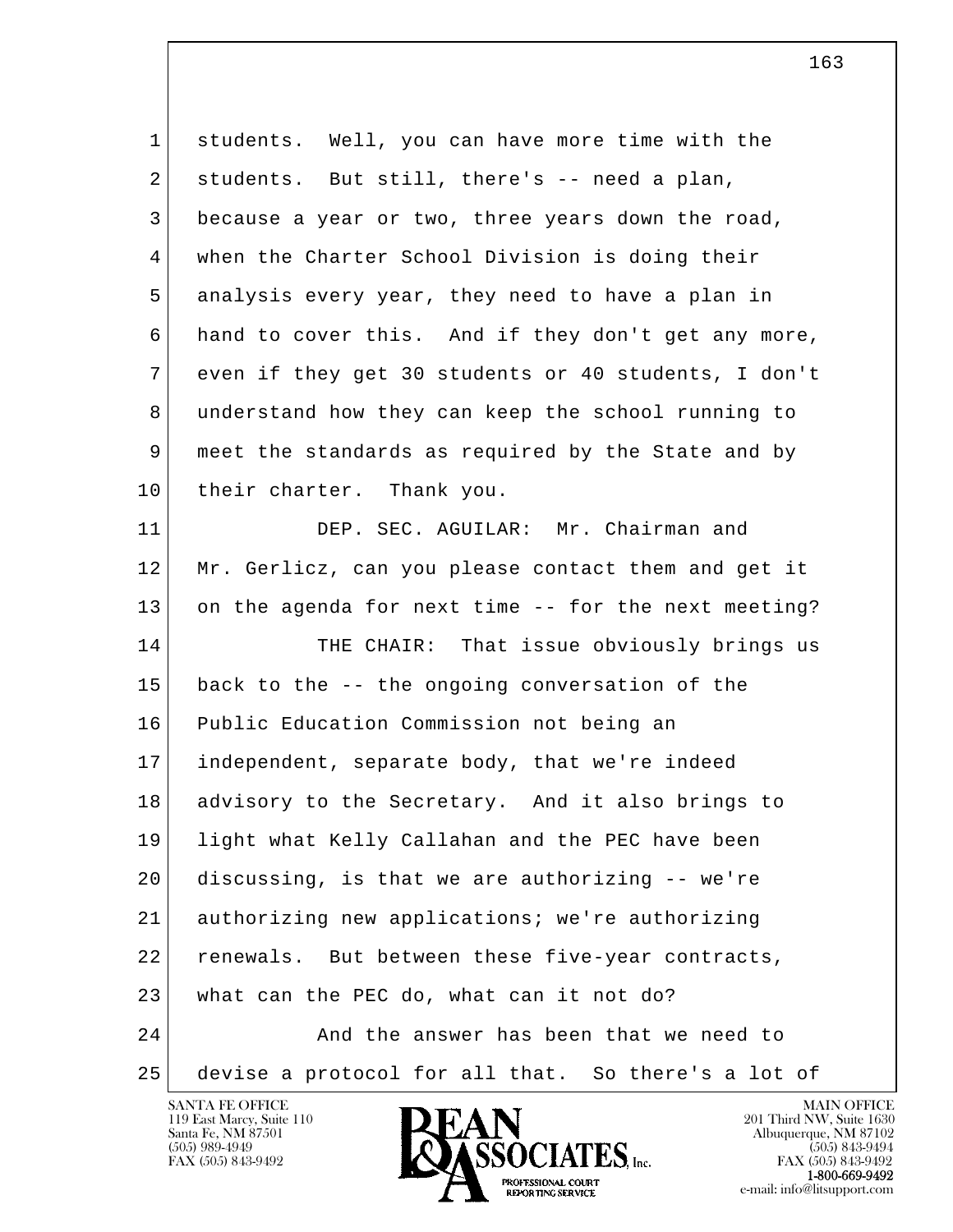1 rules that haven't even been defined yet. And it  $2$  just seems like things come up that  $-$ - that the PEC 3 is really -- is really unable to address, because 4 there's no codified body of knowledge on which to 5 address it. So it's -- it's interesting. It's a 6 lot. And with SB 446, what seems to tie in a lot of 7 things may or may not.

8 We also had the discussion this morning 9 about minimum education standards. And the -- the 10 Secretary of Education had indeed called -- called 11 minimum education standards out and said that that 12 was the Legislature that hasn't defined it and that 13 AYP was a, quote, unquote, "vestige of an earlier 14 time." So what is it now, and how do we hold people  $15$  to it?

l  $\overline{\phantom{a}}$ 16 And we ran through some examples. Is it a 17 D? Is it a C for several years, or is it an F? And 18 so there's a lot to be discussed at all levels with 19 regard to education. So -- just made that come into 20 my head right now as far as where we stand today. 21 Other questions for the Deputy Secretary? 22 COMMISSIONER CARR: Mr. Chair. 23 THE CHAIR: Commissioner Carr. 24 COMMISSIONER CARR: In regards to the 25 minimum number of students, the law -- I don't have

119 East Marcy, Suite 110<br>Santa Fe, NM 87501



FAX (505) 843-9492<br>1-800-669-9492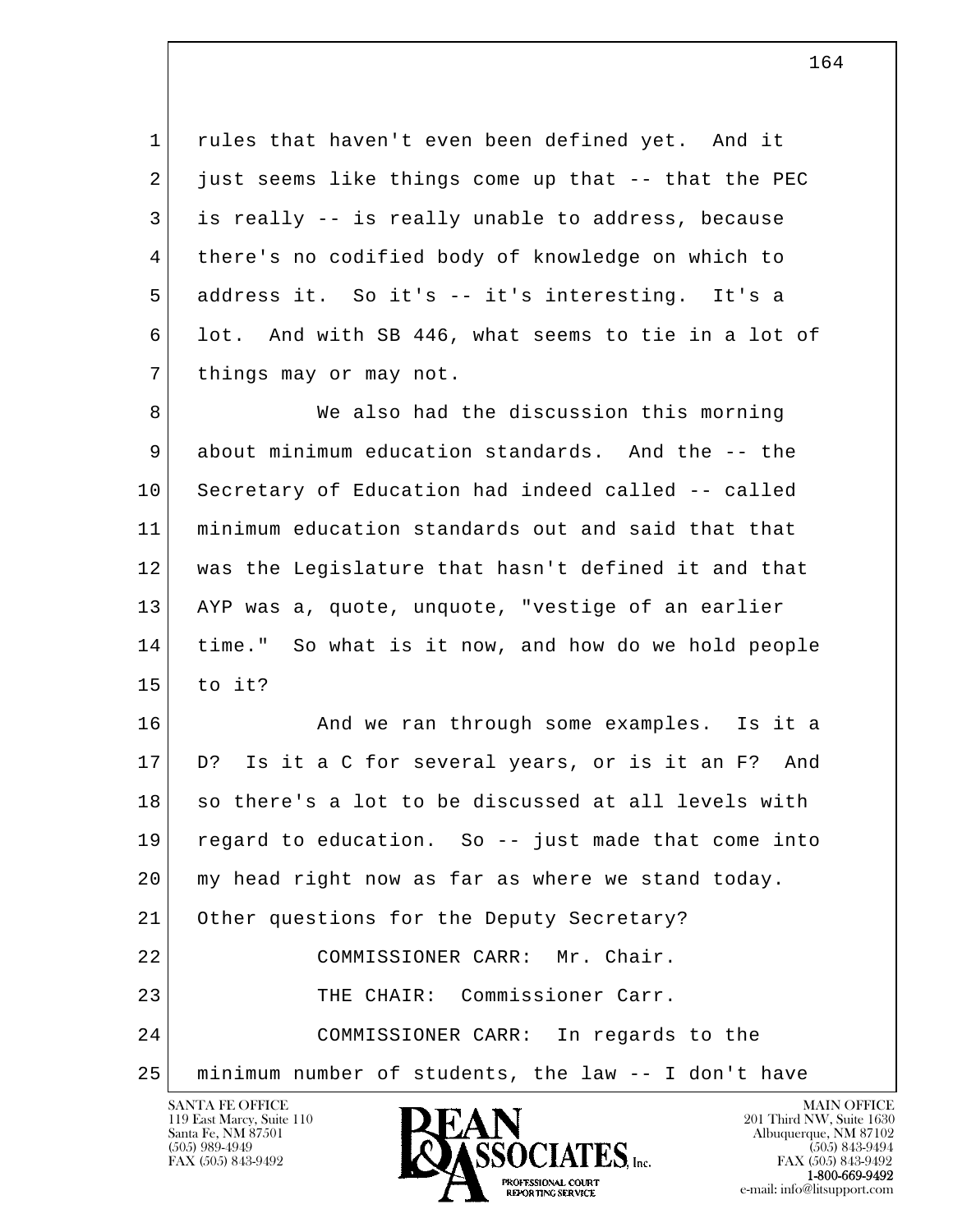l  $\overline{\phantom{a}}$  1 the law right in front of me. But if they meet the 2 minimum, then -- you know, then you can let them 3 continue to operate. But if you see that that's not 4 working out, I mean, we can -- I mean, surely, there 5 are steps to be having -- just because they've met 6 the bare minimum doesn't necessarily mean, you know, 7 | that things are working out there. 8 and -- and you do have the power -- $9$  okay -- and I think -- and I think we have the 10 power. I mean, at some point, if they're in breach 11 of contract, then we need to take another look at 12 what's going on there and to see whether or not they 13 should be allowed to continue. 14 Chairman Garrison seems to be a little bit 15 unclear exactly what the procedures are. But we 16 need -- I'm trusting that you're keeping a close eye 17 on it and -- and that we're taking all the steps we 18 need to to make sure that that school is fulfilling 19 its contract. 20 DEP. SEC. AGUILAR: Mr. Chairman, with 21 regard to the educational piece, I would defer to -- 22 to Kelly for that piece. But with regard to their 23 ability to operate from a fiscal perspective, the 24 eight -- the threshold of eight is -- it doesn't -- 25 once they've met that threshold, we really don't

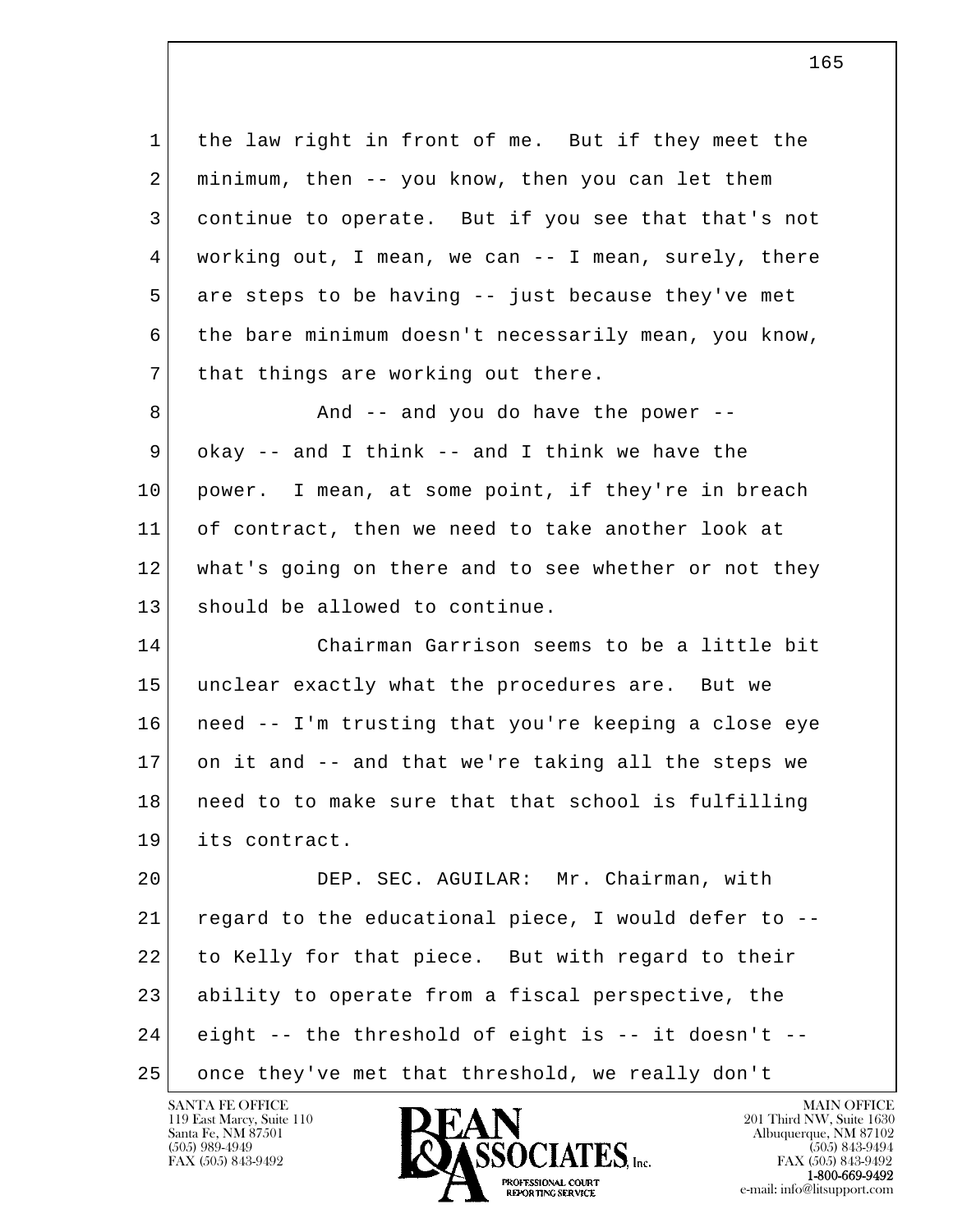| $\mathbf{1}$   | have the option but to allow them to start.          |
|----------------|------------------------------------------------------|
| $\overline{2}$ | We did ask them for a financial plan.                |
| 3              | They've provided it. We have them on monthly         |
| 4              | reporting. We're looking at every expenditure that   |
| 5              | they're making. Their monthly reports are by         |
| 6              | invoice, not by -- not in general terms by category. |
| 7              | We're being very proactive on that, because the last |
| 8              | thing I need is to come to May and they can't meet   |
| 9              | their payroll, and then I've got to find money to do |
| 10             | that, and that just takes away from someone else.    |
| 11             | Now, we are going to do a complete review            |
| 12             | of their finances at the end of the second quarter;  |
| 13             | not just a monthly review. We'll be calling them     |
| 14             | We have our internal monitors that will be<br>in.    |
| 15             | looking at their entire package to insure that we    |
| 16             | can, in fact, make it through to the end of the      |
| 17             | year.                                                |
| 18             | So we're doing those pieces. To the                  |
| 19             | question of quality of program, I can't answer that. |
| 20             | And that's $-$ I think that's a question for $-$ and |
| 21             | maybe not at this moment, unless you want it now. I  |
| 22             | don't know that Kelly's been there to visit.<br>But, |
| 23             | again, I would agree with Commissioner Gant. And as  |
| 24             | I've directed Mr. Gerlicz, we'll have them here at   |
| 25             | the next meeting, so they can answer those questions |

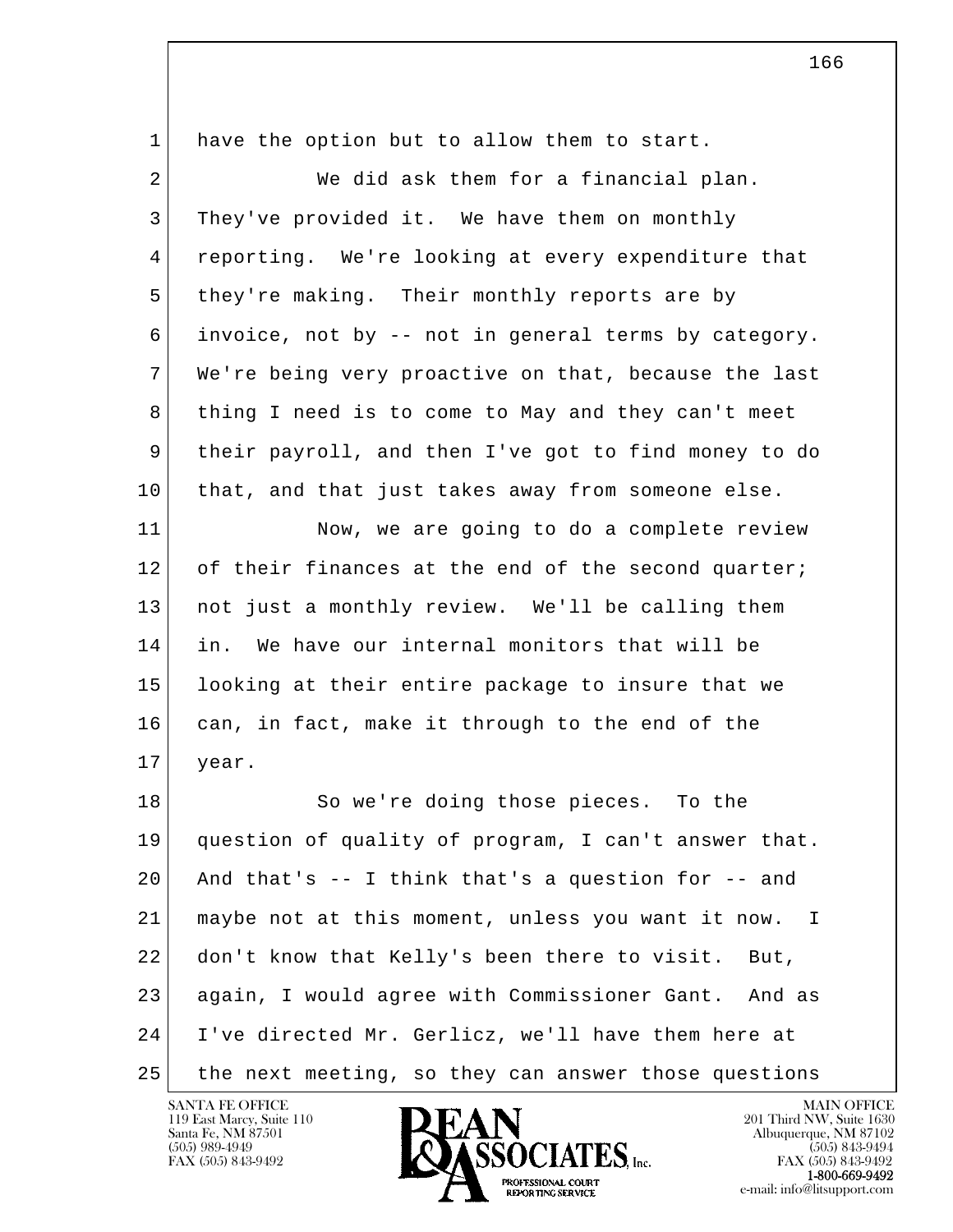1 for you.

| 2  | COMMISSIONER CARR: Okay. Thank you.                 |
|----|-----------------------------------------------------|
| 3  | THE CHAIR: And I think that's a first               |
| 4  | step is that we can weigh the four reasons why an   |
| 5  | authorizer can close a school without seeing the    |
| 6  | information and seeing how they can prove that this |
| 7  | is for the best interests of children, not just     |
| 8  | educationally, but financially also. And we know    |
| 9  | what the law says. So maybe on -- by that           |
| 10 | yardstick, they stay open. But we need to measure   |
| 11 | them at all levels.                                 |
| 12 | Other questions for Deputy Secretary?               |
| 13 | Commissioner Lopez?                                 |
| 14 | COMMISSIONER LOPEZ: Mr. Chair, just in              |
| 15 | keeping with your reminding him about the           |
| 16 | appointment for -- is it 7? There's going to be two |
| 17 | more openings, which is Canfield's position and     |
| 18 | mine.                                               |
| 19 | COMMISSIONER GANT: I'm 7.                           |
| 20 | THE CHAIR: I'm sorry. I was erasing                 |
| 21 | Commissioner Gant.                                  |
| 22 | COMMISSIONER LOPEZ: There can be a                  |
| 23 | reminder on that one, also, on these other two      |
| 24 | positions, too.                                     |
| 25 | THE CHAIR: Beverly, which is the opening?           |

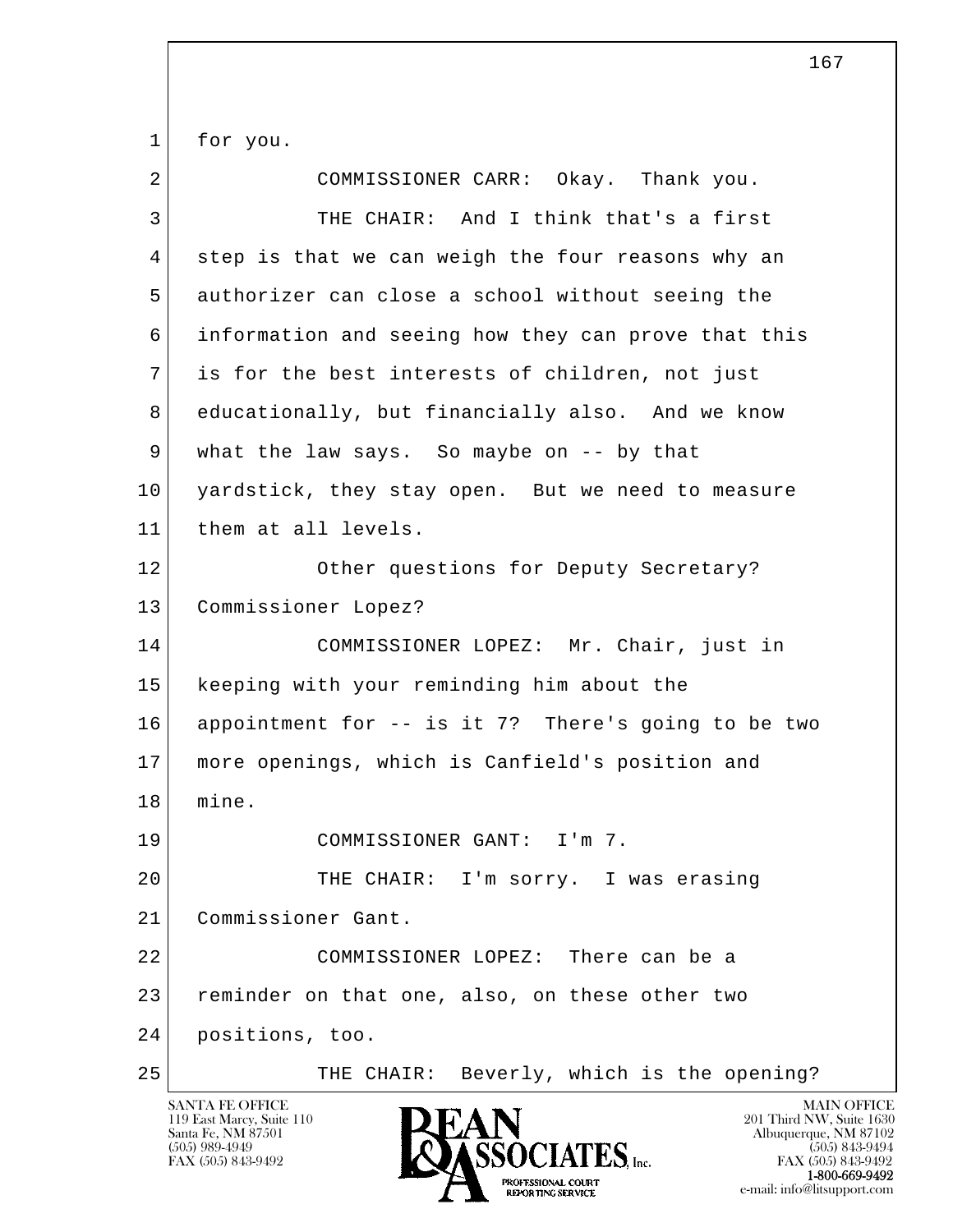l  $\overline{\phantom{a}}$ SANTA FE OFFICE MAIN OFFICE MAIN OFFICE MAIN OFFICE MAIN OFFICE 1 MS. FRIEDMAN: Five. 2 COMMISSIONER LOPEZ: And no one ran for my 3 seat, and no one ran for Commissioner Canfield's 4 seat. 5 THE CHAIR: And so those are upcoming. 6 COMMISSIONER LOPEZ: At the end of 7 December, they will be vacant. 8 THE CHAIR: Right. And my seat also. So 9 a lot of change. And I hope we hold a quorum, 10 Deputy Secretary. 11 DEP. SEC. AGUILAR: Mr. Chairman, for 12 clarification, is your seat not being run for, 13 either? 14 THE CHAIR: Correct. 15 DEP. SEC. AGUILAR: Okay. Can I get those 16 numbers? I'll -- 17 THE CHAIR: One, I'm District 1. 18 District 5 has been -- has been vacant. District 4 19 is Carla Lopez. Commissioner Bergman? 20 COMMISSIONER BERGMAN: I believe somebody 21 ran for Mr. Canfield's seat. 22 THE CHAIR: District 3, I think it's --23 it's Carmie Toulouse. 24 MS. FRIEDMAN: Mr. Chair? 25 THE CHAIR: Yes, ma'am.

119 East Marcy, Suite 110<br>Santa Fe, NM 87501



FAX (505) 843-9492 FAX (505) 843-9492 1-800-669-9492 e-mail: info@litsupport.com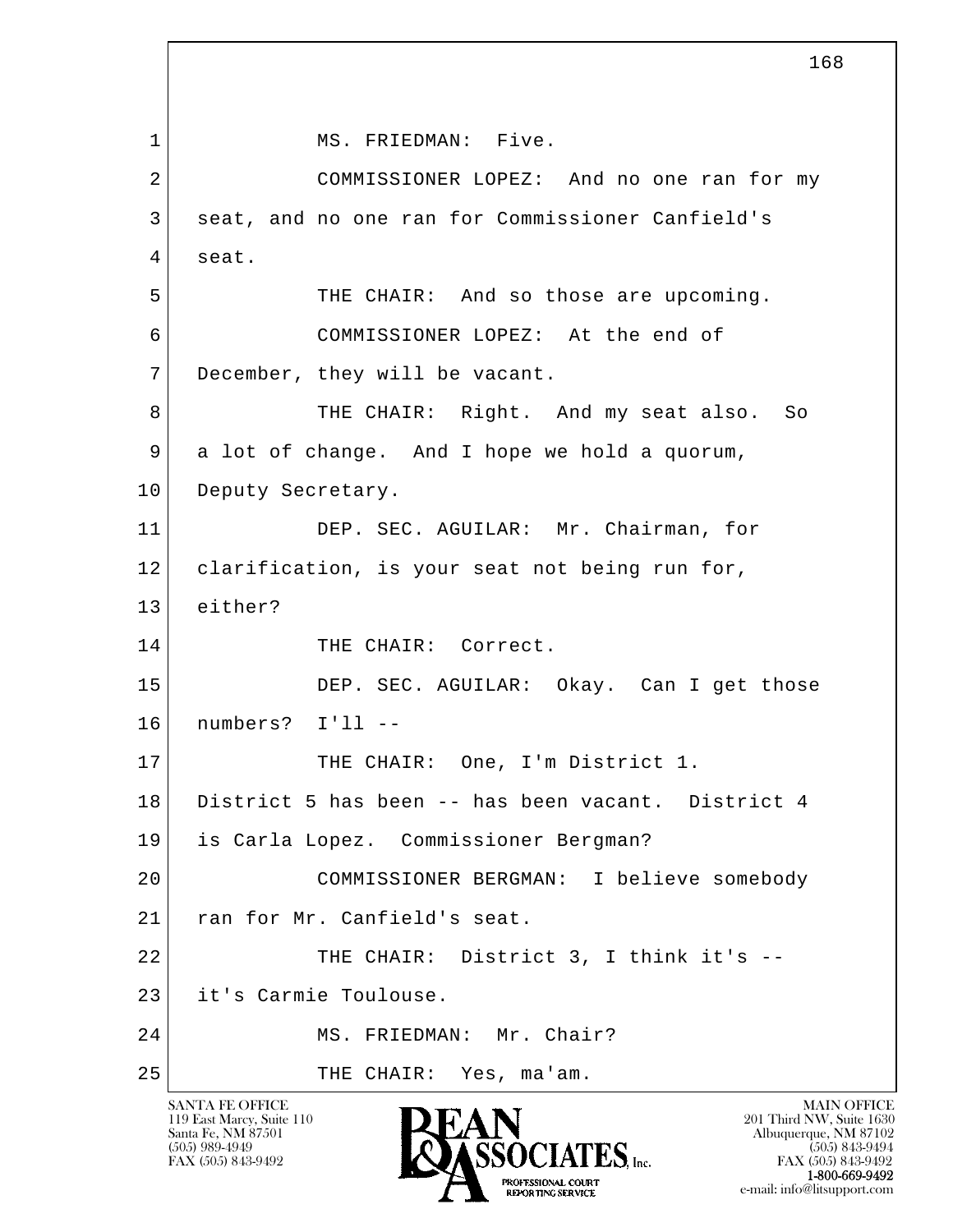| $\mathbf{1}$ | MS. FRIEDMAN: Mr. Chair and                          |
|--------------|------------------------------------------------------|
| 2            | Commissioners, I'd just like to mention a gentleman  |
| 3            | came into my office about a week ago. And he is      |
| 4            | from the Farmington area. And he said he was on the  |
| 5            | ballot. And I'm not sure if he was on the ballot as  |
| 6            | a write-in or as a formal candidate.                 |
| 7            | THE CHAIR: If we can just keep track of              |
| 8            | it, I'll try to get a full Commission. I think it's  |
| 9            | important that -- that a ten-member Commission that  |
| 10           | represents the full state as best as we can, and all |
| 11           | the wonderful individual communities that we         |
| 12           | represent, I think that's obviously the best way to  |
| 13           | go.                                                  |
| 14           | DEP. SEC. AGUILAR: Mr. Chairman, we                  |
| 15           | have -- Wednesday morning, we'll know, and then we   |
| 16           | can $--$                                             |
| 17           | THE CHAIR: Right. We'll know a lot. Any              |
| 18           | other questions from Deputy Secretary Aguilar?       |
| 19           | Seeing none, I want to thank you, sir. I appreciate  |
| 20           | the report.                                          |
| 21           | DEP. SEC. AGUILAR: Thank you,                        |
| 22           | Mr. Chairman. Mr. Chairman, may I have a moment?     |
| 23           | THE CHAIR: Absolutely.                               |
| 24           | DEP. SEC. AGUILAR: Mr. Chairman, I want              |
| 25           | to take a minute to express the thanks and the --    |



169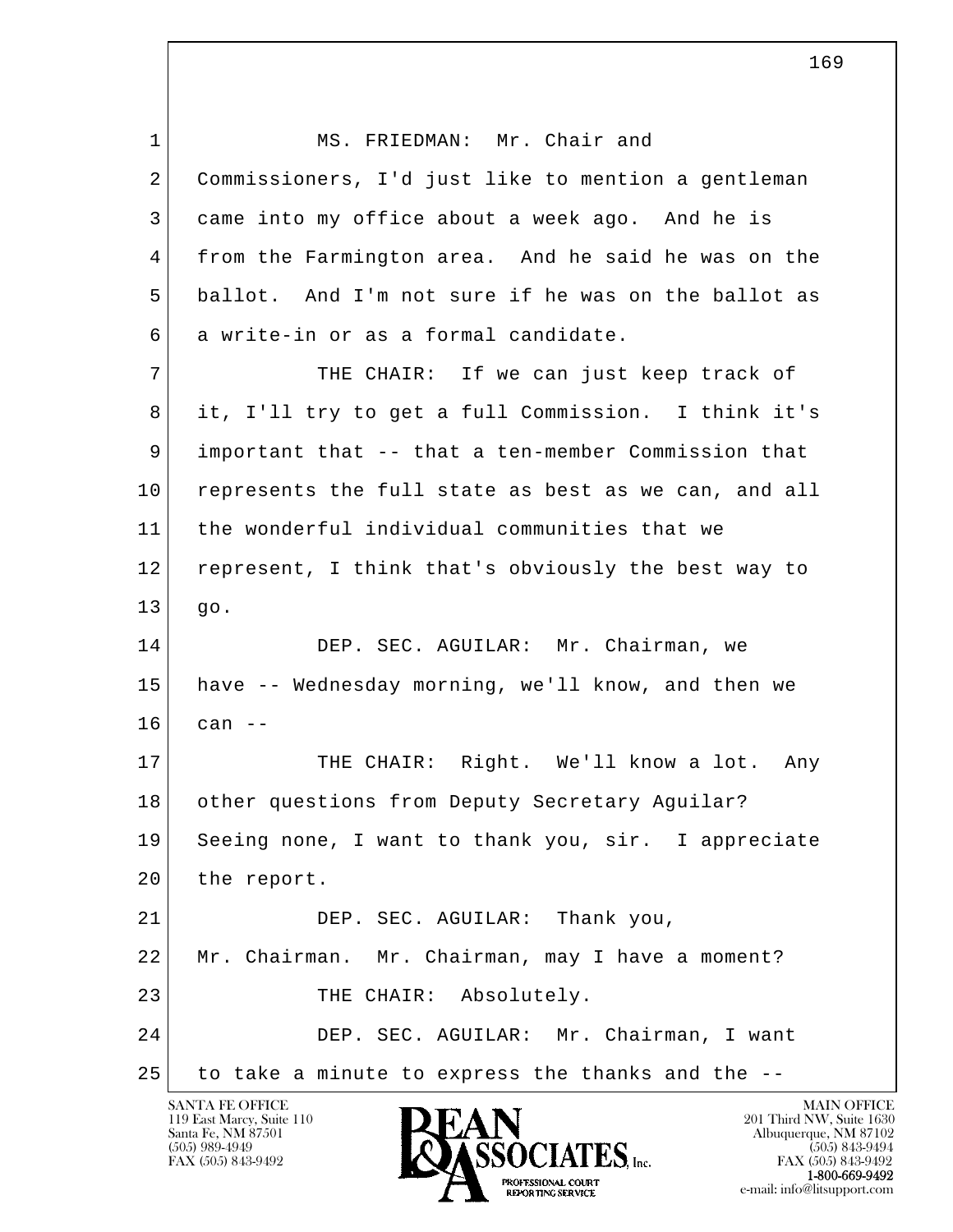1 couple of things. I want to take a minute to 2 express the thanks and appreciation of the Secretary 3 and myself for the extraordinary effort that Kelly 4 Callahan performed under and gave to this Commission 5 and to the Public Education Department in the time  $6$  that -- since Ms. Matthews left.

l  $\overline{\phantom{a}}$ 7 She stepped into an incredibly difficult 8 circumstance, and she did it with head held high, 9 without complaining. She is a trooper of the 10 highest regard. And I would be remiss without -- 11 and I know you know this. But I would be remiss to 12 not express the absolute appreciation and thanks of 13 the Secretary and myself to her for -- for her 14 extraordinary work. I believe that she is vital to 15 the success of -- of the charter school effort going 16 forward, to the success of -- I'm going to get it 17 wrong -- SB 446. Proud of that? Got that right. 18 MS. CALLAHAN: (Indicates.) 19 DEP. SEC. AGUILAR: And to the -- to 20 insuring in the future that our -- that we have the 21 highest quality charter schools that are meeting the 22 needs of the children of the state. And when 23 history is written of the charter school movement, 24 Kelly will certainly be an important chapter in that 25 history, because I think she's done extraordinary

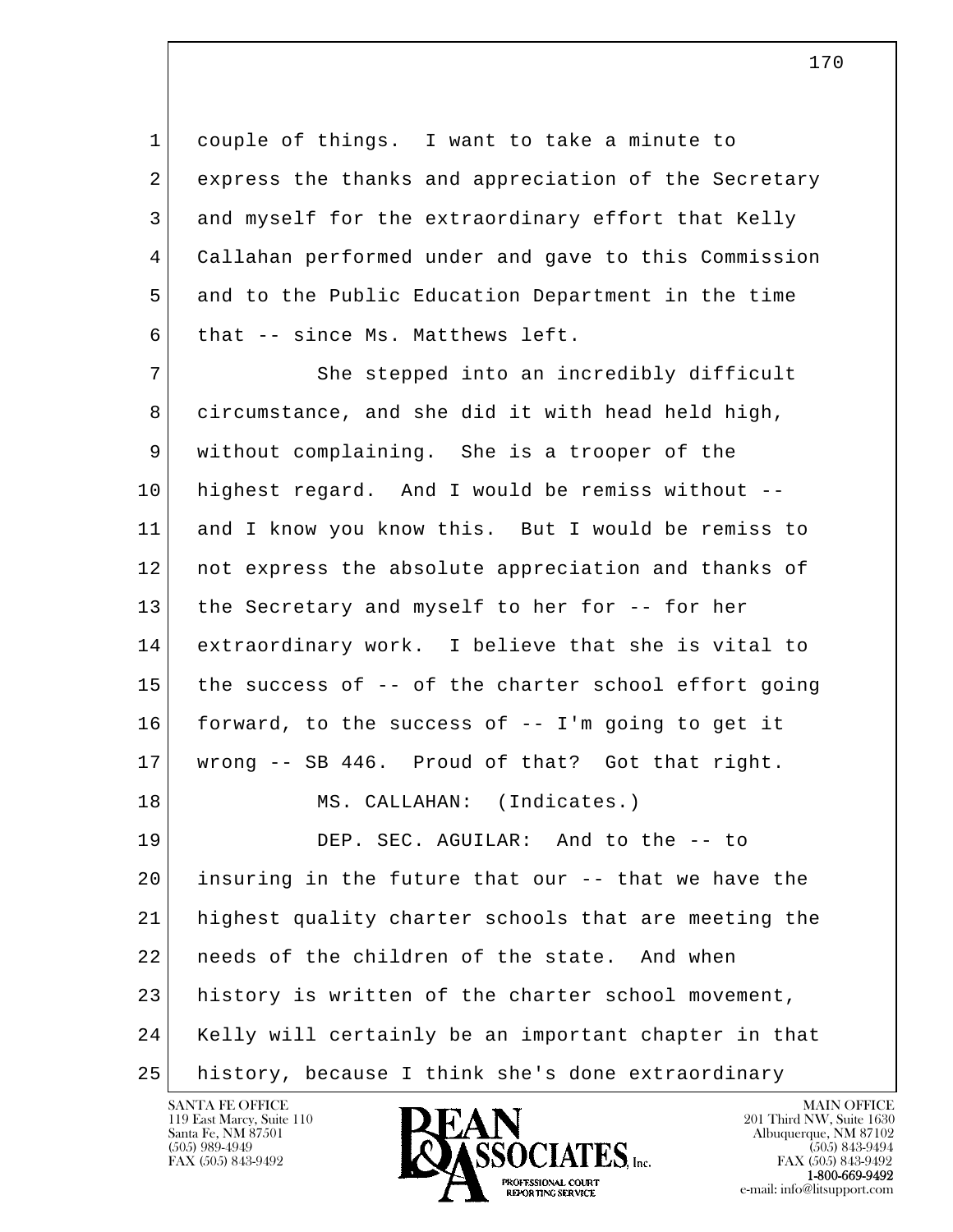l  $\overline{\phantom{a}}$  1 work, and I look forward to continuing to work with 2 her to help us move this effort forward. 3 (Applause.) 4 THE CHAIR: Deputy Secretary, I want to 5 say that we applauded her this morning, but it was 6 not a standing ovation. And I really do think that 7 you deserve one. 8 (Standing ovation.) 9 MS. CALLAHAN: Thank you. 10 THE CHAIR: I will confess that I called 11 her right away after I had heard that she wasn't 12 going to indeed be the Director of Options for 13 Parents, and she talked me off the ledge and told me 14 how great that Tony Gerlicz is. And she didn't want 15 to be exempt, and this -- this guy knows his stuff, 16 and he's coming in. He's from New Mexico. And it 17 just feels good. It feels good. It really feels 18 bad for me, because I'm out the door. 19 So this might be some sick joke of yours, 20 Deputy Secretary, that we have Hilary Noskin; we 21 have Tony; we have Kelly staying. And I'm gone,  $22$  huh? 23 DEP. SEC. AGUILAR: Mr. Chairman, we 24 strive to hire the best, and sometimes it takes a 25 while.

119 East Marcy, Suite 110<br>Santa Fe, NM 87501



171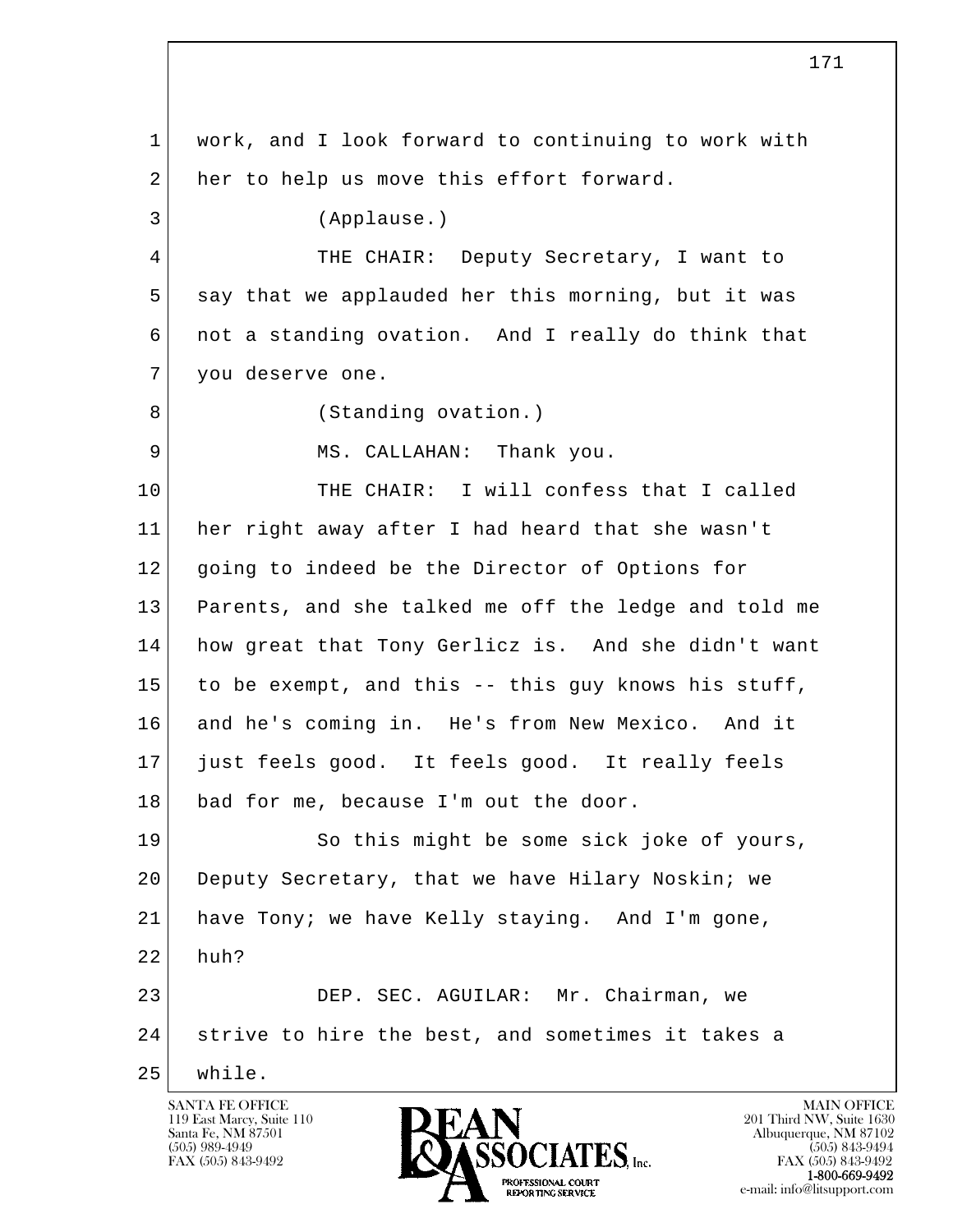l  $\overline{\phantom{a}}$ 1 THE CHAIR: Well, we'll call it 2 circumstance and luck for the Public Education 3 Department. 4 | MS. CALLAHAN: Thank you. 5 DEP. SEC. AGUILAR: And, Mr. Chairman, the 6 last comment I'd like to make is I've had the 7 opportunity to sit in your meetings and to work with 8 the Commissioners. Those of you that are leaving, I 9 want to thank you very much for your service. 10 Public service is the -- is one of the most noble 11 types of service that can be done; true public 12 service, not just for a paycheck, but to serve the 13 best interests of the citizens of New Mexico and the 14 children of New Mexico. 15 I personally want to offer my thanks to 16 those of you that will not be back for your service, 17 and I've had the -- I appreciate the effort to work 18 with you, with each and every one of you. For those 19 of you coming back, I'm going to try to hone my 20 sense of humor for the coming year so we can have a 21 great year. And I look forward to working with you 22 as we move into the new year. 23 THE CHAIR: I want to open up the floor 24 for any last Commissioner comments, not necessarily 25 for the Deputy Secretary, but if there are any

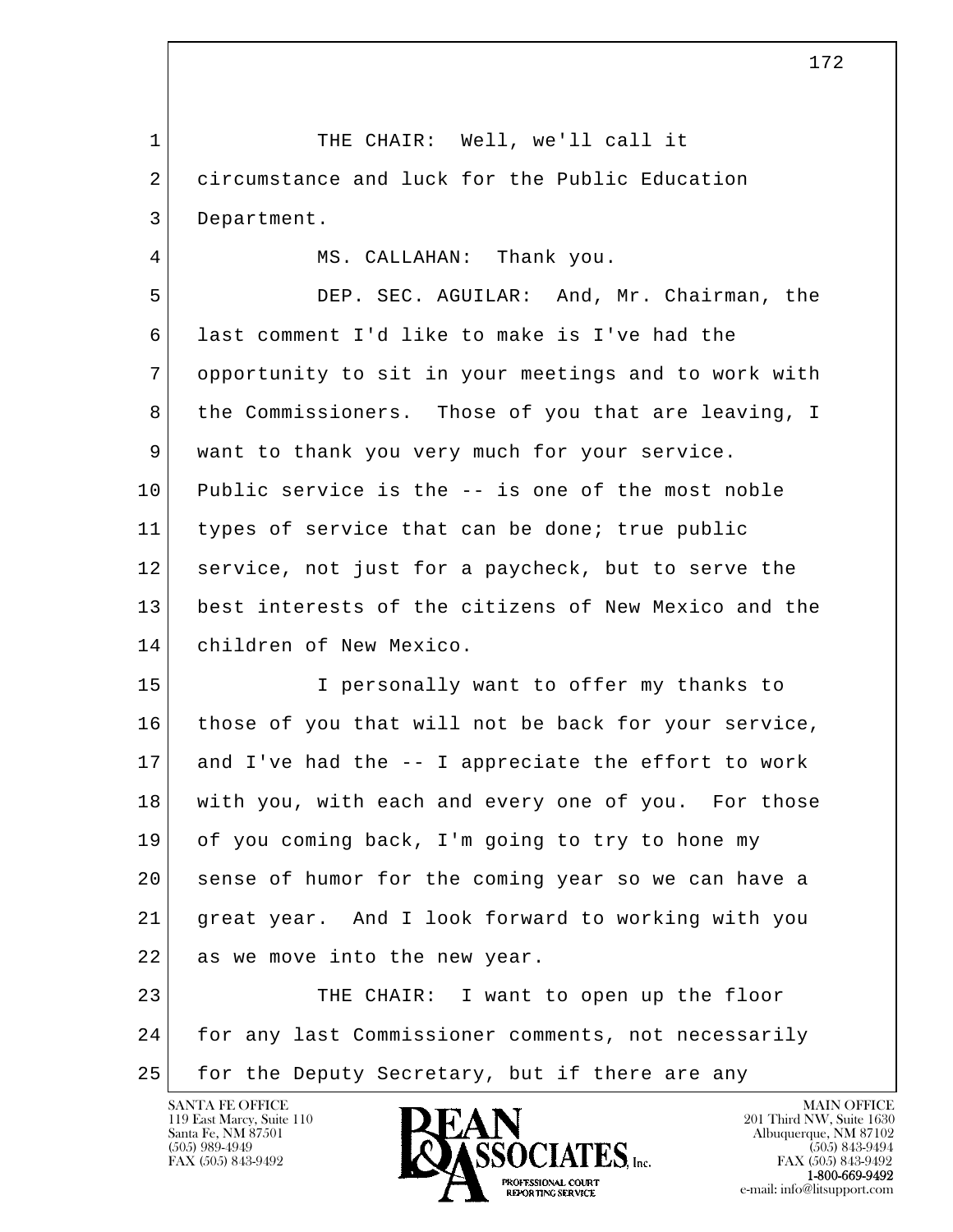l  $\overline{\phantom{a}}$ SANTA FE OFFICE MAIN OFFICE MAIN OFFICE MAIN OFFICE MAIN OFFICE 119 East Marcy, Suite 110<br>Santa Fe, NM 87501 Santa Fe, NM 87501 Albuquerque, NM 87102  $\overline{\text{SSOCIATES}}_{\text{Lnc}}$  (505) 989-4949 (505) 843-9492 (505) 843-9492 (505) 843-9492 1 closing comments we can make before we adjourn. 2 Commissioner Gant? 3 COMMISSIONER GANT: This is just a comment 4 to the Deputy. You're going to have to put up with 5 me for two more years over at the PSCOC. 6 DEP. SEC. AGUILAR: Life is good. 7 THE CHAIR: Nice answer. The Chair will 8 entertain a motion to adjourn. 9 COMMISSIONER LOPEZ: So move. 10 COMMISSIONER PERALTA: Second. 11 | THE CHAIR: Moved by Commissioner Lopez, 12 seconded by -- someone did. So we'll say it's 13 Commissioner Peralta. Those in favor, say "Aye." 14 (Commissioners so indicate.) 15 THE CHAIR: Opposed? Seeing none, the 16 meeting is adjourned. Thank you, everyone. 17 (Proceedings adjourned at 2:20 p.m.) 18 19 20 21 22 23 24 25

173

FAX (505) 843-9492 FAX (505) 843-9492 PROFESSIONAL COURT<br>REPORTING SERVICE THE SERVICE of the C-mail: info@litsupport.com e-mail: info@litsupport.com